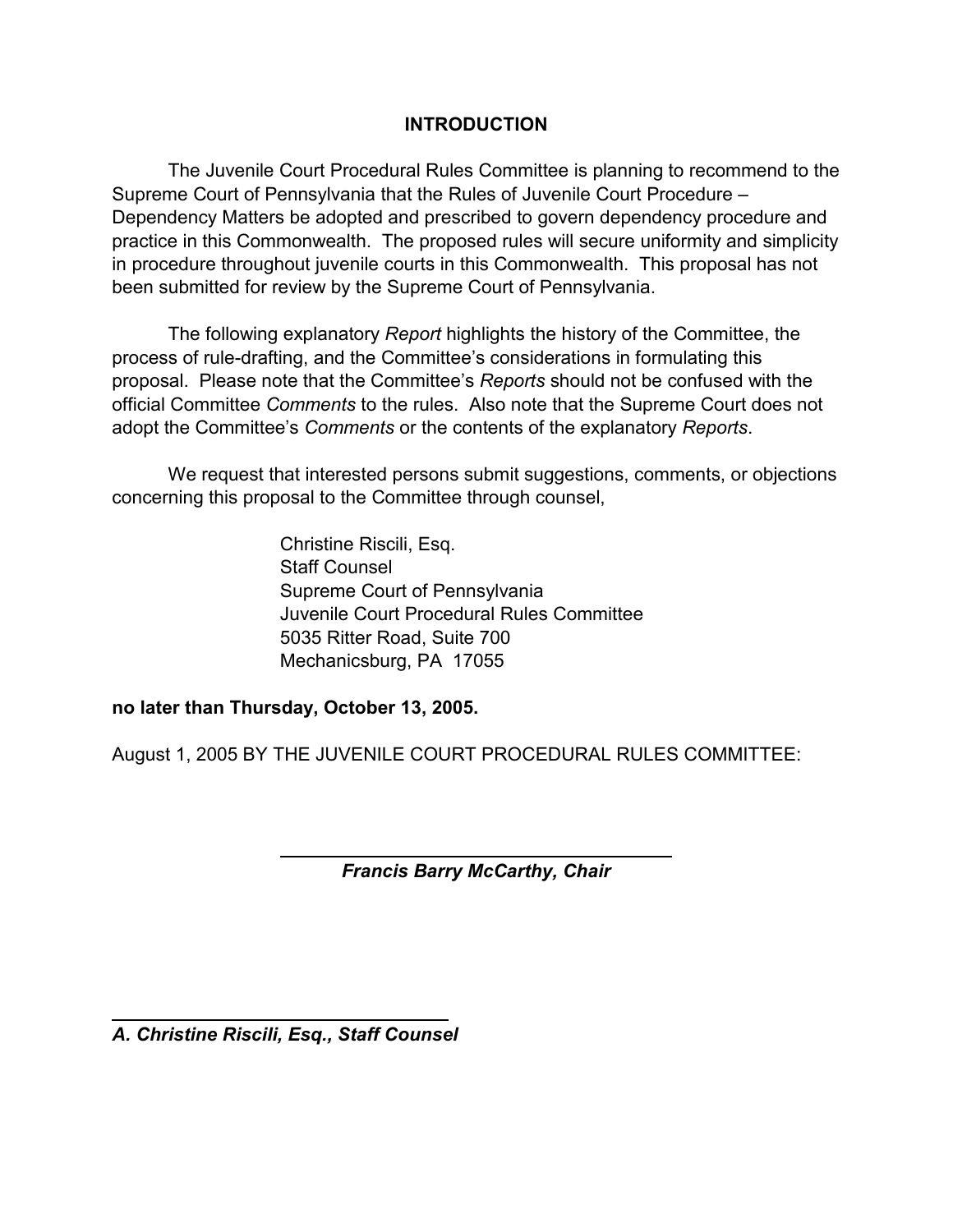# **RULES OF JUVENILE COURT PROCEDURE**

# **DEPENDENCY MATTERS**

### **CHAPTER 11 GENERAL PROVISIONS**

- 1100. Scope of Rules
- 1101. Purpose and Construction
- 1102. Citing the Juvenile Court Procedural Rules

### **PART A**

### **BUSINESS OF COURTS**

- 1120. Definitions
- 1121. Local Rules
- 1122. Continuances
- 1123. Subpoenas
- 1124. Summons and Notice
- 1126. Defects in Form, Content or Procedure
- 1127. Recording and Transcribing Juvenile Court Proceedings
- 1128. Presence at Proceedings
- 1129. Open Proceedings [RESERVED]
- 1130. Public Discussion by Court Personnel of Pending Matters
- 1133. Motion to Intervene
- 1134. Proceeding *in Camera*
- 1135. Captions

### **PART B(1) EXAMINATION AND TREATMENT OF CHILD**

1145. Application or Motion for Examination and Treatment of a Child

### **PART B(2) COUNSEL**

- 1150. Attorney -- Appearances and Withdrawals
- 1151. Assignment of Counsel & Guardian *ad litem*
- 1152. Waiver of Counsel
- 1154. Duties of Guardian *ad litem*
- 1158. Assignment of CASA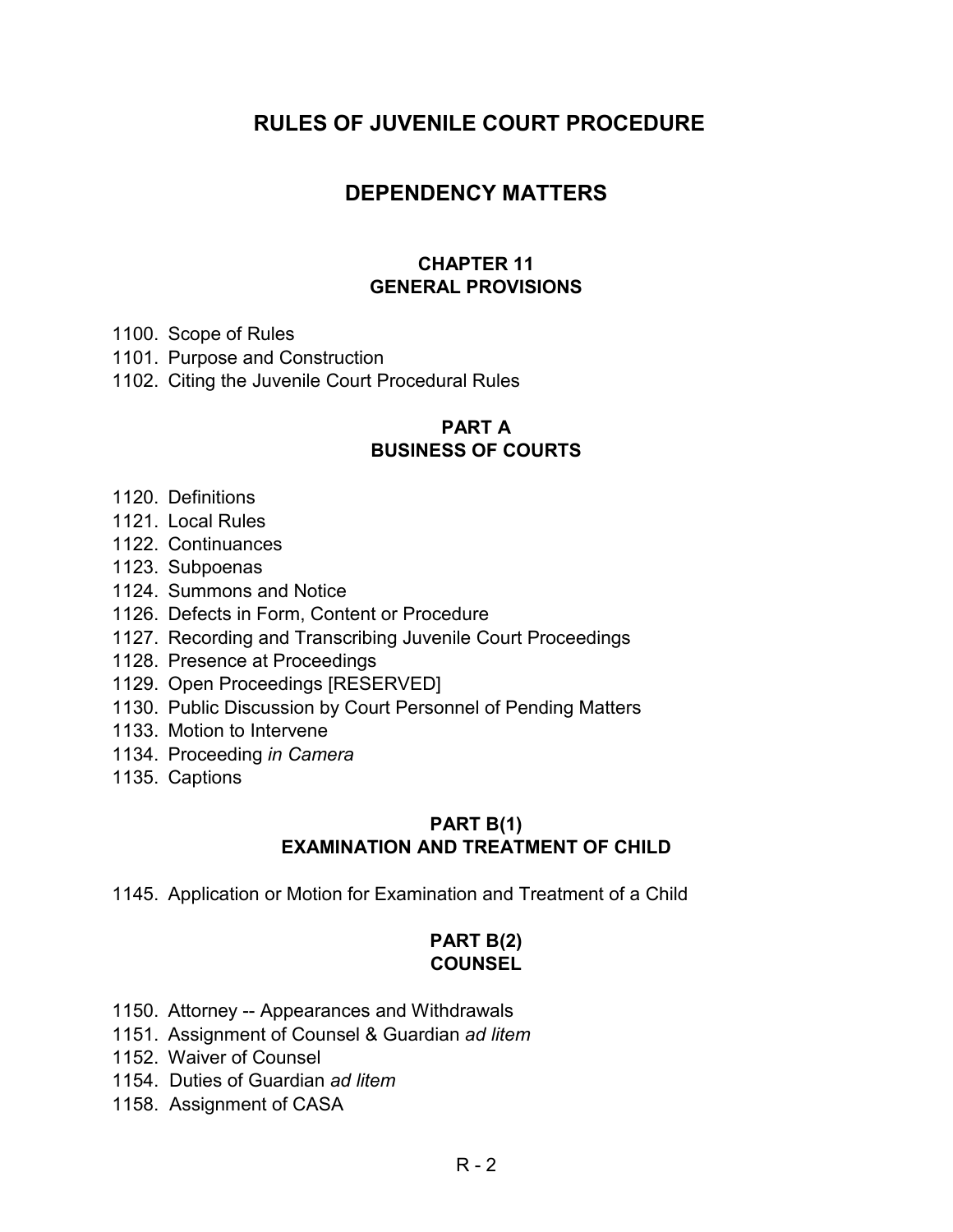### **PART C**

# **RECORDS**

# **PART C(1) ACCESS TO JUVENILE COURT RECORDS**

1160. Inspection of Juvenile Court File/Records

### **PART C(2) MAINTAINING RECORDS**

- 1165. Design of Forms
- 1166. Maintaining Records in the Clerk of Courts
- 1167. Filings and Service of Court Orders and Notices

### **PART D PROCEEDINGS IN CASES BEFORE MASTER**

- 1185. Appointment to Cases
- 1187. Authority of Master
- 1190. Stipulations Before Master
- 1191. Master's Findings and Recommendation to the Judge
- 1192. Challenge to Master's Recommendation

### **CHAPTER 12**

### **COMMENCEMENT OF PROCEEDINGS, EMERGENCY CUSTODY, AND PRE-ADJUDICATORY PLACEMENT**

### **PART A COMMENCING PROCEEDINGS**

- 1200. Commencing Proceedings
- 1201. Procedures for Protective Medical Custody
- 1202. Procedures for Protective Custody by Police and County Agency

### **PART B EMERGENCY CUSTODY**

1210. Order for Protective Custody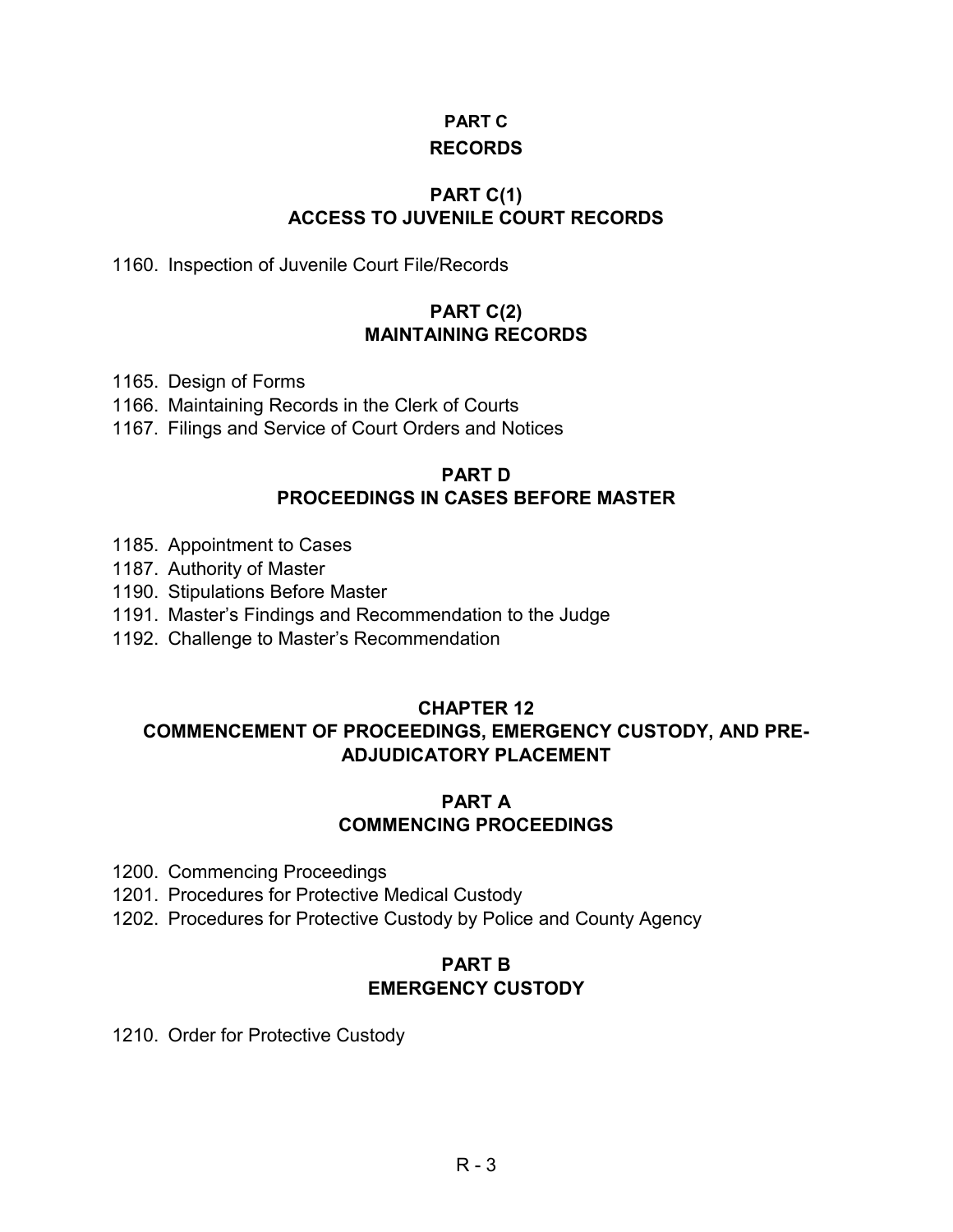### **PART C EMERGENCY CUSTODY HEARING**

1240. Shelter Care Application

1241. Notification of Shelter Care Hearing

- 1242. General Conduct of Shelter Care Proceeding
- 1243. Shelter Care Re-hearing

# **CHAPTER 13 PRE-ADJUDICATORY PROCEDURES**

### **PART A VENUE**

1300. Venue 1302. Inter-County Transfer

# **PART B APPLICATION FOR PRIVATE PETITION**

- 1320. Application to File a Private Petition
- 1321. Preliminary Hearing on Application for Private Petition

# **PART C PETITION**

- 1330. Petition: Filing, Contents, Function, Aggravated Circumstances
- 1331. Service of Petition
- 1333. Separate Petitions and Motion to Consolidate Hearing
- 1334. Amendment of Petition
- 1335. Withdrawal of Petition
- 1336. Re-filing of the Petition After Withdrawal or Dismissal

### **PART D**

### **PROCEDURES FOLLOWING FILING OF PETITION**

- 1340. Discovery and Inspection
- 1342. Pre-Adjudicatory Conference.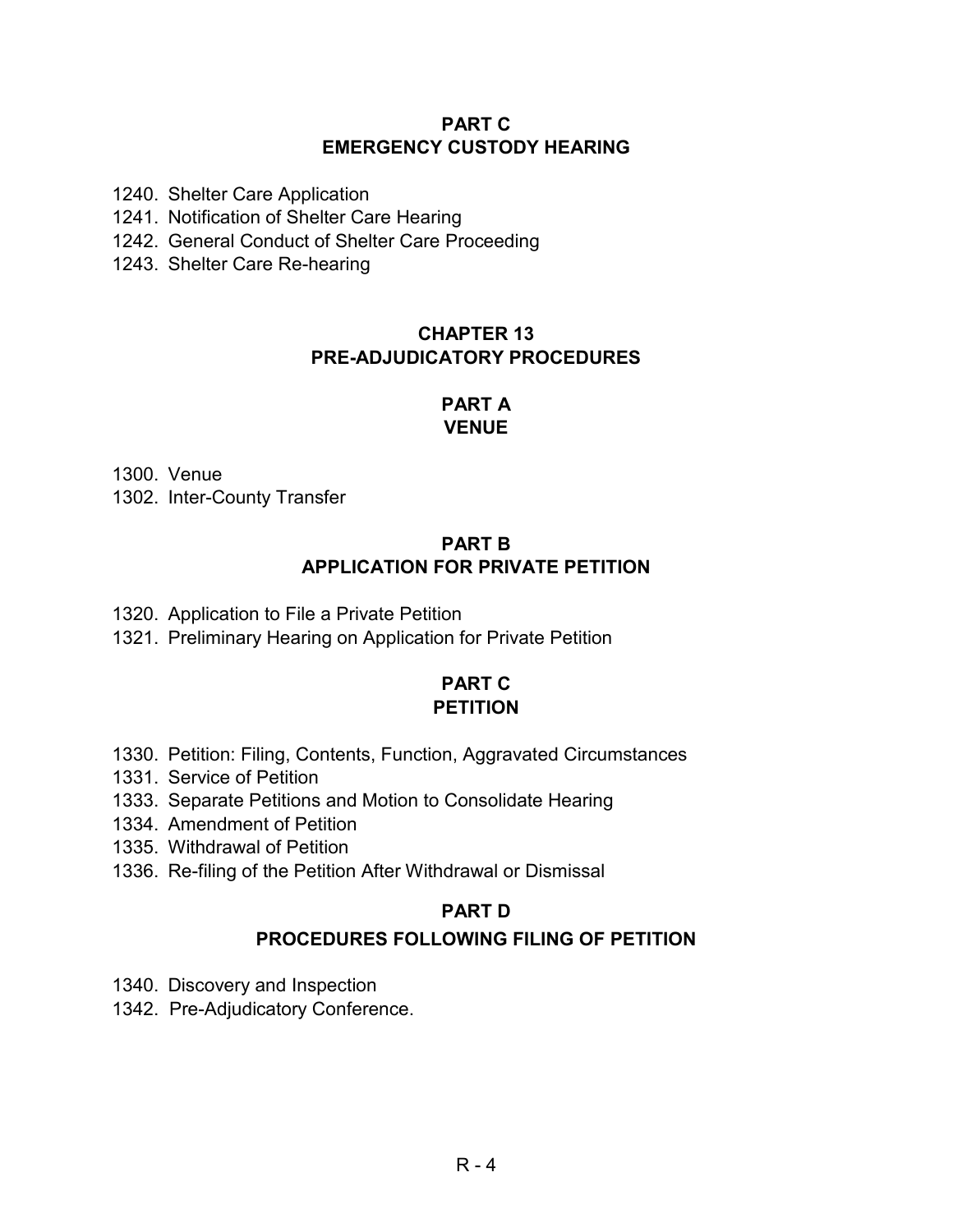### **PART D(1) MOTION PROCEDURES**

1344. Motions and Answers

1345. Filing and Service

.

### **PART D(2) ADJUDICATORY SUMMONS AND NOTICE PROCEDURES**

- 1360. Adjudicatory Summons
- 1361. Adjudicatory Notice
- 1363. Service of Summons
- 1364. Failure to Appear on the Summons

### **PART E**

### **PRESERVATION OF TESTIMONY AND EVIDENCE**

- 1380. Preservation of Testimony After Commencement of Proceedings
- 1381. Preservation of Testimony by Video Recording

### **CHAPTER 14 ADJUDICATORY HEARING**

- 1401. Introduction to Chapter Fourteen
- 1404. Prompt Adjudicatory Hearing
- 1405. Stipulations
- 1406. Adjudicatory Hearing
- 1408. Findings on Petition
- 1409. Adjudication of Dependency & Court Order

### **CHAPTER 15 DISPOSITIONAL HEARING**

### **PART A SUMMONS AND NOTICE OF THE DISPOSITIONAL HEARING**

- 1500. Summons for the Dispositional Hearing
- 1501. Dispositional Notice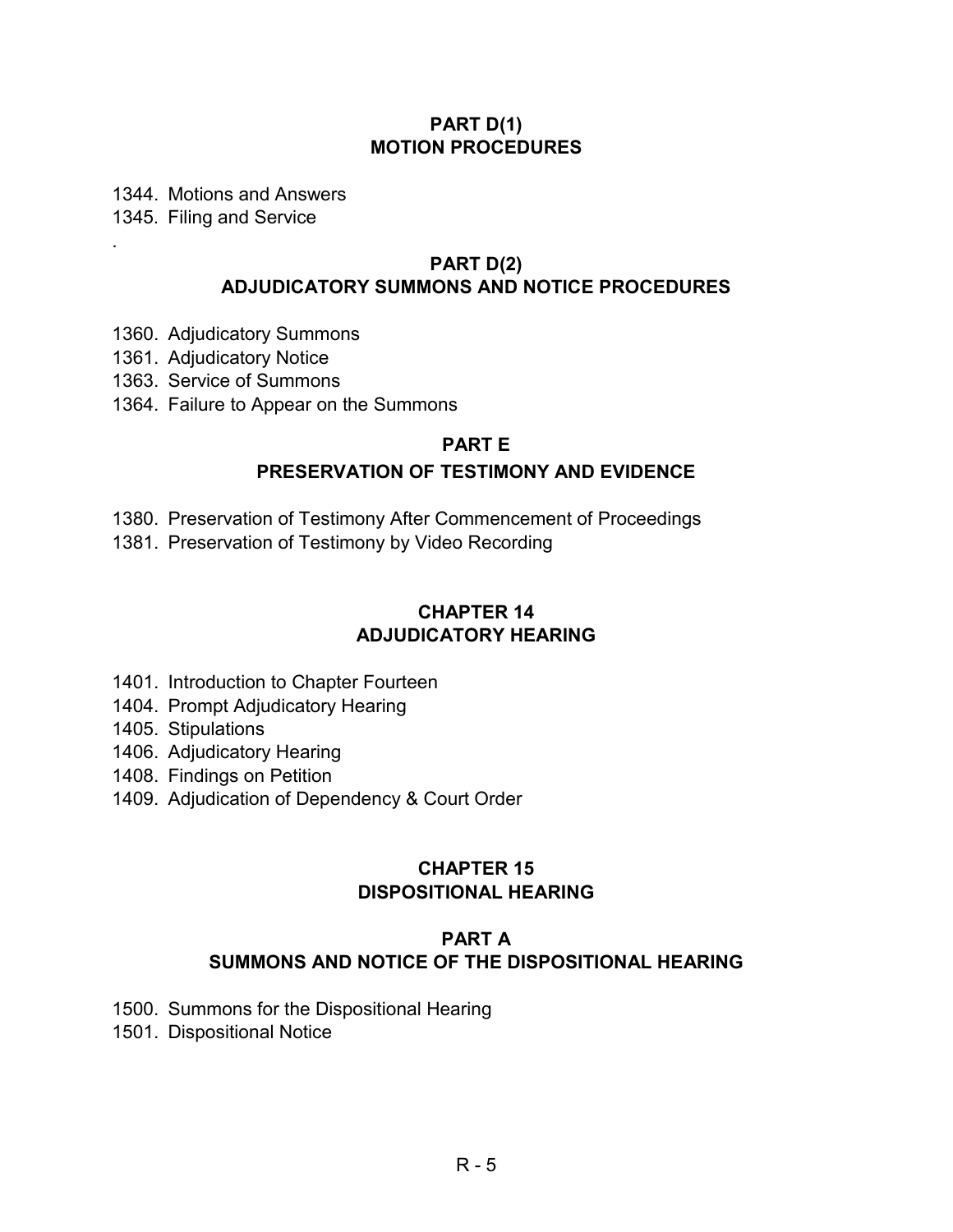### **PART B DISPOSITIONAL HEARING AND AIDS**

1509. Aids in Disposition

- 1510. Prompt Dispositional Hearing
- 1511. Pre-Dispositional Statement
- 1512. Dispositional Hearing
- 1514. Dispositional Finding Before Removal From Home
- 1515. Dispositional Order
- 1516. Service of Dispositional Order

# **CHAPTER 16 POST-DISPOSITIONAL PROCEDURES**

### **PART A SUMMONS AND NOTICE**

- 1600. Summons for the Permanency Hearing
- 1601. Permanency Hearing Notice

### **PART B PERMANENCY HEARING**

- 1607. Regular Scheduling of Permanency Hearing
- 1608. Permanency Hearing
- 1609. Court Order of Permanency Hearing Determinations
- 1613. Termination of Court Supervision
- 1616. Post-Dispositional Procedures; Appeals [RESERVED]

### **CHAPTER 17 AGGRAVATED CIRCUMSTANCES**

- 1701. Motion for Finding of Aggravated Circumstances
- 1702. Filing of Motion for Finding of Aggravated Circumstances
- 1705. Adjudication of Aggravated Circumstances

### **CHAPTER 18 SUSPENSIONS**

1800. Suspensions of Acts of Assembly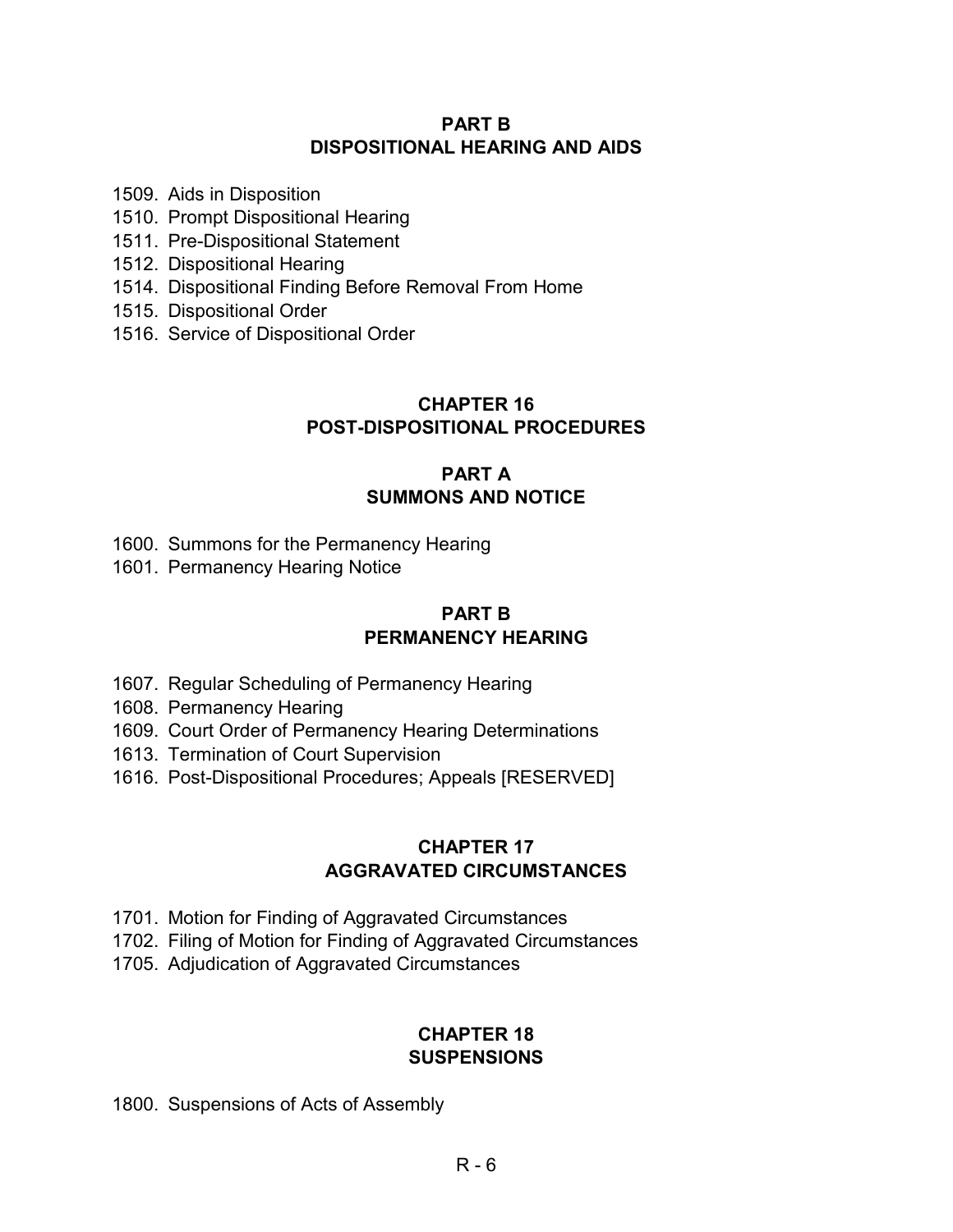### **CHAPTER 1 GENERAL PROVISIONS**

1100. Scope of Rules

1101. Purpose and Construction

1102. Citing the Juvenile Court Procedural Rules

### **RULE 1100. SCOPE OF RULES**

- A. These rules shall govern dependency proceedings in all courts. Unless otherwise specifically provided, these rules shall not apply to orphans' court, domestic relations and delinquency proceedings.
- B. Each of the courts exercising dependency jurisdiction, as provided in the Juvenile Act, 42 Pa.C.S. § 6301 *et seq.*, may adopt local rules of procedure in accordance with Rule 1121.

### **COMMENT**

The Pennsylvania Rules of Juvenile Court Procedure are split into two categories: delinquency matters and dependency matters. All delinquency matters are governed by Chapters One through Ten (Rules 100 - 1099). All dependency matters are governed by Chapters Eleven through Twenty (Rules 1100 - 2099).

These rules govern proceedings when the Juvenile Act vests jurisdiction in the Court of Common Pleas. *See* 42 Pa.C.S. §§ 6321 and 6302.

Each judicial district may promulgate local rules that follow the requirements of Rule 1121 and Pa.R.J.A. 103.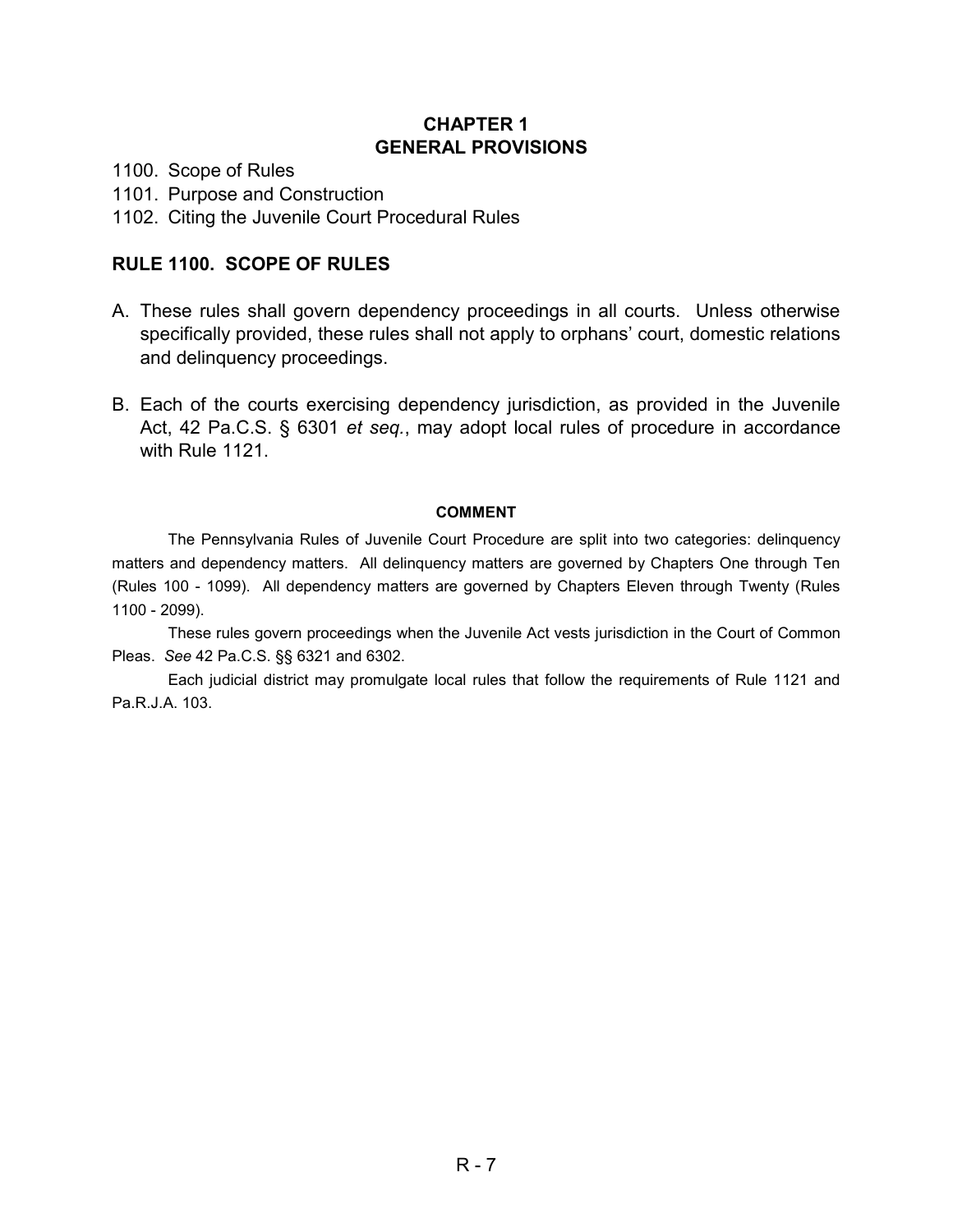# **RULE 1101. PURPOSE AND CONSTRUCTION**

- A. These rules are intended to provide for the just determination of every dependency proceeding.
- B. These rules establish uniform practice and procedure for courts exercising jurisdiction as provided in the Juvenile Act, 42 Pa.C.S. § 6301 *et seq.*, and shall be construed to secure uniformity and simplicity in procedure, fairness in administration, and the elimination of unjustifiable expense and delay.
- C. These rules shall be interpreted and construed to effectuate the purposes stated in the Juvenile Act, 42 Pa.C.S. § 6301(b).
- D. To the extent practicable, these rules shall be construed in consonance with the rules of statutory construction.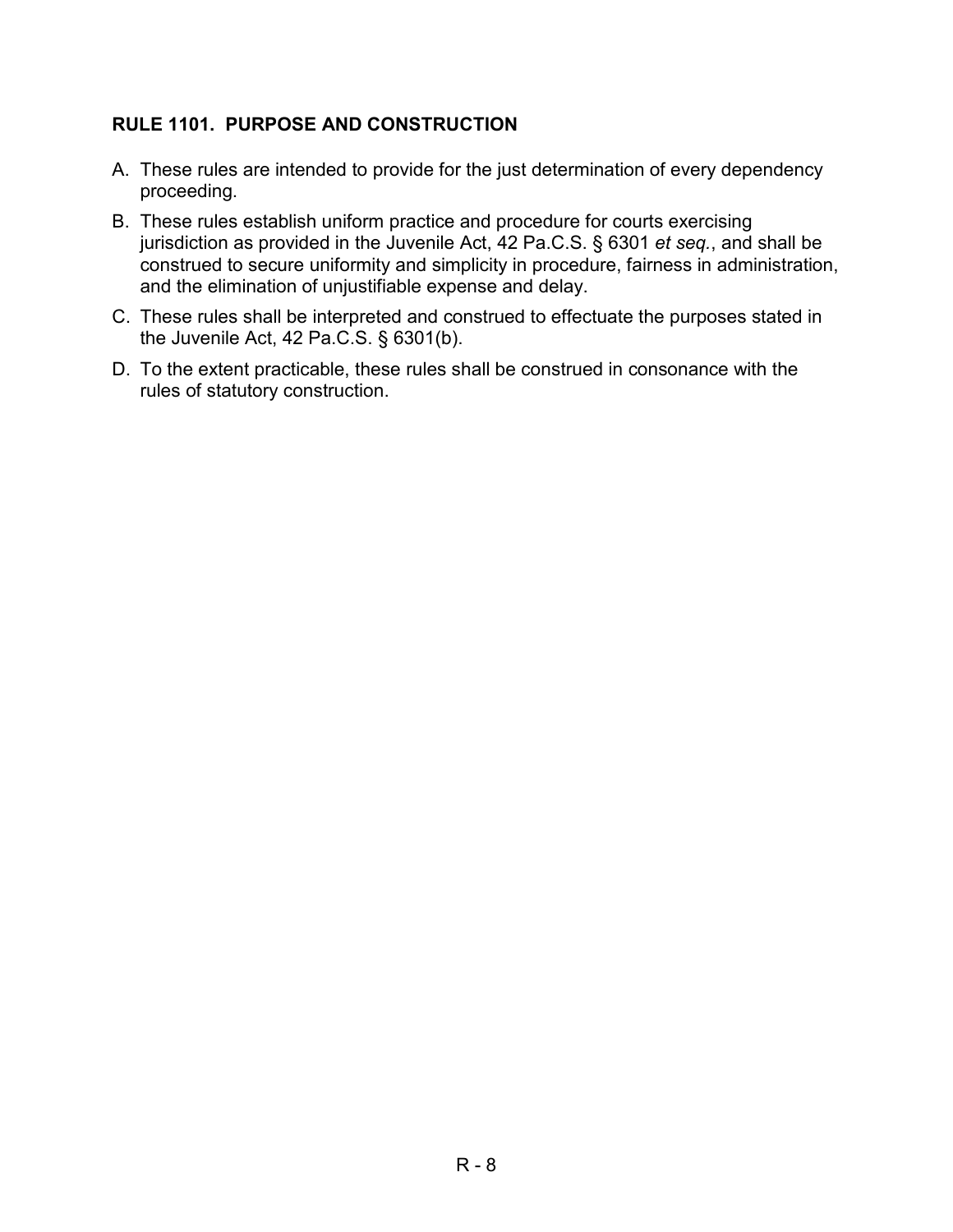#### **RULE 1102. CITING THE JUVENILE COURT PROCEDURAL RULES**

All juvenile court procedural rules adopted by the Supreme Court of Pennsylvania under the authority of Article V § 10(c) of the Constitution of Pennsylvania, adopted April 23, 1968, shall be known as the Pennsylvania Rules of Juvenile Court Procedure and shall be cited as "Pa.R.J.C.P."

#### **COMMENT**

The authority for rule-making is granted to the Supreme Court by Article V  $\S$  10(c) of the Pennsylvania Constitution, which states in part, "[t]he Supreme Court shall have the power to prescribe general rules governing practice, procedure and the conduct of all courts … if such rules are consistent with this Constitution and neither abridge, enlarge nor modify the substantive rights of any litigant, nor affect the right of the General Assembly to determine the jurisdiction of any court or justice of the peace, nor suspend nor alter any statute of limitation or repose. All laws shall be suspended to the extent that they are inconsistent with rules prescribed under these provisions."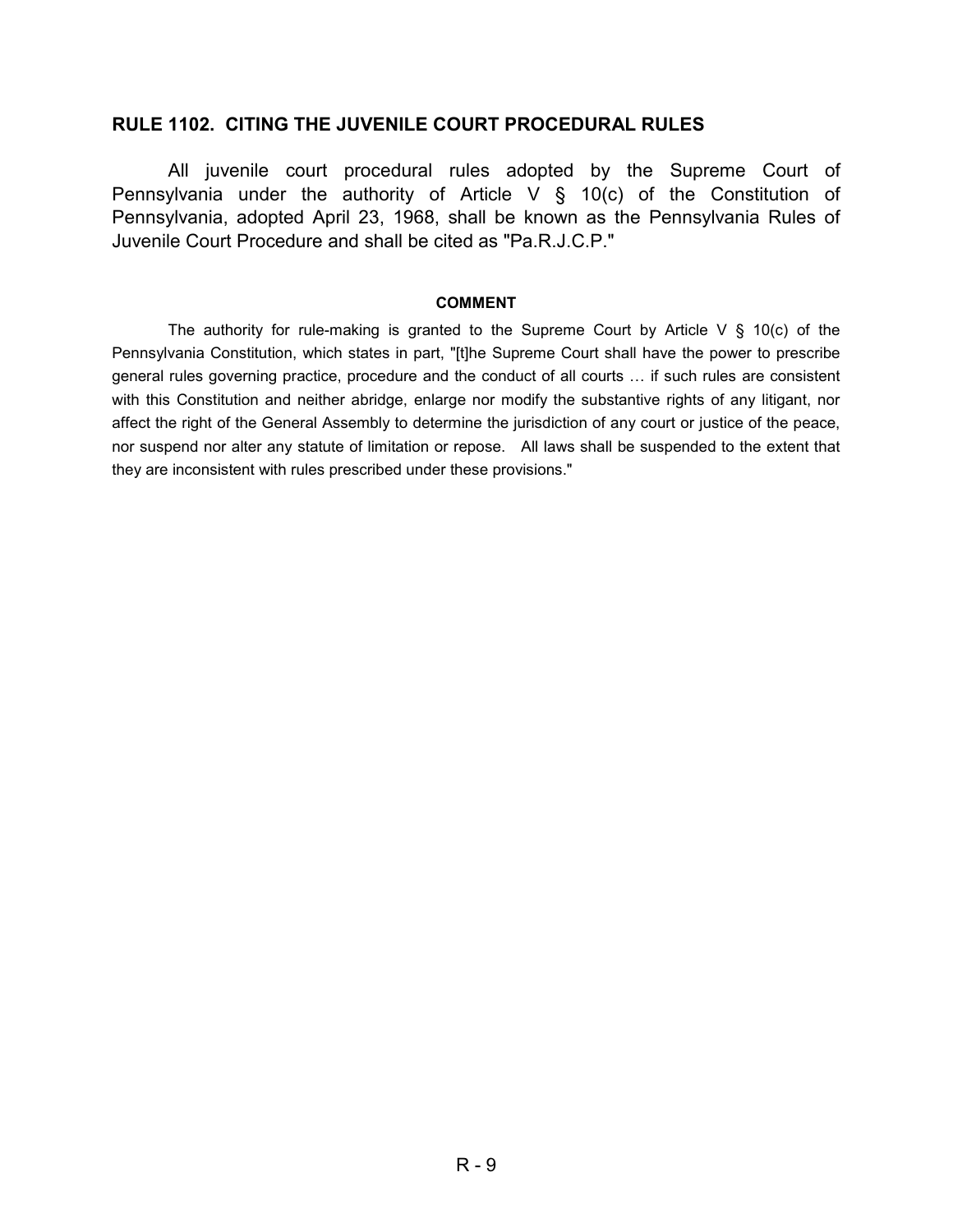# **PART A BUSINESS OF COURTS**

- 1120. Definitions
- 1121. Local Rules
- 1122. Continuances
- 1123. Subpoenas
- 1124. Summons and Notice
- 1126. Defects in Form, Content, or Procedure
- 1127. Recording and Transcribing Juvenile Court Proceedings
- 1128. Presence at Proceedings
- 1129. Open Proceedings [RESERVED]
- 1130. Public Discussion by Court Personnel of Pending Matters
- 1133. Motion to Intervene
- 1134. Proceeding *In Camera*
- 1135. Captions

### **RULE 1120. DEFINITIONS**

AGGRAVATED CIRCUMSTANCES are those circumstances specifically defined pursuant to the Juvenile Act, 42 Pa.C.S. § 6302.

CHILD is a person who is under the age of eighteen, or who was adjudicated dependent before reaching the age of eighteen years and who, while engaged in a course of instruction or treatment, requests the court to retain jurisdiction until the course has been completed, but in no event shall remain in a course of instruction or treatment past the age of twenty-one years.

CLERK OF COURTS is that official in each judicial district who has the responsibility and function under state law and local practice to maintain the official juvenile court file and docket, without regard to that person's official title.

COUNTY AGENCY is the county children and youth social service agency established pursuant to the County Institution District Law, 62 Pa.C.S. § 2305, and supervised by the Department of Public Welfare pursuant to the Public Welfare Code, 62 Pa.C.S. § 901 *et seq.* 

COURT is the Court of Common Pleas, a court of record, which is assigned to hear dependency matters. Court shall include masters when they are permitted to hear cases under these rules. Juvenile court shall have the same meaning as court.

FAMILY SERVICE PLAN is the document in which the county agency sets forth the service objectives for a family and services to be provided to a family by the county agency.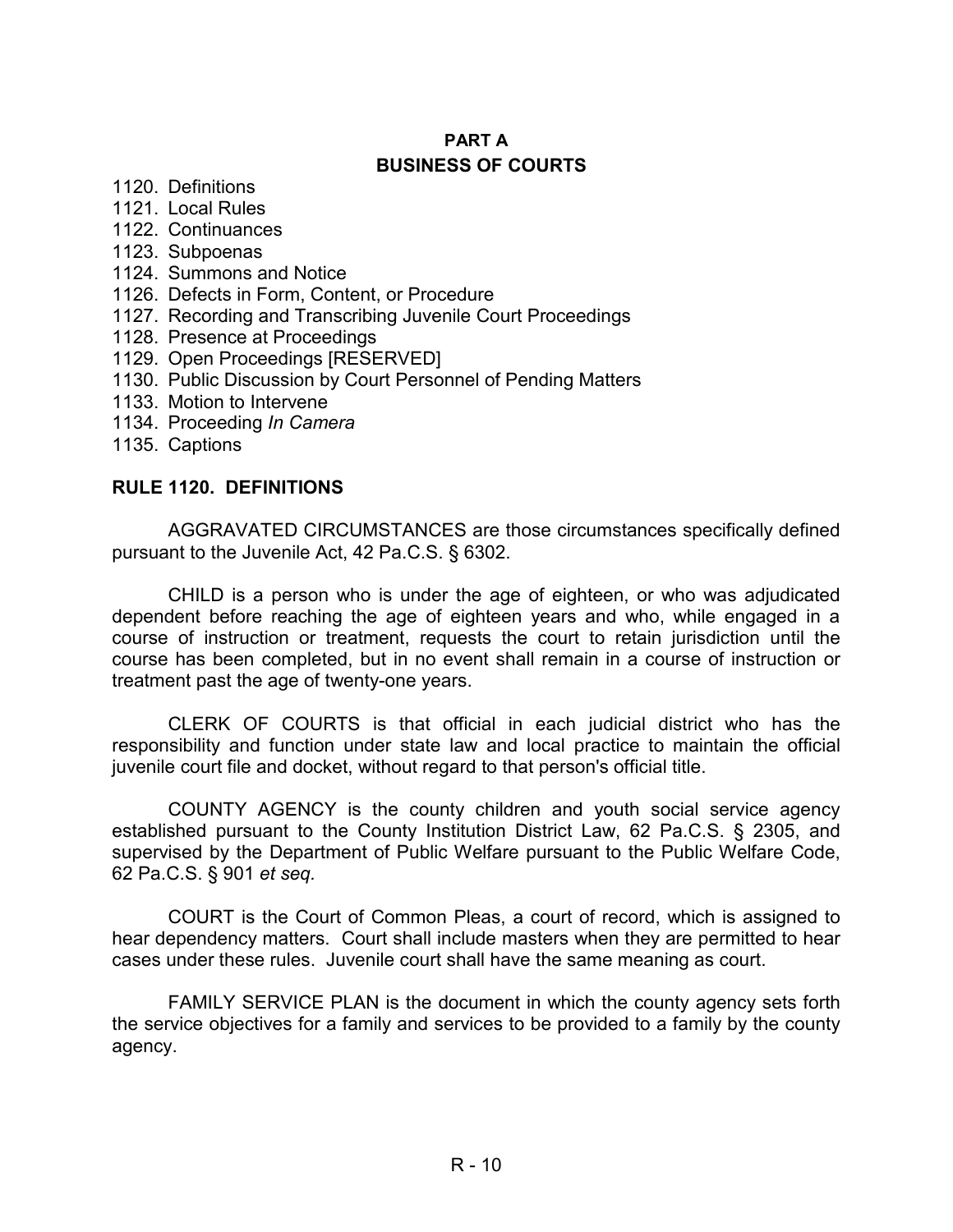GUARDIAN is any parent, custodian, or other person who has legal custody of a child, or person designated by the court to be a temporary guardian for purposes of a proceeding.

INTAKE STAFF is any responsible person taking custody of the child on behalf of the court, shelter care facility, or medical facility.

LAW ENFORCEMENT OFFICER is any person who is by law given the power to enforce the law when acting within the scope of that person's employment.

MASTER is an attorney with delegated authority to hear and make recommendations for dependency matters. Master has the same meaning as hearing officer.

MEDICAL FACILITY is any hospital, urgent care facility, psychiatric or psychological ward, drug and alcohol detoxification or rehabilitation program, or any other similar facility designed to treat a child medically or psychologically.

PERMANENCY PLAN is a comprehensive plan that will result in a permanent home for the child.

PETITION is a formal document by which a child is alleged to be dependent.

PETITIONER is any person, who signs or verifies, and files a petition.

PLACEMENT FACILITY is any non-secure facility, privately or publicly owned and operated, that identifies itself either by charter, articles of incorporation or program description, to receive dependent children as a case disposition. Placement facilities include, but are not limited to, foster care, residential facilities, group homes, afterschool programs, and day programs.

POLICE OFFICER is any person, who is by law given the power to arrest when acting within the scope of that person's employment.

PROCEEDING is any stage in the dependency process occurring once a shelter care application has been submitted or a petition has been filed.

PROTECTIVE CUSTODY is when a child is taken into custody for protection as an alleged dependent child pursuant to the Juvenile Act, 42 Pa.C.S. § 6301 *et seq.* 

RECORDING is the means to provide a verbatim account of a proceeding through the use of a court stenographer, audio recording, audio-visual recording, or other appropriate means.

SHELTER CARE FACILITY is a physically unrestricted facility that provides temporary care of a child and is approved by the Department of Public Welfare.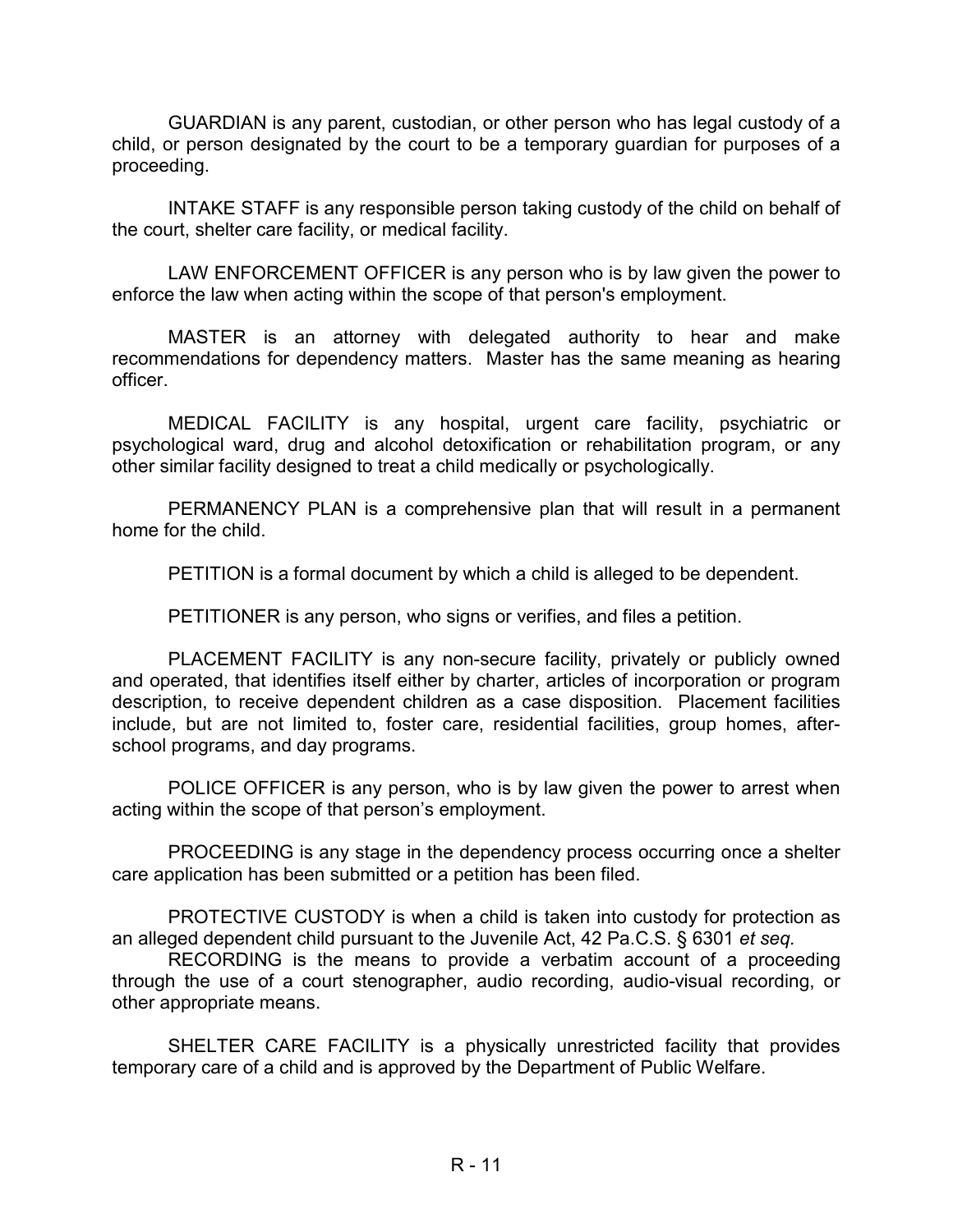#### **COMMENT**

Under the term "court," to determine if masters are permitted to hear cases, see Rule 1187. The definition of "law enforcement officer" does not give the power of arrest to any person who is not otherwise given that power by law.

The term "petitioner" may include any person; however, if the person is not the county agency, an application to file a petition pursuant to Rule 1320 is to be made. If the court, after a hearing, grants the application, the applicant may file a petition.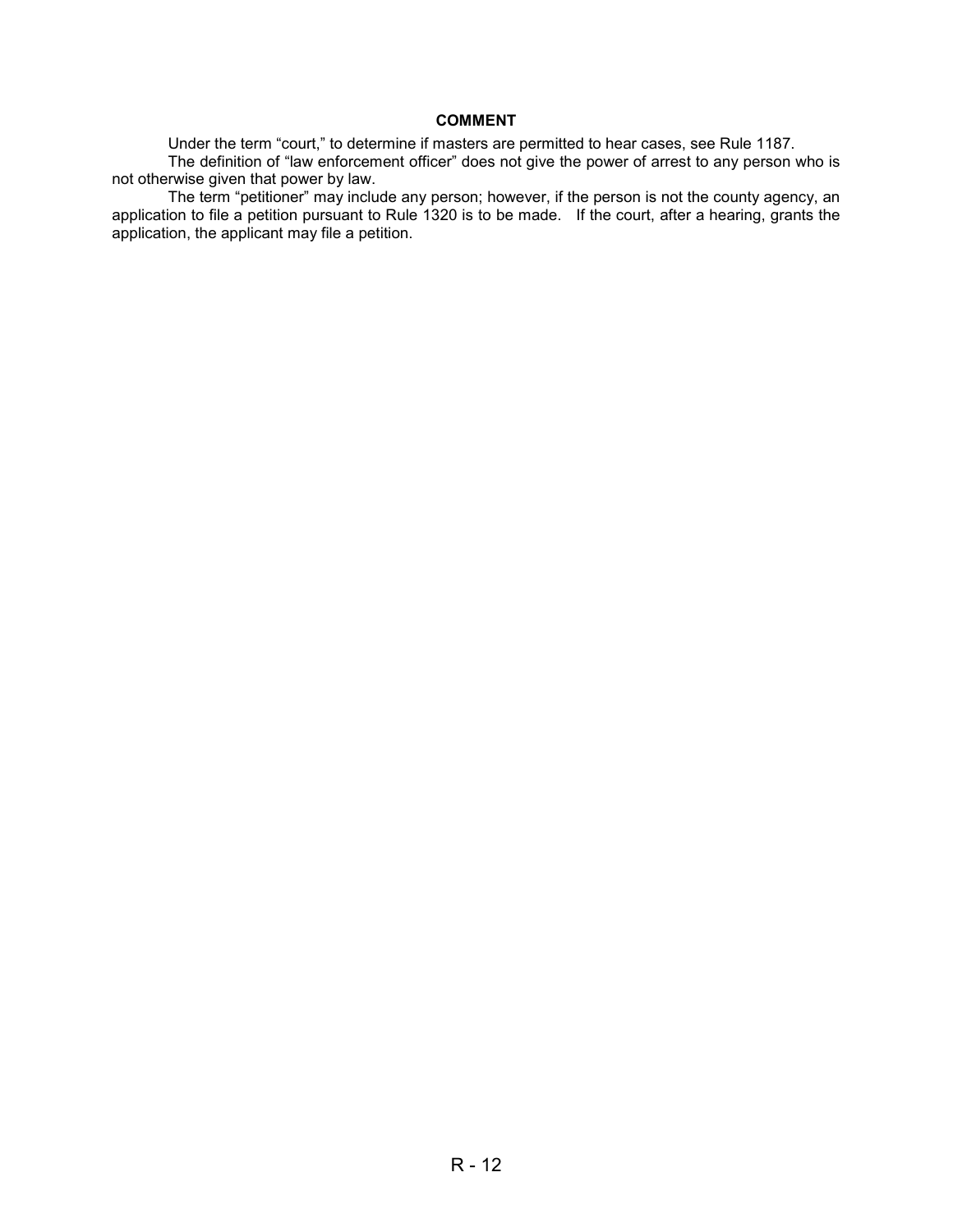### **RULE 1121. LOCAL RULES**

- A. For the purpose of this rule, the term, "local rule" shall include every rule, regulation, directive, policy, custom, usage, form, or order of general application, however labeled or promulgated, adopted or enforced by a court of common pleas to govern dependency practice and procedure, which requires a party or party's attorney to do or refrain from doing something.
- B. All local rules promulgated before the effective date of this rule are hereby vacated on the date this rule becomes effective.
- C. Local rules shall not be inconsistent with any rule of the Supreme Court or any Act of Assembly.
	- 1) Each judicial district may promulgate new local rules that do not conflict with the Rules of Juvenile Court Procedure.
	- 2) Local rules shall be given numbers that are keyed to the number of the Rules of Juvenile Court Procedure to which the local rules correspond.
- D. A local rule shall not become effective and enforceable until the adopting court has fully complied with all the following requirements:
	- 1) A local rule shall be in writing.
	- 2) Seven certified copies of the local rule shall be filed by the court promulgating the rule with the Administrative Office of Pennsylvania Courts.
	- 3) Two certified copies of the local rule shall be distributed by the court promulgating the rule to the Legislative Reference Bureau for publication in the *Pennsylvania Bulletin*.
	- 4) One certified copy of the local rule shall be filed by the court promulgating the rule with the Juvenile Court Procedural Rules Committee.
	- 5) The local rules shall be kept continuously available for public inspection and copying in the office of the clerk of courts. Upon request and payment of reasonable costs of reproduction and mailing, the clerk shall furnish to any person a copy of any local rule.
- E. A local rule shall become effective not less than thirty days after the date of publication of the rule in the *Pennsylvania Bulletin*.
- F. No case shall be dismissed nor request for relief granted or denied because of the failure to comply with a local rule. In any case of noncompliance with a local rule,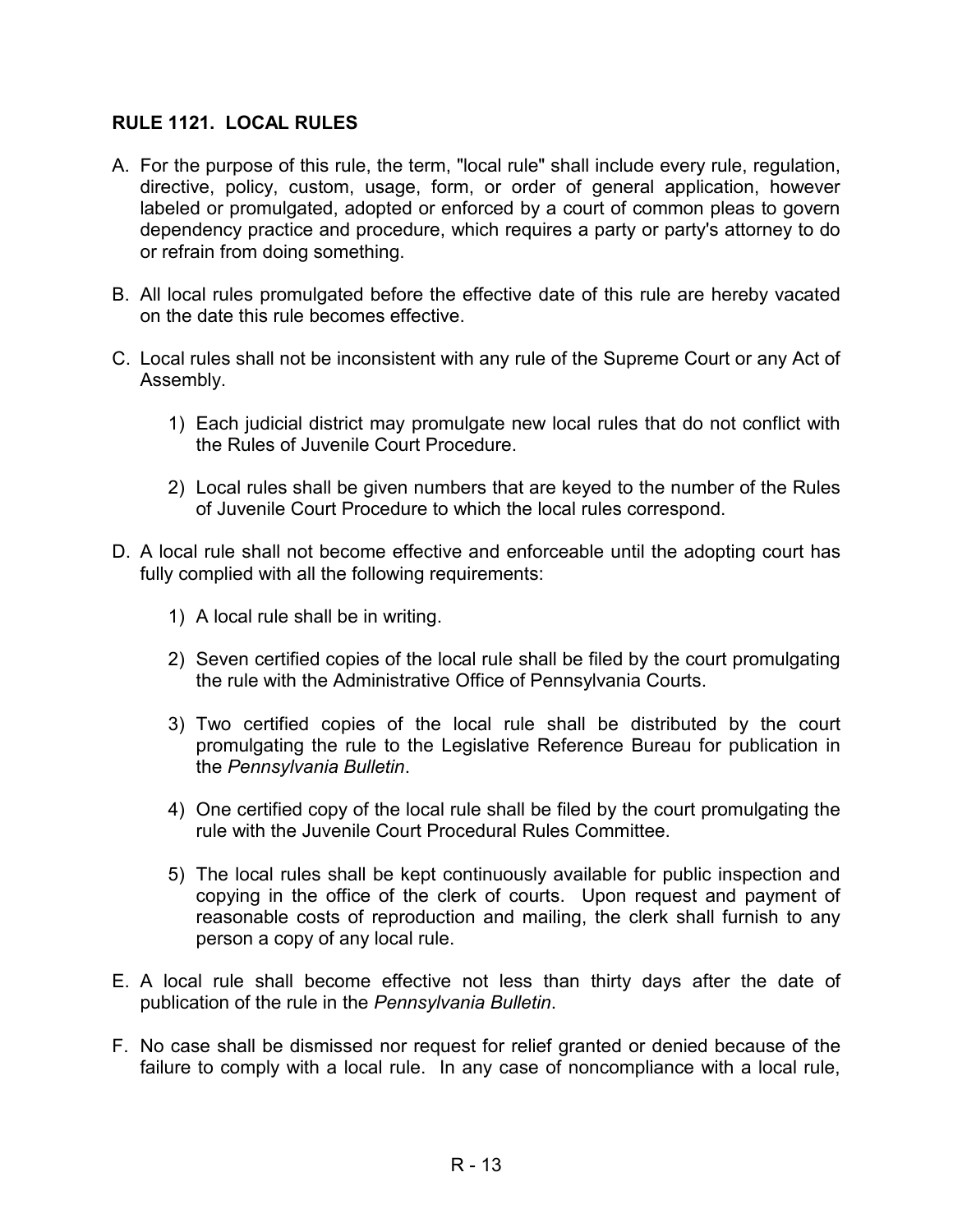the court shall alert the party to the specific provision at issue and provide a reasonable time for the attorney to comply with the local rule.

G. The Juvenile Court Procedural Rules Committee may at any time recommend that the Supreme Court suspend, vacate, or require amendment of a local rule and may suspend that local rule pending action by the Court on that recommendation.

#### **COMMENT**

The purpose of this rule is to further the policy of the Supreme Court to implement the unified judicial system under the Constitution of 1968, to facilitate the statewide practice of law under this Court's general rules, and to promote the further policy that a general rule of juvenile court procedure normally preempts the subject covered. It is intended that local rules should not repeat general rules or statutory provisions verbatim or substantially verbatim nor should local rules make it difficult for attorneys to practice law in several counties.

The caption or other words used as a label or designation is not to determine whether something is or establishes a local rule; if the definition in paragraph (A) of this rule is satisfied, the matter is a local rule regardless of what it may be called. The provisions of this rule also are intended to apply to any amendments to a "local rule." Nothing in this rule is intended to apply to case-specific orders.

Paragraph (B) vacates all current local rules on the effective date of this rule. The local rules are to be repromulgated to comply with this rule. This includes rekeying pursuant to paragraph (C)(2) and meeting the appropriate filing requirements under paragraph (D).

To simplify the use of local rules, local dependency procedural rules are required to be given numbers that are keyed to the number of the general dependency procedural rules to which the local rules correspond. This requirement is not intended to apply to local rules that govern the general business of the court and which do not correspond to a general dependency procedural rule.

The purpose of paragraph (D) is to emphasize that the adopting authority is to comply with all the provisions of paragraph (D) before any local rule, or any amendment to local rules, will be effective and enforceable.

Paragraph (D)(5) requires that a separate consolidated set of local rules be maintained in the clerk's office.

The Administrative Office of Pennsylvania Courts maintains a web-page containing the texts of local rules. That web-page is located at: http://www.courts.state.pa.us/judicial-council/localrules/index.htm.

Although under paragraph (E) a local rule is not to be effective until at least thirty days after the date of publication in the *Pennsylvania Bulletin*, when a situation arises that requires immediate action, the local court may act by specific orders governing particular cases in the interim before an applicable local rule becomes effective.

The purpose of paragraph (F) is to prevent the dismissal of cases, or the granting or denial of requested relief, because a party has failed to comply with a local rule. In addition, paragraph (F) requires that the party be alerted to the local rule, and be given a reasonable amount of time to comply with the local rule.

After the court has alerted the party to the local rule pursuant to paragraph (F), the court may impose a sanction for subsequent noncompliance either on the attorney or the party if unrepresented, but may not dismiss the case, or grant or deny relief because of non-compliance.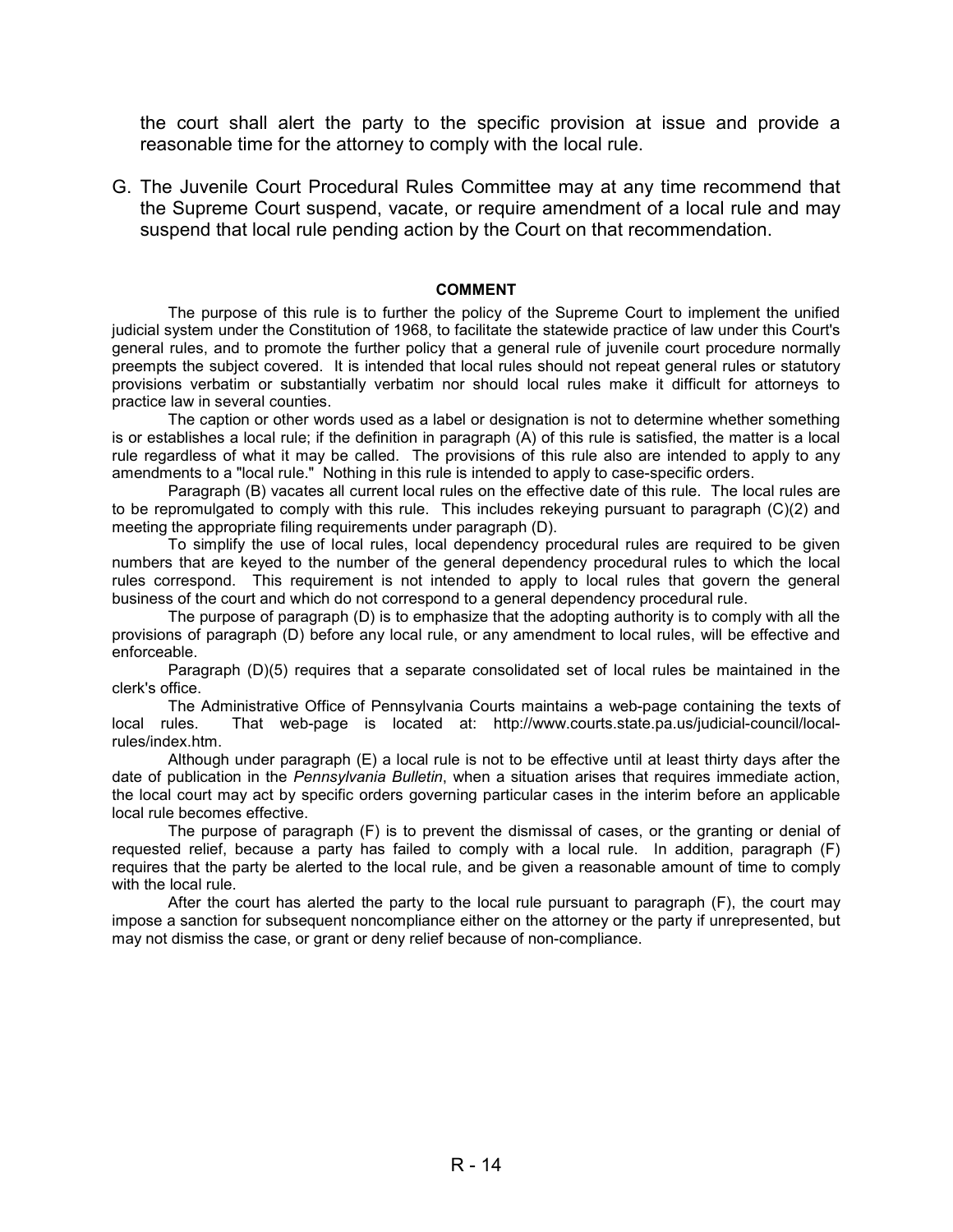### **RULE 1122. CONTINUANCES**

- A. **Generally.** In the interests of justice, the court may grant a continuance on its own motion or the motion of any party. On the record, the court shall identify the moving party and state its reasons for granting or denying the continuance.
- B. **Notice and rescheduling.** If a continuance is granted, all persons summoned to appear shall be notified of the date, place, and time of the rescheduled hearing.

#### **COMMENT**

Whenever possible, continuances should not be granted when they could be deleterious to the safety or well-being of a party. The interests of justice require the court to look at all the circumstances, effectuating the purposes of the Juvenile Act, 42 Pa.C.S. § 6301, in determining whether a continuance is appropriate.

A party seeking a continuance should notify the court and opposing counsel as soon as possible. Whenever possible, given the time constraints, notice should be written.

Under paragraph (B), if a person is summoned to appear and the case is continued, the party is presumed to be under the scope of the original summons and a new summons is not necessary.

*See* Rules 1344 and 1345 for motion and filing procedures. *See In re Anita H.*, 505 A.2d 1014 (Pa. Super. Ct. 1986).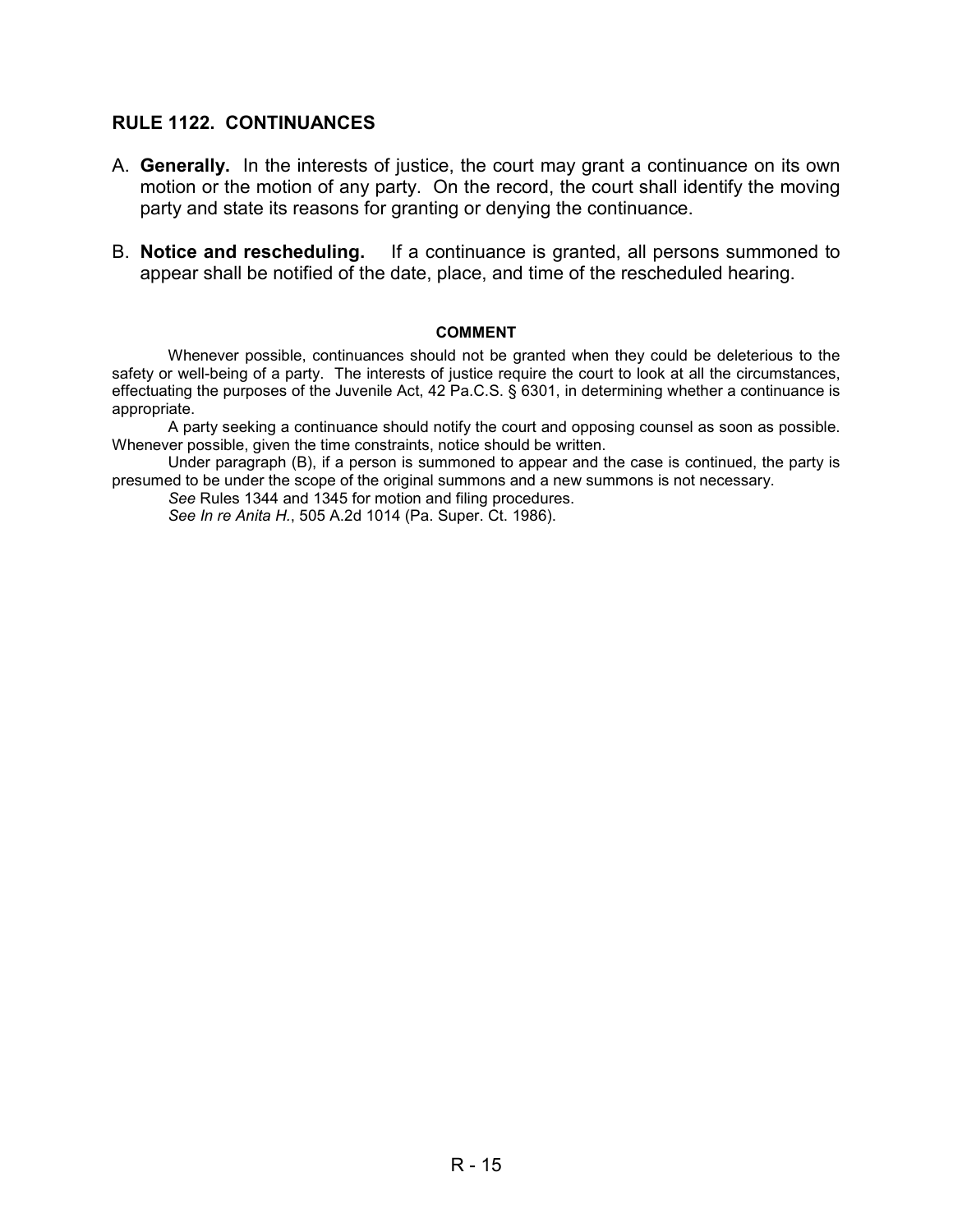### **RULE 1123. SUBPOENAS**

- A. **Contents.** A subpoena in a dependency case shall:
	- 1) order the witness named to appear before the court at the date, time, and place specified;
	- 2) order the witness to bring any items identified or described;
	- 3) state on whose behalf the witness is being ordered to testify; and
	- 4) state the identity, address, and phone number of the person who applied for the subpoena.

#### B. **Service.**

- 1) **Method of Service.** A subpoena shall be served upon a witness by:
	- a) in-person delivery;
	- b) registered or certified mail, return receipt requested; or
	- c) first class mail.
- C. **Duration.** A subpoena shall remain in force until the end of a proceeding.
- D. **Bench Warrant.** If any subpoenaed person fails to appear for the hearing and the court finds that sufficient notice was given, the court may issue a bench warrant.

#### **COMMENT**

A *subpoena duces tecum* is to set forth with particularity, the documents, records, or other papers to be produced at the hearing. The items sought are to be relevant to the proceedings. *See* Rule 1340 on discovery, *In re J.C.*, 603 A.2d 627 (Pa. Super. Ct. 1992), and *In re A.H.*, 763 A.2d 873 (Pa. Super. Ct. 2000) for production of documents necessary to prepare for a hearing.

For power to compel attendance, see 42 Pa.C.S. § 6333. Nothing in this rule prohibits the court from holding a contempt hearing. *See In re Crawford*, 519 A.2d 978 (Pa. Super. Ct. 1987) for punishment of contempt (children). *See also In re Griffin*, 690 A.2d 1192 (Pa. Super. Ct. 1997) (foster parents), *Janet D. v. Carros*, 362 A.2d 1060 (Pa. Super. Ct. 1976) (county agency), and *In re Rose*, 54 A.2d 297 (Pa. Super. Ct. 1947) (parents) for additional guidance on contempt for other parties.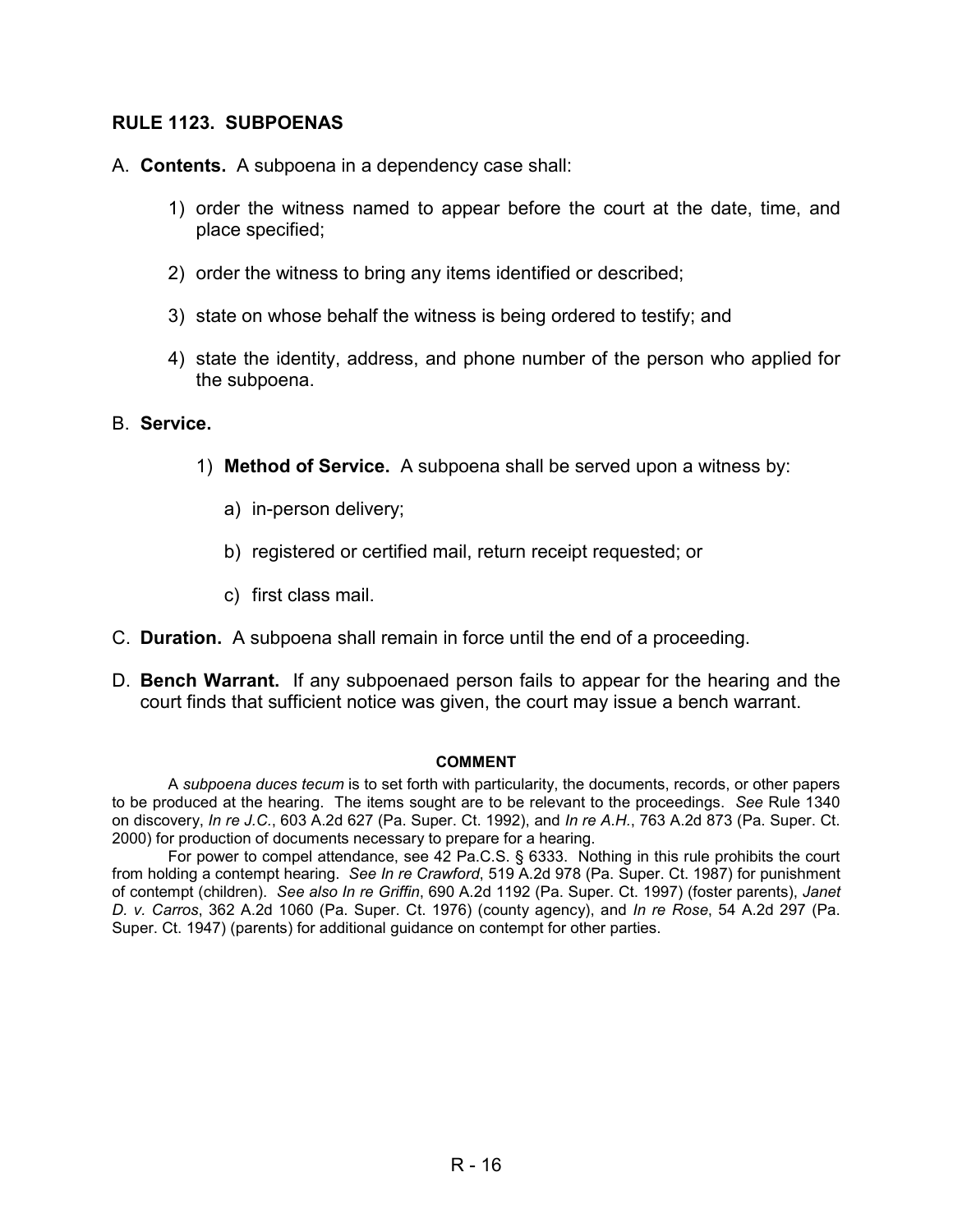### **RULE 1124. SUMMONS AND NOTICE**

### A) **Requirements of the summons.** The summons shall:

- 1) be in writing;
- 2) set forth the date, time, and place of the hearing;
- 3) instruct the parties about the right to counsel; and
- 4) give a warning stating that the failure to appear for the hearing may result in arrest.
- B) **Method of Service.** Summons or notice shall be served:
	- 1) in-person; or
	- 2) by certified mail, return receipt and first-class mail.
- C) **Bench Warrant.** If any summoned person fails to appear for the hearing and the court finds that sufficient notice was given, the court may issue a bench warrant.

#### **COMMENT**

In paragraph (C), this rule provides that a summoned person is to fail to appear and the court is to find that sufficient notice was given before a bench warrant may be issued. The Juvenile Act, 42 Pa.C.S. § 6335(c), which provides for the issuance of arrest warrants if the child may abscond or may not attend or be brought to a hearing, is suspended to the extent that it conflicts with this rule. *See* Rule 1800 for suspensions.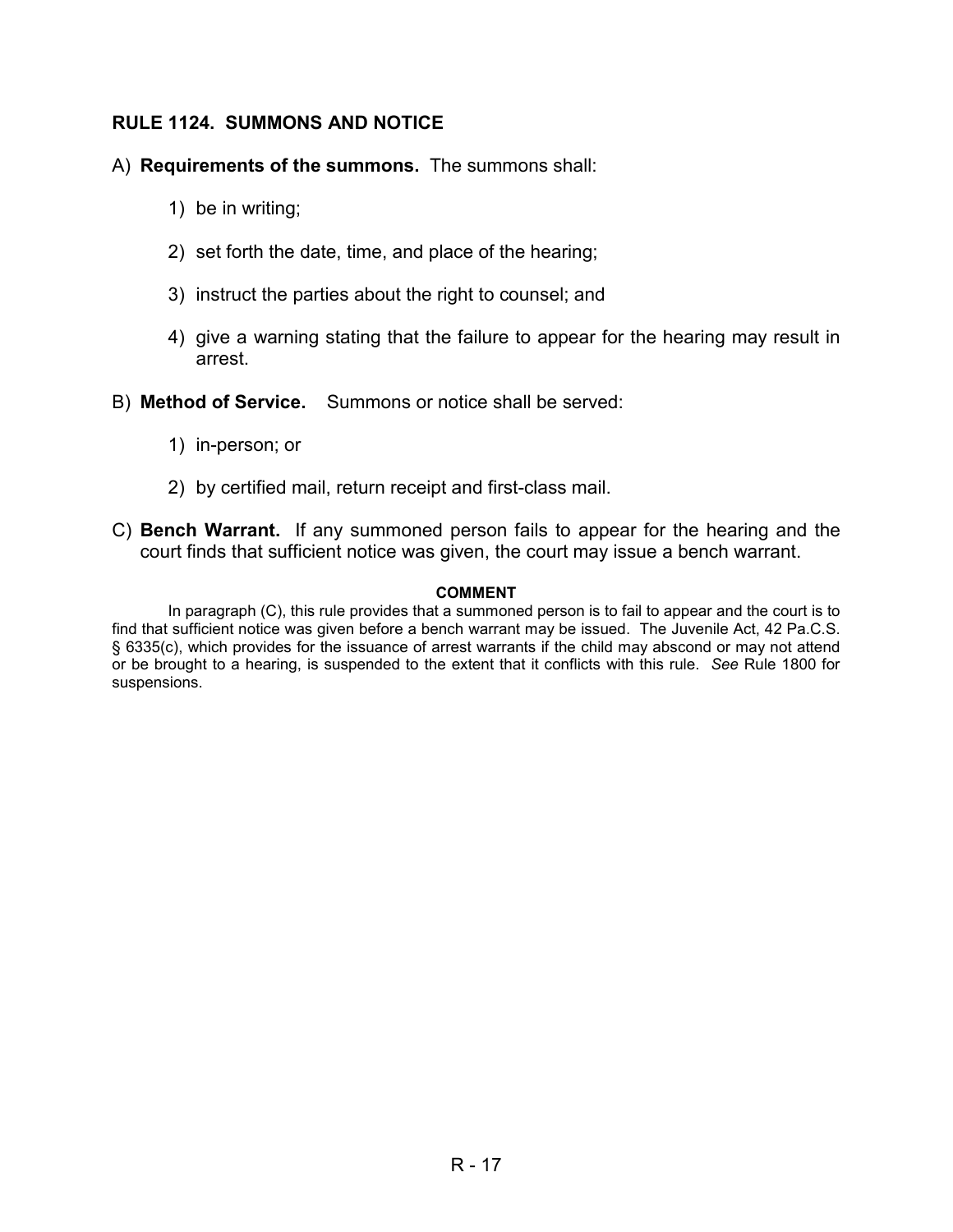### **RULE 1126. DEFECTS IN FORM, CONTENT, OR PROCEDURE**

A child shall not be released, nor shall a case be dismissed, because of a defect in the form or content of the pleading or a defect in the procedures of these rules, unless the party raises the defect prior to the commencement of the adjudicatory hearing, and the defect is prejudicial to the rights of a party.

#### **COMMENT**

A petition, emergency custody authorization form, shelter care application, or warrant may be amended at any time to remedy any defect in form or content. The court may also issue another remedy as interests of justice require. Nothing in this rule is to prevent the filing of a new emergency custody authorization form, a new or amended petition, or the reissuance of process.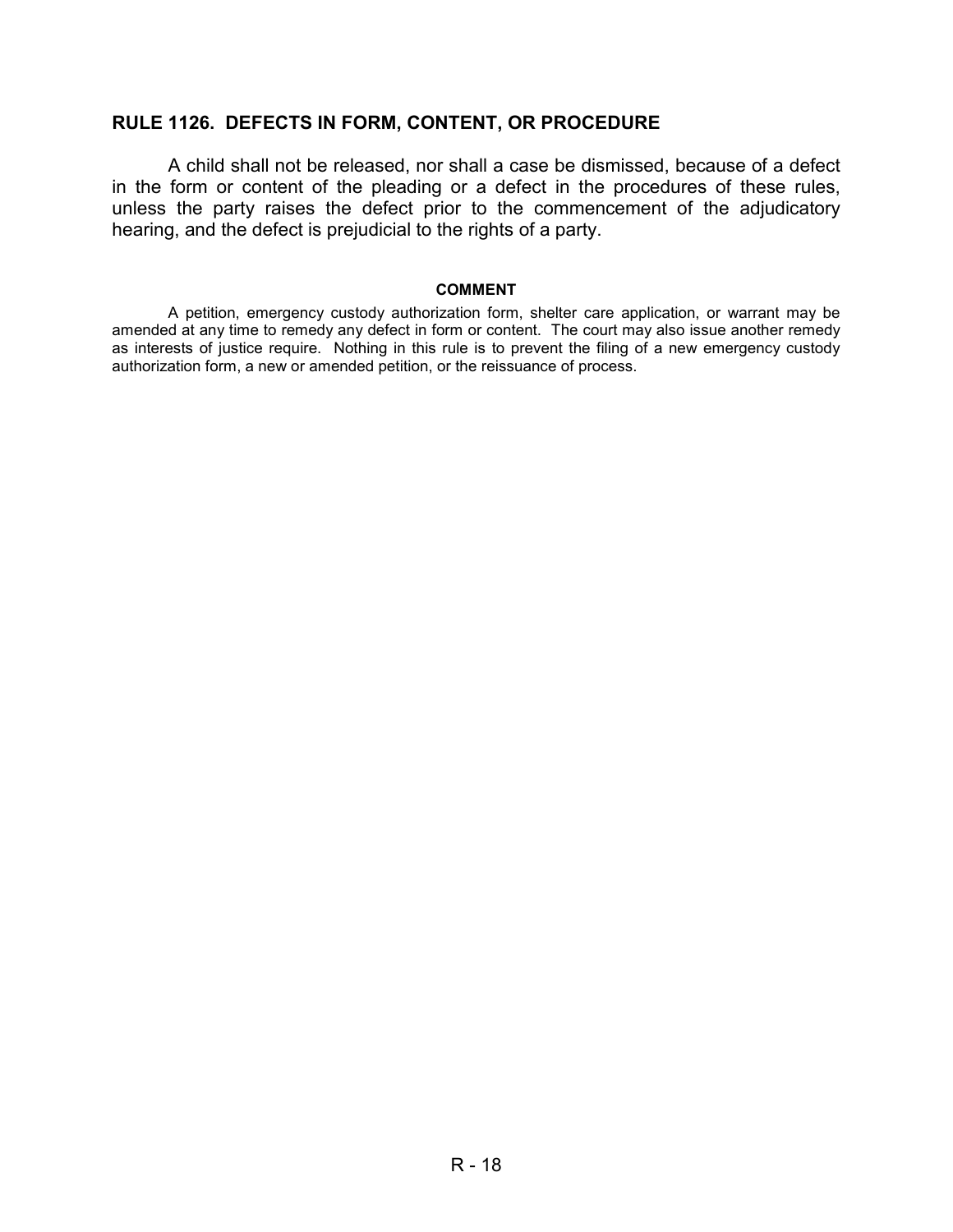### **RULE 1127. RECORDING AND TRANSCRIBING JUVENILE COURT PROCEEDINGS**

- A. **Recording.** There shall be a recording of all dependency proceedings, including proceedings conducted by masters, except as provided in Rule 1242(B)(2).
- B. **Transcribing.** Upon the motion of any party, upon its own motion, or as required by law, the court shall order the record to be transcribed.
- C. **Modifying.** At any time before an appeal is taken, the court may correct or modify the record in the same manner as is provided by Rule 1926 of the Pennsylvania Rules of Appellate Procedure.

#### **COMMENT**

Some form of record or transcript is necessary to permit meaningful consideration of claims of error and effective appellate review. *In re J.H.,* 788 A.2d 1006 (Pa. Super. Ct. 2001). *See, e.g.,*  Pa.R.A.P. Rules 1922, 1923, 1924; *Commonwealth v. Fields*, 387 A.2d 83 (Pa. 1978); *Commonwealth v. Shields*, 383 A.2d 844 (Pa. 1978). This rule is intended to provide a mechanism to ensure appropriate recording and transcribing of court proceedings. *See* Rule 1800 for suspension of §6336(c), only to the extent that the Act does not provide for recordings of all dependency proceedings, except shelter care hearings.

The rule is intended to apply to all dependency proceedings and to ensure all proceedings are recorded, including proceedings before masters.

Paragraph (B) of the rule is intended to authorize courts to require transcription of only such portions of the record, if any, as are needed to review claims of error.

Paragraph (C) provides a method for correcting and modifying transcripts before an appeal is taken by incorporating Pa.R.A.P. 1926, which otherwise applies only after an appeal has been taken. It is intended that the same standards and procedures apply both before and after appeal.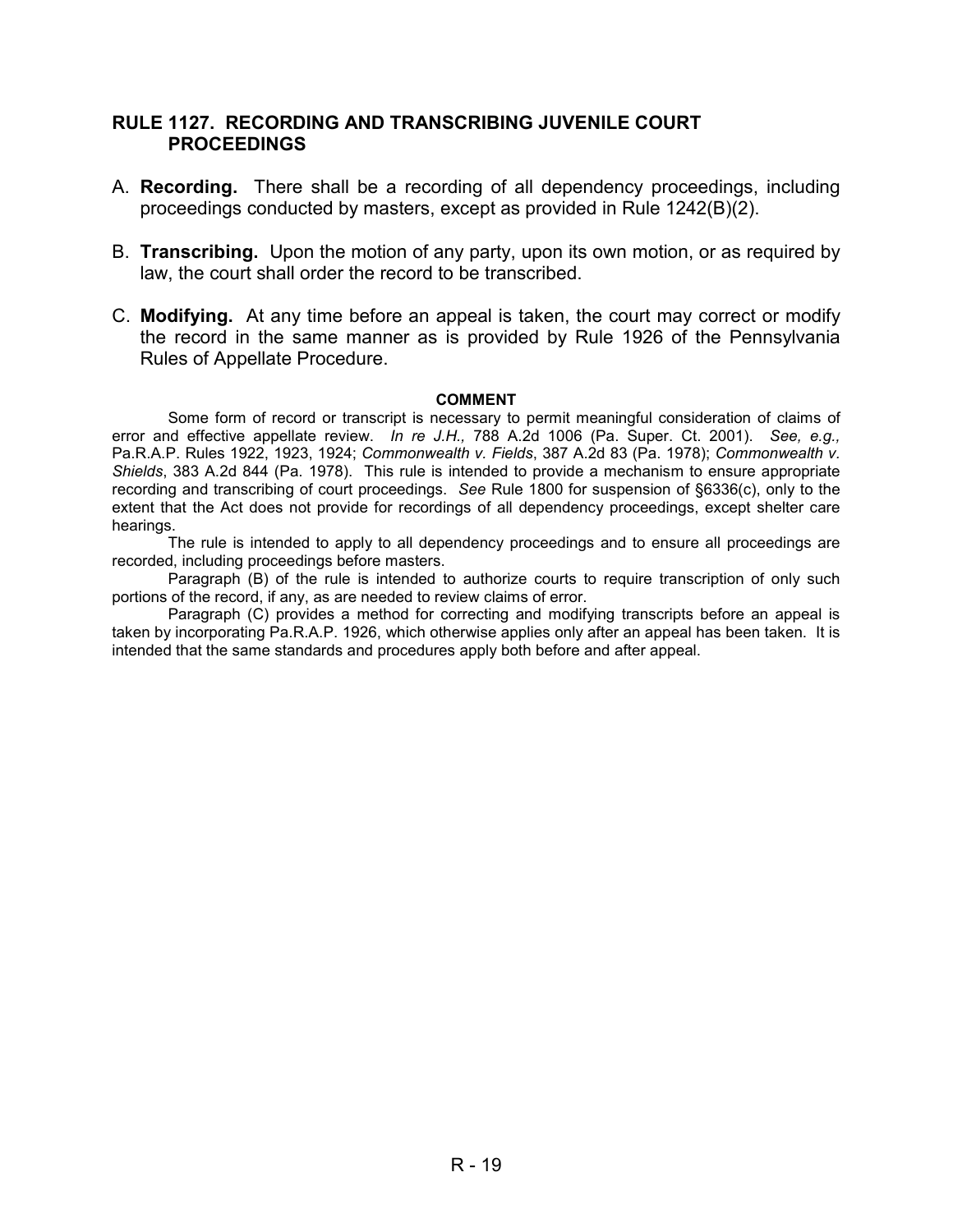### **RULE 1128. PRESENCE AT PROCEEDINGS**

- A. **General Rule.** All parties shall be present at any proceeding unless the exceptions of paragraph (B) apply.
- B. **Exceptions.** 
	- 1) **Absence from proceedings.** The court may proceed in the absence of a party upon good cause shown except that in no case shall a hearing occur in the absence of a child's attorney. If a child has a guardian ad litem and legal counsel, both attorneys shall be present.
	- 2) **Exclusion from proceedings.** A party may be excluded from a proceeding only for good cause shown. If a party is so excluded, counsel for the party shall be permitted to be present. In no case shall an unrepresented party be excluded without counsel.
- C. **Accompanying child to proceedings.** The court may order any person having the physical custody or control of a child to bring the child to any proceeding.

#### **COMMENT**

Under paragraph (B)(1), if a child is an infant, that would qualify as good cause. In no case is a proceeding to occur in the absence of the child's attorney. The court has discretion whether to proceed if the court finds that a party received proper notice of the hearing and has willfully failed to appear.

Under Paragraph (B)(2), no proceeding is to occur in the absence of counsel if a party is excluded from a proceeding, even if the party has waived the right to counsel. *See* Rule 1152 for waiver of counsel.

*See In re Adoption of S.B.B. and E.P.R.*, 539 A.2d 883 (Pa. Super. Ct. 1988).

Nothing in these rules creates a right of a child to have his or her guardian present. *See* 42 Pa.C.S. §§ 6310, 6335(b), 6336.1.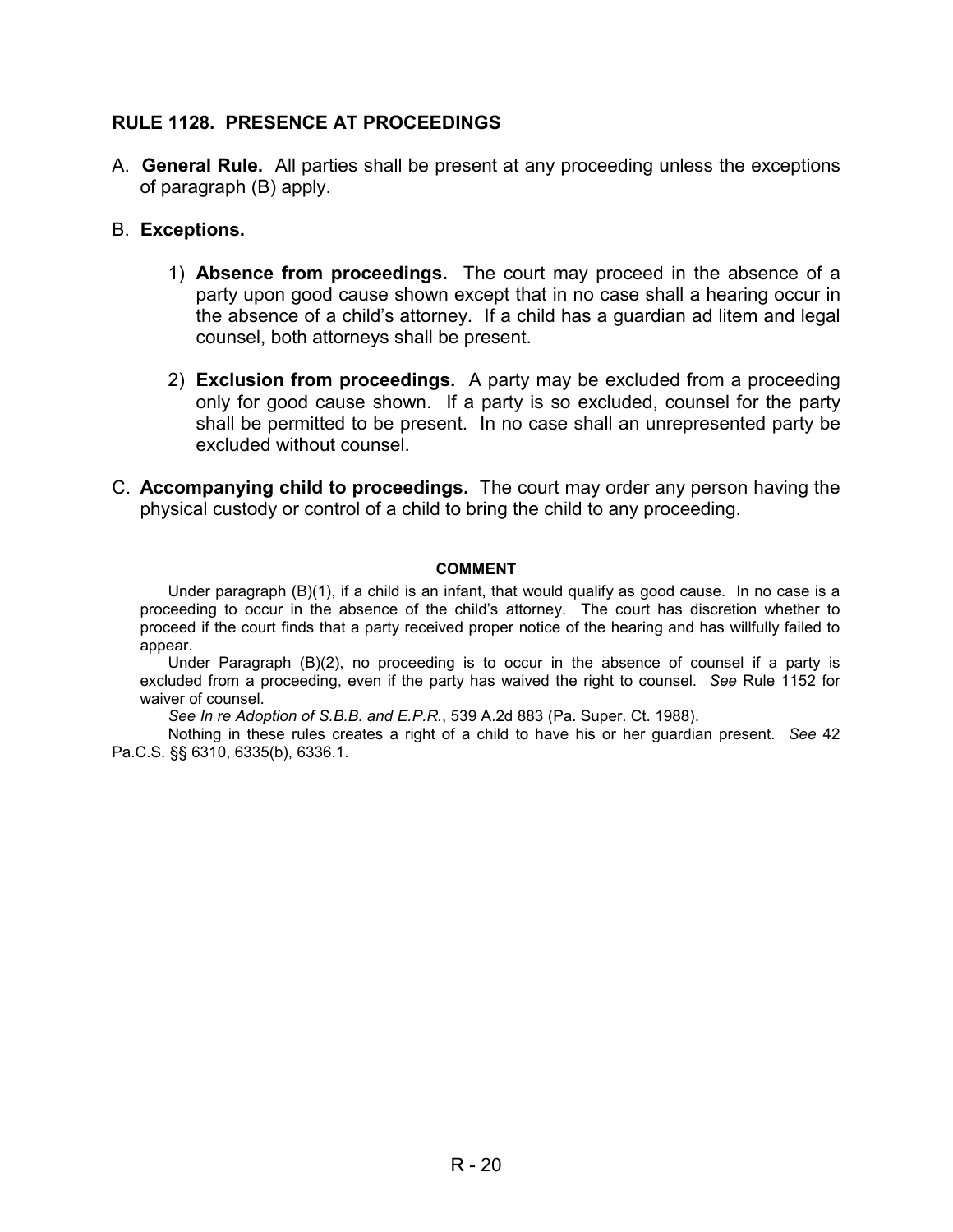# **RULE 1129. OPEN PROCEEDINGS [RESERVED]**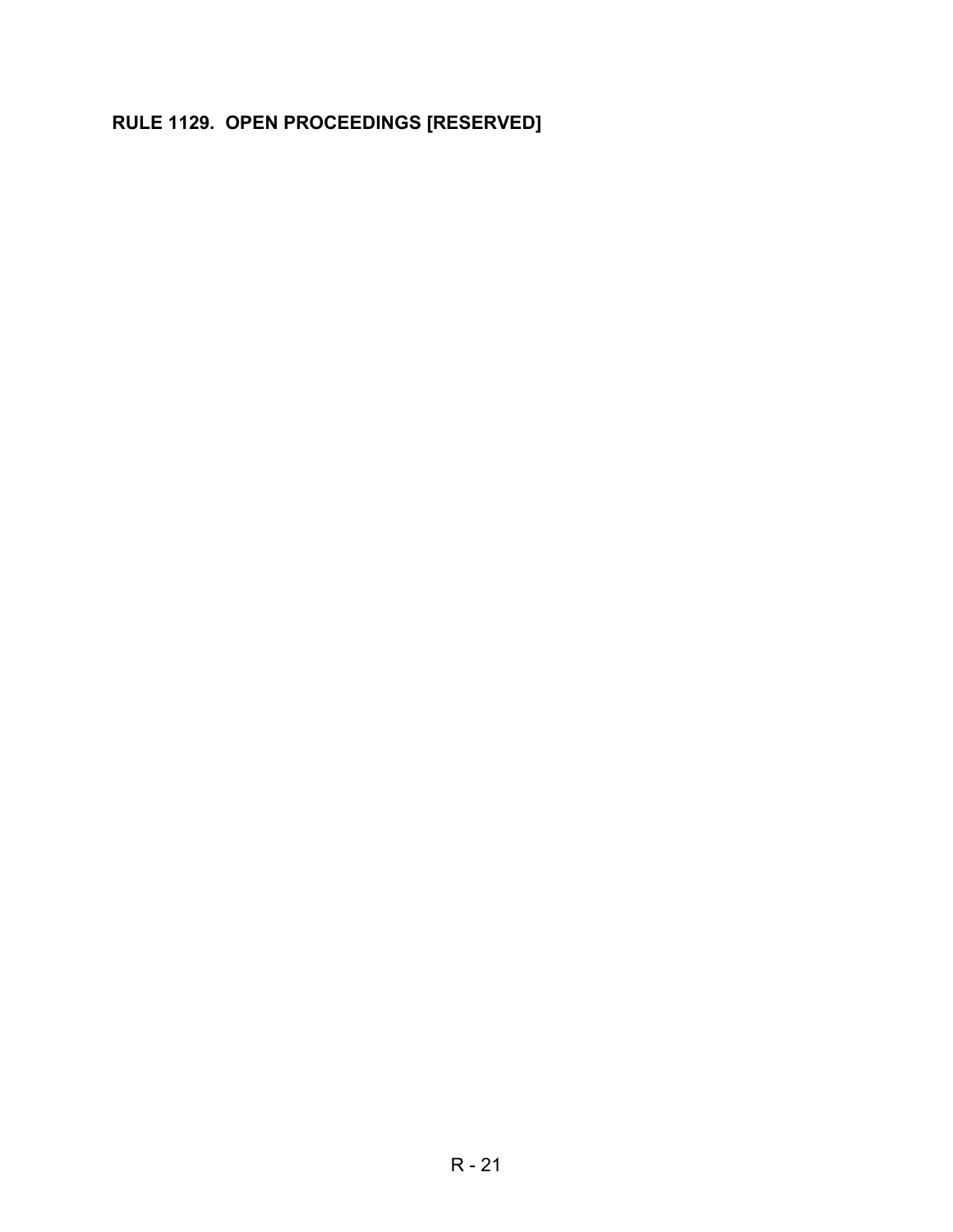### **RULE 1130. PUBLIC DISCUSSION BY COURT PERSONNEL OF PENDING MATTERS**

All court personnel including, among others, county agency caseworkers, court clerks, bailiffs, tipstaffs, sheriffs, and court stenographers, are prohibited from disclosing to any person, without authorization from the court, information relating to a pending dependency case that is not part of the court record otherwise available to the public or not part of the record in an open proceeding. This rule specifically prohibits the divulgence of information concerning arguments and proceedings that are closed proceedings, held in chambers, or otherwise outside the presence of the public.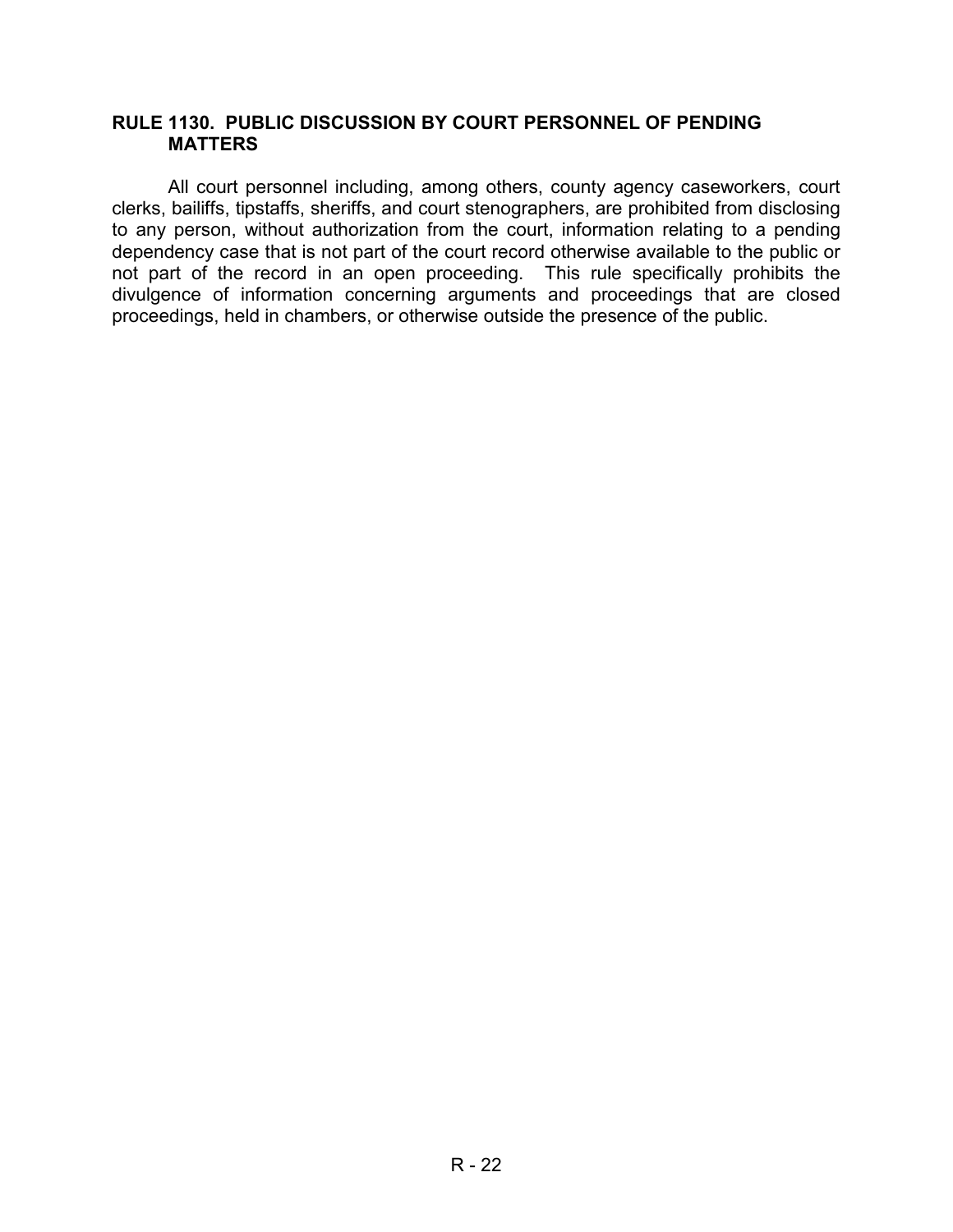### **RULE 1133. MOTION TO INTERVENE.**

- A. **Contents.** The motion to intervene shall include:
	- 1) the name and address of the person moving to intervene;
	- 2) the relationship of the intervening person to the child;
	- 3) the contact between the child and the intervening person;
	- 4) the grounds on which intervention is sought; and
	- 5) the request sought.
- B. **Action by court.** Upon the filing of a motion to intervene and after a hearing, the court shall enter an order allowing intervention if the grounds on which intervention are sought is sufficient. A motion may be denied if:
	- 1) the interest of the movant is already adequately represented;
	- 2) the motion for intervention was unduly delayed; or
	- 3) the intervention will unduly delay or prejudice the adjudication of dependency or the rights of the parties.

#### **COMMENT**

To move for intervention in a dependency case, a person is to show that the interest is substantial, direct, and immediate. *See e.g., South Whitehall Township Police Serv. v. South Whitehall Township,* 555 A.2d 793 (Pa. 1989).

Standing is conferred upon a person if the person cares for or controls the child or is accused of abusing the child. *In re J.P.,* 832 A.2d 492 (Pa. Super. Ct. 2003); *In re L.J.,* 691 A.2d 520 (Pa. Super. Ct. 1997). *See* 23 Pa. C.S. § 5313 for grandparent intervention. *See also R.M. v. Baxter*, 777 A.2d 446 (Pa. 2001) (grandparent standing); *Mitch v. Bucks Co. Children and Youth Social Service Agency*, 556 A.2d 419 (Pa. Super. Ct. 1989) (prospective adoptive parent standing); *In re M.K.*, 636 A.2d 198 (Pa. Super. Ct. 1994) (alleged abuser standing). For distinction between foster parent and prospective adoptive parent standing, see *In re N.S.*, 845 A.2d 884 (Pa. Super. Ct. 2004).

A non-custodial parent may intervene in a dependency petition filed by a third party to protect the child from being adjudicated dependent and placed in the custody of the Commonwealth. *In re Anita H.*, 505 A.2d 1014 (Pa. Super. Ct. 1986).

*See also In re Michael Y.*, 530 A.2d 115 (Pa. Super. Ct. 1987) and *In re R.T. & A.T.*, 592 A.2d 55 (Pa. Super. Ct. 1991) for additional parties to proceedings.

*See* Rule 1344 for motions and Rule 1345 for service.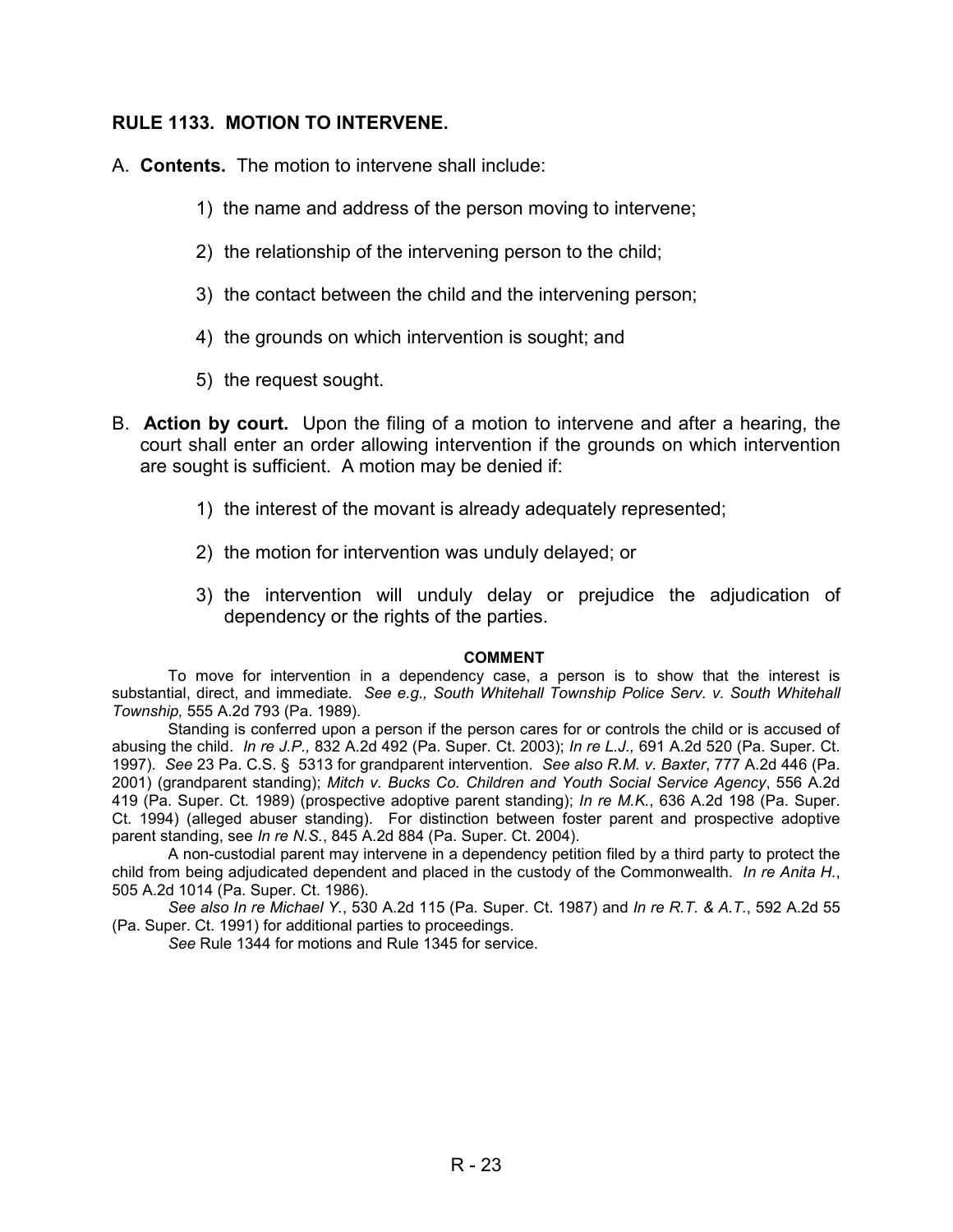# **RULE 1134. PROCEEDING** *IN CAMERA*

All *in camera* proceedings are to be recorded and each party's attorney shall be present.

#### **COMMENT**

*See In re Leslie H.,* 478 A.2d 876 (Pa. Super. Ct. 1984).

 If a party is not represented, the court is to make reasonable efforts to protect the due process rights of the party.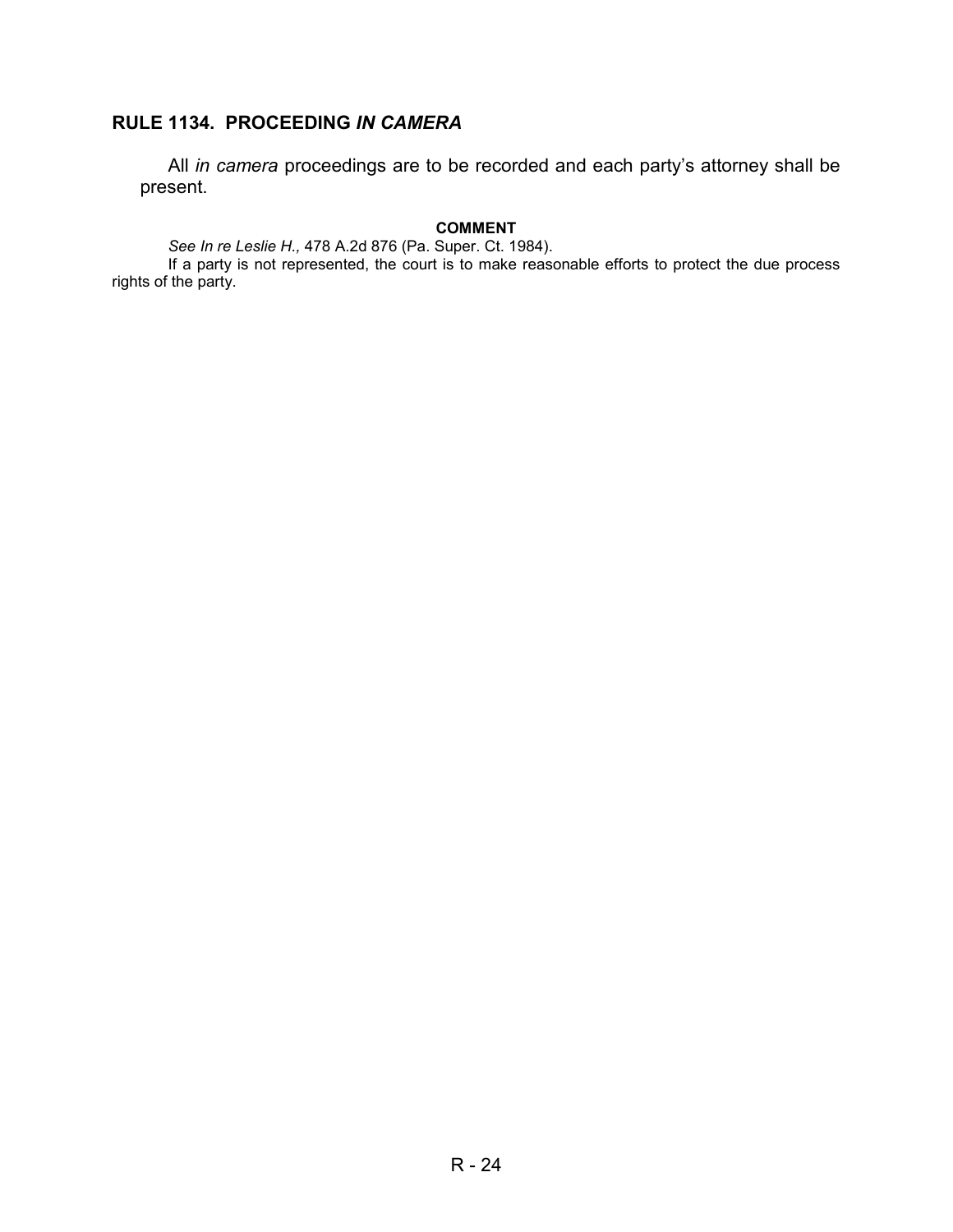# **RULE 1135. CAPTIONS**

All court documents and orders shall contain a caption that includes the following:

- 1) "In the interest of (the child's name);"
- 2) the child's case docket number; and
- 3) the name of the court.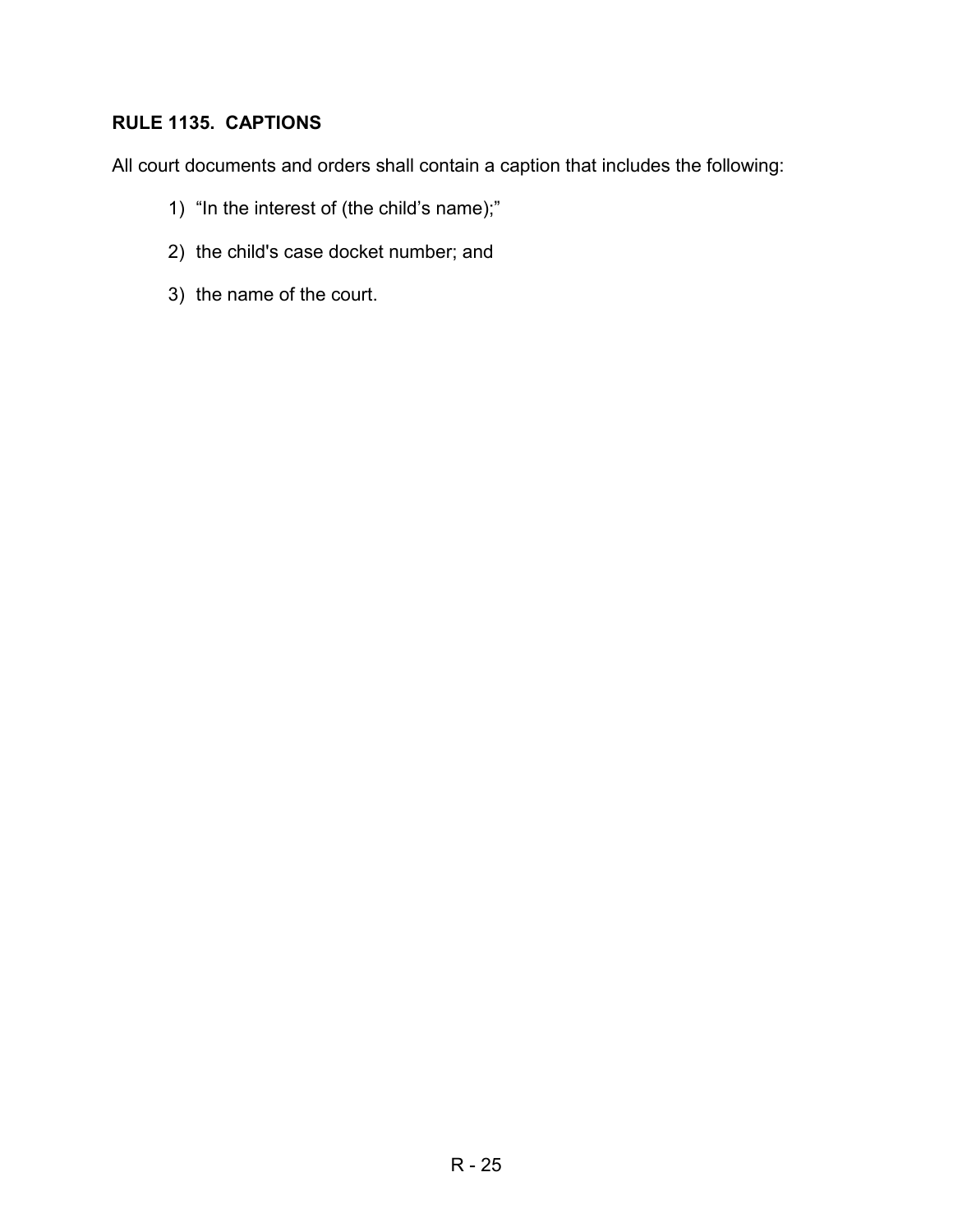### **PART B(1) EXAMINATION & TREATMENT OF CHILD**

#### 1145. Application or Motion for Examination and Treatment of a Child

### **RULE 1145. APPLICATION OR MOTION FOR EXAMINATION AND TREATMENT OF A CHILD**

- A. **Pre-petition treatment.** Prior to the filing of a dependency petition, an application to the court may be made to treat a child when prompt treatment is necessary.
- B. **Post-petition examination and treatment.** After a petition has been filed, a motion for examination and treatment of a child may be filed.

#### **COMMENT**

The term "application" is used in paragraph (A) of this rule. An application is to be made to the court if there is no formal court action pending. Once a dependency petition is filed, a motion, as provided in paragraph (B), is the proper course of action for seeking examination and treatment of a child. All parties are notified and copied on all motions. The procedures of Rule 1344 are to be followed. *See* Rule 1344.

It should be noted that paragraph (A) only relates to treatment of a child when prompt treatment is necessary.

Pursuant to 42 Pa.C.S. § 6339(b), the court may order the child to be examined at a suitable place by a physician or psychologist and may also order medical or surgical treatment of a child who is suffering from a serious physical condition or illness which in the opinion of a licensed physician requires prompt treatment, even if the guardian has not been given notice of a hearing, is not available, or without good cause informs the court of his refusal to consent to the treatment. 42 Pa.C.S. § 6339(b). In addition, 42 Pa.C.S. § 6357 provides a custodian to whom legal custody has been given by the court has the right to the physical custody of the child, the right to determine the nature of the care and treatment of the child, including ordinary medical care and the right and duty to provide for the care, protection, training, and education, and the physical, mental, and moral welfare of the child. An award of legal custody shall be subject to the conditions and limitations of the order and to the remaining rights and duties of the parents or guardian of the child as determined by the court. 42 Pa.C.S. § 6357.

If a child has been adjudicated dependent, the court may order that the county agency participate in the treatment plan of the child as necessary to protect the health, safety, or welfare of the child, including discussions with the individual, facility, or program providing treatment and the child or the child's guardian in furtherance of the disposition. 42 Pa.C.S. § 6352.1.

Under paragraph (B), if the legal custodian is the county agency, the county agency is to comply with the regulations of 55 Pa. Code §§ 3130.91 and 3680.52.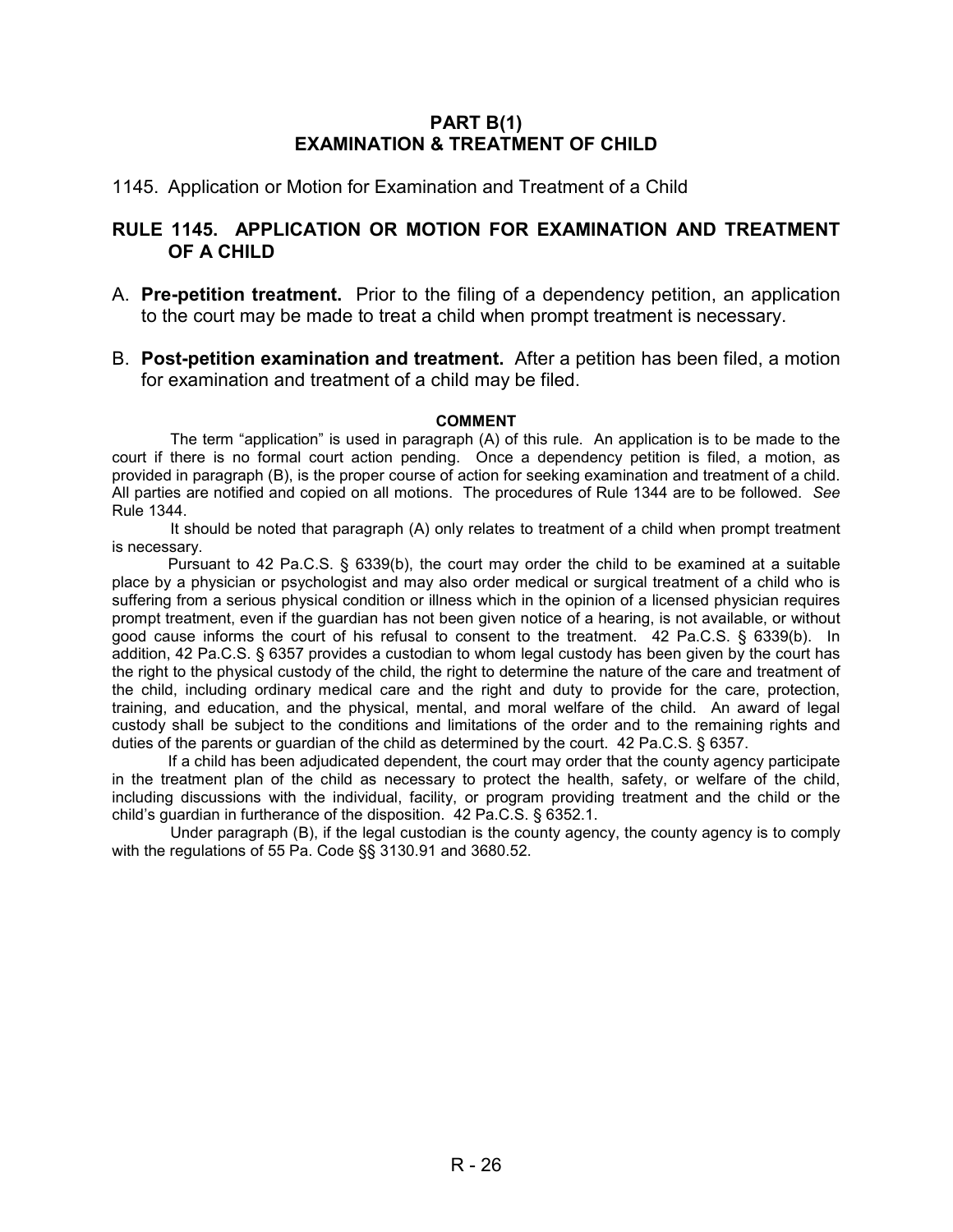# **PART B(2) COUNSEL**

- 1150. Attorney -- Appearances and Withdrawals
- 1151. Assignment of Counsel & Guardian *ad litem*
- 1152. Waiver of Counsel
- 1154. Duties of Guardian *ad litem*
- 1158. Assignment of CASA

### **RULE 1150. ATTORNEYS – APPEARANCES AND WITHDRAWALS**

### A. **Appearances**.

- 1) Counsel, including guardians *ad litem*, for each party shall file an entry of appearance with the clerk of courts promptly after being retained and serve a copy on all other parties.
	- a) If a firm name is entered, the name of the individual lawyer who is designated as being responsible for the conduct of the case shall be entered.
	- b) The entry of appearance shall include the attorney's address, phone number, and attorney ID number.
- 2) When counsel is appointed pursuant to Rule 1151 (Assignment of Counsel), the filing of the appointment order shall enter the appearance of appointed counsel.
- B. **Duration.** Once an appearance is entered or the court assigns counsel for the child, counsel shall represent the child until the closing of the dependency case, including any proceeding upon direct appeal and permanency review, unless permitted to withdraw pursuant to paragraph (C).

### C. **Withdrawals.**

- 1) Upon motion, counsel shall be permitted to withdraw only:
	- a) by order of the court for good cause shown; or
	- b) if new counsel has entered an appearance in accordance with paragraph (A).
- 2) A motion to withdraw shall be:
	- a) filed with the clerk of courts, and a copy concurrently served on the other parties' attorneys, or the party, if unrepresented; or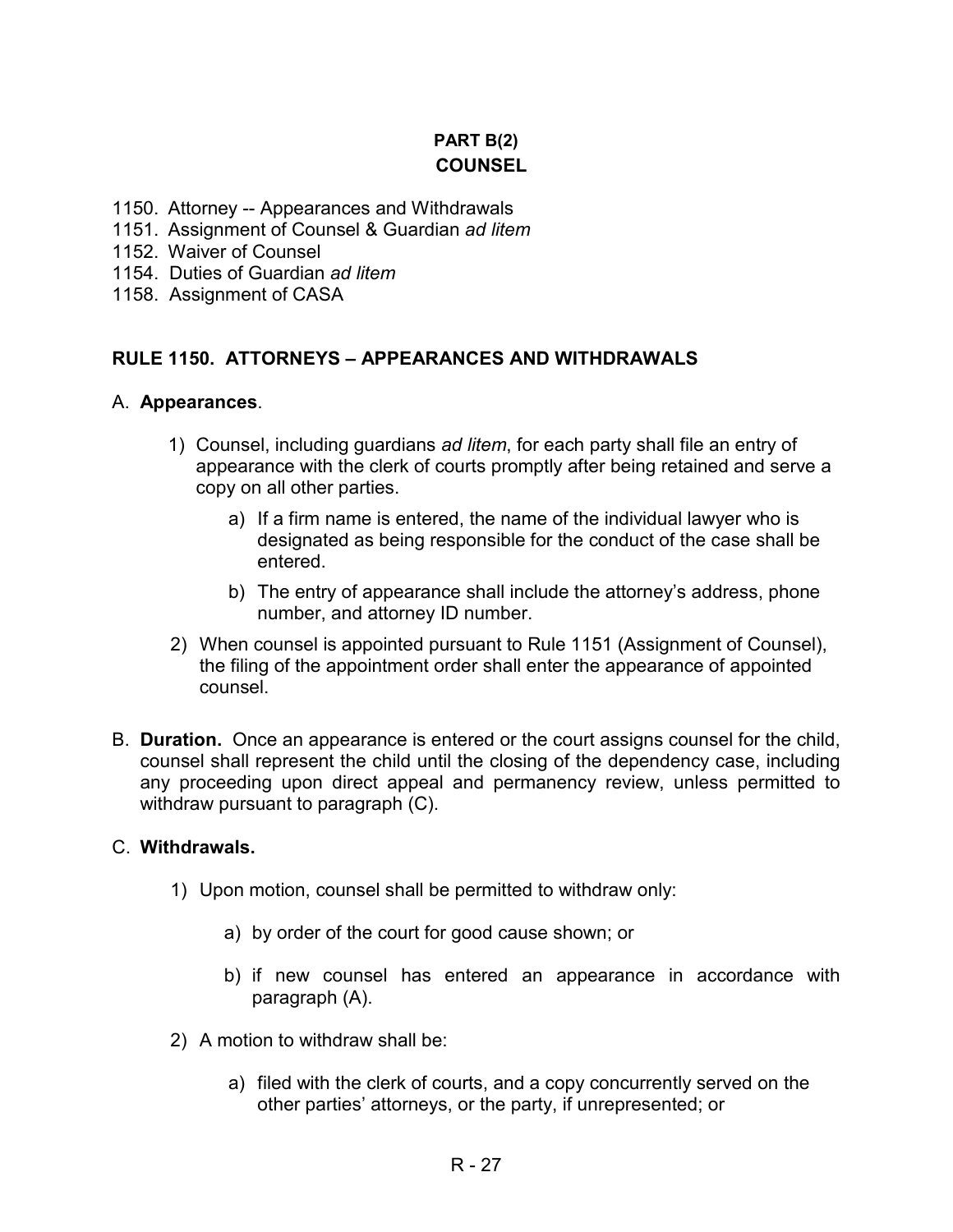b) made orally on the record in open court in the presence of the parties.

#### **COMMENT**

Under paragraph (C), withdrawal is presumed when a court's jurisdiction is terminated because the child reaches the age of twenty-one. *See* 42 Pa.C.S. § 6302*.* 

Under paragraph (C)(1)(a), a court can terminate an attorney's representation if there is good cause shown. The court should allow an attorney to withdraw from a case for good cause if the standards for termination of representation, as provided for in the Rules of Professional Conduct 1.16, are met.

Under paragraph  $(C)(1)(b)$ , because the county agency will be on notice of the identity of the new attorney, the agency should comply with the discovery requirements of Rule 1340.

Under paragraph (C)(2), counsel is to file a motion to withdraw in all cases. Counsel's obligation to represent a party, whether as retained or appointed counsel, remains until leave to withdraw is granted by the court. *See e.g., Com. v. Librizzi*, 810 A.2d 692 (Pa. Super. Ct. 2002). The court is to make a determination of the status of the case before permitting counsel to withdraw. Although there are many factors considered by the court in determining whether there is good cause to permit the withdrawal of counsel, when granting leave, the court should determine if new counsel needs to be appointed, and that the change in attorneys will not delay the proceedings or prejudice the party, particularly concerning time limits.

*See also* Rule 1613 for termination of court supervision.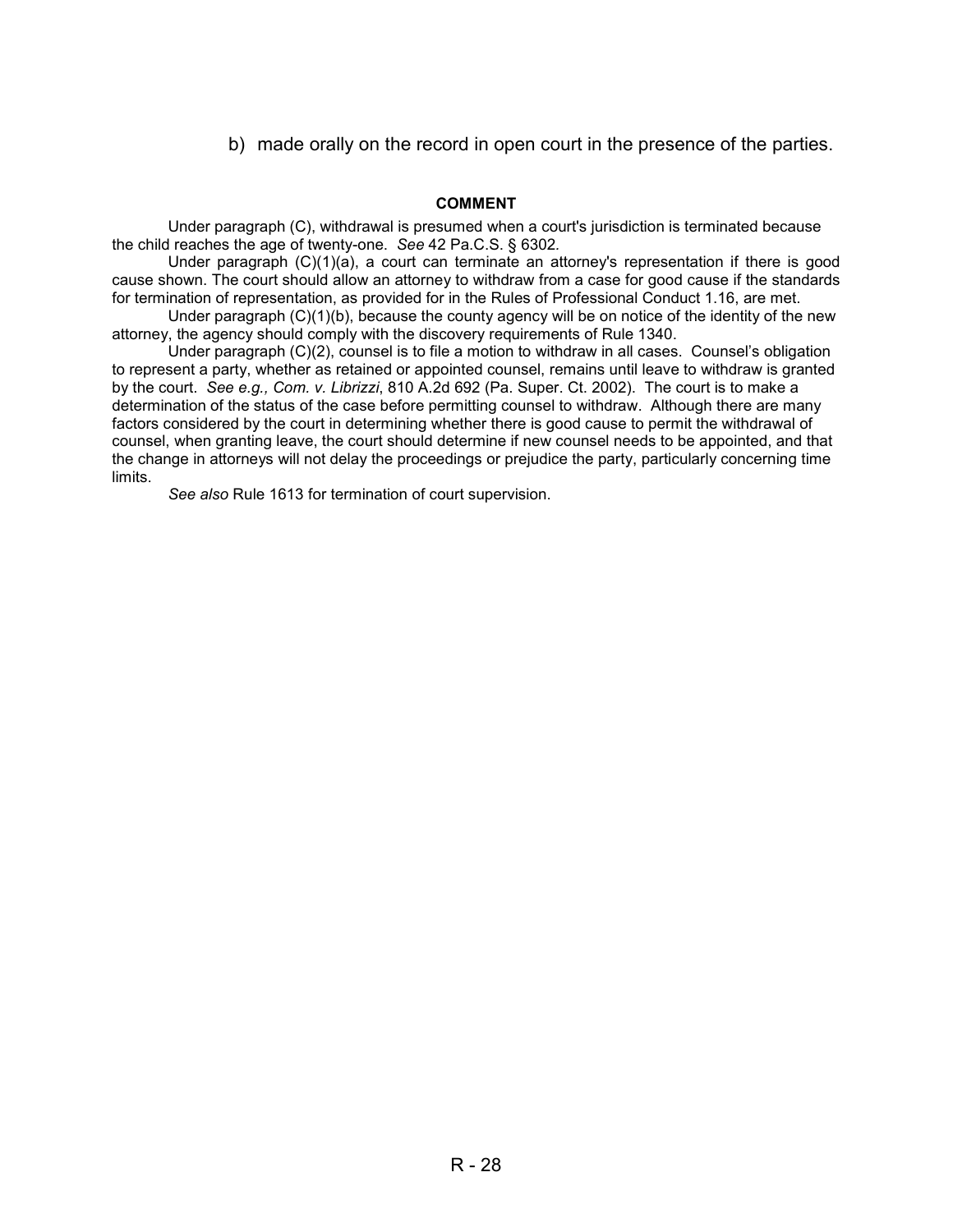### **RULE 1151. ASSIGNMENT OF COUNSEL & GUARDIAN** *AD LITEM*

- A. **Guardian** *ad litem* **for child.** The court shall assign a guardian *ad litem* to represent the legal interests and the best interests of the child if a proceeding has been commenced pursuant to Rule 1200 alleging a child to be dependent who:
	- 1) is without proper parental care or control, subsistence, education as required by law, or other care or control necessary for the physical, mental or emotional health, or morals;
	- 2) has been placed for care or adoption in violation of law;
	- 3) has been abandoned by parents, guardian, or other custodian;
	- 4) is without a parent, guardian or legal custodian; or
	- 5) is born to a parent whose parental rights with regard to another child have been involuntarily terminated under 23 Pa.C.S. § 2511 (relating to grounds for involuntary termination) within three years immediately preceding the date of birth of the child and conduct of the parent poses a risk to the health, safety, or welfare of the child.
- B. **Counsel for child.** The court shall appoint legal counsel for a child:
	- 1) if a proceeding has been commenced pursuant to Rule 1200 alleging a child to be dependent who:
		- a) while subject to compulsory school attendance is habitually and without justification truant from school;
		- b) has committed a specific act or acts of habitual disobedience of the reasonable and lawful commands of the child's guardian and who is ungovernable and found to be in need of care, treatment or supervision;
		- c) is under the age of ten years and has committed a delinquent act;
		- d) has been formerly adjudicated dependent, and is under the jurisdiction of the court, subject to its conditions or placements and who commits an act which is defined as ungovernable in paragraph (B)(2); or
		- e) has been referred pursuant to section 6323 (relating to informal adjustment), and who commits an act which is defined as ungovernable in paragraph (B)(2).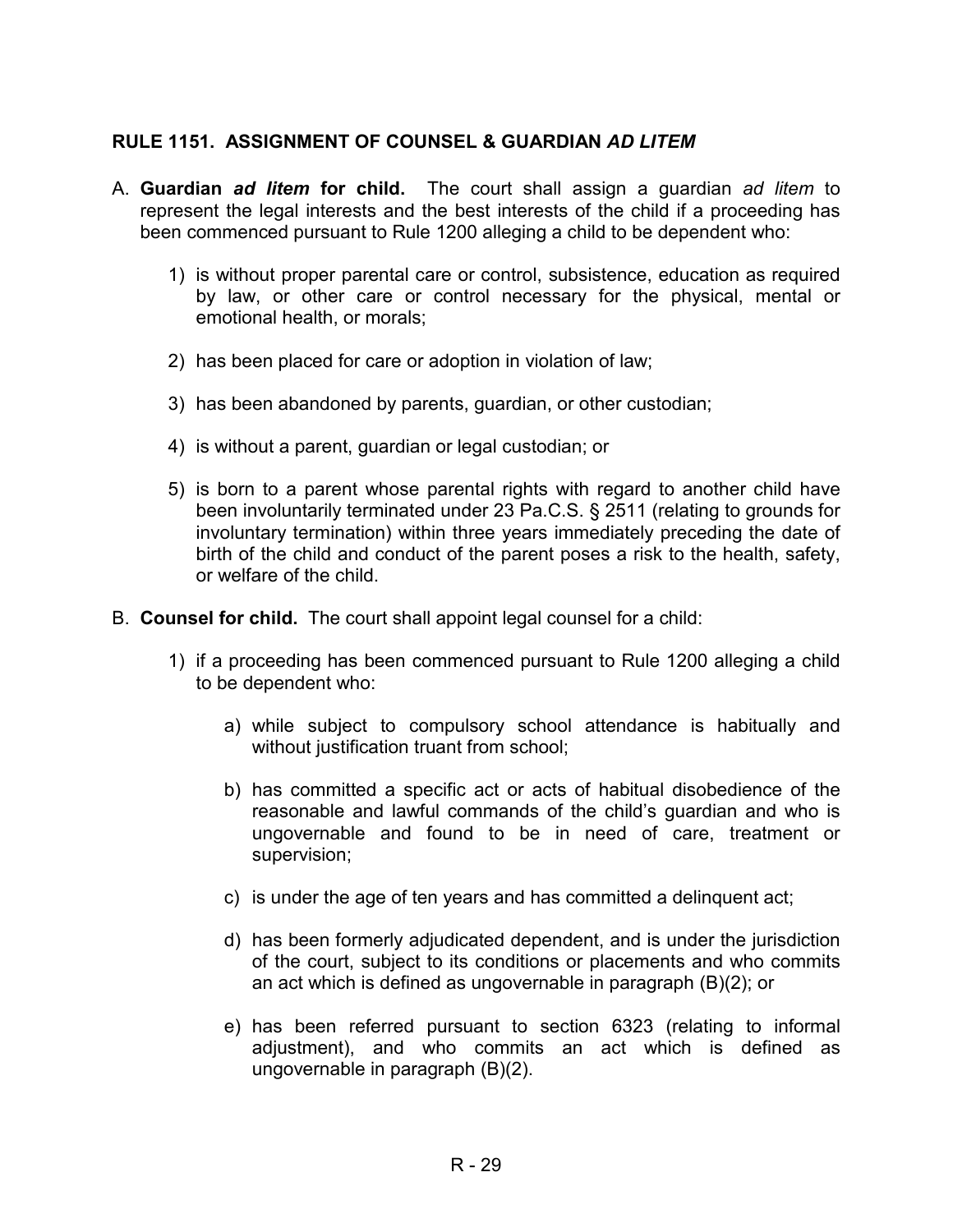- 2) upon order of the court.
- C. **Counsel and Guardian** *ad litem* **for child.** If a child has legal counsel and a guardian *ad litem*, counsel shall represent the legal interests of the child and the guardian *ad litem* shall represent the best interests of the child.
- D. **Time of appointment.** 
	- 1) **Child in custody.** Except as provided by paragraph (B)(1), the court shall appoint a guardian *ad litem* or legal counselimmediately after a child is taken into protective custody and prior to any proceeding.
	- 2) **Child not in custody.** Except as provided by paragraph (B)(1), if the child is not in custody, the court shall appoint a guardian *ad litem* or legal counsel for the child when a dependency petition is filed.
- E. **Counsel for other parties.** If counsel does not enter an appearance for a party, the court shall inform the party of the right to counsel prior to any proceeding. If counsel is requested by a party in any case, the court shall assign counsel for the party if the party is without financial resources or otherwise unable to employ counsel. Counsel shall be appointed prior to the first court proceeding.

#### **COMMENT**

*See* 42 Pa.C.S. §§ 6302, 6311, and 6337.

If the legal interests and the best interests of the child are in conflict, the guardian *ad litem* for the child may petition the court for assignment of legal counsel. To the extent 42 Pa.C.S. § 6311(b)(9) is inconsistent with this rule, it is suspended. *See* Rule 1800. *See also* Pa.R.P.C. 1.7 and 1.8. Under paragraph (C), legal counsel represents the legal interests of the child and the guardian *ad litem* represents the best interests of the child.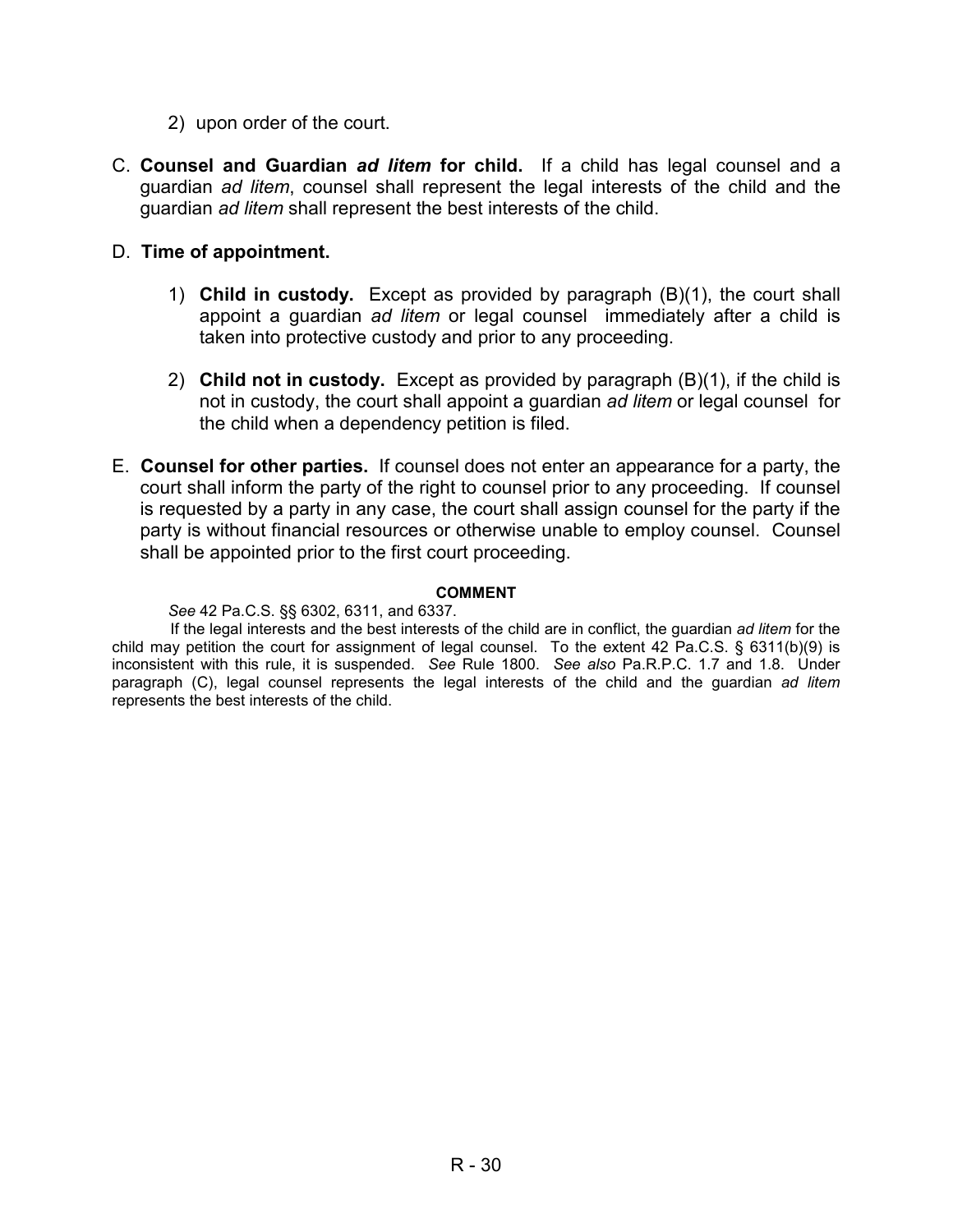### **RULE 1152. WAIVER OF COUNSEL**

### A. **Children.**

- 1) **Guardian** *ad litem***.** A child may not waive the right to a guardian *ad litem.*
- 2) **Legal Counsel.** A child may waive legal counsel if:
	- a) the waiver is knowingly, intelligently, and voluntarily made; and
	- b) the court conducts a colloquy with the child on the record.
- B. **Other parties.** Except as provided in paragraph (A), a party may waive the right to counsel if:
	- 1) the waiver is knowingly, intelligently, and voluntarily made; and
	- 2) the court conducts a colloquy with the party on the record.
- C. **Stand-by counsel**. The court may assign stand-by counsel if a party waives counsel at any proceeding or stage of a proceeding.
- D **Notice and revocation of waiver.** If a party waives counsel for any proceeding, the waiver only applies to that proceeding, and the party may revoke the waiver of counsel at any time. At any subsequent proceeding, the party shall be informed of the right to counsel.

#### **COMMENT**

Under paragraph (A), a child may not waive the right to a guardian *ad litem*. The right of waiver to legal counsel belongs to the child, not the guardian. *See* Rule 1800, which suspends 42 Pa.C.S. § 6337, which provides that counsel must be provided unless the guardian is present and waives counsel for the child.

It is recommended that, at a minimum, the court ask questions to elicit the following information in determining a knowing, intelligent, and voluntary waiver of counsel:

- 1) Whether the party understands the right to be represented by counsel;
- 2) Whether the party understands the nature of the dependency allegations and the elements of each of those allegations;
- 3) Whether the party is aware of the dispositions and placements that may be imposed by the court, including foster care placement and adoption;
- 4) Whether the party understands that if he or she waives the right to counsel, he or she will still be bound by all the normal rules of procedure and that counsel would be familiar with these rules;
- 5) Whether the party understands that counsel may be better suited to defend the dependency allegations; and
- 6) Whether the party understands that the party has many rights that, if not timely asserted, may be lost permanently; and if errors occur and are not timely objected to, or otherwise timely raised by the party, these errors may be lost permanently.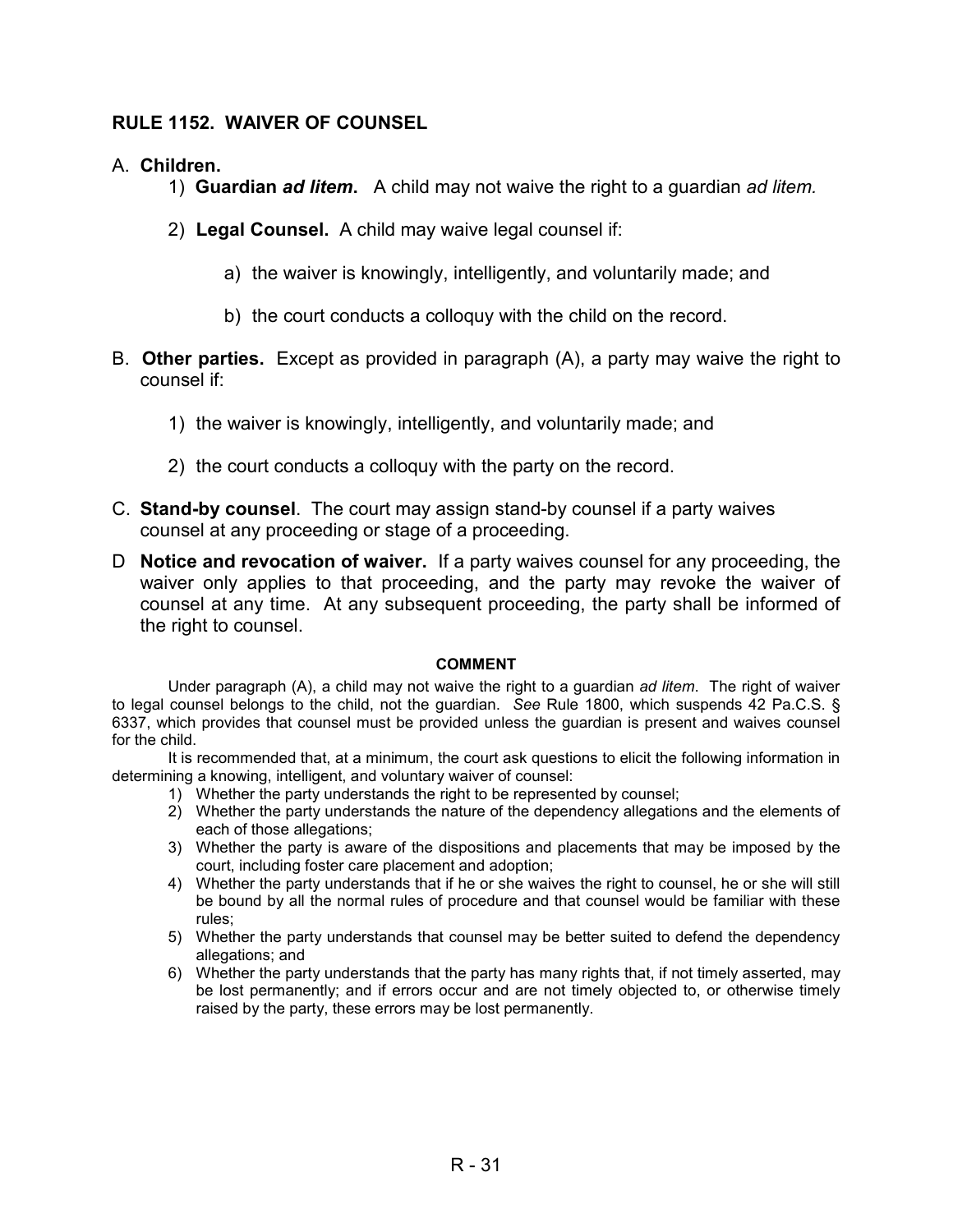### **RULE 1154. DUTIES OF GUARDIAN** *AD LITEM*

A guardian *ad litem* shall:

- 1) Meet with the child as soon as possible following assignment pursuant to Rule 1151 and on a regular basis thereafter in a manner appropriate to the child's age and maturity;
- 2) On a timely basis, be given access to relevant court and county agency records, reports of examination of the guardians or the child, and medical, psychological, and school records;
- 3) Participate in all proceedings, including hearings before masters, and administrative hearings and reviews to the degree necessary to adequately represent the child;
- 4) Conduct such further investigation necessary to ascertain the facts;
- 5) Interview potential witnesses, including the child's guardians, caretakers, and foster parents, examine and cross-examine witnesses, and present witnesses and evidence necessary to protect the best interests of the child;
- 6) At the earliest possible date, be advised by the county agency having legal custody of the child of:
	- a) any plan to relocate the child or modify custody or visitation arrangements, including the reasons, prior to the relocation or change in custody or visitation; and
	- b) any proceeding, investigation or hearing under the Child Protective Services Law, 23 Pa.C.S. § 6301 *et seq.* or the Juvenile Act, 42 Pa.C.S. § 6301 *et seq.*, directly affecting the child;
- 7) Make any specific recommendations to the court relating to the appropriateness and safety of the child's placement and services necessary to address the child's needs and safety;
- 8) Explain the proceedings to the child to the extent appropriate given the child's age, mental condition, and emotional condition; and
- 9) Advise the court of the child's wishes to the extent that they can be ascertained and present to the court whatever evidence exists to support the child's wishes. When appropriate because of the age or mental and emotional condition of the child, determine to the fullest extent possible the wishes of the child and communicate this information to the court.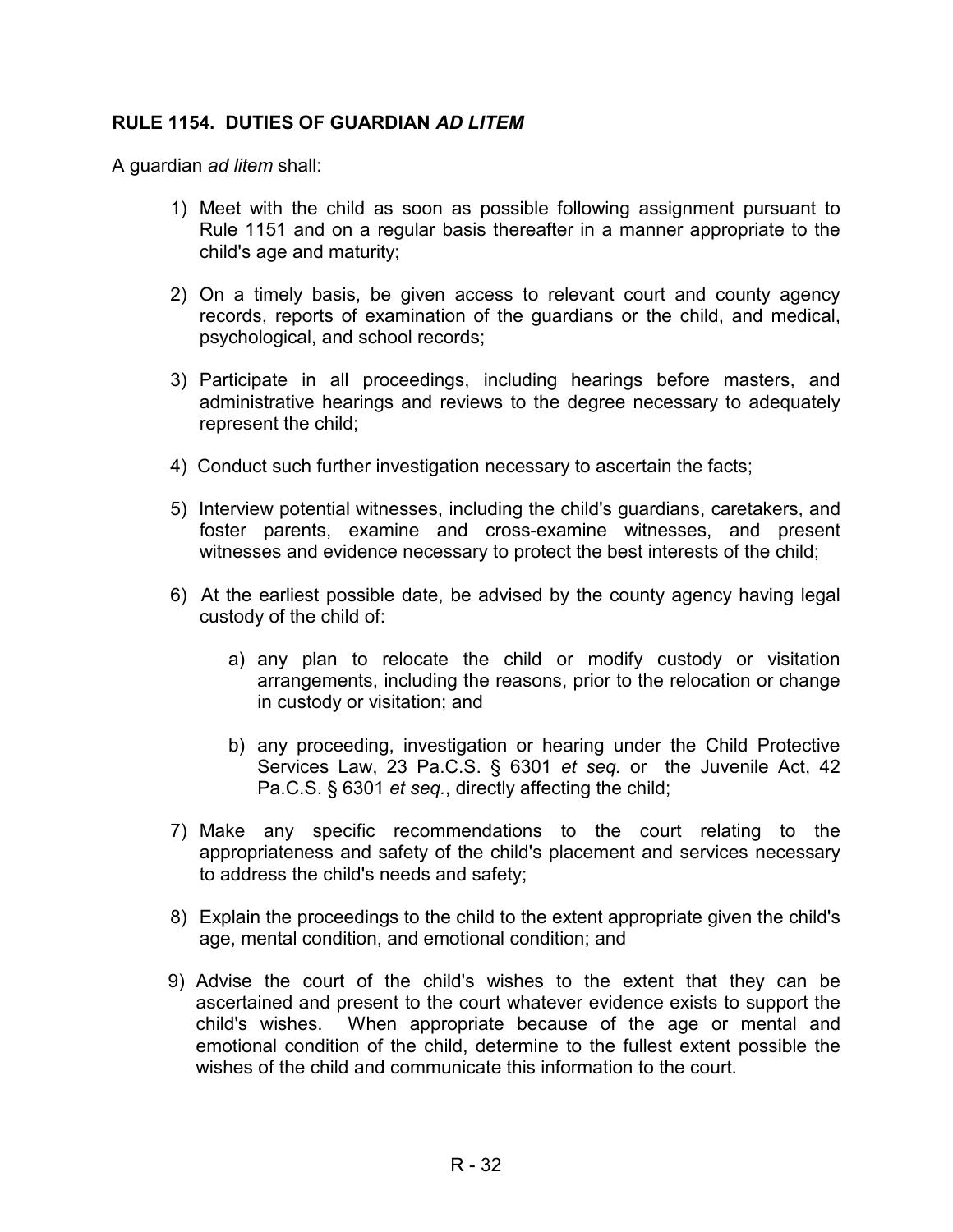#### **COMMENT**

If there is a conflict of interest between the duties of the guardian *ad litem* pursuant to paragraphs (7) & (9), the guardian *ad litem* may petition the court for appointment of separate legal counsel. *See*  Rules 1151 and 1800. *See also* Pa.R.P.C. 1.7 and 1.8.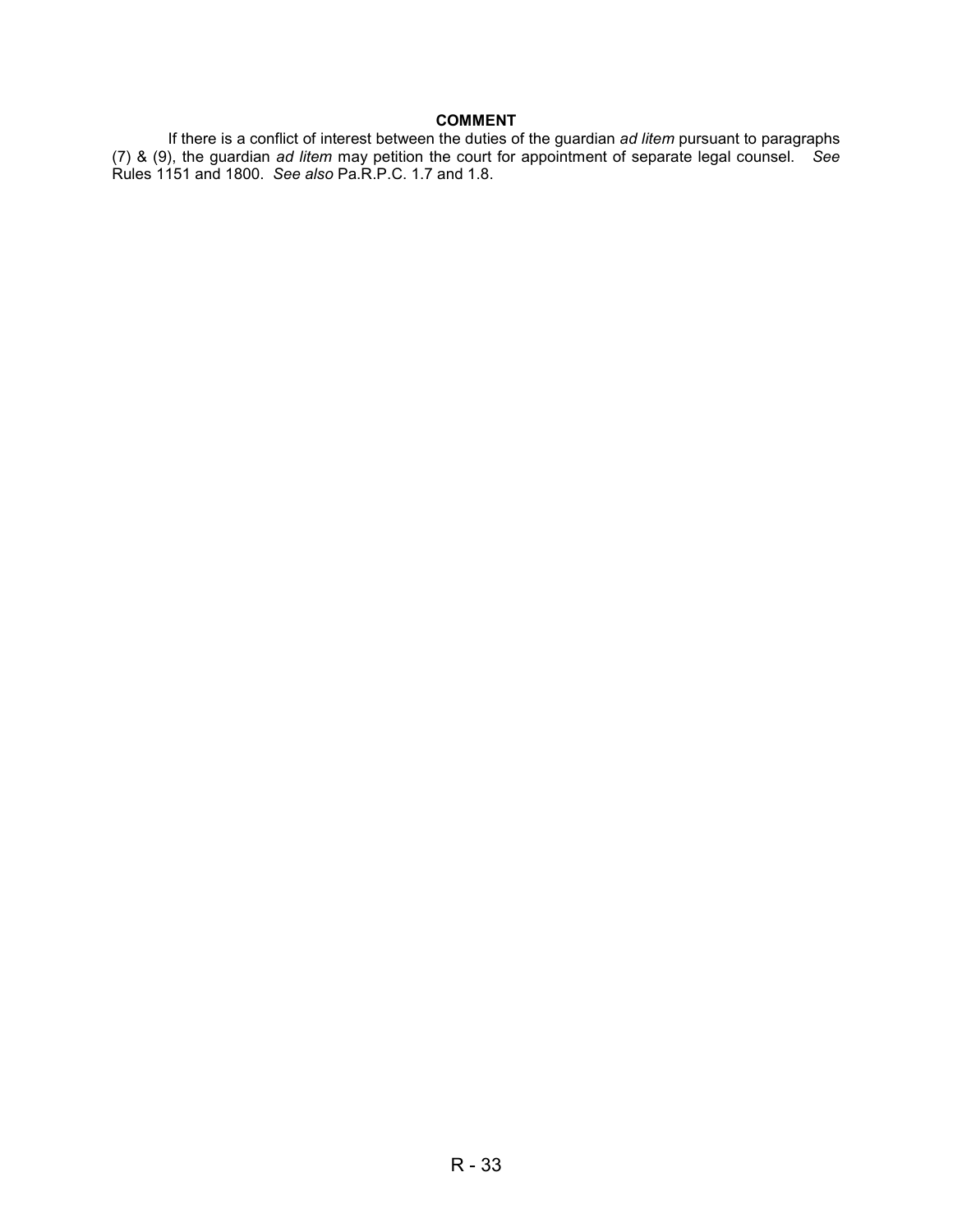### **RULE 1158. ASSIGNMENT OF COURT-APPOINTED SPECIAL ADVOCATES**

A court-appointed special advocate shall follow the duties as set forth in the Juvenile Act, 42 Pa.C.S. § 6342(d) and in the Juvenile Court Judges' Commission's Juvenile Court Standards, 37 Pa. Code, Chapter 200.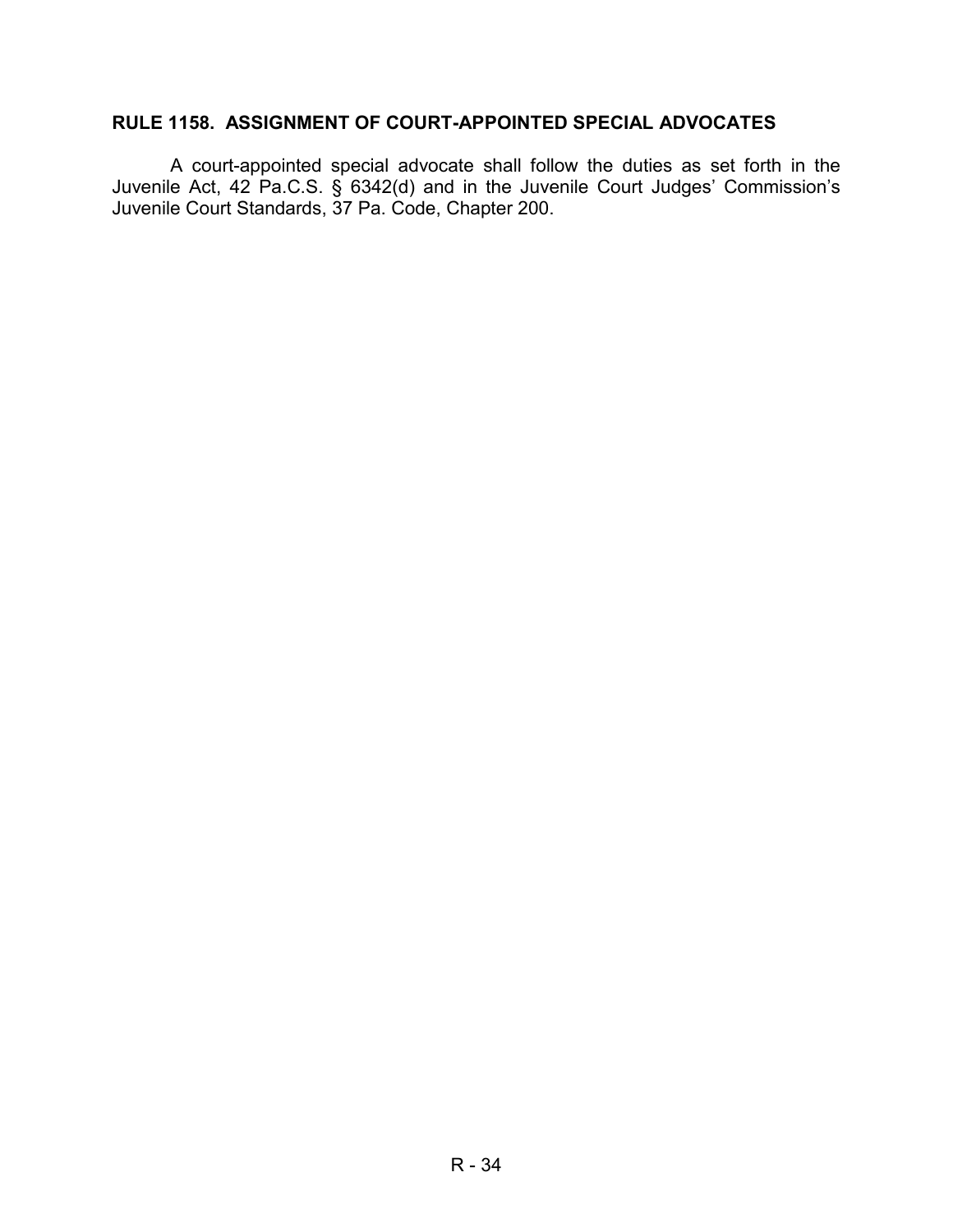# **PART C RECORDS**

### **PART C(1) ACCESS TO JUVENILE COURT RECORDS**

1160. Inspection of Juvenile Court File/Records

### **RULE 1160. INSPECTION OF JUVENILE COURT FILE/RECORDS**

All files and records of the court in a proceeding are open to inspection only by:

- 1) The judges, officers, and professional staff of the court;
- 2) The parties to the proceeding and their counsel and representatives, but the persons in this category shall not be permitted to see reports revealing the names of confidential sources of information contained in social reports, except at the discretion of the court;
- 3) A public or private agency or institution providing supervision or having custody of the child under order of the court;
- 4) The Administrative Office of Pennsylvania Courts;
- 5) The judges, officers and professional staff of courts of other jurisdictions when necessary for the discharge of their official duties; and
- 6) With leave of court, any other person or agency or institution having a legitimate interest in the proceedings or in the work of the unified judicial system.

#### **COMMENT**

*See* the Juvenile Act, 42 Pa.C.S. § 6307, for the statutory provisions on inspection of the juvenile court's file.

Persons specified in 23 Pa.C.S. § 6340 as having access to reports may qualify as persons having a legitimate interest in the proceedings under paragraph (6). *See* 23 Pa.C.S. § 6340.

This rule is meant to include the contents of the juvenile court file as described in Rule 1166.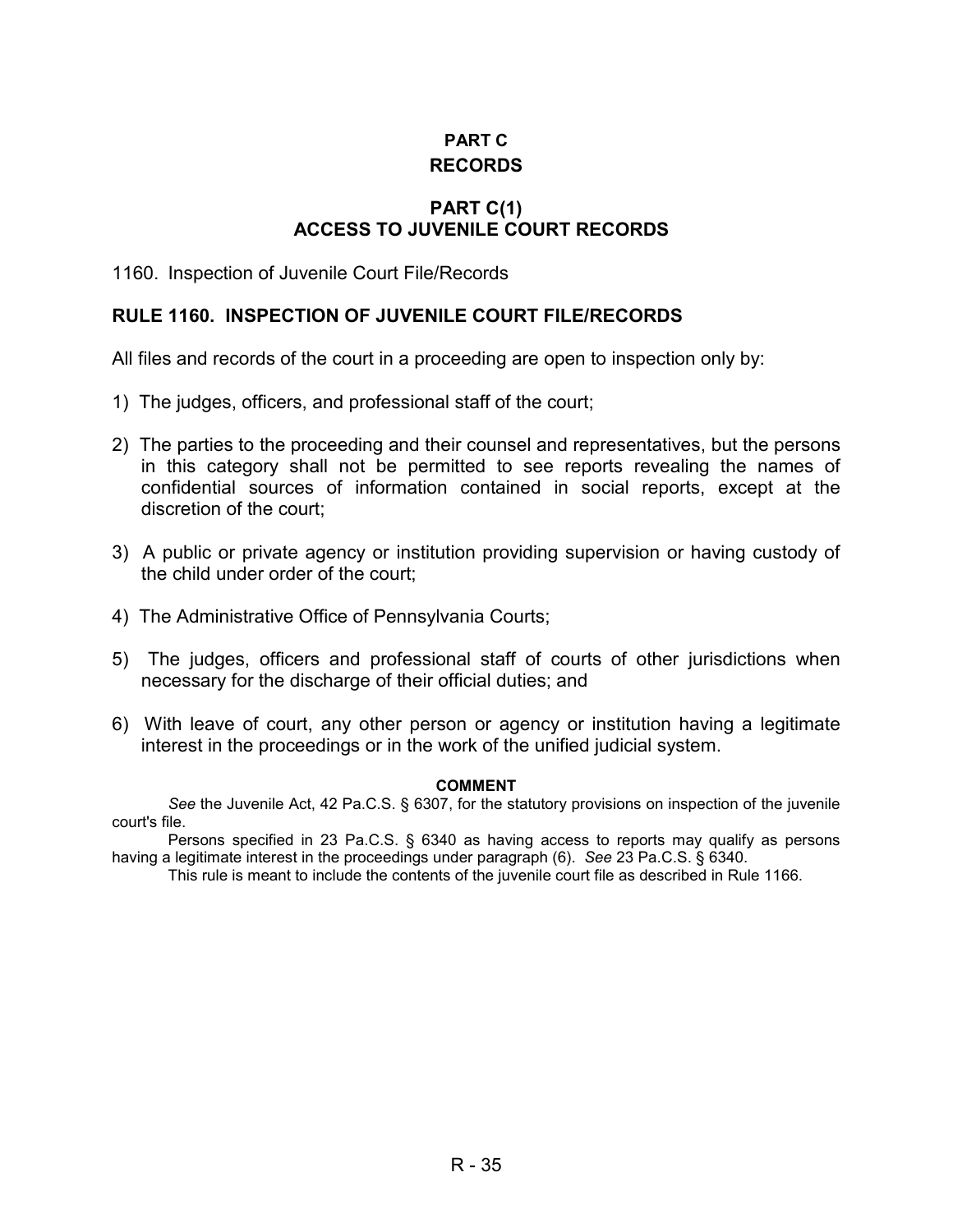### **PART C(2) MAINTAINING RECORDS**

1165. Design of Forms 1166. Maintaining Records in the Clerk of Courts

1167. Filings and Service of Court Orders and Notices

### **RULE 1165. DESIGN OF FORMS**

The Court Administrator of Pennsylvania, in consultation with the Juvenile Court Procedural Rules Committee, shall design and publish forms necessary to implement these rules.

#### **COMMENT**

The purpose of the unified judicial system can be further achieved by creating uniform forms to implement a particular rule.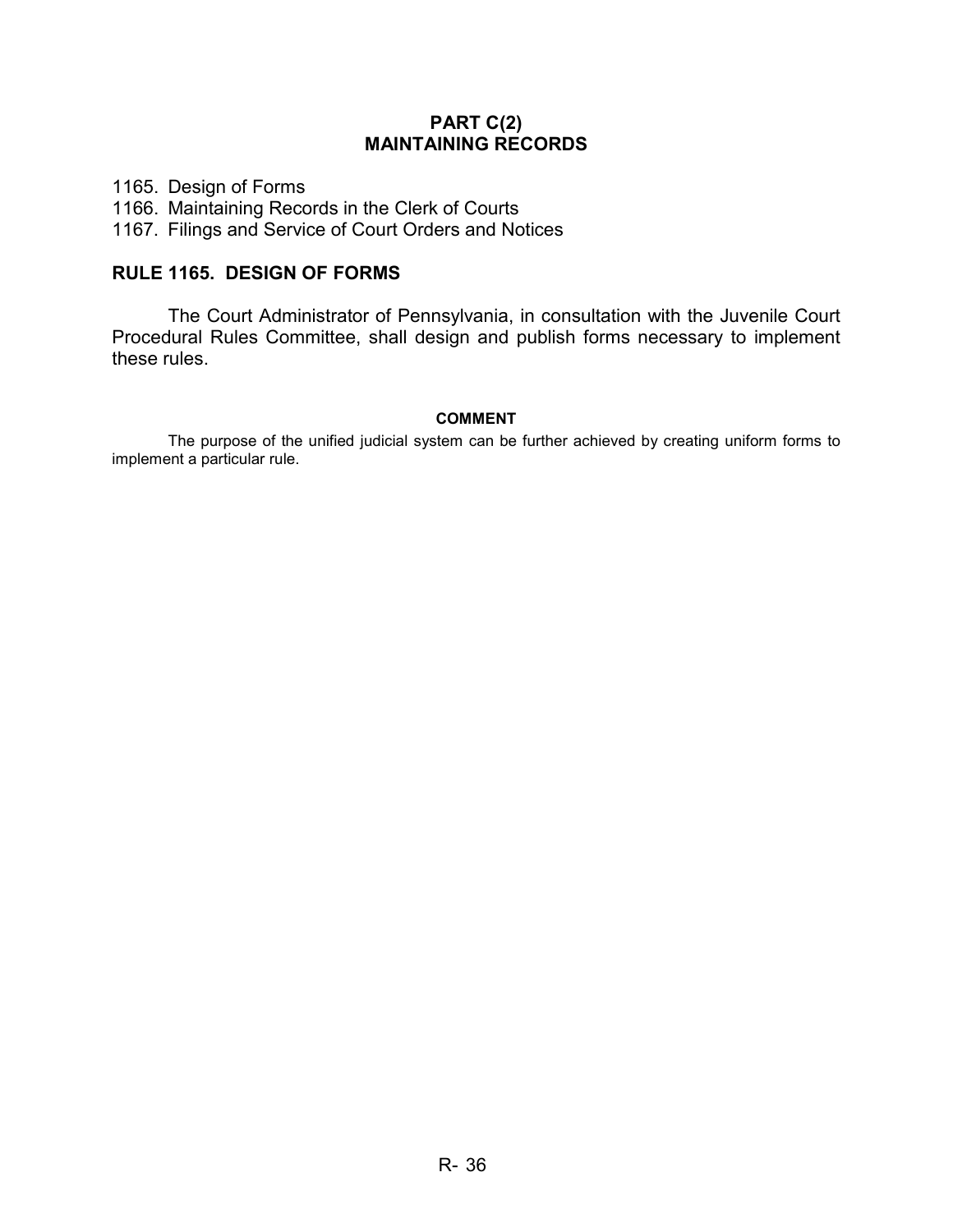### **RULE 1166. MAINTAINING RECORDS IN THE CLERK OF COURTS**

- A. **Generally.** The juvenile court file shall contain all original records, papers, and orders filed, copies of all court notices, and docket entries. These records shall be maintained by the clerk of courts and shall not be taken from the custody of the clerk of courts without order of the court.
- B. **Docket entries.** The clerk of courts shall maintain a list of docket entries: a chronological list, in electronic or written form, of documents and entries in the juvenile court file and of all proceedings in the case. The clerk of courts shall make docket entries at the time the information is made known to the clerk.
- C. **Contents of docket entries.** The docket entries shall include, at a minimum, the following information:
	- 1) the child's name, address, date of birth, if known;
	- 2) the guardian's name, address, if known;
	- 3) the names and addresses of all attorneys who have appeared or entered an appearance, the date of the entry of appearance(s), and the date of any withdrawal of appearance(s);
	- 4) notations concerning all papers filed with the clerk, including all court notices, appearances, motions, orders, findings and adjudications, dispositions, permanency reviews and adoptions, briefly showing the nature and title, if any, of each paper filed, writ issued, and motion made, and the substance of each order or disposition of the court and of the returns showing execution of process;
	- 5) notations concerning motions made orally or orders issued orally in the courtroom when directed by the court;
	- 6) a notation of every judicial proceeding, continuance, and disposition;
	- 7) the location of exhibits made part of the record during the proceedings; and
	- 8) a) the date of receipt in the clerk's office of the order or court notice;
		- b) the date appearing on the order or court notice; and
		- c) the date and manner of service of the order or court notice; and
	- 9) all other information required by Rule 1345.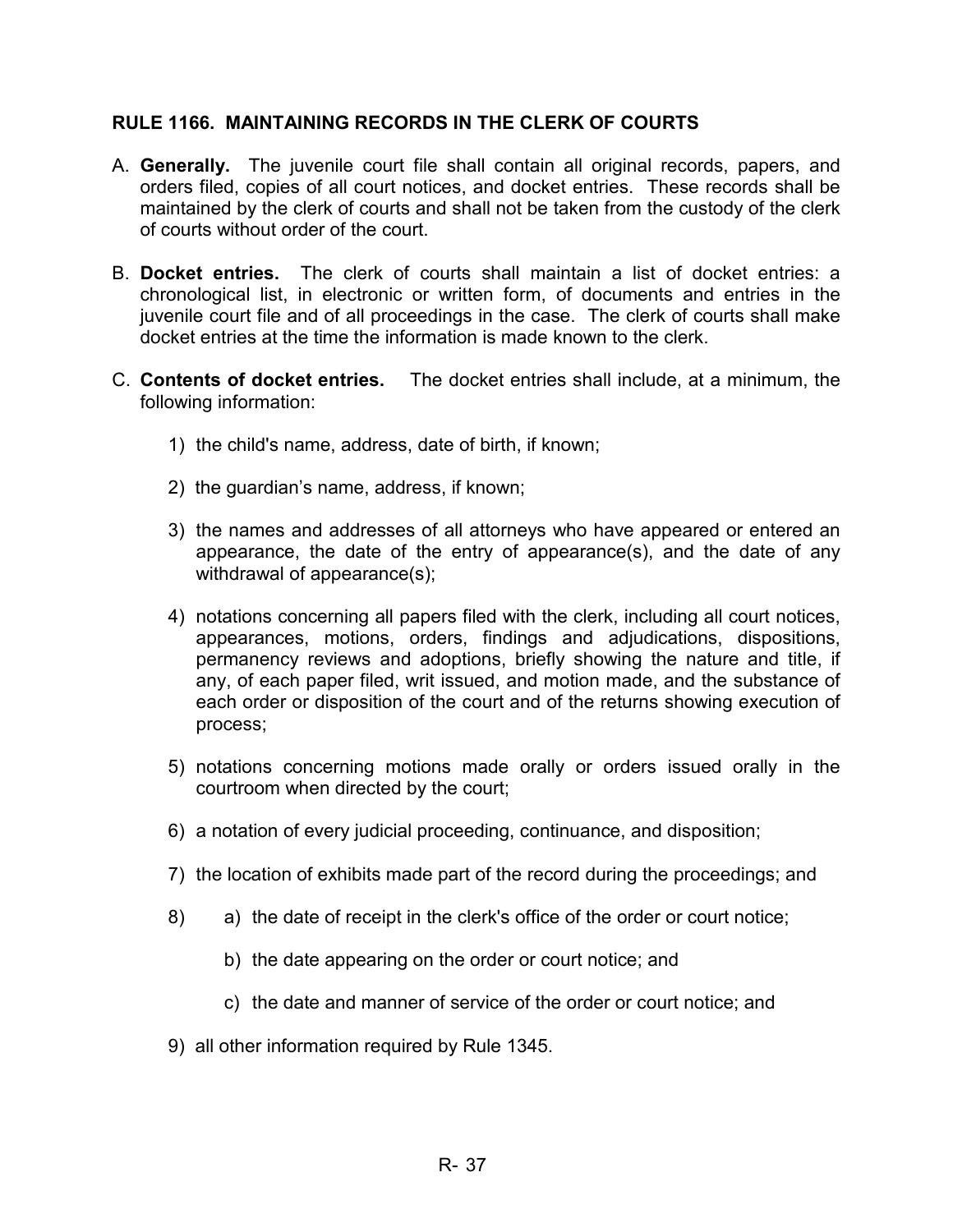#### **COMMENT**

This rule sets forth the mandatory contents of the list of docket entries and the juvenile court file. This is not intended to be an exhaustive list of what is required to be recorded in the docket entries. The judicial districts may require additional information to be recorded in a case or in all cases.

The list of docket entries is a running record of all information related to any action in a dependency case in the court of common pleas of the clerk's county, such as dates of filings, of orders, and of court proceedings, including hearings conducted by masters. Nothing in this rule is intended to preclude the use of automated or other electronic means for time stamping or making docket entries.

This rule applies to all proceedings in the court of common pleas, including hearings conducted by masters, at any stage of the dependency case.

This rule is not intended to include items contained in the county agency records or reports.

The practice in some counties of creating the list of docket entries only if an appeal is taken is inconsistent with this rule.

The requirement of paragraph (C)(3) that all attorneys and their addresses be recorded makes certain there is a record of all attorneys who have appeared for any party in the case. The requirement also ensures that attorneys are served as required by Rules 1167 and 1345. *See also* Rule 1345(C) concerning certificates of service.

In those cases in which the attorney has authorized receiving service by facsimile transmission or electronic means, the docket entry required by paragraph (C)(3) is to include the facsimile number or electronic address.

Paragraph (C)(5) recognizes that occasionally disposition of oral motions presented in open court should be reflected in the docket, such as motions and orders.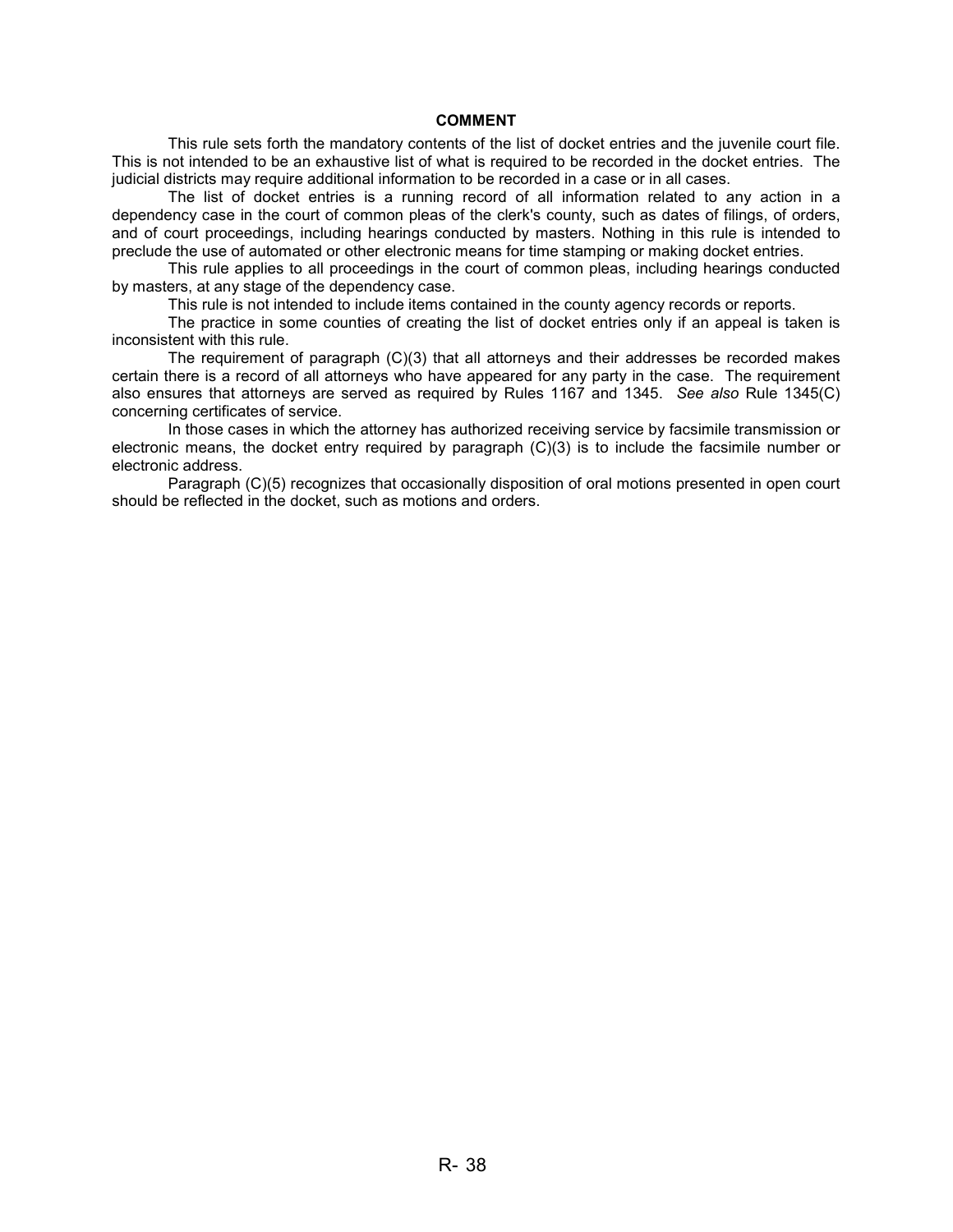# **RULE 1167. FILINGS AND SERVICE OF COURT ORDERS AND NOTICES**

# A. **Filings.**

- 1) All orders and court notices shall be transmitted promptly to the clerk of courts for filing. Upon receipt by the clerk of courts, the order or court notice shall be time stamped promptly with the date of receipt.
- 2) All orders and court notices shall be filed in the juvenile court file.

### B. **Service.**

- 1) A copy of any order or court notice shall be served promptly on each party's attorney, and the party, if unrepresented.
- 2) The clerk of courts shall serve the order or court notice, unless the president judge has promulgated a local rule designating service to be by the court or court administrator.
- 3) **Methods of service.** Service shall be:
	- a) in writing by:
		- i) personal delivery to the party's attorney, and if unrepresented, the party;
		- ii) mailing a copy to the party's attorney or leaving a copy for the attorney at the attorney's office;
		- iii) in those judicial districts that maintain in the courthouse assigned boxes for counsel to receive service, leaving a copy for the attorney in the attorney's box;
		- iv) sending a copy to an unrepresented party by first class mail addressed to the party's place of business, residence, or detention;
		- v) sending a copy by facsimile transmission or other electronic means if the party's attorney, and if unrepresented, the party has filed written request for this method of service or has included a facsimile number or an electronic address on a prior legal paper filed in the case; or
		- vi) delivery to the party's attorney, and if unrepresented, the party by carrier service; or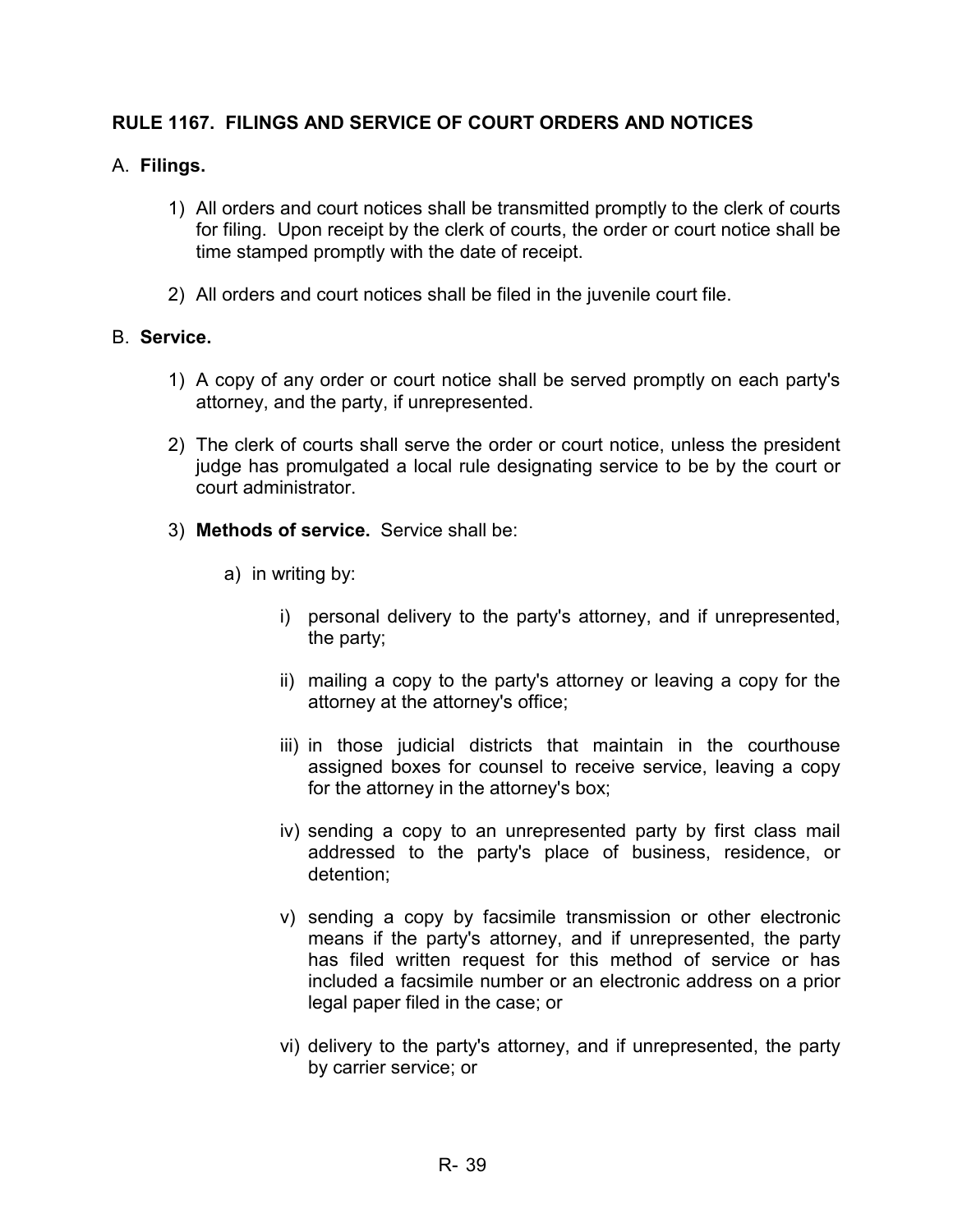- b) orally in open court on the record.
- C. **Unified Practice.** Any local rule that is inconsistent with the provisions of this rule is prohibited, including any local rule requiring a person to file or serve orders or court notices.

#### **COMMENT**

Court notices, as used in this rule, are communications that ordinarily are issued by a judge or the court administrator concerning, for example, calendaring or scheduling, including proceedings requiring the party's presence.

A facsimile number or electronic address set forth on the letterhead is not sufficient to authorize service by facsimile transmission or other electronic means under paragraph (B)(3)(a)(v). The authorization for service by facsimile transmission or other electronic means under this rule is valid only for the duration of the case. A separate authorization is to be filed in each case by the party, if unrepresented, or by the attorney who wants to receive documents by this method of service.

Nothing in this rule is intended to preclude the use of automated or other electronic means for the transmission of the orders or court notices between the judge, court administrator, and clerk of courts, or for time stamping.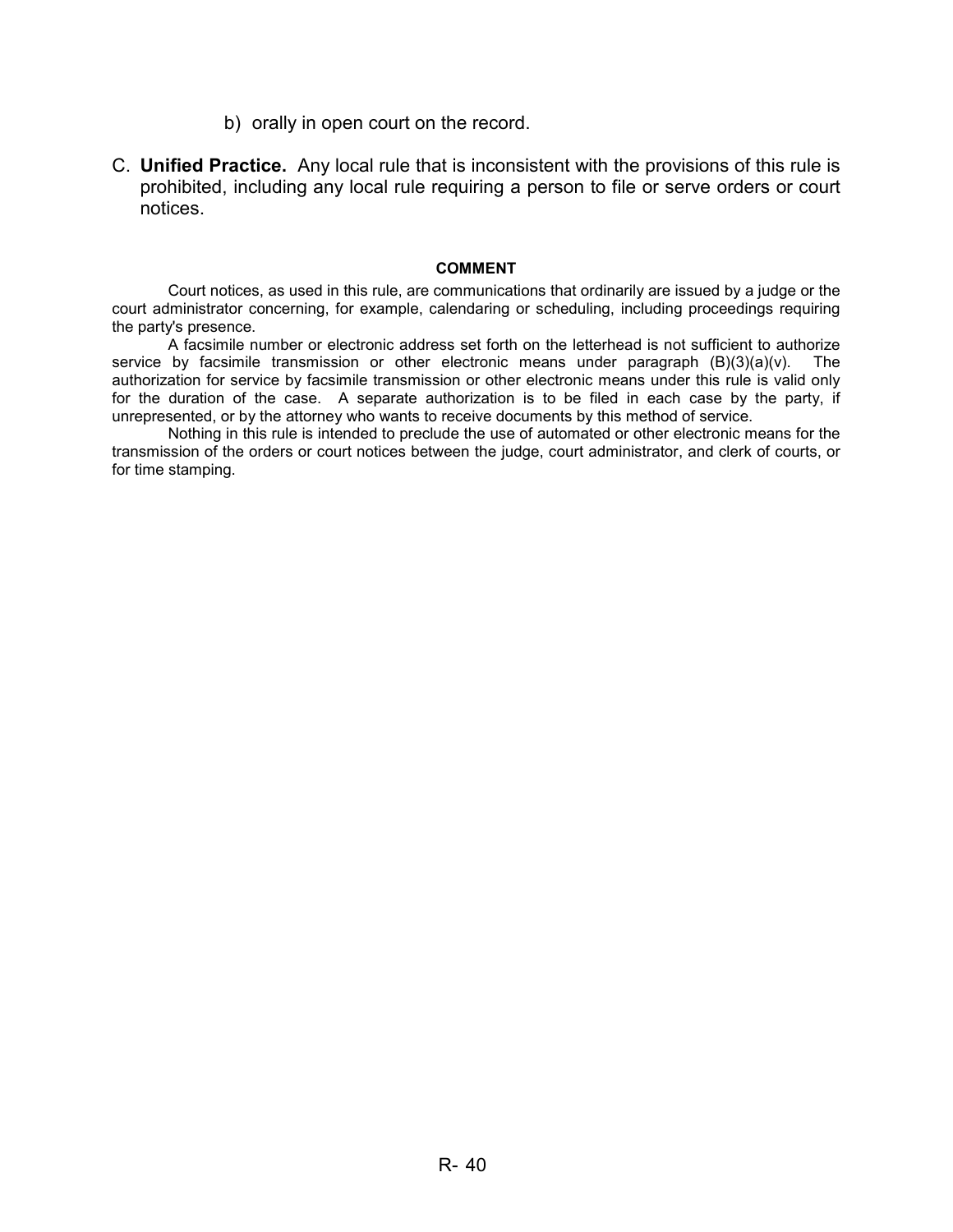### **PART D PROCEEDINGS IN CASES BEFORE MASTER**

- 1185. Appointment to Cases
- 1187. Authority of Master
- 1190. Stipulations Before Master
- 1191. Master's Findings and Recommendation to the Judge
- 1192. Challenge to Master's Recommendation

### **RULE 1185. APPOINTMENT TO CASES**

- A. **Appointment**. If necessary to assist the juvenile court judge, the president judge or his or her designee may appoint masters to hear designated dependency matters.
- B. **Prohibited practice.** Masters shall not engage in practice before the juvenile court in the same judicial district where they preside over dependency matters.

#### **COMMENT**

 Under paragraph (A), the president judge of each judicial district may restrict the classes of cases to be heard by the master, in addition to the restrictions of Rule 1187. *See* 42 Pa.C.S. § 6305(b) and Rule 1187.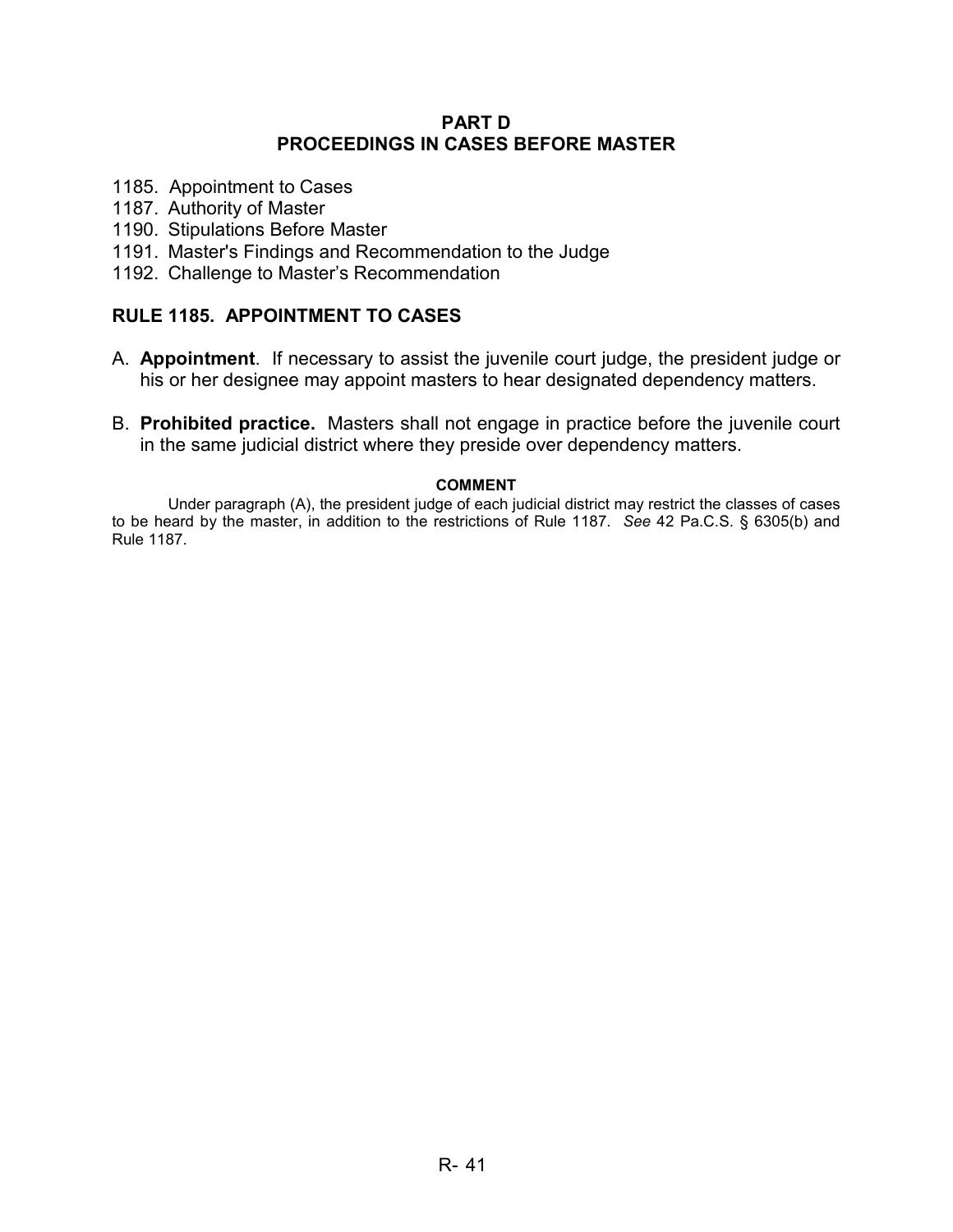# **RULE 1187. AUTHORITY OF MASTER**

- A. **No authority.** A master shall not have the authority to:
	- 1) preside over:
		- a) termination of parental rights hearings;
		- b) adoptions;
		- c) adjudicatory hearings where aggravated circumstances are alleged;
		- d) dispositional hearings where removal from the home is contested; and
		- e) permanency or dispositional review hearings where a goal change is contested by any party;
	- 2) enter orders for emergency or protective custody pursuant to Rules 1200 and 1210;
	- 3) issue warrants; and
	- 4) hear requests for writs of *habeas corpus*.

### B. **Right to hearing before judge.**

- 1) Prior to the commencement of any proceeding, the master shall inform all parties of the right to have the matter heard by a judge. If a party objects to having the matter heard by the master, the case shall proceed before the judge.
- 2) If a party objects to having the matter heard by the master pursuant to paragraph (B)(1), the master or the court's designee for scheduling cases shall immediately schedule a hearing before the judge. The time requirements of these rules shall apply.

#### **COMMENT**

A master's authority in limited under this rule. To implement this rule, Rule 1800 suspends 42 Pa.C.S. § 6305(b) only to the extent that masters may not hear all classes of cases.

Under paragraph (A)(3), nothing is intended to limit the master's ability, in a proper case before the master, to recommend to the court that a warrant be issued. This includes arrest, bench, and search warrants.

Concerning the provisions of paragraph (B), see 42 Pa.C.S. § 6305(b).

Under paragraph (B)(2), it should be determined whenever possible before the date of the hearing whether there will be an objection to having the matter heard before a master. If it is anticipated that there will be an objection, the case is to be scheduled in front of the judge, rather than the master to prevent continuances and delays in the case.

*See* Rule 1127 for recording of proceedings before a master.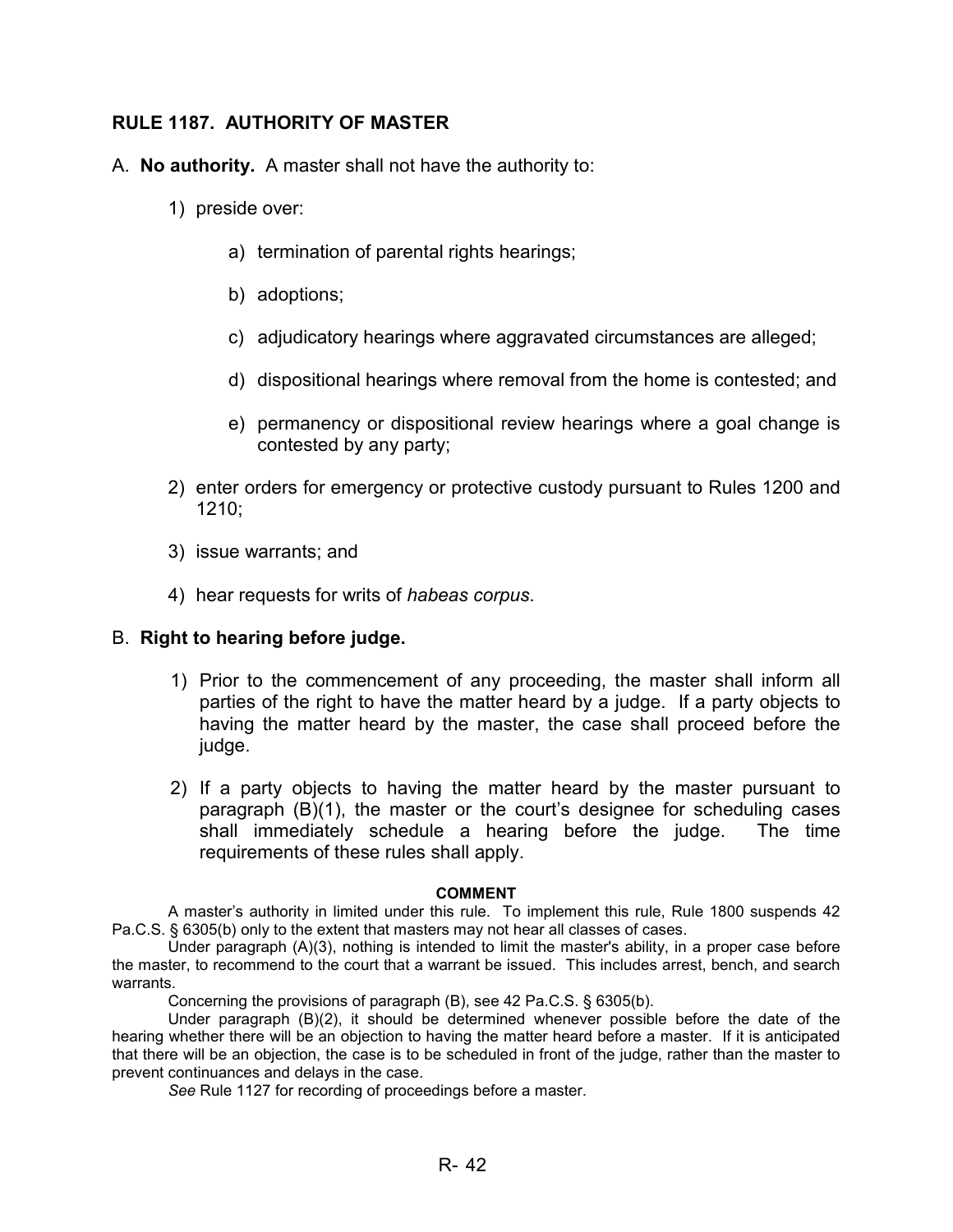### **RULE 1190. STIPULATIONS BEFORE MASTER**

- A. **Types of cases**. Masters may accept stipulations in any classes of cases that they are permitted to hear pursuant to Rule 1187.
- B. **Requirements.** The stipulation requirements of Rule 1405 shall be followed.

#### **COMMENT**

Under paragraph (A), a master may accept stipulations in those permissible classes of cases pursuant to Rule 1187. In addition, the president judge of each judicial district may further restrict the classes of cases. *See* Rule 1185.

The court is to receive corroborating evidence, in addition to the stipulated facts, to make an independent determination that a child is dependent. *See* Rule 1405 and its *Comment.*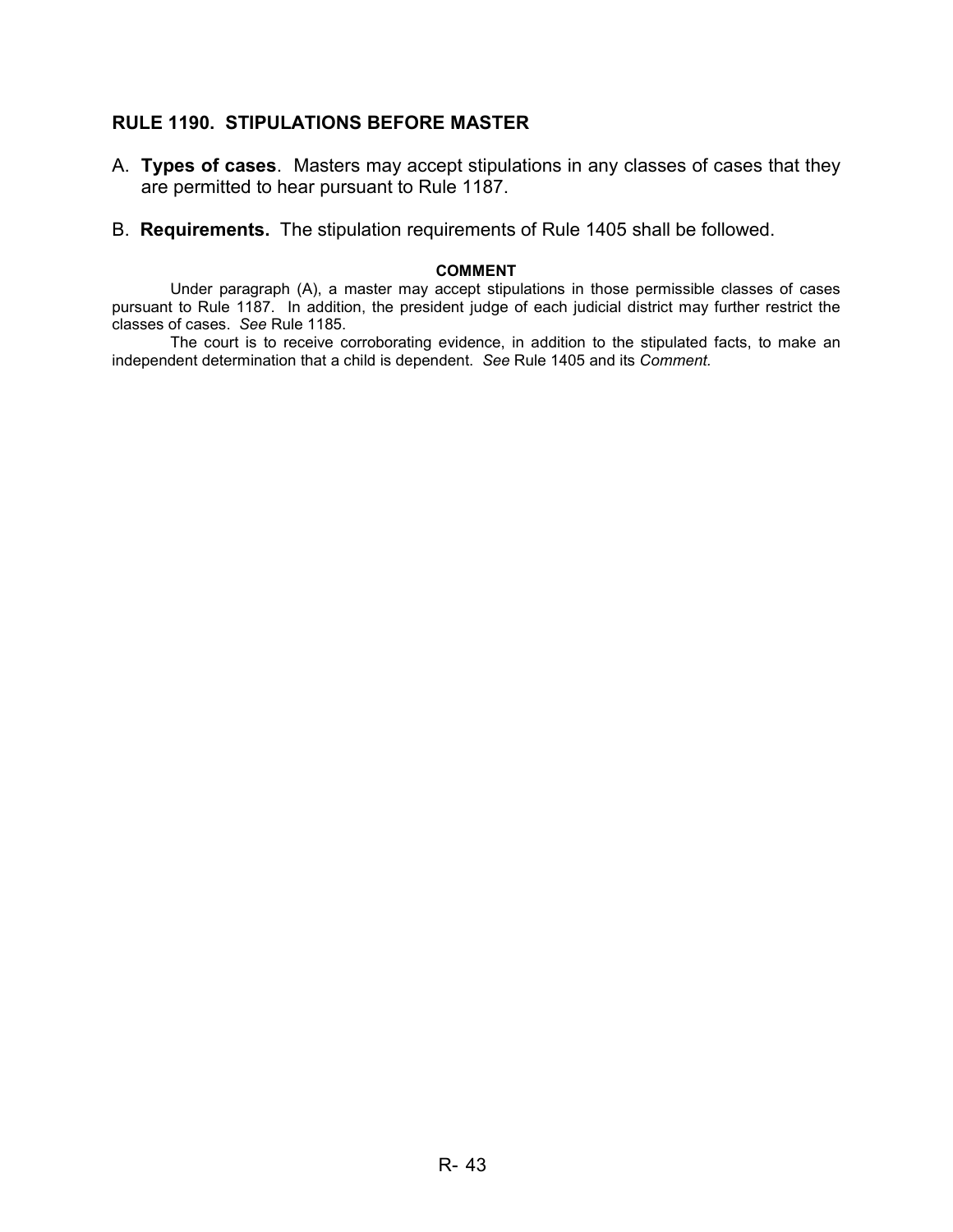### **RULE 1191. MASTER'S FINDINGS AND RECOMMENDATION TO THE JUDGE**

- A. **Announcement of Findings and Recommendation.** At the conclusion of the hearing, the master shall announce in open court on the record, the master's findings and recommendation to the judge.
- B. **Submission of Papers and Contents of Recommendation.** Within one business day of the hearing, the master shall submit specific findings and a recommendation to the juvenile court judge. If requested, a copy of the findings and recommendation shall be given to any party.
- C. **Judicial Action.** The judge shall by order:
	- 1) accept the recommendation;
	- 2) reject the recommendation and issue an order with a different disposition;
	- 3) send the recommendation back to the master for more specific findings; or
	- 4) schedule a rehearing under Rule 1192 within seven days.

#### **COMMENT**

The juvenile court may promulgate a form for masters to use. The findings and recommendation may take the form of a court order to be adopted by the court.

If a party contests the master's decision, the copy of the finding and recommendation may be used as an attachment in a motion for a rehearing in front of the judge.

The master's decision is subject to approval of the judge. When the judge, in rejecting the master's recommendation, modifies a factual determination, a rehearing is to be conducted. The judge may reject the master's findings and enter a new finding or disposition without a rehearing if there is no modification of factual determinations. *See In re Perry*, 459 A.2d 789 (Pa. Super. Ct. 1983). Nothing in this rule prohibits the court from modifying conclusions of law made by the master.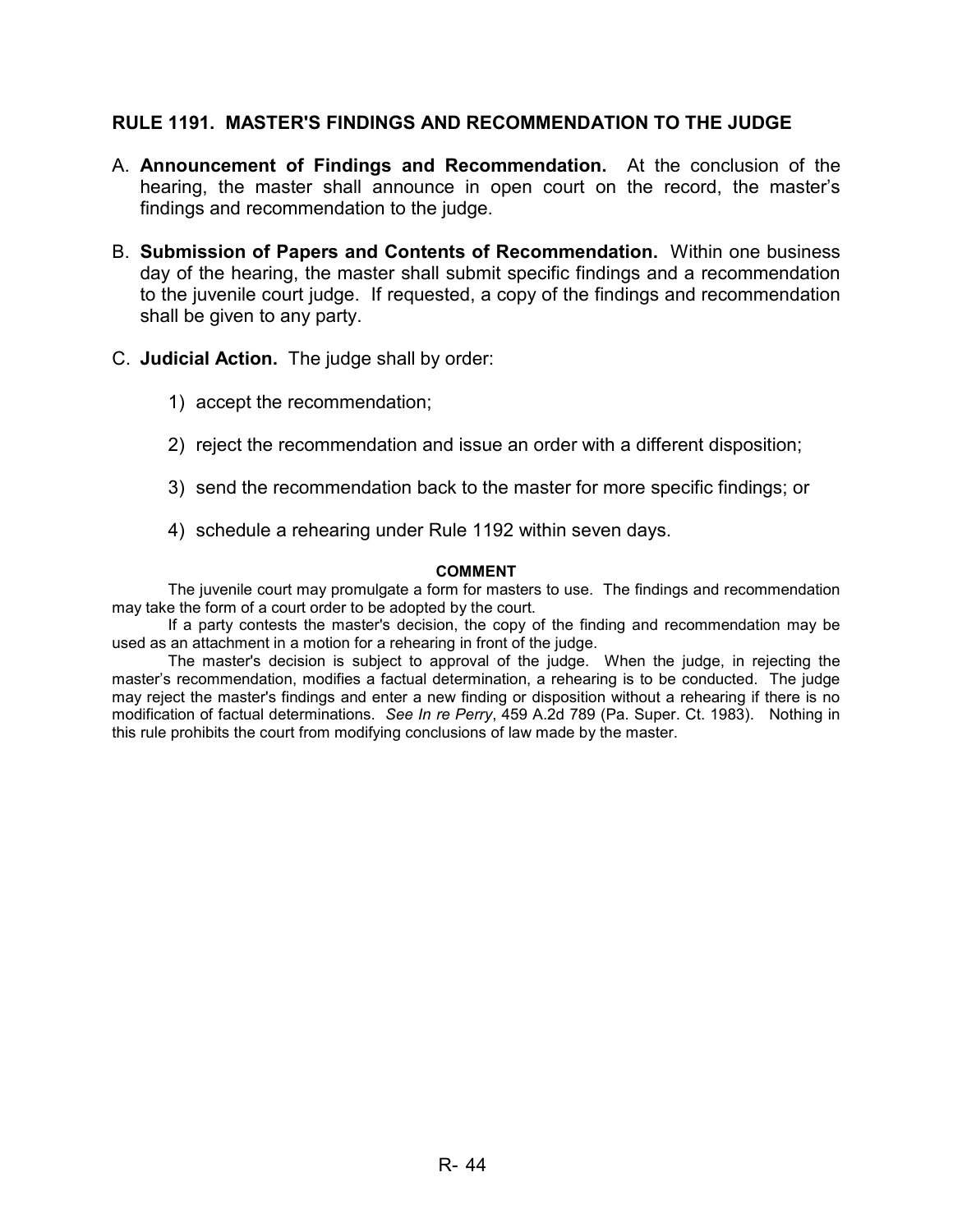### **RULE 1192. CHALLENGE TO MASTER'S RECOMMENDATION**

- A. **Time limitation.** A party may challenge the master's recommendation by filing a motion with the clerk of courts within three days of receipt of the recommendation. The motion shall request a rehearing by the judge and aver reasons for the challenge.
- B. **Rehearing.** The judge shall act on the challenge within seven days of the date of the motion. The status of the child shall remain the same pending the rehearing unless otherwise ordered by the judge.

#### **COMMENT**

Under paragraph (A), the petition for a rehearing may be oral or written. For a re-hearing, there must be cause shown. *See* 42 Pa.C.S. § 6305.

Under paragraph (B), the judge does not have to grant a rehearing. A judge may deny the request based on the motion. If the judge does grant a hearing, it should be held within seven days of the date of the challenge.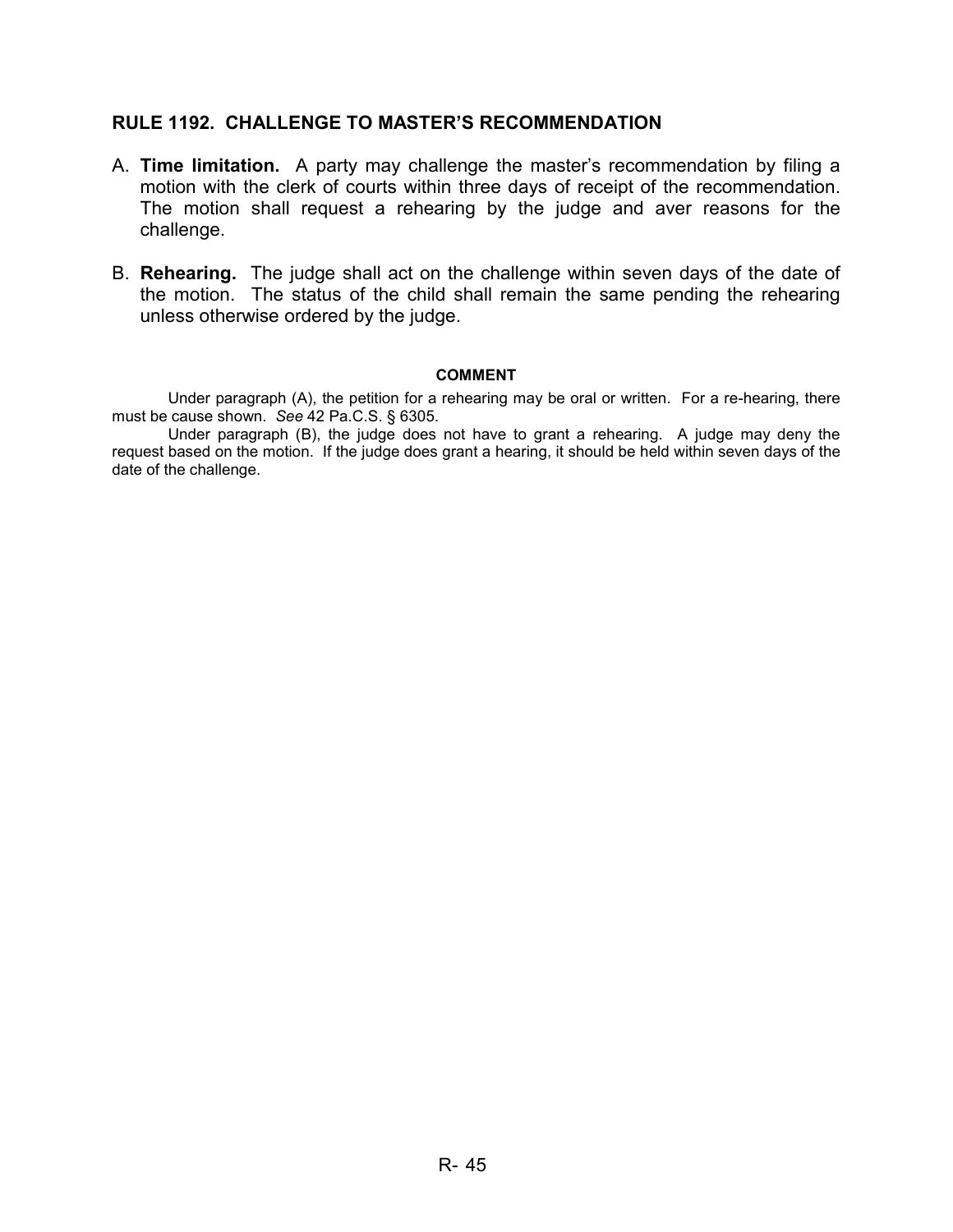### **CHAPTER 12 COMMENCEMENT OF PROCEEDINGS, EMERGENCY CUSTODY, AND PRE-ADJUDICATORY PLACEMENT**

### **PART A COMMENCING PROCEEDINGS**

1200. Commencing Proceedings

- 1201. Procedures for Protective Medical Custody
- 1202. Procedures for Protective Custody by Police and County Agency

### **PART B EMERGENCY CUSTODY**

1210. Order for Protective Custody

### **PART C EMERGENCY CUSTODY HEARING**

- 1240. Shelter Care Application
- 1241. Notification of Shelter Care Hearing
- 1242. General Conduct of Shelter Care Proceeding
- 1243. Shelter Care Re-hearing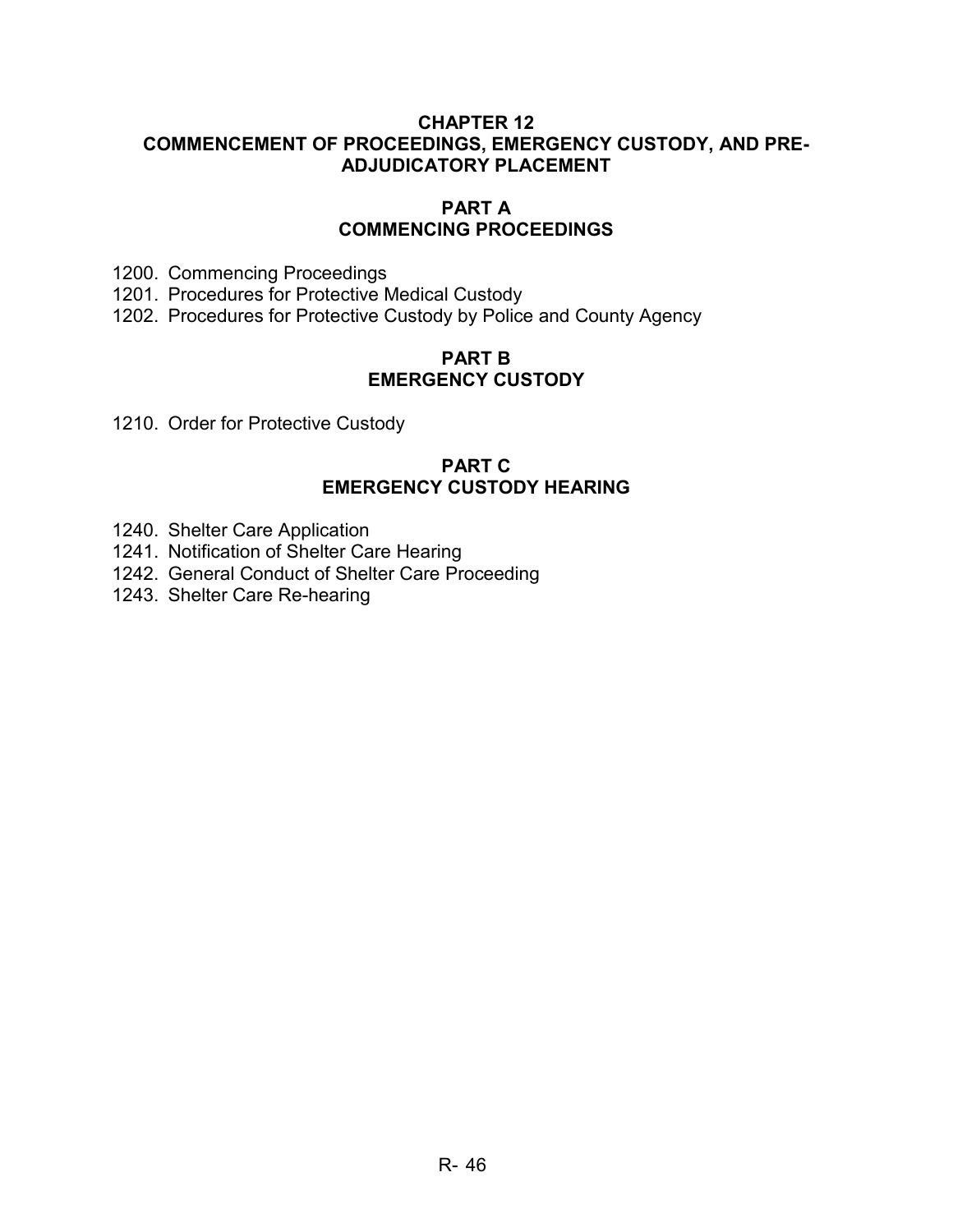### **PART A COMMENCING PROCEEDINGS**

1200. Commencing Proceedings

1201. Procedures for Protective Medical Custody

1202. Procedures for Protective Custody by Police and County Agency

### **RULE 1200. COMMENCING PROCEEDINGS**

Dependency proceedings within a judicial district shall be commenced by:

- 1) the filing of a dependency petition;
- 2) the submission of an emergency custody application;
- 3) the taking of the child into protective custody pursuant to a court order or statutory authority;
- 4) the court accepting jurisdiction of a resident child from another state; or
- 5) the court accepting supervision of child pursuant to another state's order.

#### **COMMENT**

*See* 42 Pa.C.S. §§ 6321, 6324, 23 Pa.C.S. §§ 6315, 6369, 62 P.S. § 761.

If a county agency has custody of a child under a voluntary placement agreement and custody has exceeded thirty days, dependency proceedings are to be commenced by the filing of a petition on the thirty-first day. A dependency petition is to be filed if a guardian requests return of the child and the county agency refuses to return the child. A dependency petition is to be filed at the time of refusal of return by the county agency. *See* 55 Pa. Code § 3130.56 for provisions on voluntary agreements.

For procedures on protective medical custody, see Rule 1201. For procedures on protective custody by police and the county agency, see Rule 1202.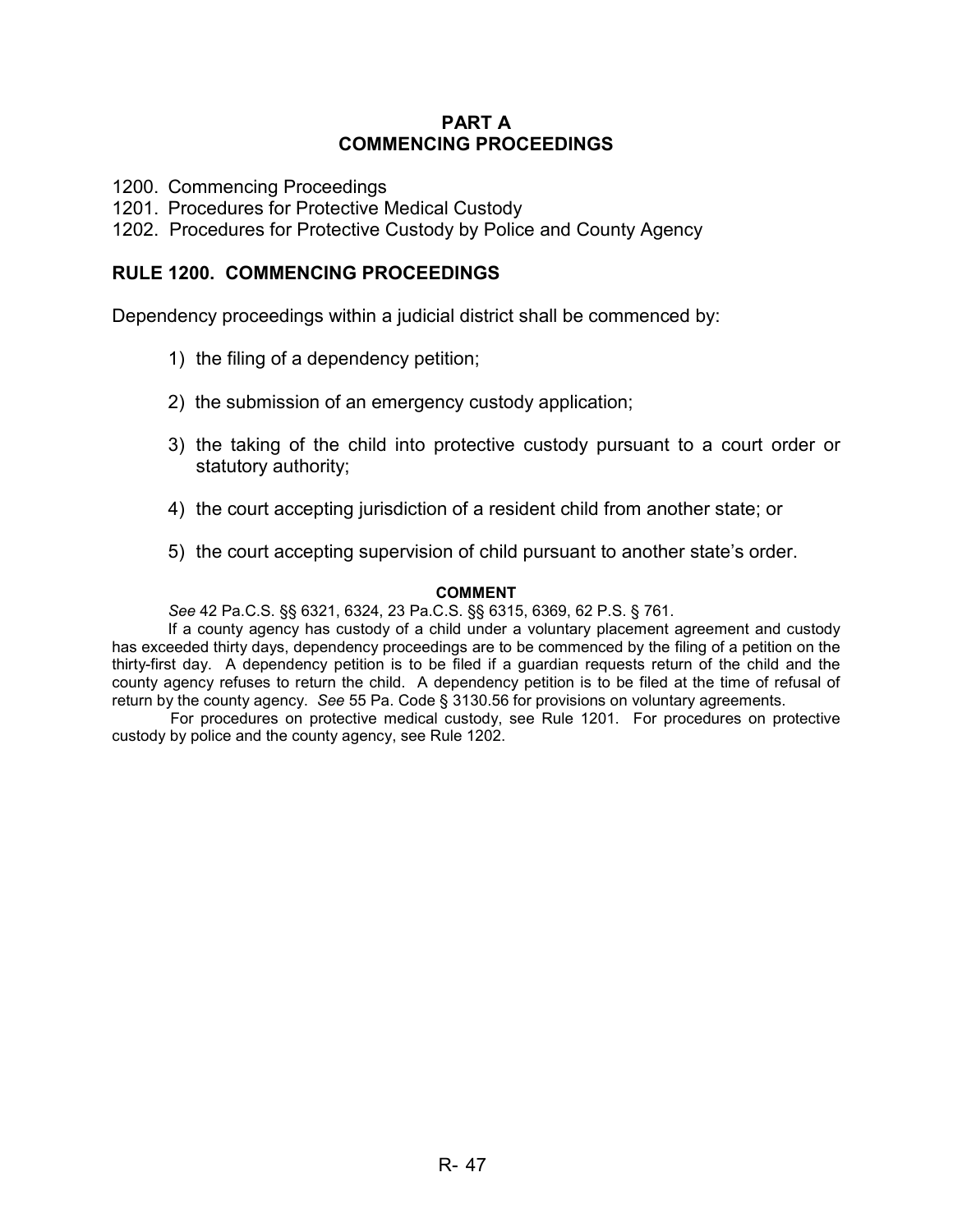### **RULE 1201. PROCEDURES FOR PROTECTIVE MEDICAL CUSTODY**

When a physician examining or treating a child, a director, or a person specifically designated in writing by the director, of any hospital or other medical institution takes a child into custody pursuant to Rule 1200, the following provisions shall apply:

### a) **Notice.**

- 1) The person taking the child into custody shall notify the guardian and the county agency of:
	- a) the whereabouts of the child, unless disclosure is prohibited by court order; and
	- b) the reasons for taking the child into custody.
- 2) Notice may be oral. The notice shall be reduced to writing within twentyfour hours.
- b) **Duration of custody.** No child may be held in protective custody in a hospital or other medical institution for more than twenty-four hours unless the appropriate county agency is immediately notified that the child has been taken into custody and the county agency obtains an order permitting the child to be held in custody for a longer period. Each judicial district shall ensure that a judge is available twenty-four hours a day, every day of the year to accept and decide actions brought by the county agency within the twenty-four hour period.

#### **COMMENT**

Notice to the county agency under paragraph (A) is to insure that appropriate proceedings are commenced. Notice may be oral but is to be reduced to writing within twenty-four hours.

 A child taken into protective custody is to be placed during the protective custody in an appropriate medical facility, foster home or other appropriate facility approved by the department for this purpose.

 A conference between the guardian of the child taken into protective custody and the employee designated by the county agency to be responsible for the child should be held within forty-eight hours of the time that the child is taken into custody for the purpose of 1) explaining to the guardian the reasons for the temporary detention of the child and the whereabouts of the child, unless disclosure is prohibited by court order; 2) expediting, whenever possible, the return of the child to the custody of the guardian where custody is no longer necessary; and 3) explaining to the guardian the rights provided for by 42 Pa.C.S. §§ 6337, 6338.

*See In re J.R.W.*, 631 A.2d 1019 (Pa. Super. Ct. 1993) and 23 Pa.C.S. § 6315.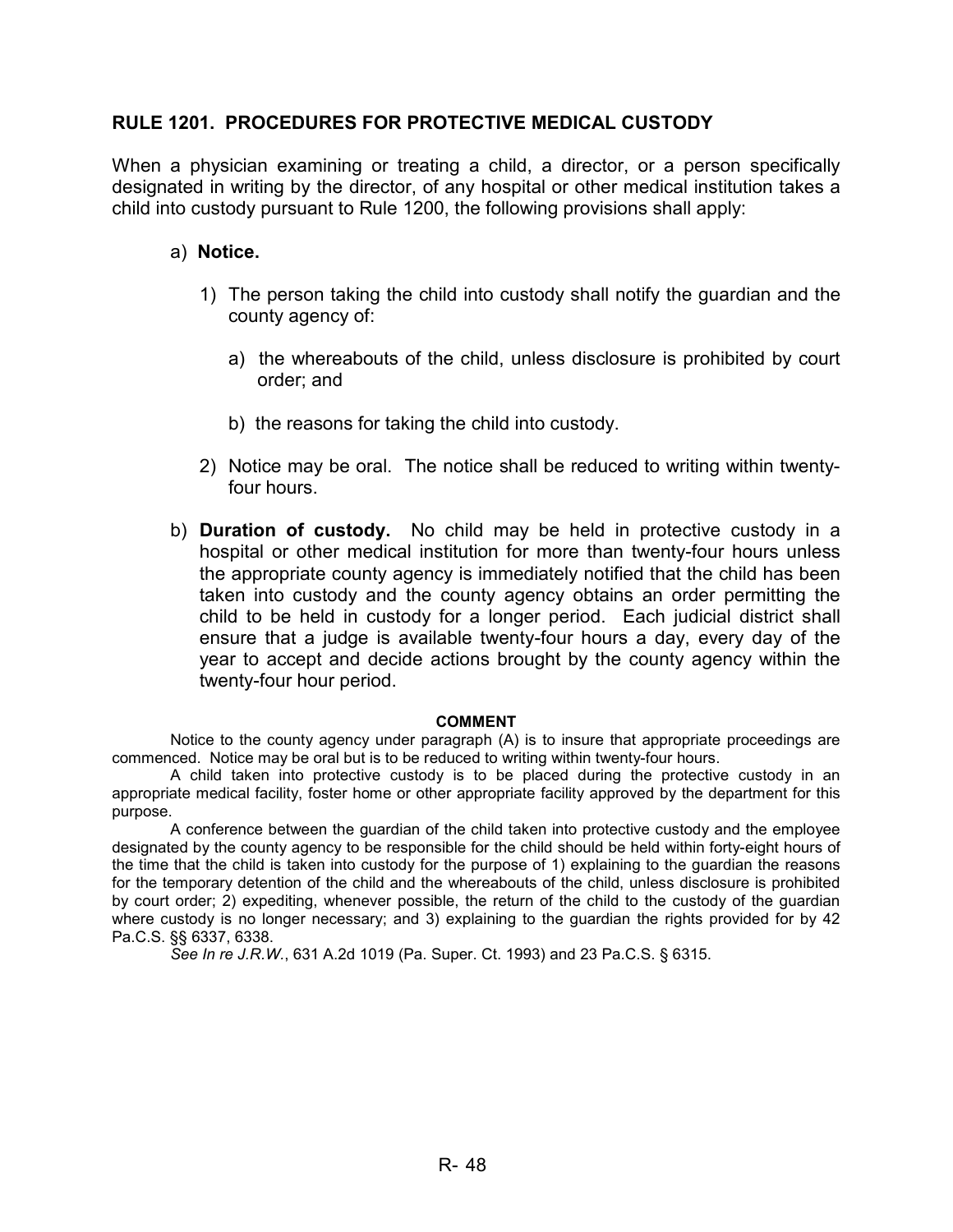### **RULE 1202. PROCEDURES FOR PROTECTIVE CUSTODY BY POLICE AND COUNTY AGENCY**

### A. **Protective custody.**

### 1) **No court order**.

- a) A police officer may take a child into protective custody pursuant to Rule 1200 if there are reasonable grounds to believe that the child is suffering from illness or injury or is in imminent danger from the surroundings and removal is necessary.
- b) Without unnecessary delay, but no more than twenty-four hours after a child is taken into custody, the court shall issue an order for protective custody to provide temporary emergency supervision of a child pending a hearing pursuant to Rule 1242.

### 2) **Court order.**

- a) A police officer or county agency may obtain a protective custody order removing a child from the home if the court finds that remaining in the home is contrary to the welfare of the child.
- b) Pursuant to 23 Pa.C.S. § 6315 and after a court order, the county agency shall take the child into protective custody for protection from abuse. No county agency may take custody of the child without judicial authorization based on the merits of the situation.

### B. **Notice.**

- 1) The person taking the child into custody shall notify the guardian and the county agency of:
	- a) the whereabouts of the child, unless disclosure is prohibited by court order; and
	- b) the reasons for taking the child into custody.
- 2) Notice may be oral. The notice shall be reduced to writing within twenty-four hours.
- C. **Placement.** A child shall be placed in an appropriate shelter care facility or receive other appropriate care approved by the county agency pending a shelter care hearing pursuant to Rule 1242.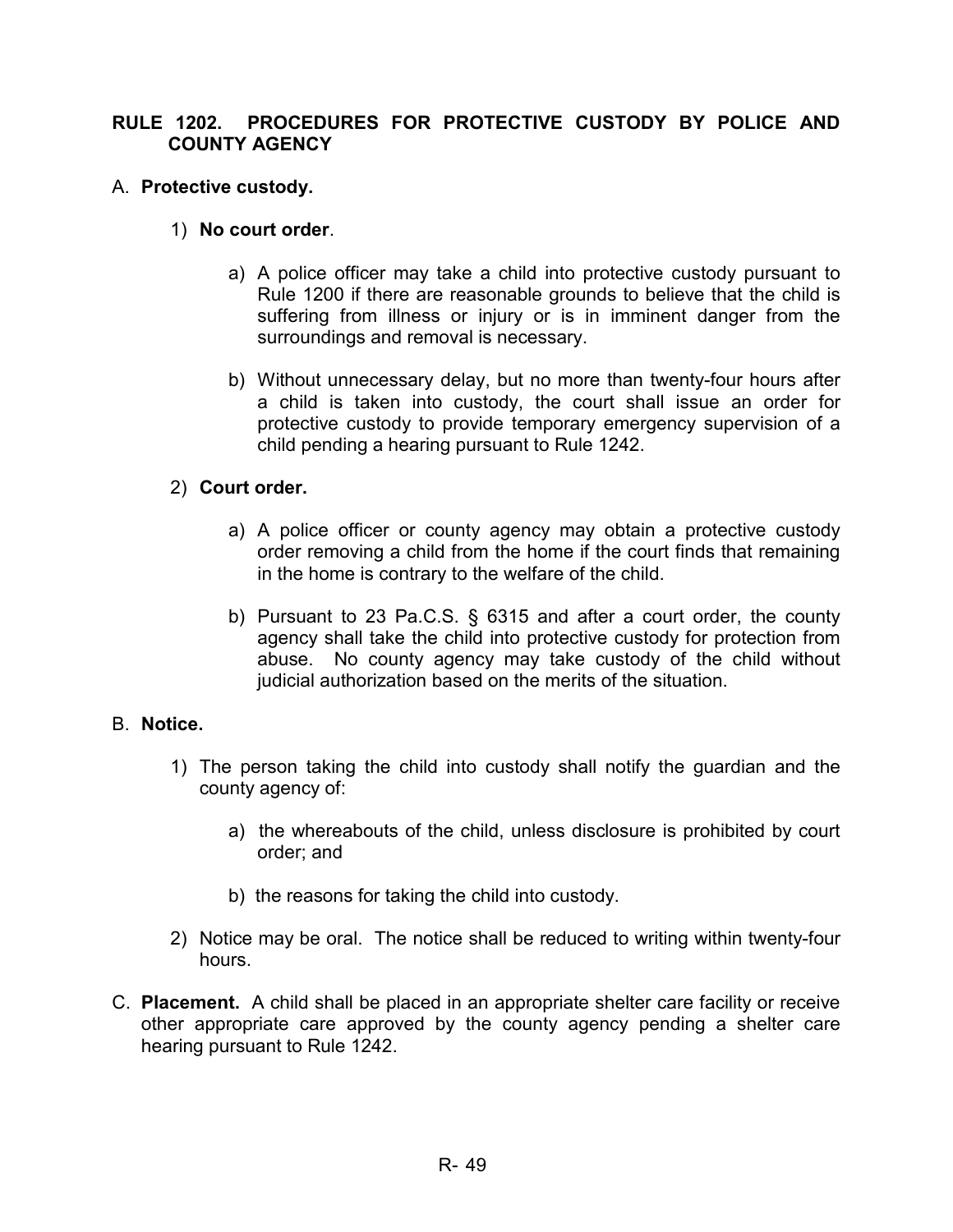#### **COMMENT**

Under paragraph  $(A)(1)(a)$  &  $(A)(2)(a)$ , the police officer's duty is to protect the child and remove the child safely. A police officer may bring the child to the county agency to supervise the child pending a court order that should be given immediately. The police officer's duty is enforcement and removal, whereas the county agency's duty is to supervise the child and find an appropriate placement for the child. A police officer may take custody of the child. *See* Rule 1800 for suspension of 42 Pa.C.S. § 6324, which provides law enforcement may take a child into custody.

Paragraph (B) is to ensure that if the guardian is not present when the child is removed, the guardian knows the whereabouts of the child and the reasons the child is taken into custody. If the person removing the child is not a caseworker, the county agency is to be notified to commence proceedings in juvenile court.

 Under paragraph (C), a child taken into protective custody is to be placed during the protective custody in an appropriate shelter care facility or receive other appropriate care approved by the county agency for this purpose.

 A conference between the guardian of the child taken into protective custody and the employee designated by the county agency to be responsible for the child should be held within forty-eight hours of the time that the child is taken into custody for the purpose of 1) explaining to the guardian the reasons for the temporary detention of the child and the whereabouts of the child, unless disclosure is prohibited by court order; 2) expediting, whenever possible, the return of the child to the custody of the guardian where custody is no longer necessary; and 3) explaining to the guardian the rights provided for by 42 Pa.C.S. §§ 6337, 6338.

*See* 42 Pa.C.S. §§ 6324 & 6326 and 23 Pa.C.S. § 6369.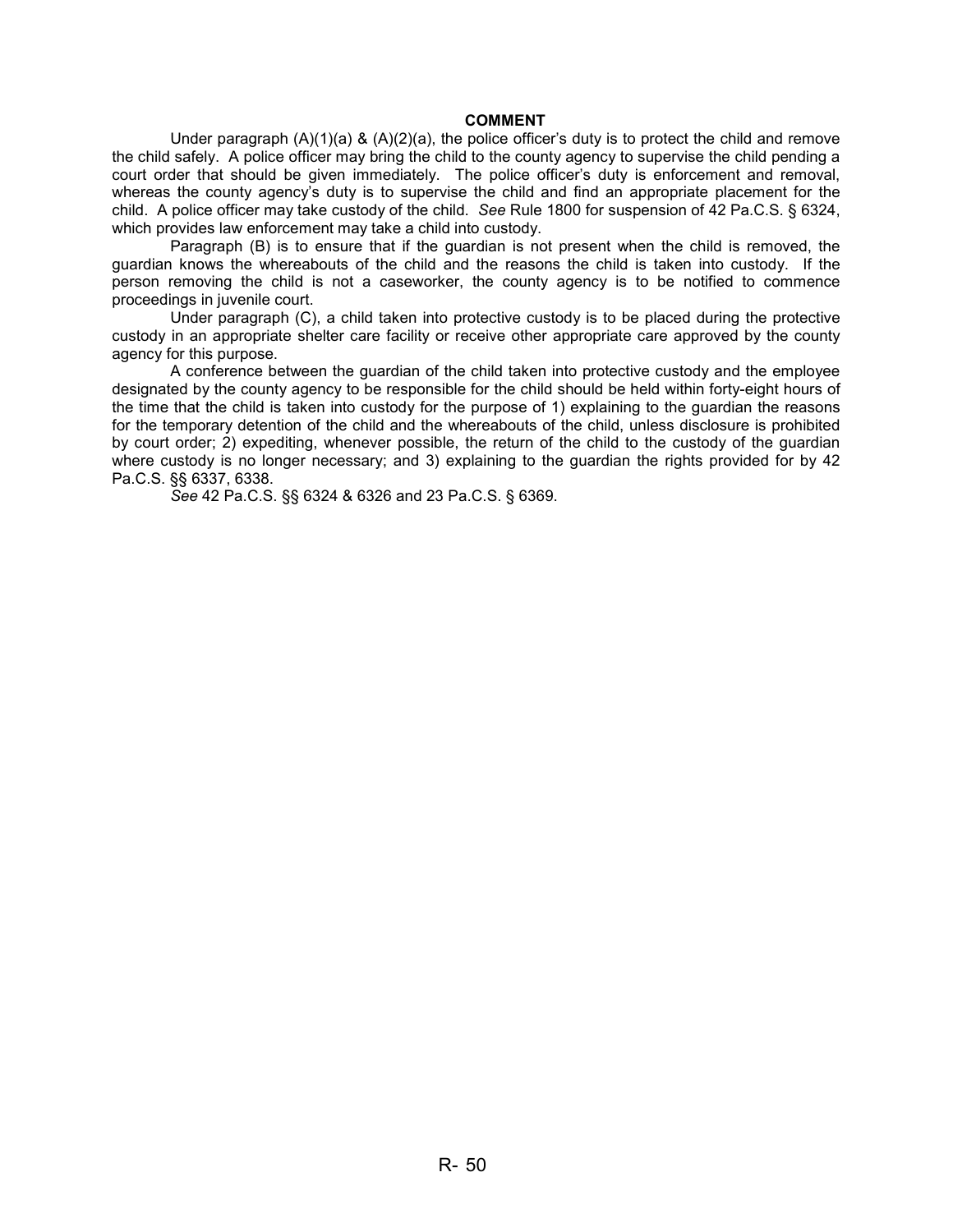### **PART B EMERGENCY CUSTODY**

1210. Order for Protective Custody

### **RULE 1210. ORDER FOR PROTECTIVE CUSTODY**

- A. **Application of order.** The application for a court order of protective custody may be orally made; however, the request shall be reduced to writing within twenty-four hours. The request shall set forth reasons for the need of protective custody.
- B. **Finding of court.** A child may be taken into protective custody by court order when the court determines that removal of the child is necessary for the welfare of the child.
- C. **Law enforcement.** The court may authorize a search of the premises by law enforcement or the county agency so that the premises may be entered into without authorization of the owner for the purpose of taking a child into protective custody.
- D. **Execution of order**. The court shall specify:
	- 1) the limitations of the order;
	- 2) the manner in which the order is to be executed; and
	- 3) who shall execute the order.
- E. **Contents of order.** The court order shall include:
	- 1) the name of the child sought to be protected;
	- 2) the date of birth of the child, if known;
	- 3) the whereabouts of the child, if known;
	- 4) the names and addresses of the guardians;
	- 5) the reasons for taking the child into protective custody;
	- 6) a statement that reasonable efforts were made to prevent placement of the child; and
	- 7) a statement of the reasons for keeping the child in shelter care and that remaining in the home is contrary to the welfare of the child.

# **COMMENT**

*See* 42 Pa.C.S. § 6324 for statutory provisions concerning taking into custody.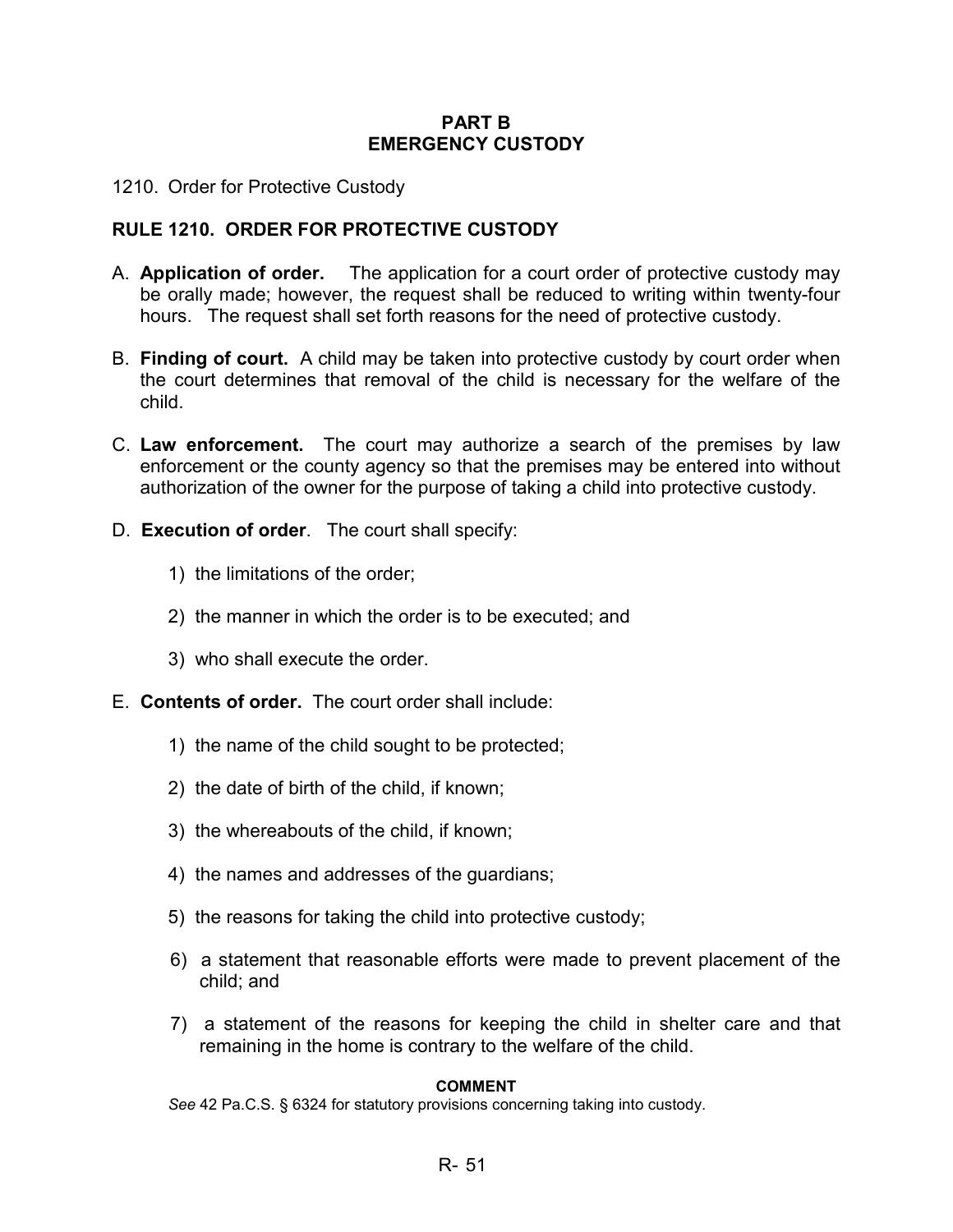For a discussion of the due process requirements for taking a child into emergency custody, see *Patterson v. Armstrong County Children and Youth Services*, 141 F. Supp. 2d 512 (W.D. Pa. 2001).

 The court is to determine whether reasonable efforts were made to prevent placement or in the case of an emergency placement where services were not offered and could not have prevented the necessity of placement, whether this level of effort was reasonable due to the emergency nature of the situation, safety considerations and circumstances of the family. 42 Pa.C.S. § 6332.

*See also In re Petition to Compel Cooperation with Child Abuse Investigation*, 875 A.2d 365 (Pa. Super. Ct. 2005).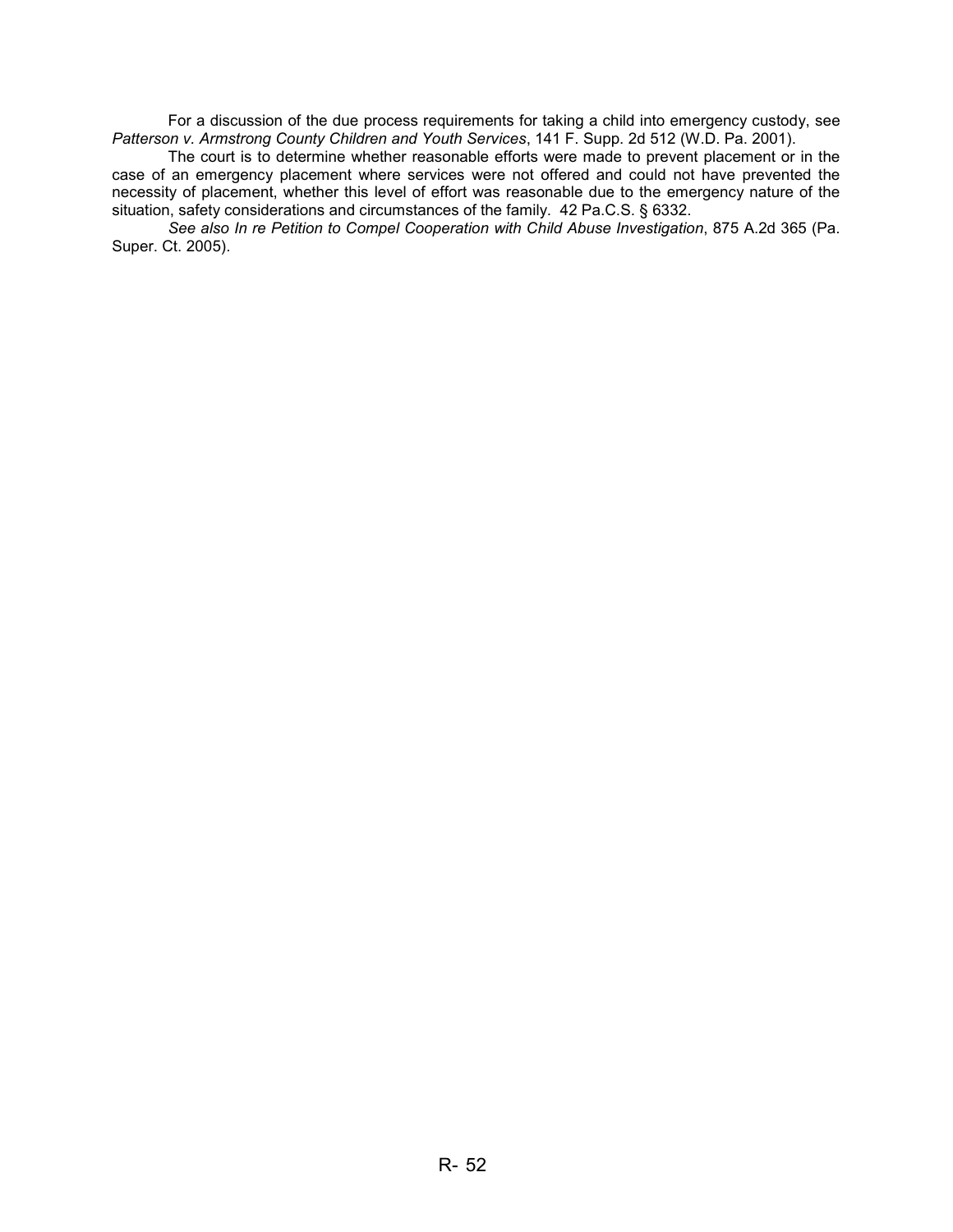### **PART C EMERGENCY CUSTODY HEARING**

- 1240. Shelter Care Application
- 1241. Notification of Shelter Care Hearing
- 1242. General Conduct of Shelter Care Proceeding
- 1243. Shelter Care Re-hearing

### **RULE 1240. SHELTER CARE APPLICATION**

A. **Filings.** A shelter care application may be oral. Within twenty-four hours of exercising protective custody pursuant to Rule 1210, the county agency shall reduce to writing and file a shelter care application with the Juvenile Court.

- B. **Application contents.** Every shelter care application shall set forth plainly:
	- 1) the name of the applicant;
	- 2) the name, date of birth, and address of the child, if known;
	- 3) the name and address of the child's guardian, or if unknown, the name and address of the nearest adult relative;
	- 4) the date that the child was taken into custody;
	- 5) a concise statement of facts in support of the allegation of dependency;
	- 6) if a child is in shelter care, a statement that reasonable efforts to prevent placement were made and there are no less restrictive alternatives available;
	- 7) a verification by the applicant that the facts set forth in the petition are true and correct to the applicant's personal knowledge, information, or belief, and that any false statements are subject to the penalties of the Crimes Code, 18 Pa.C.S. § 4904, relating to unsworn falsification to authorities;
	- 8) the signature of the applicant and the date of the execution of the application; and
	- 9) the whereabouts of the child unless disclosure is prohibited by the court.

#### **COMMENT**

In lieu of a shelter care application, the county agency may file a petition as set forth in Rule 1330.

The primary focus of the shelter care application is to assert that protective custody is needed and the child should remain in the custody of the county agency. A shelter care hearing is to be scheduled within seventy-two hours of taking the child into protective custody. *See* Rule 1242(D).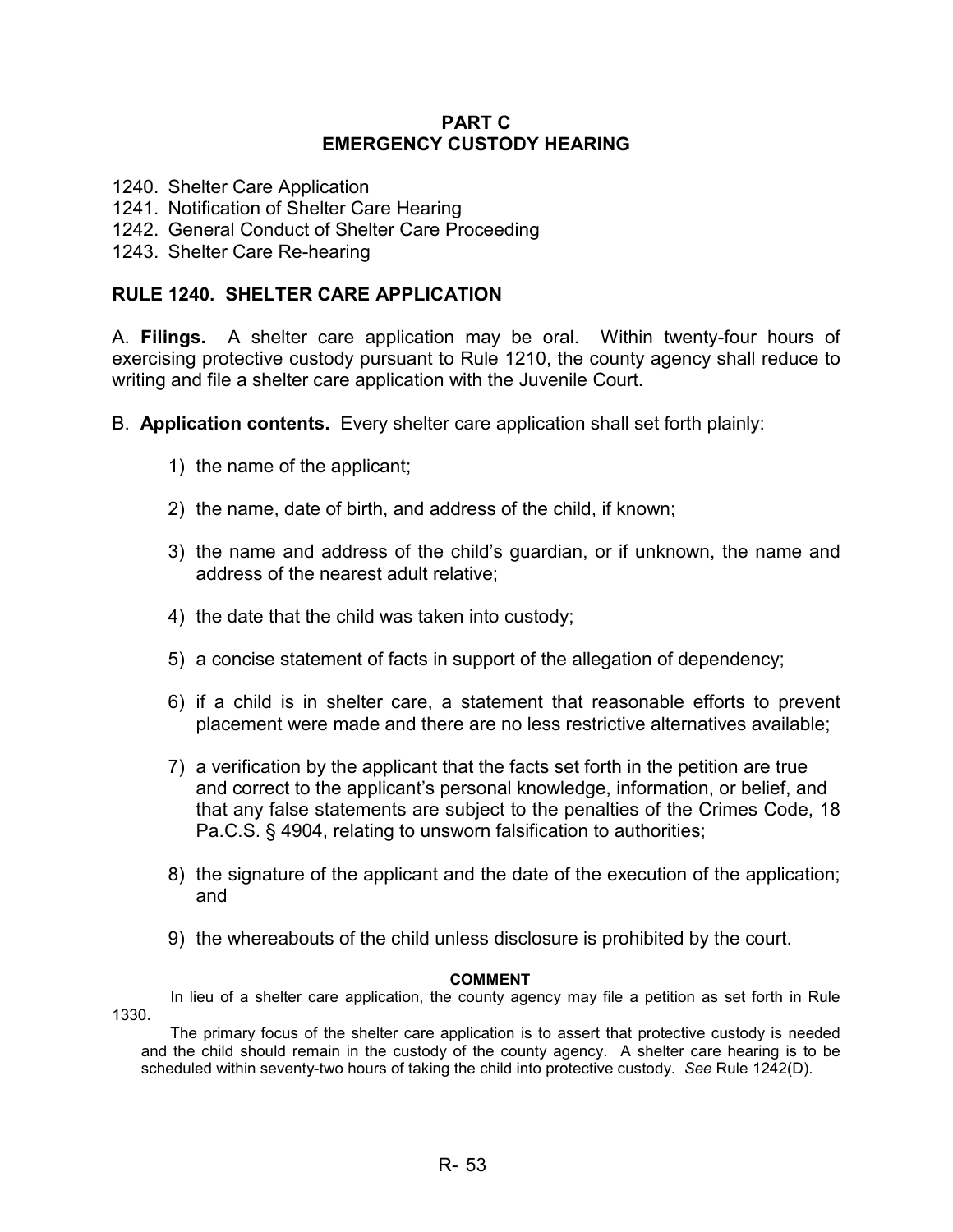### **RULE 1241. NOTIFICATION OF SHELTER CARE HEARING**

- A. **Generally.** The applicant for the shelter care hearing shall notify the following persons of the date, time, and place of the shelter care hearing:
	- 1) the child;
	- 2) the guardian(s) of the child;
	- 3) the attorney for the child;
	- 4) the attorney(s) for the guardian(s);
	- 5) the attorney for the county agency;
	- 6) the county agency; and
	- 7) any other appropriate person.
- B. **Counsel.** The guardian of the child shall be notified of the right to counsel immediately after a child is taken into protective custody and before a shelter care hearing.

#### **COMMENT**

 Notice should be as timely as possible. Because there is a seventy-two hour time restriction, notice may be oral. Every possible attempt to notify all parties is to be made. It is not sufficient to notify only one guardian. All guardians are to be notified. *See In re M.L.*, 757 A.2d 849 (Pa. 2000).

 The hearing may go forward if a guardian is not present. However, if a guardian has not been notified, a re-hearing is to be ordered under Rule 1243 upon submission of an affidavit by the guardian.

 The court is to direct the county agency to provide the child's foster parent, preadoptive parent or relative providing care for the child with timely notice of the hearing. *See* 42 Pa.C.S. § 6336.1.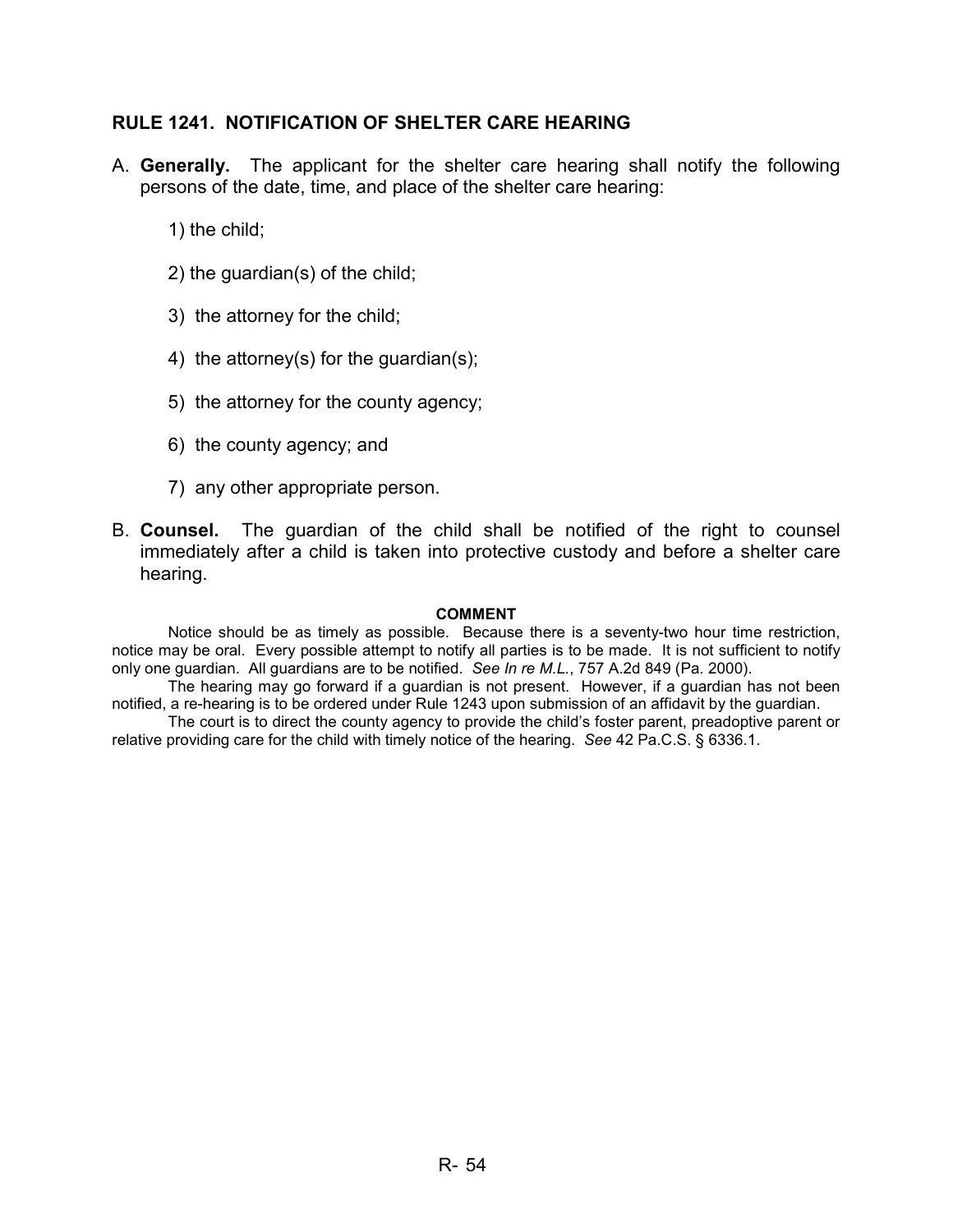# **RULE 1242. GENERAL CONDUCT OF SHELTER CARE HEARING.**

- A. **Informing of rights.** Upon commencement of the hearing, the court shall ensure that:
	- 1) a copy of the shelter care application is provided to the parties; and
	- 2) all parties are informed of the right to counsel.

### B. **Manner of hearing.**

- 1) **Conduct.** The hearing shall be conducted in an informal but orderly manner.
- 2) **Recording.** If requested, or if ordered by the court, the hearing shall be recorded by appropriate means. If not so recorded, full minutes of the hearing shall be kept.
- 3) **Testimony and evidence.** All evidence helpful in determining the questions presented, including oral or written reports, may be received by the court and relied upon to the extent of its probative value even though not competent in the hearing on the petition. The child's attorney, the guardian, if unrepresented, and the attorney for the guardian shall be afforded an opportunity to examine and controvert written reports so received.
- C. **Findings.** The court shall determine whether:
	- 1) there are sufficient facts in support of the shelter care application;
	- 2) custody of the child is warranted;
	- 3) a) reasonable efforts were made by the county agency to prevent the child's placement; or

b) in the case of an emergency placement where services were not offered, whether the lack of efforts were reasonable; and

- 4) if a shelter care application is submitted by a person other than the county agency, the court shall make a determination if the person is a party to the proceedings.
- D. **Prompt hearing.** The court shall conduct a hearing within seventy-two hours of taking the child into protective custody.
- E. **Court order**. At the conclusion of the shelter care hearing, the court shall enter a written order as to the following: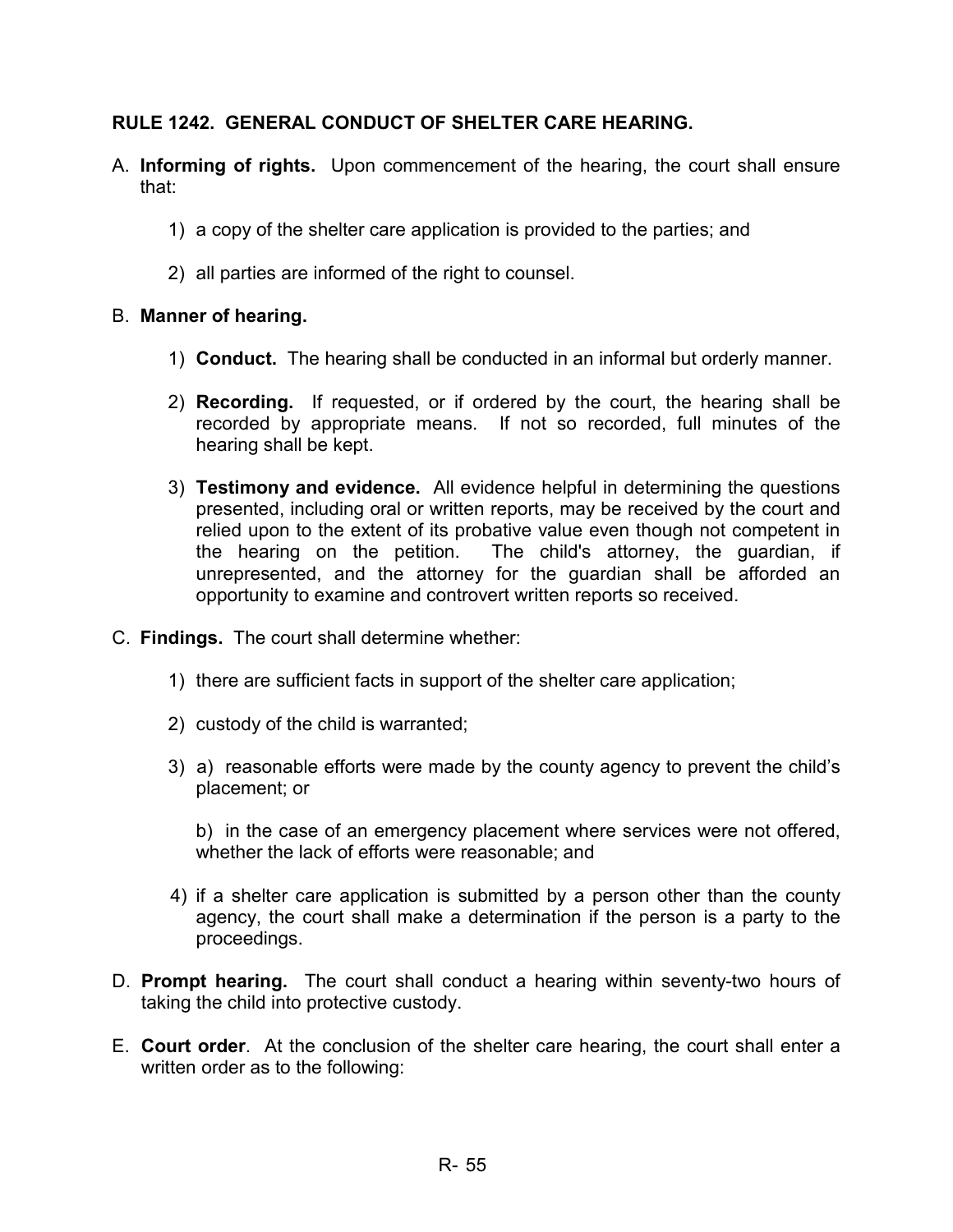- 1) its findings pursuant to paragraph (C);
- 2) any conditions placed upon any party;
- 3) any orders for placement or temporary care of the child; and
- 4) any orders of visitation.

#### **COMMENT**

Under paragraph  $(C)(4)$ , the court is to determine whether or not a person is a proper party to the proceedings. Regardless of the court's findings on the party status, the court is to determine if the application is supported by sufficient evidence.

Under paragraph (D), the court is to ensure a timely hearing.

Under paragraph  $(E)$ , the court is to include in its order specific findings that: 1) there are sufficient facts in support of the dependency petition; 2) custody of the child is warranted; and 3) reasonable efforts were made by the county agency to prevent the child's placement or in the case of an emergency placement where services were not offered, whether the lack of efforts were reasonable.

*See* 42 Pa.C.S. § 6332.

 Nothing in this rule prohibits informal conferences, narrowing of issues, if necessary, and the court making appropriate orders to expedite the case through court. The shelter care hearing may be used as a vehicle to discuss the matters needed, narrow the issues, get evidence to be used at future hearings. The court is to insure a timely adjudicatory hearing is held.

*See* 42 Pa.C.S. § 6339 for orders of physical and mental examinations and treatment. *See* Rule 1330(A) for filing of a petition.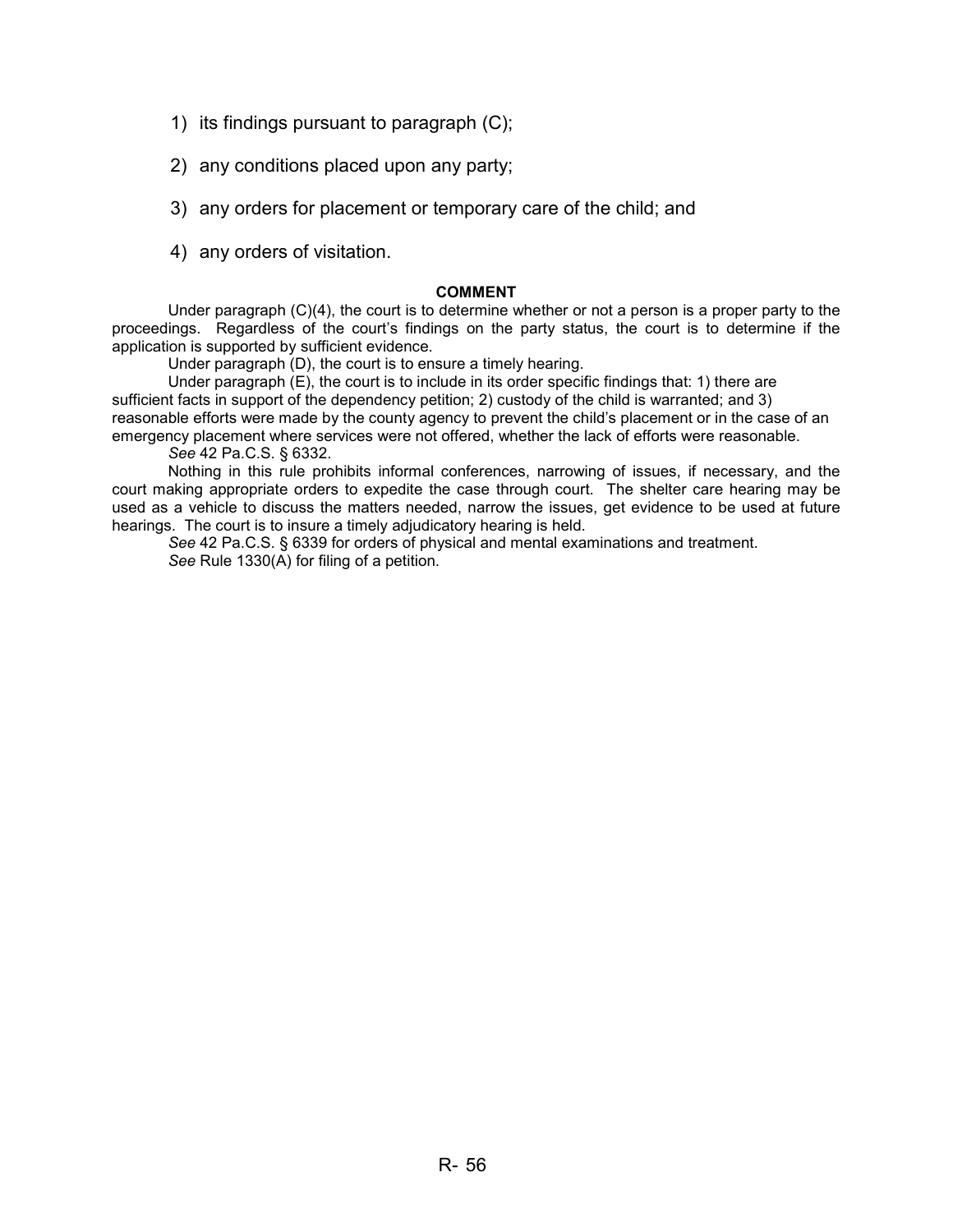### **RULE 1243. SHELTER CARE REHEARINGS**

- A. **Mandatory Rehearing.** If the guardian submits an affidavit to the county agency alleging that the guardian was not notified of the shelter care hearing and that the guardian did not appear or waive appearance at the shelter care hearing, a rehearing shall be held within seventy-two hours of the submission of the affidavit.
- B. **Discretionary Rehearing.** The court may grant a rehearing upon request of a party or on its own motion.
- C. **Forum.** The judge, who heard the original shelter care hearing or adopted the findings of the master, shall hold the rehearing, unless the judge assigns the case to a master.

#### **COMMENT**

*See* 42 Pa.C.S. § 6332(b).

Under paragraph (A), upon receiving an affidavit, the county agency is to schedule a rehearing, forward the affidavit to the proper person to schedule a rehearing, or submit the affidavit to the court for rescheduling.

Under paragraph (C), only a judge may hold a rehearing, unless the judge orders a master to hear the case.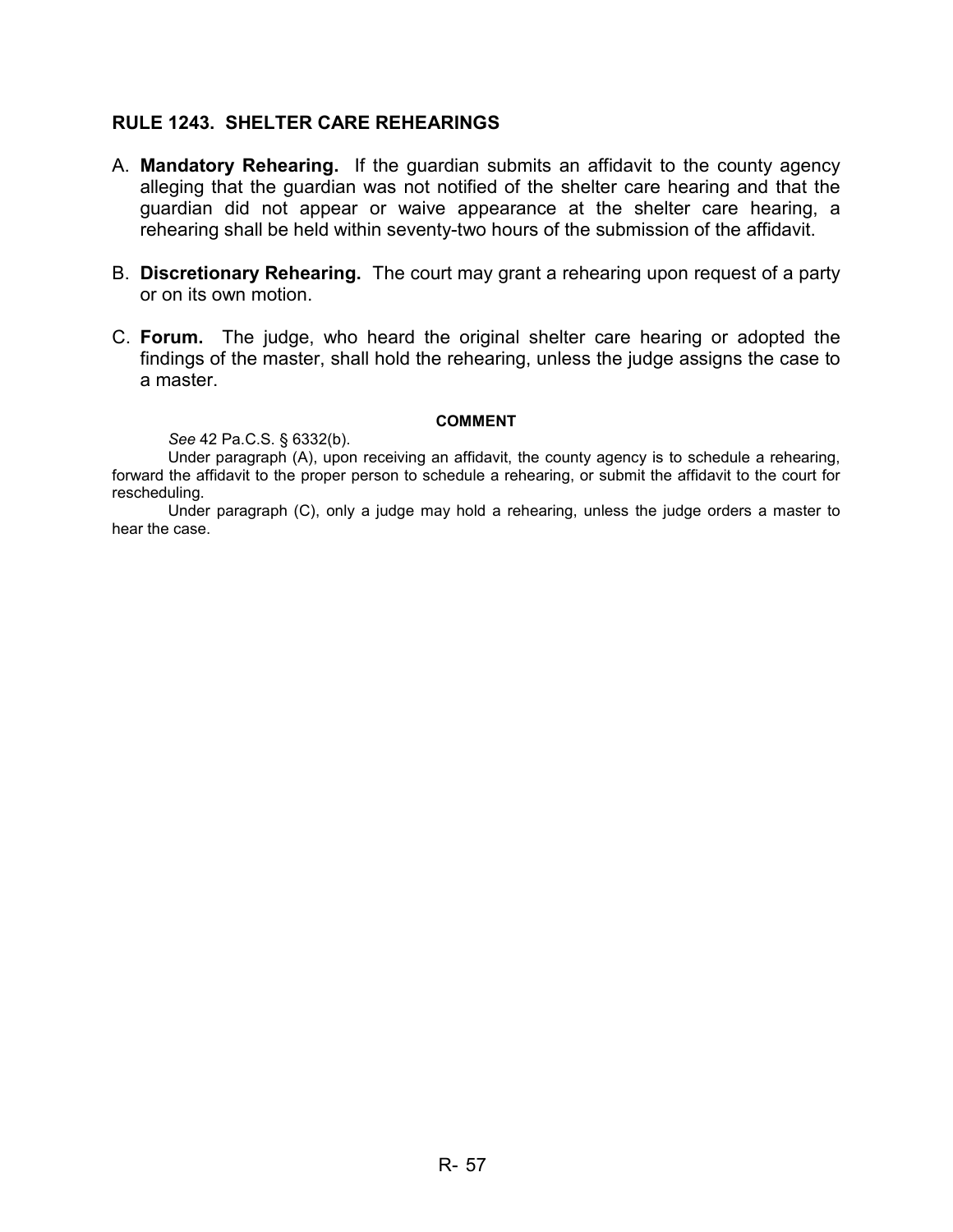### **CHAPTER 13 PRE-ADJUDICATORY PROCEDURES**

### **PART A VENUE**

1300. Venue

1302. Inter-County Transfer

### **PART B APPLICATION FOR PRIVATE PETITION**

1320. Application to File a Private Petition

1321. Preliminary Hearing on Application for Private Petition

### **PART C PETITION**

- 1330. Petition: Filing, Contents, Function, Aggravated Circumstances
- 1331. Service of Petition
- 1333. Separate Petitions and Motion to Consolidate Hearing
- 1334. Amendment of Petition
- 1335. Withdrawal of Petition
- 1336. Re-filing of the Petition After Withdrawal or Dismissal

# **PART D**

# **PROCEDURES FOLLOWING FILING OF PETITION**

- 1340. Discovery and Inspection
- 1342. Pre-Adjudicatory Conference.

### **PART D(1) MOTION PROCEDURES**

- 1344. Motions and Answers
- 1345. Filing and Service

.

### **PART D(2) ADJUDICATORY SUMMONS AND NOTICE PROCEDURES**

- 1360. Adjudicatory Summons
- 1361. Adjudicatory Notice
- 1363. Service of Summons
- 1364. Failure to Appear on the Summons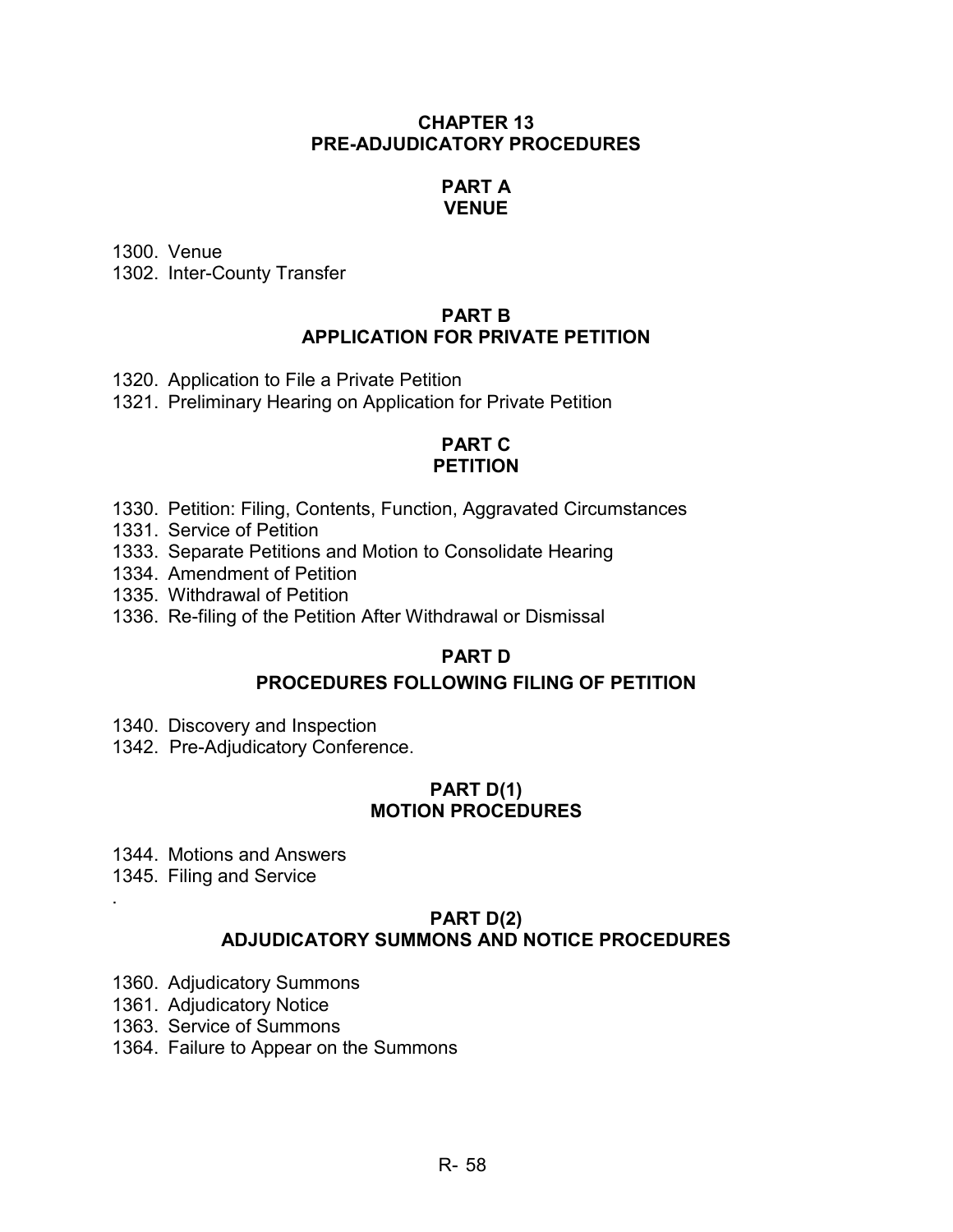# **PART E PRESERVATION OF TESTIMONY AND EVIDENCE**

1380. Preservation of Testimony After Commencement of Proceedings 1381. Preservation of Testimony by Video Recording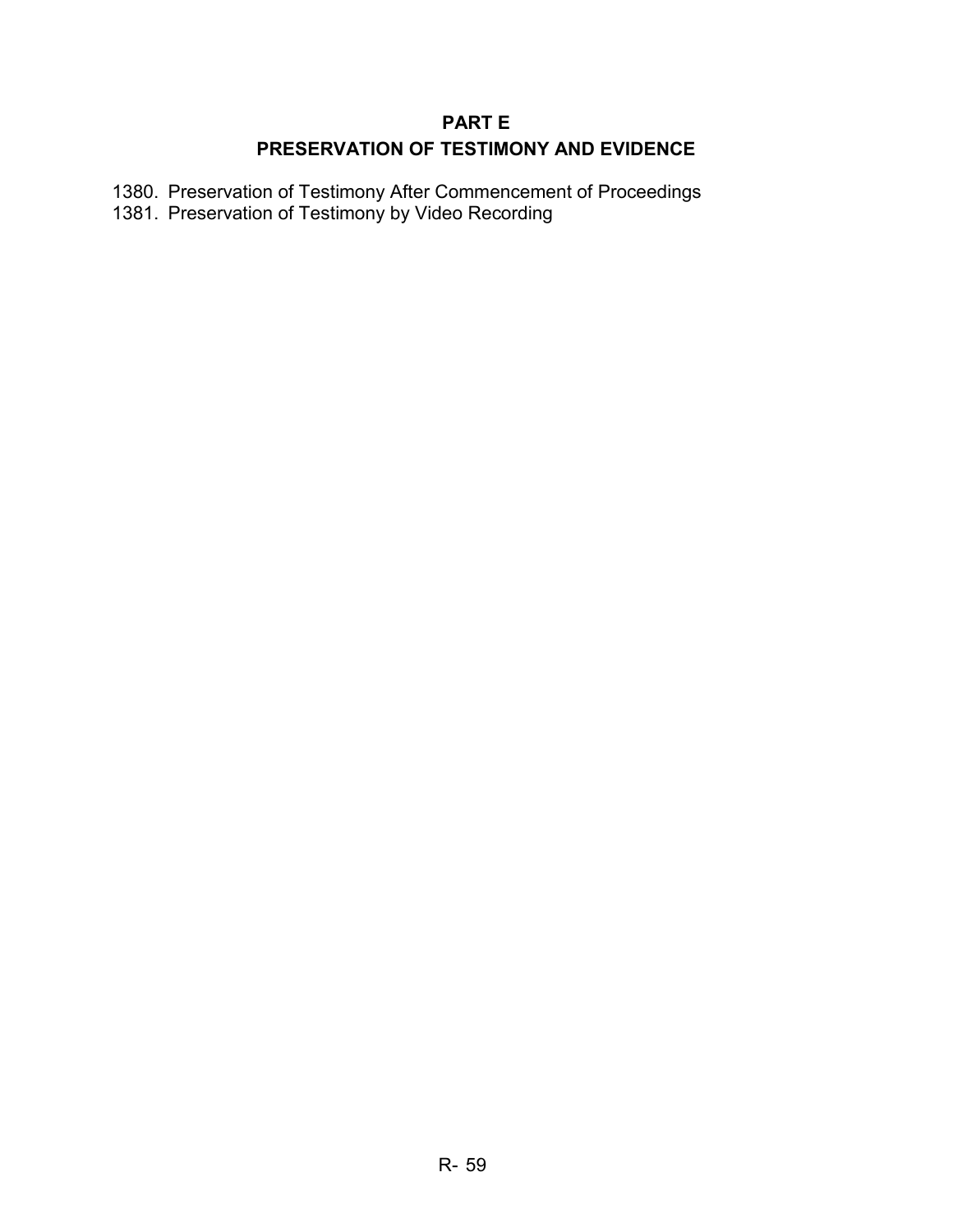# **PART A VENUE**

1300. Venue 1302. Inter-County Transfer

### **RULE 1300. VENUE**

- A. **Generally.** A dependency proceeding shall be commenced in:
	- 1) the county in which the child is present; or
	- 2) the child's county of residence.
- B. **Change of venue.** For the convenience of parties and witnesses, the court, upon its own motion or motion of any party, may transfer an action to the appropriate court of any county where the action could originally have been brought or could be brought at the time of filing the motion to change venue.
- C. **Transmission of juvenile court file.** If there is a change of venue pursuant to paragraph (B), the transferring court shall forward certified copies of all documents, reports, and summaries in the child's court file to the receiving court.

### **COMMENT**

*See* 42 Pa.C.S. § 6321.

For procedures regarding motions and answers, see Rule 1344. In addition to the procedures for service of orders under Rule 1167, an order changing venue is to be served upon the new county agency and the receiving court so they may begin proceedings in the receiving county.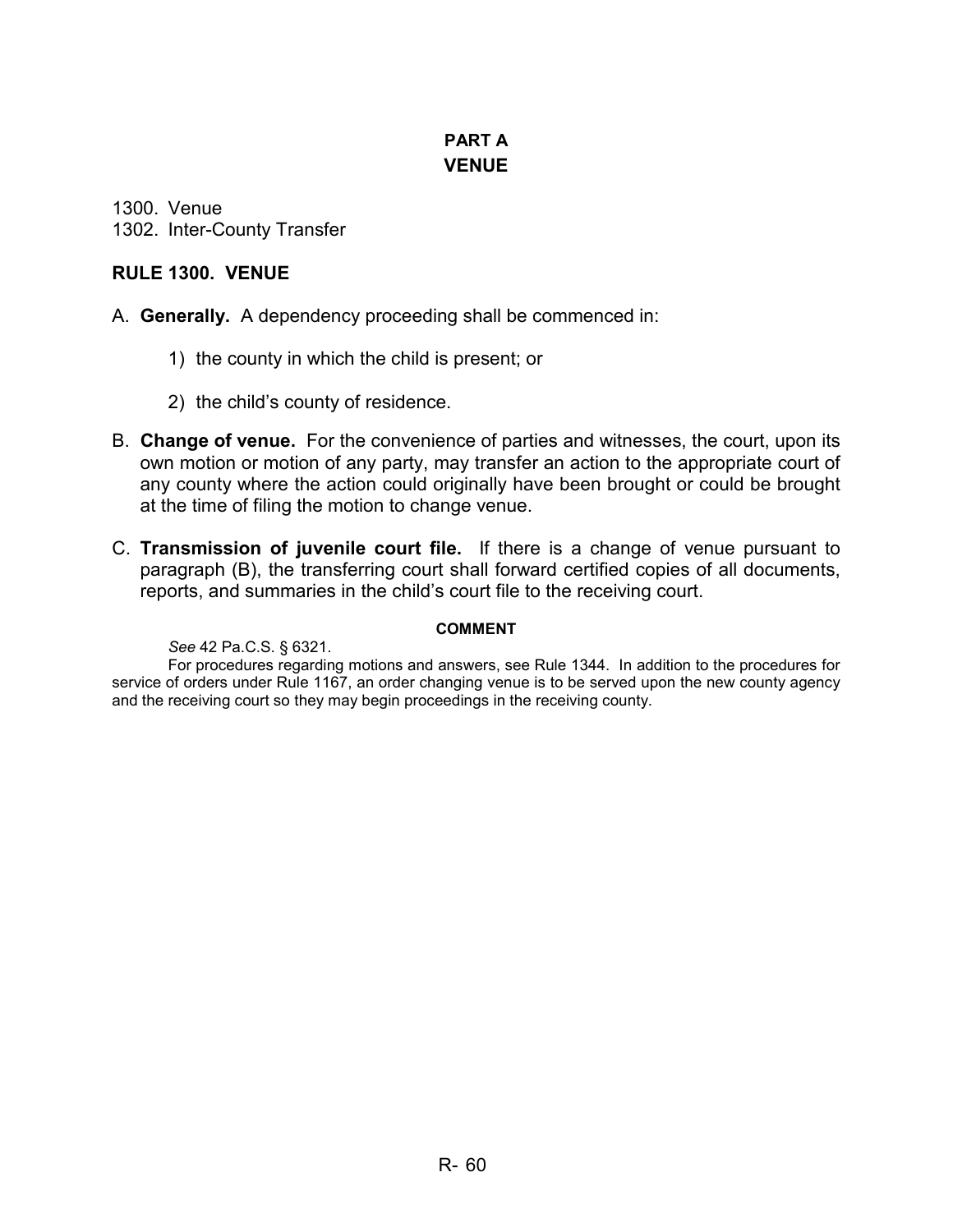# **RULE 1302. INTER-COUNTY TRANSFER**

- A. **Transfer.** A court may transfer a case to another county at any time.
- B. **Transmission of juvenile court file.** If the case is transferred under paragraph (A), the transferring court shall transmit certified copies of all documents, reports, and summaries in the child's court file.

#### **COMMENT**

*See* 42 Pa.C.S. § 6321.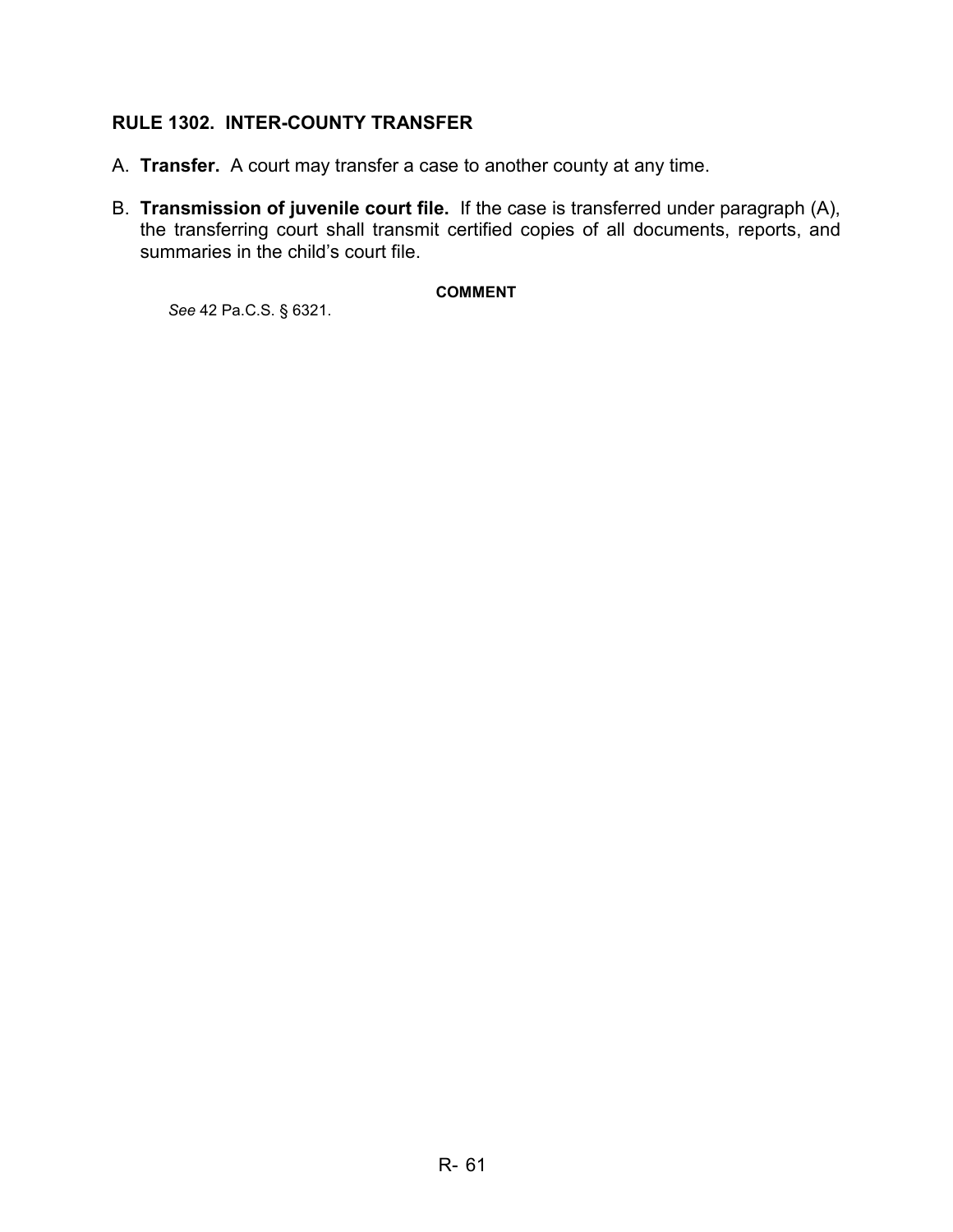# **PART B APPLICATION FOR PRIVATE PETITION**

- 1320. Application to File a Private Petition
- 1321. Preliminary Hearing on Application for Private Petition

### **RULE 1320. APPLICATION TO FILE A PRIVATE PETITION**

- A. **Application contents.** Any person, other than the county agency, may present an application to file a private petition with the court. The application shall include the following information:
	- 1) the name of the person applying for a petition;
	- 2) the name of the alleged dependent child;
	- 3) the relationship of the person presenting this application to the child and to any other parties;
	- 4) if known, the following:
		- a) the date of birth and address of the child;
		- b) the name and address of the child's guardian, or the name and address of the nearest adult relative;
		- c) if a child is Native American, the child's Native American history or affiliation with a tribe;
		- d) a statement, including court file numbers where possible, of pending juvenile or family court proceedings and prior or present juvenile or family court orders relating to the child;
	- 5) a concise statement of facts in support of the allegations for which the application for a petition has been filed;
	- 6) a statement that the applying person has reported the circumstances underlying this application to the county agency;
	- 7) a verification by the person making the application that the facts set forth in the application are true and correct to the person's personal knowledge, information, or belief, and that any false statements are subject to the penalties of the Crimes Code, 18 Pa.C.S. § 4904, relating to unsworn falsification to authorities; and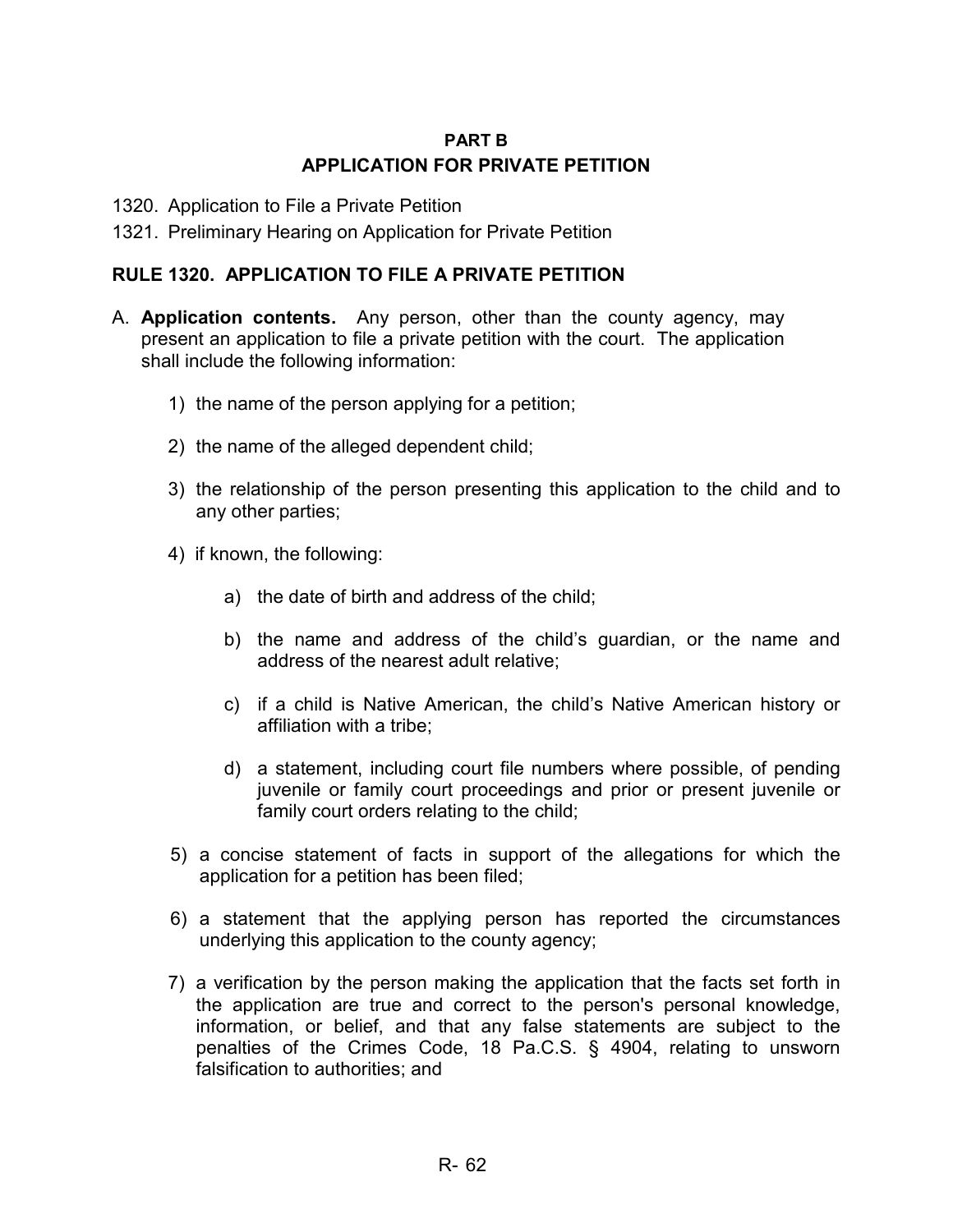- 8) the signature of the person and the date of the execution of the application for a petition.
- B. **Service.** If a person presents an application for a petition under this rule, the person shall serve the application on the court and all parties to the proceeding.
- C. **Preliminary Objections.** A party may enter preliminary objections to the application for the petition of dependency by the filing of a motion pursuant to Rule 1344. The court shall rule on the objections at the preliminary hearing pursuant to Rule 1321.

#### **COMMENT**

Rule 1330 requires that the county agency file a petition. Any person, other than the county agency, is to file an application to file a petition under this Rule. Rule 1800 suspends 42 Pa.C.S. § 6334, which provides any person may file a petition.

*See* Rule 1321 for preliminary hearing on application and finding that a petition is to be filed by the county agency.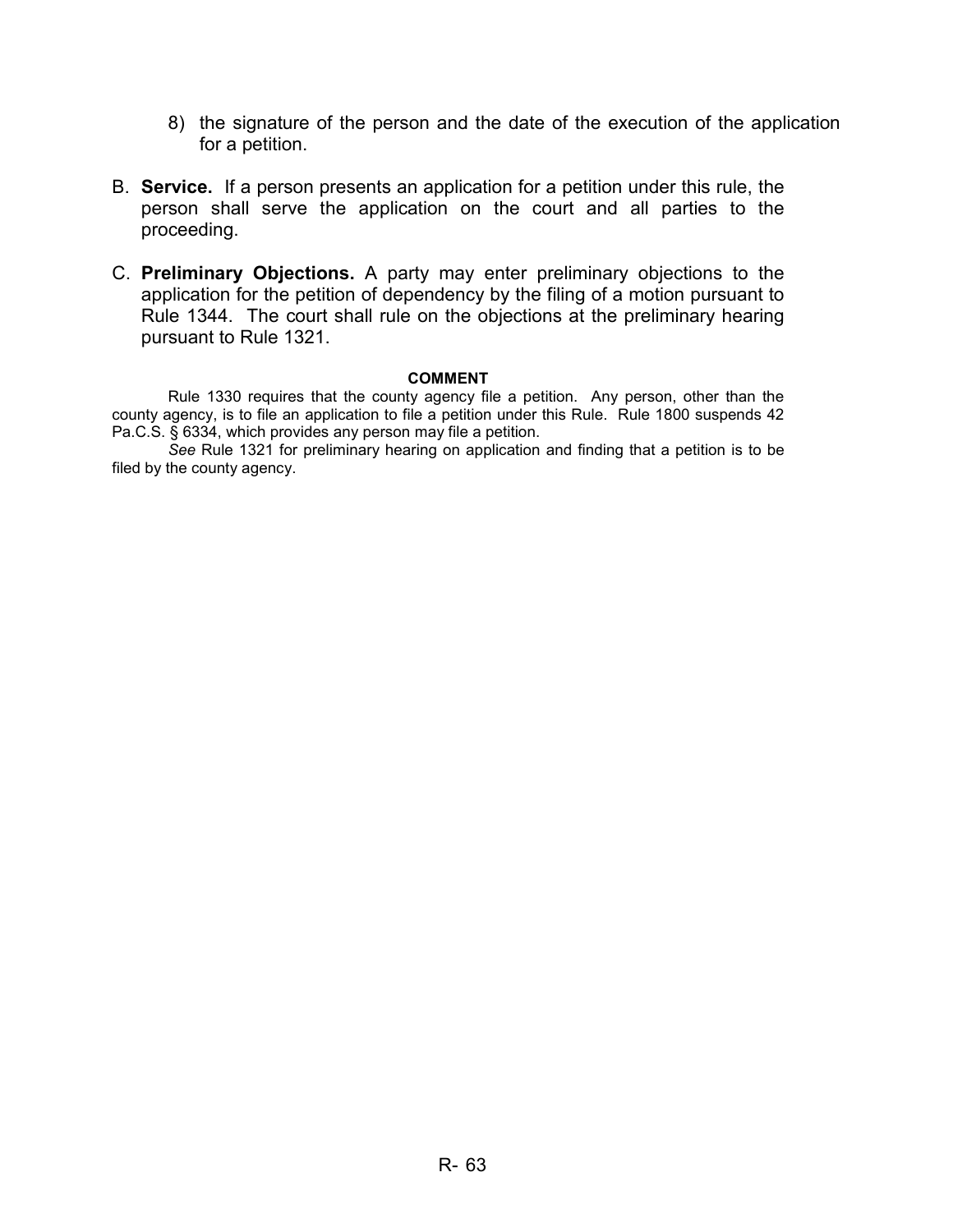### **RULE 1321. PRELIMINARY HEARING ON APPLICATION FOR PRIVATE PETITION**

- A. **Preliminary Hearing.** The court shall conduct a hearing within fourteen days of the presentation of the application for a petition to determine:
	- 1) if there are sufficient facts to support a petition of dependency; and
	- 2) whether the person applying for the petition is a proper party to the proceedings.

### B. **Findings.**

- 1) If the court finds sufficient facts to support a petition of dependency, a petition may be filed pursuant to Rule 1330.
- 2) If the court finds the person making the application for a petition is a proper party to the proceedings, the person shall be afforded all rights and privileges given to a party pursuant to law.

#### **COMMENT**

Under paragraph (A), at a preliminary hearing, the court is to determine if: 1) there are sufficient facts to support a petition of dependency; and 2) the applying person is a proper party to the proceedings. A petition of dependency may go forward whether or not the applying person is determined to be a party to the proceedings.

If a child is in custody, the preliminary hearing under paragraph (A) may be combined with the shelter care hearing pursuant to Rule 1242.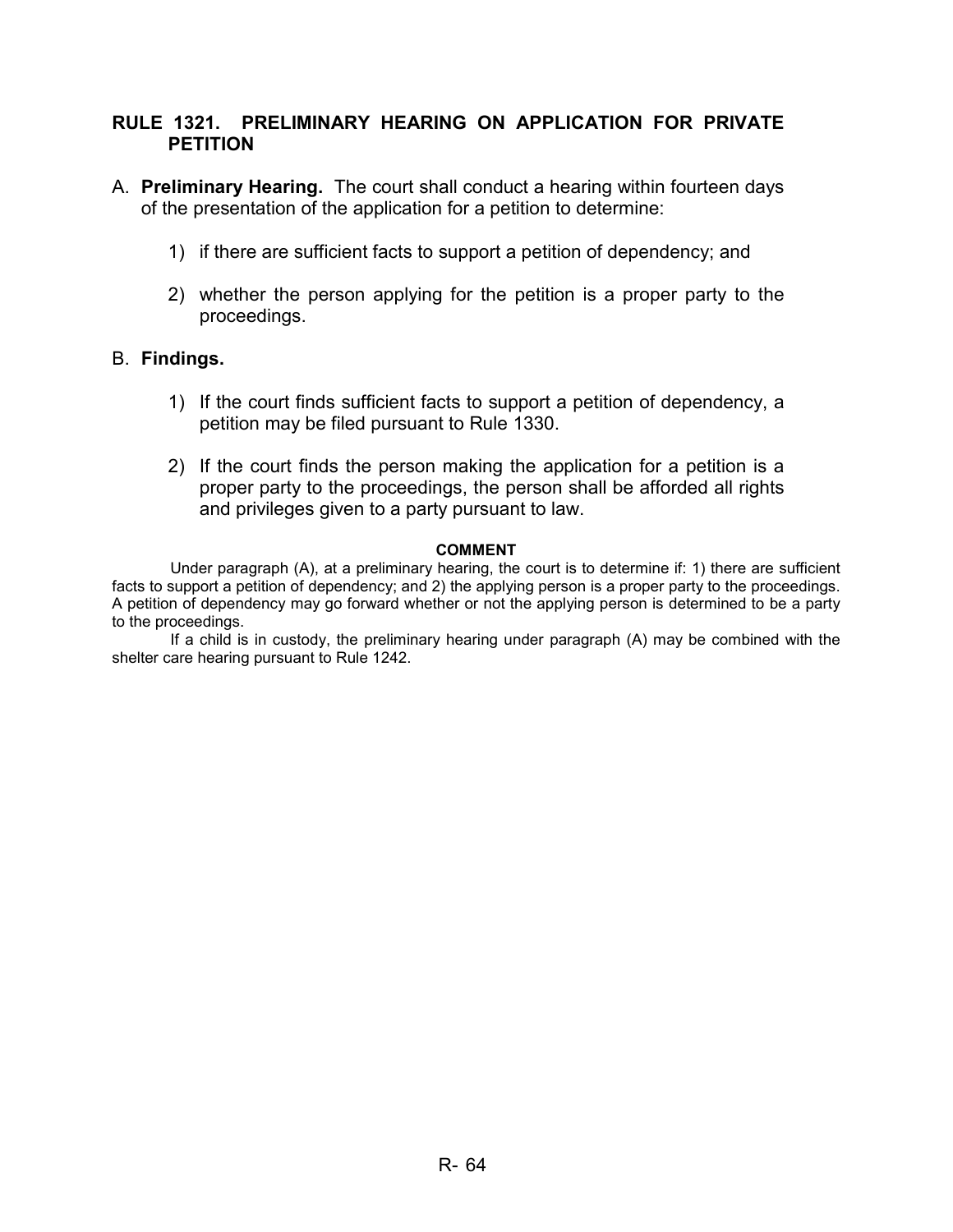### **PART C PETITION**

- 1330. Petition: Filing, Contents, Function, Aggravated Circumstances
- 1331. Service of Petition
- 1333. Separate Petitions and Motion to Consolidate Hearing
- 1334. Amendment of Petition
- 1335. Withdrawal of Petition
- 1336. Re-filing of the Petition After Withdrawal or Dismissal

# **RULE 1330. PETITION: FILING, CONTENTS, FUNCTION, AGGRAVATED CIRCUMSTANCES**

### A. **Filings.**

- 1) A dependency petition may be filed at any time; however, if a child is taken into custody, the requirements of paragraph (A)(2) shall be met.
- 2) Within twenty four hours of the shelter care hearing, the county agency shall file a dependency petition with the clerk of courts when:
	- a) the child remains in protective custody pursuant to Rule 1201, 1202 or 1210; or
	- b) the child is not in protective custody but it is determined at a shelter care hearing pursuant to Rule 1242 that the filing of a dependency petition is appropriate.
- B. **Petition contents.** Every petition shall set forth plainly:
	- 1) the name of the petitioner;
	- 2) the name, date of birth, and address of the child, if known;
	- 3) the name and address of the child's guardian, or if unknown, the name and address of the nearest adult relative;
	- 4) if a child is Native American, the child's Native American history or affiliation with a tribe;
	- 5) a statement that:
		- a) it is in the best interest of the child and the public that the proceedings be brought;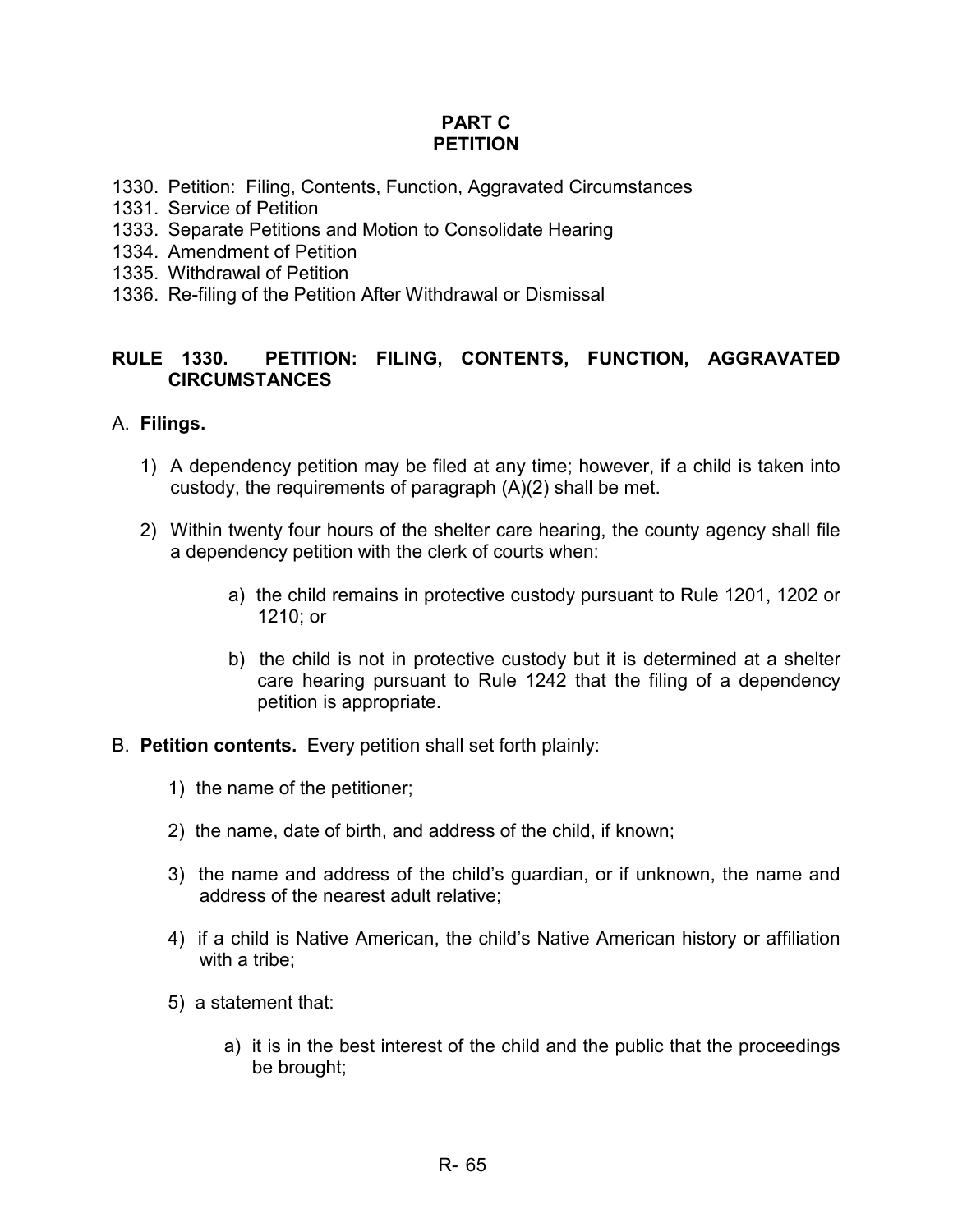- b) the child is or is not currently under the supervision of the county agency;
- 6) a concise statement of facts in support of the allegations for which the petition has been filed;
	- a) facts for each allegation shall be set forth separately;
	- b) the relevant statute or code section shall be set forth specifically for each allegation;
- 7) a verification by the petitioner that the facts set forth in the petition are true and correct to the petitioner's personal knowledge, information, or belief, and that any false statements are subject to the penalties of the Crimes Code, 18 Pa.C.S. § 4904, relating to unsworn falsification to authorities;
- 8) the signature of the petitioner and the date of the execution of the petition; and
- 9) the whereabouts of the child unless disclosure is prohibited by court order and if taken into custody, the date and time thereof.
- C. **Aggravated circumstances.** A motion for finding of aggravated circumstances may be brought in the petition pursuant to Rule 1701(A).

#### **COMMENT**

Petitions should be filed without unreasonable delay.

Under paragraph (A)(2), a petition is to be filed twenty-four hours after the shelter care hearing if the requirements of (A)(2)(a) and (b) are met. Rule 1800 suspends 42 Pa.C.S. § 6331 only as to the time requirement of when a petition is to be filed.

Additionally, paragraph (A)(2) requires that the county agency file a petition. Any other person, other than the county agency, is to file an application to file a petition under Rule 1320. Rule 1800 suspends 42 Pa.C.S. § 6334, which provides any person may file a petition.

For the safety or welfare of a child or a guardian, the court may order that the addresses of the child or a guardian not be disclosed to specified individuals.

A motion for finding of aggravated circumstances may be brought in a dependency petition. *See* Rule 1701(A). If aggravated circumstances are determined to exist after the filing of a petition, a written motion is to be filed pursuant to Rules 1701 and 1344.

The aggravated circumstances, as defined by 42 Pa.C.S. § 6302, are to be specifically identified in the motion for finding of aggravated circumstances.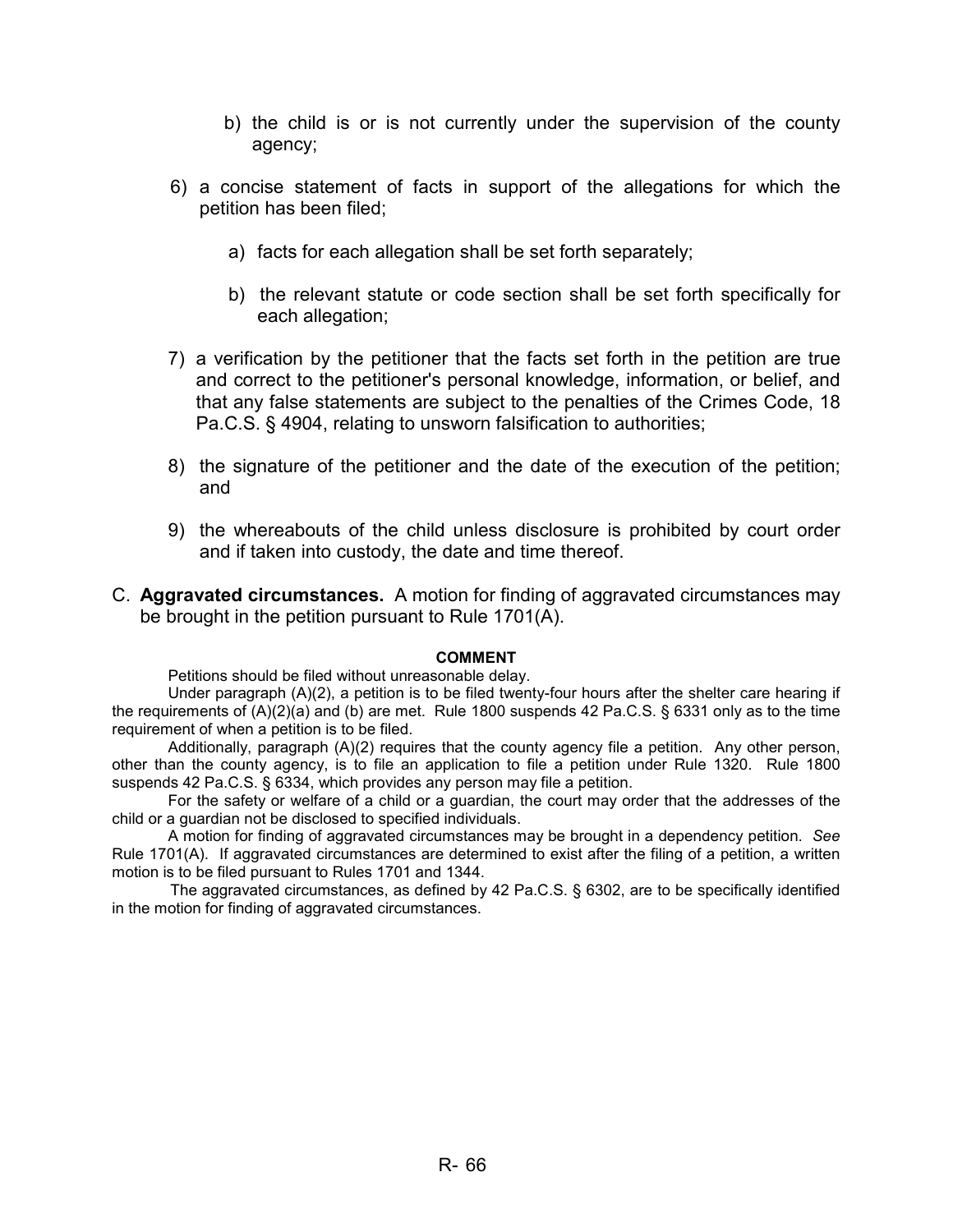### **RULE 1331. SERVICE OF PETITION**

A. **Copy.** Upon the filing of a petition, a copy of the petition shall be served promptly upon the child, the child's guardian, the child's attorney, the guardian's attorney, the attorney for the county agency, and the county agency.

### B. **Method of Service.**

- **1) Child and guardian.** The petition shall be served upon the child and all of the child's guardians by:
	- a) certified mail, return receipt requested and first-class mail; or
	- b) delivery in-person.
- **2) Attorneys and the county agency.** The petition shall be served upon the attorneys and county agency by:
	- a) first-class mail;
	- b) delivery in-person; or
	- c) another agreed upon alternative method.
- C. **Proof of service.** An affidavit of service shall be filed prior to the adjudicatory hearing.

#### **COMMENT**

Under paragraph (B)(1), if a parent is not the child's custodial guardian, the parent is to also receive service of the petition. *See* Rule 1120 for definition of "guardian."

Alternative methods of services that may be utilized under paragraph (B)(3) could be electronic transmission, facsimile, county agency inter-office mail, and other similar methods.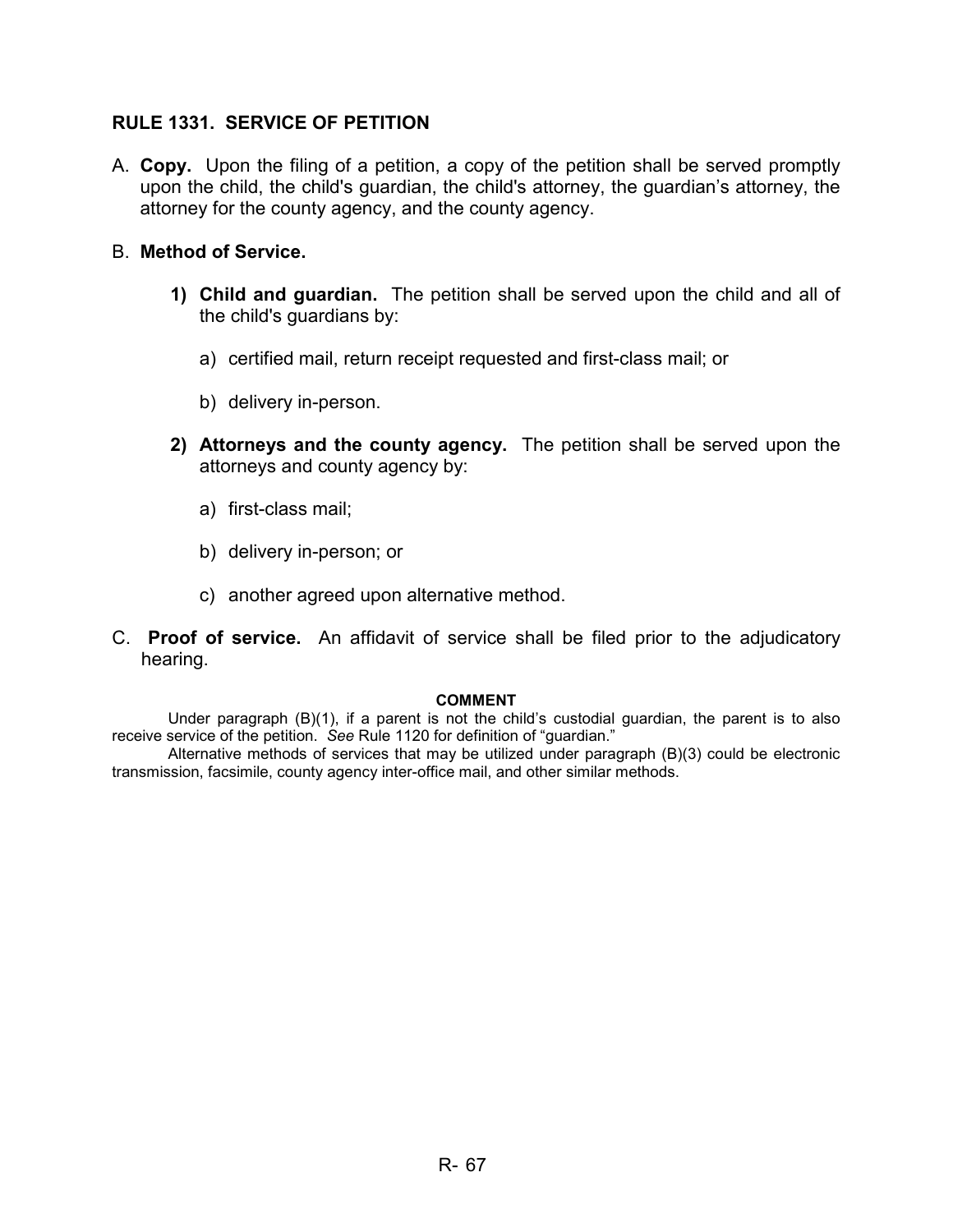# **RULE 1333. SEPARATE PETITIONS AND MOTION TO CONSOLIDATE HEARING**

- A. A separate petition for dependency shall be filed for each child alleged to be dependent.
- B. If there are multiple petitions filed alleging the dependency of siblings, there shall be a reference in each petition to the sibling's petition.
- C. A motion to consolidate the adjudicatory hearing for separate petitions of siblings may be made by any party.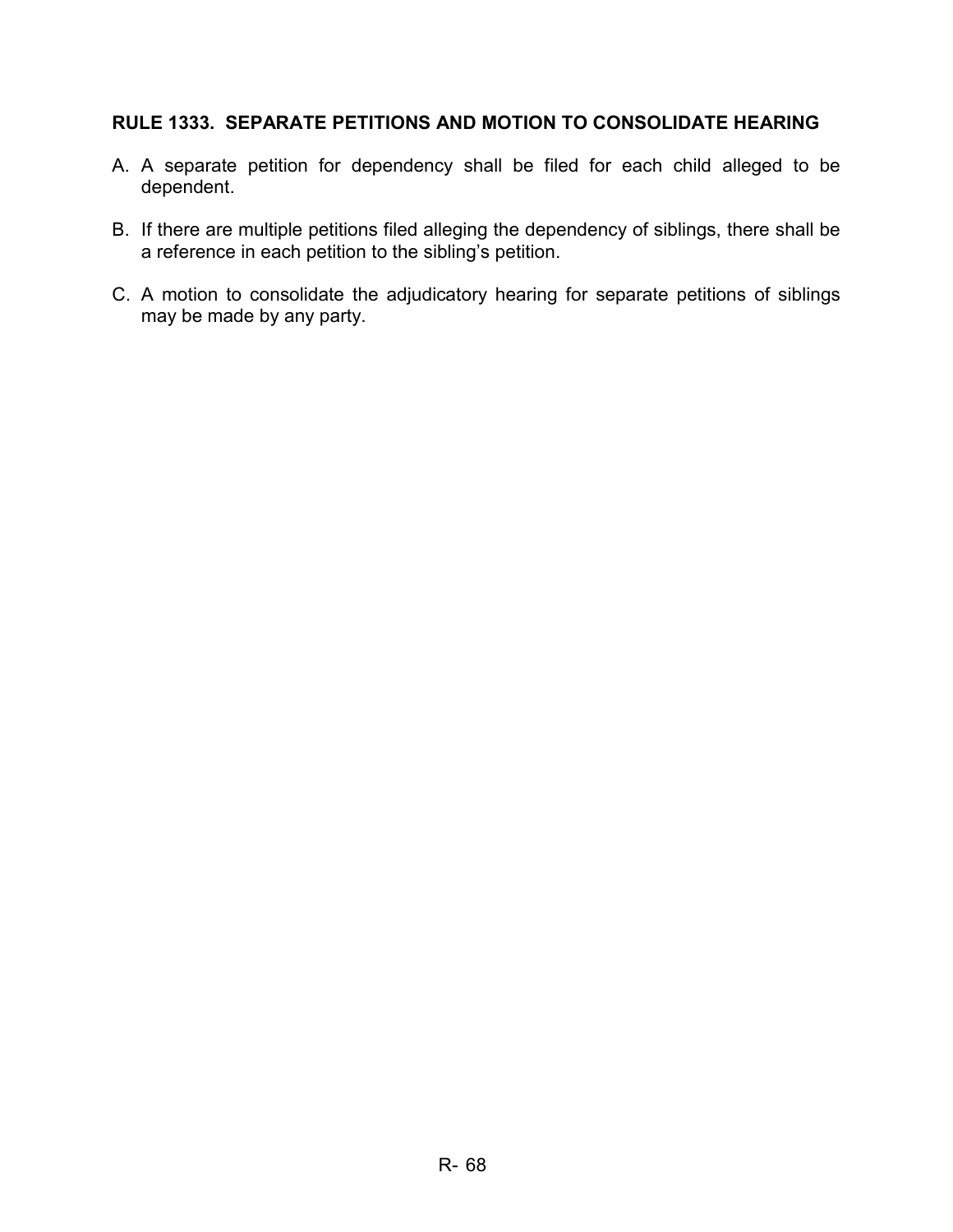# **RULE 1334. AMENDMENT OF PETITION**

### A. **Amendment.**

- 1) **Mandatory.** The court shall allow a petition to be amended when there is a defect in:
	- a) form;
	- b) the description of the allegations;
	- c) the description of any person or property; or
	- d) the date alleged.
- 2) **Discretionary.** Absent prejudice to any party, the court may allow a petition to be amended if the petition alleges a different set of events or allegations, where the elements or matters of proof by any party are materially different from the elements or matters of proof to the allegation originally petitioned.
- B. **Continuance.** Upon amendment, the court may:
	- 1) grant a continuance of the adjudicatory hearing; or
	- 2) order other relief as is necessary in the interests of justice.

#### **COMMENT**

If a petition is amended, a continuance may be appropriate to allow a party to prepare adequately.

For continuances, see Rule 1122.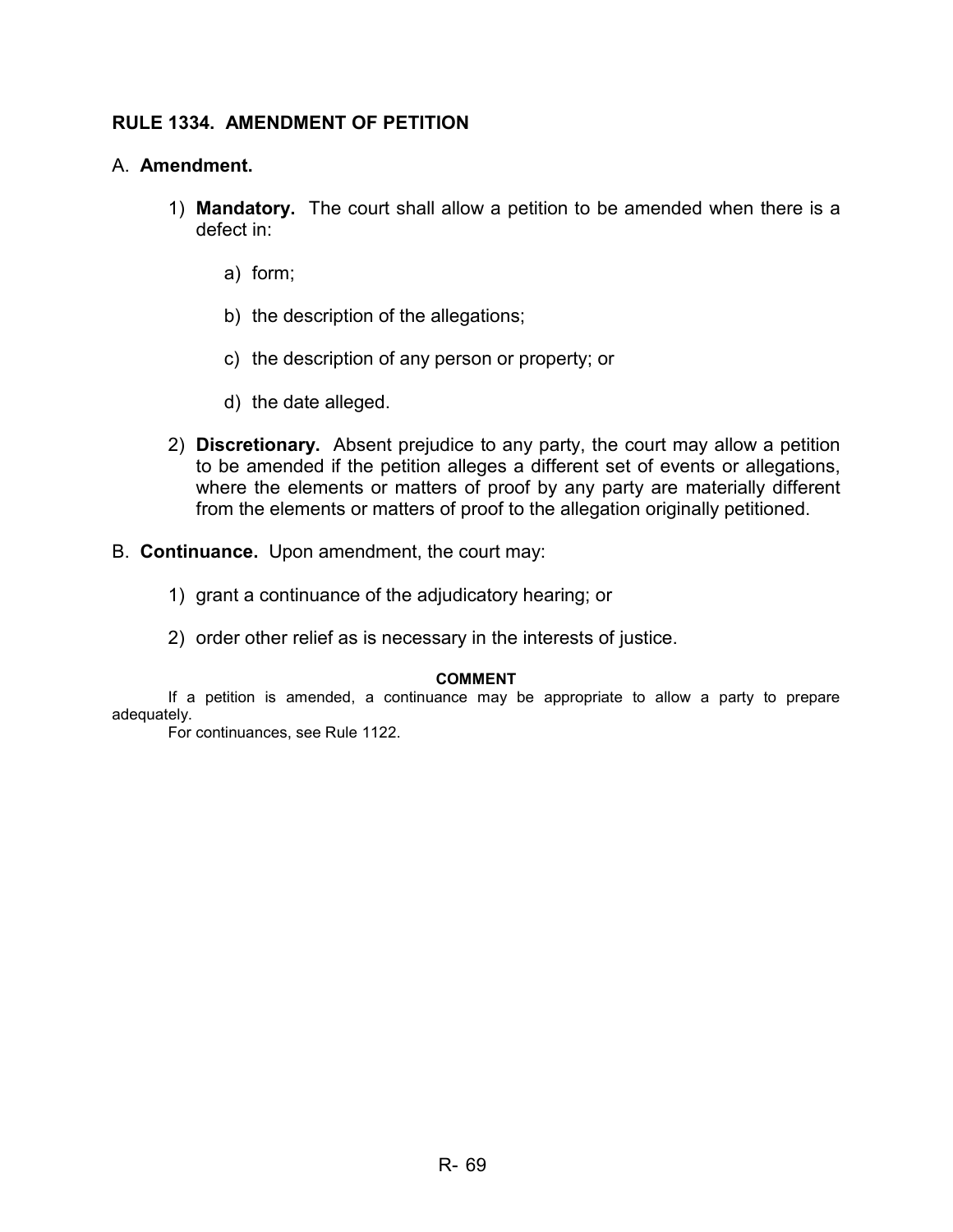# **RULE 1335. WITHDRAWAL OF PETITION**

 The attorney for the county agency may withdraw the petition. The withdrawal shall be filed with the clerk of courts.

**COMMENT** 

*See* Rule 1345 for the procedures on filings and service.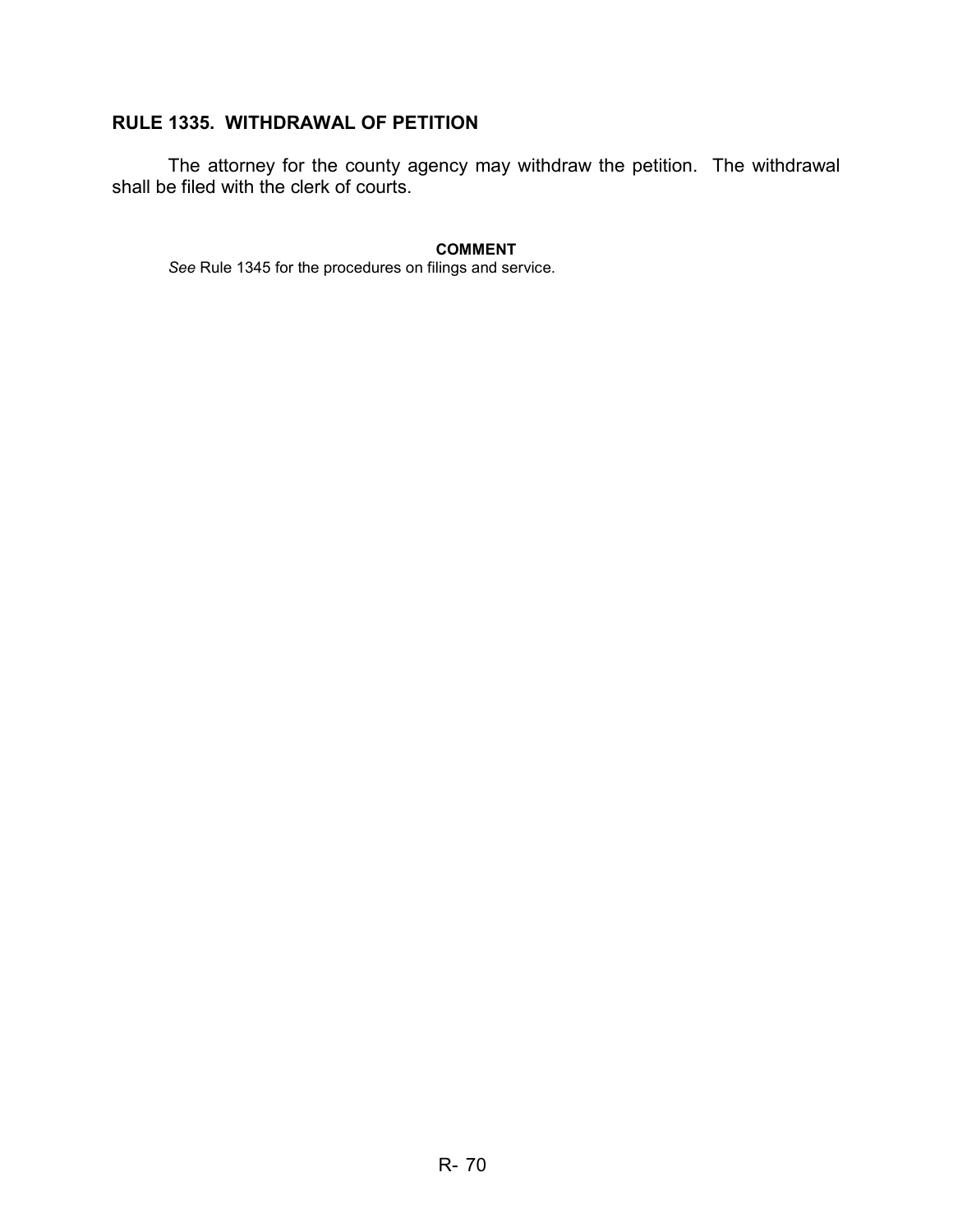# **RULE 1336. RE-FILING OF THE PETITION AFTER WITHDRAWAL OR DISMISSAL**

- A. **Re-filing.** A petition may be re-filed after the petition has been withdrawn pursuant to Rule 1335 or dismissed by the court.
- B. **Motion for dismissal.** The court may entertain a motion by any party to dismiss the re-filed petition.

#### **COMMENT**

 If a petition is re-filed, the procedures of Rule 1330 are to be followed. It may be necessary to have a shelter care hearing under the procedures of Rule 1242.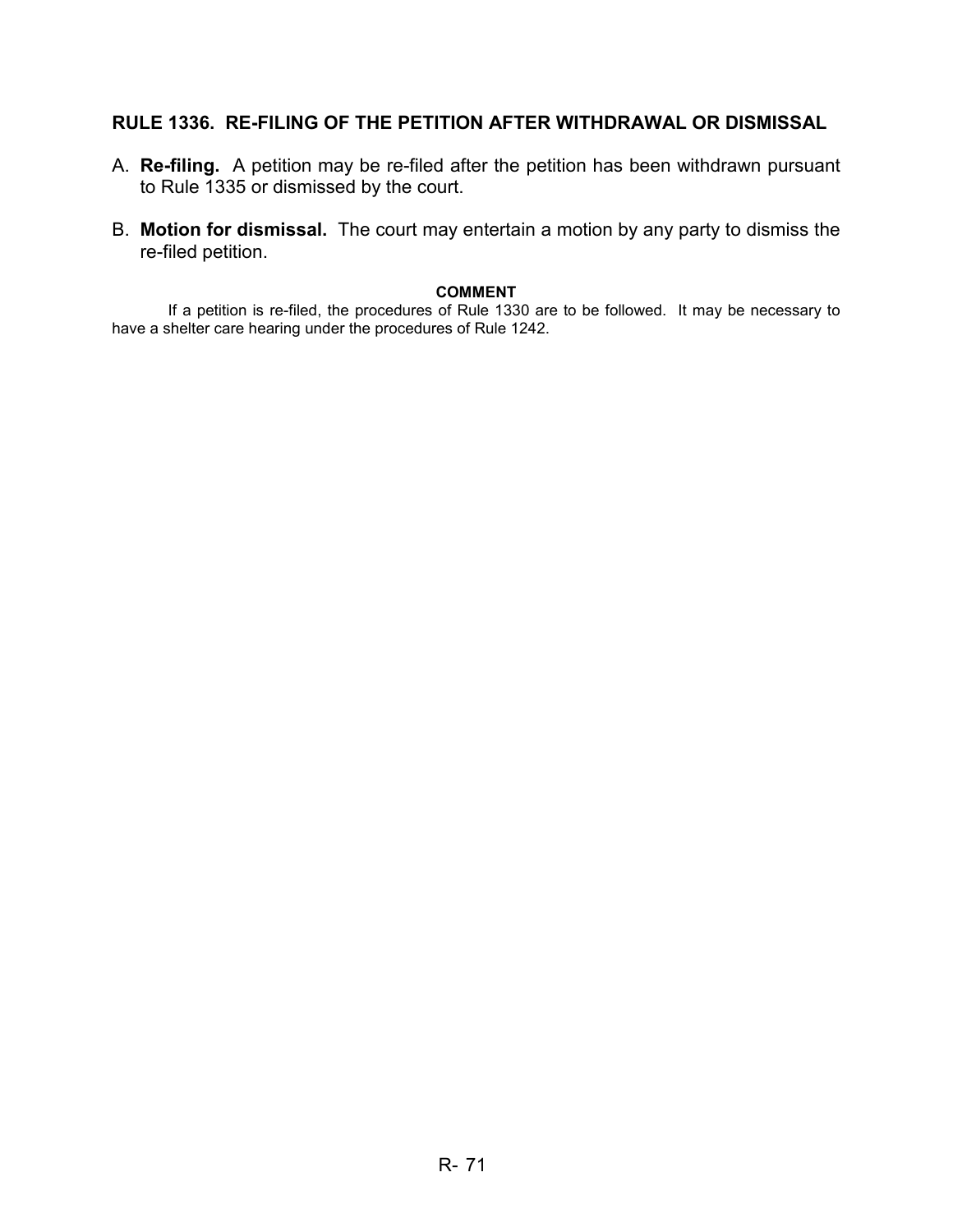### **PART D PROCEDURES FOLLOWING FILING OF PETITION**

- 1340. Discovery and Inspection
- 1342. Pre-Adjudicatory Conference.

### **RULE 1340. DISCOVERY AND INSPECTION**

A. **Informal.** Before any party can seek any disclosure or discovery under these rules, the parties or their counsel shall make a good faith effort to resolve all questions of discovery, and to provide information required or requested under these rules as to which there is no dispute. When there are items requested by one party that the other party has refused to disclose, the demanding party may make an appropriate motion to the court. Such motion shall be made as soon as possible prior to the hearing. In such motion, the party shall state that a good faith effort to discuss the requested material has taken place and proved unsuccessful. Nothing in this rule shall delay the disclosure of any items agreed upon by the parties pending resolution of any motion for discovery.

### B. **Mandatory disclosure.**

- 1) **By the county agency.** In all cases, on request by a party and subject to any protective order which the county agency might obtain under this rule, the county agency shall disclose to a party, all of the following requested items or information, provided they are material to the instant case. The county agency shall, when applicable, permit a party to inspect and copy or photograph such items:
	- a) the name and last known address of each witness to the occurrence that forms the basis of allegations of dependency unless disclosure is prohibited by law;
	- b) the name and last known address of each witness that did not witness the occurrence but is expected to testify;
	- c) copies of any written statements made by any party or witness unless disclosure is prohibited by law;
	- d) any results or reports of scientific tests or expert opinions that are within the possession or control of the county agency that the county agency intends to use as evidence at a hearing;
	- e) any police reports, records of prior county agency involvement, or records of current or prior reports involving the Child Protective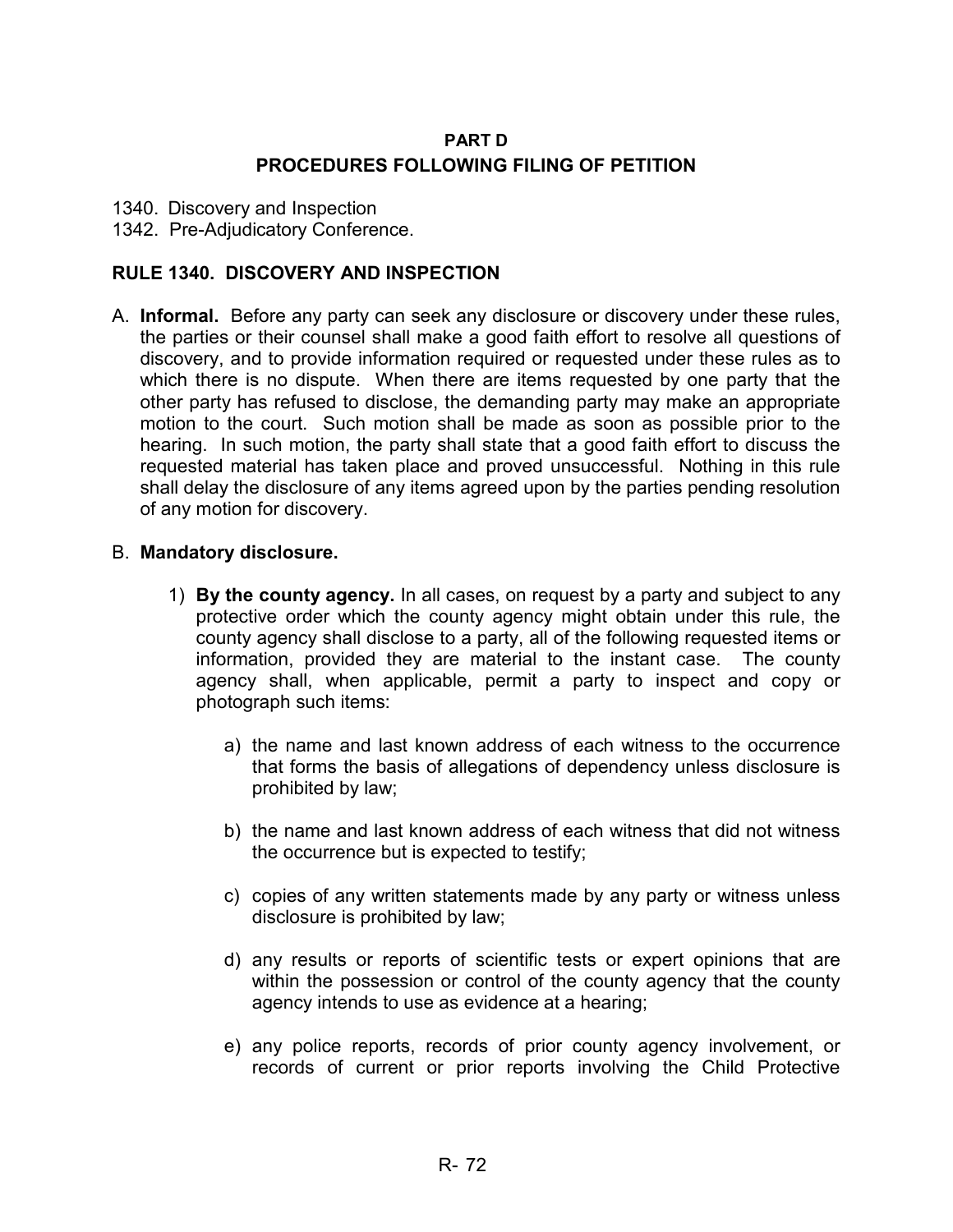Services Law, 23 Pa.C.S. § 6301 *et seq.,* that the county agency intends to use as evidence at a hearing;

- f) if any physical or mental condition of a party is in controversy, any physical or mental examinations, including oral or written reports that a party intends to use as evidence at the adjudicatory hearing;
- g) any tangible objects, including documents, photographs, or other tangible evidence;
- h) the names, addresses, and curriculum vitae of any expert witness that a party intends to call at a hearing and the subject matter about which each expert witness is expected to testify, and a summary of the grounds for each opinion to be offered; and
- i) any other evidence that is material to adjudication, disposition, dispositional review, or permanency unless disclosure is prohibited by law, and is within the possession or control of the county agency;
- 2) **By all other parties.** All other parties shall provide discovery to the county agency and all other parties and shall disclose, all of the following requested items or information that the party intends to use at a hearing, provided they are material to the instant case unless disclosure is prohibited by law. The party shall, when applicable, permit the county agency to inspect and copy or photograph such items:

.

- a) the names and last known addresses of each witness that is expected to testify;
- b) copies of any written statements made by any party or witness;
- c) any tangible objects, including documents, photographs, or other tangible evidence;
- d) the names, addresses, and curriculum vitae of any expert witness that a party intends to call at a hearing and the subject matter about which each expert witness is expected to testify, and a summary of the grounds for each opinion to be offered; and
- e) any other evidence that a party intends to introduce at a hearing.
- C. **Discretionary.** Upon motion of any party for discovery, the court may order any discovery upon a showing that the evidence is material to the preparation of the case and that the request is reasonable.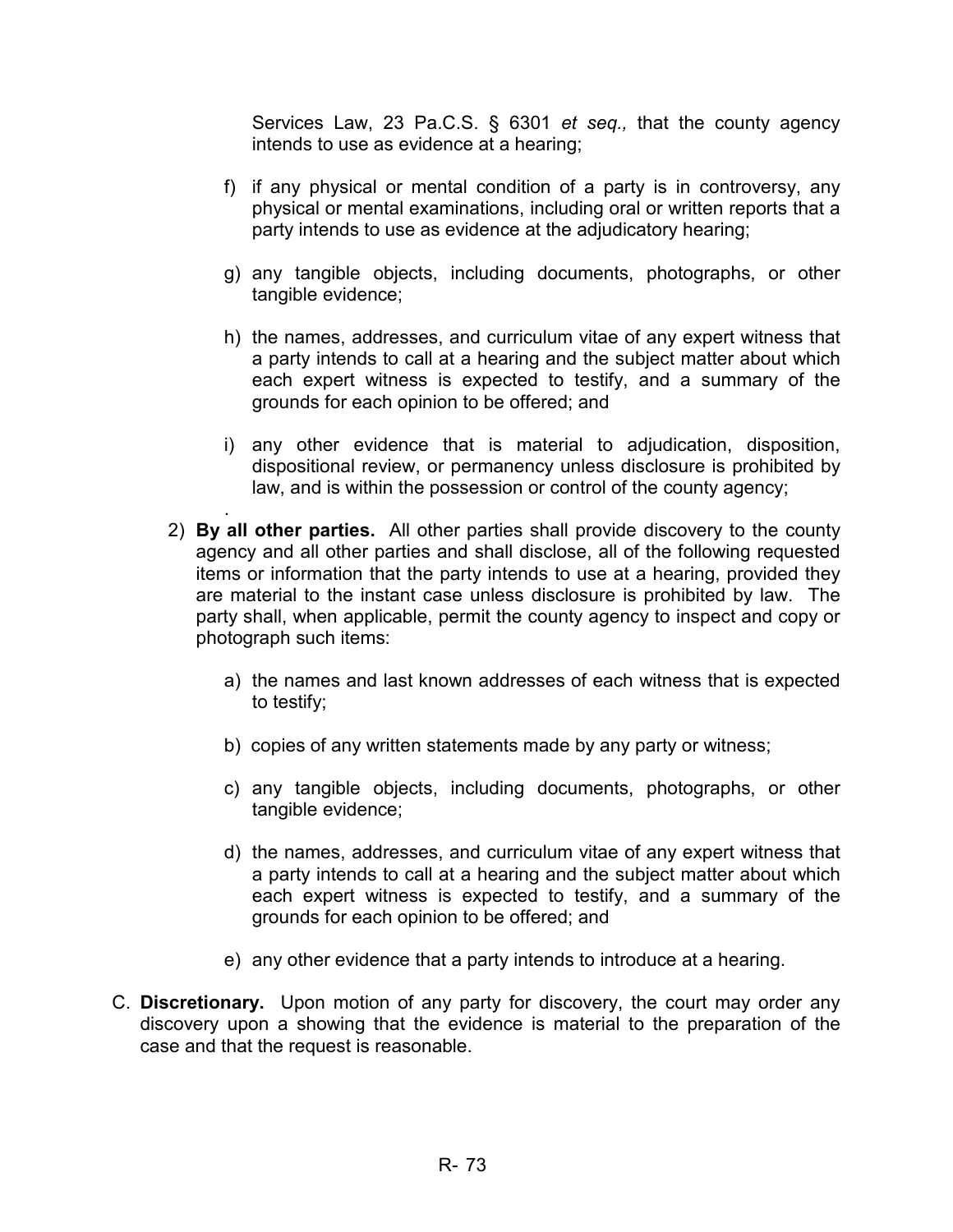- D. **Continuing Duty to Disclose.** If, prior to or during a hearing, either party discovers additional evidence or material previously requested or ordered to be disclosed by it, which is subject to discovery or inspection under this rule, or the identity of an additional witness or witnesses, such party promptly shall notify the opposing party or the court of the additional evidence, material, or witness.
- E. **Remedy.** If at any time during the course of the proceedings it is brought to the attention of the court that a party has failed to comply with this rule, the court may order such party to permit discovery or inspection, may grant a continuance, or may prohibit such party from introducing evidence or witnesses not disclosed, or it may enter such other order as it deems just under the circumstances.
- F. **Protective orders.** Upon a sufficient showing, the court may at any time order that the discovery or inspection be denied, restricted, or deferred, or make such other order as is appropriate to protect the best interests of the child. Upon motion of any party, the court may permit the showing to be made, in whole or in part, in the form of a written statement to be inspected by the court. If the court enters an order granting relief, the entire text of the statement shall be sealed and preserved in the records of the court to be made available to the appellate court(s) in the event of an appeal.
- G. **Work Product.** Disclosure shall not be required of legal research or of records, correspondence, reports, or memoranda to the extent that they contain the opinions, theories, or conclusions of the attorney for a party, or members of their legal staffs.

#### **COMMENT**

Discovery under this rule applies to discovery for the adjudicatory hearing, dispositional hearing, dispositional review hearings, or permanency hearings of dependency proceedings governed by the Juvenile Act. *See* Rule 1100 for scope of rules. *See* Rule 1123 for production of documents pursuant to a *subpoena duces tecum. See also In re A.H.*, 763 A.2d 873 (Pa. Super. Ct. 2000).

The purpose of paragraph (A) is to encourage an informal discovery process. Only when the informal process fails and there is a general dispute as to discovery, should a motion to compel discovery be made. Motions may be oral or written, see Rule 1344.

The items listed in paragraph (B) are to be disclosed to ensure a party has the ability to prepare adequately for the hearing. *See In re J.C.*, 603 A.2d 627 (Pa. Super. Ct. 1992).

*See* Rule 1800 for suspension of 23 Pa.C.S. § 6339, which provides for the confidentiality of reports made pursuant to the Child Protective Services Law, 23 Pa.C.S. § 6301 *et seq.*, which is suspended only insofar as the Law is inconsistent with Rule 1340(B)(1)(e), which provides for the disclosure of such reports if the reports are going to be used as evidence in a hearing to prove dependency of a child. It is important to note that this section is only suspended if the reports are going to be as evidence during a hearing. If the reports are not going to be used, the confidentiality requirements of 23 Pa.C.S. § 6339 still apply. In addition, confidential sources are protected and the name of the source does not have to be disclosed. *See* 23 Pa.C.S. § 6340 (c) for protection of confidential sources reporting allegations of abuse under the Child Protective Services Law. 23 Pa.C.S. § 6301 *et seq.* 

Under paragraph (C), the following are examples of evidence that may be material to the preparation of the case, but the list is not meant to be exhaustive: 1) domestic violence treatment records; 2) drug and alcohol treatment records; 3) mental health records; 4) medical records; 5) any other evidence specifically identified, provided the requesting party can additionally establish that its disclosure would be in the interests of justice, including any information concerning any person involved in the case who has received either valuable consideration, or an oral or written promise or contract for valuable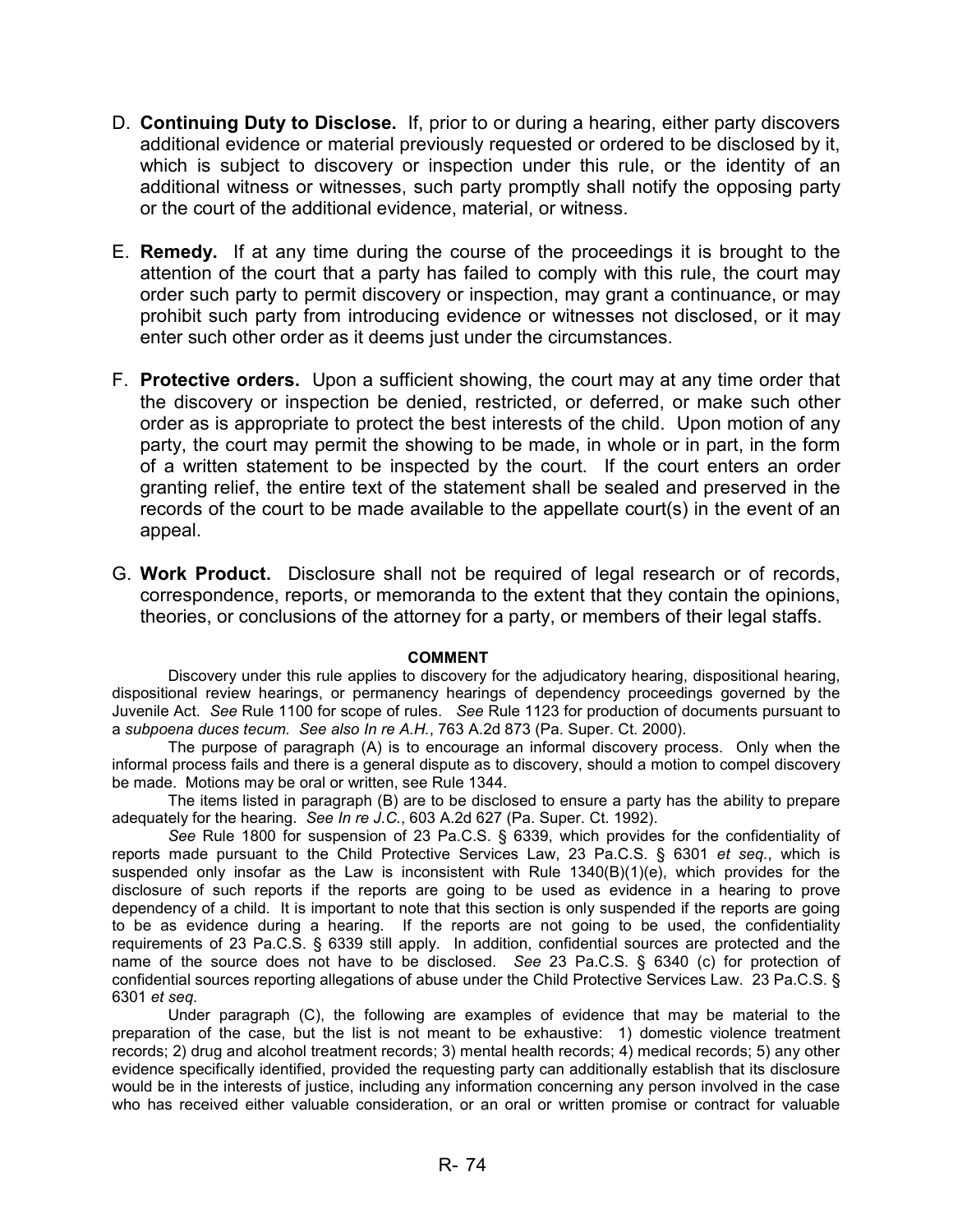consideration, for information concerning the case, or for the production of any work describing the case, or for the right to depict the character of the person in connection with his or her involvement in the case. Items listed in this paragraph are subject to rules of confidentiality and this rule is not intended to subrogate those rules.

Under paragraph (C), the court has discretion, upon motion, to order an expert who is expected to testify at a hearing to prepare a report. However, these provisions are not intended to require a prepared report in every case. The court should determine, on a case-by-case basis, whether a report should be prepared. For example, a prepared report ordinarily would not be necessary when the expert is known to the parties and testifies about the same subject on a regular basis. On the other hand, a report might be necessary if the expert is not known to the parties or is going to testify about a new or controversial technique.

It is intended that the remedies provided in paragraph (E) apply equally to all parties, as the interests of justice require.

The provision for a protective order, paragraph (F), does not confer upon any party any right of appeal not presently afforded by law.

In addition to information requested under this rule, an attorney has the right to inspect all court records and files. *See* Rule 1160.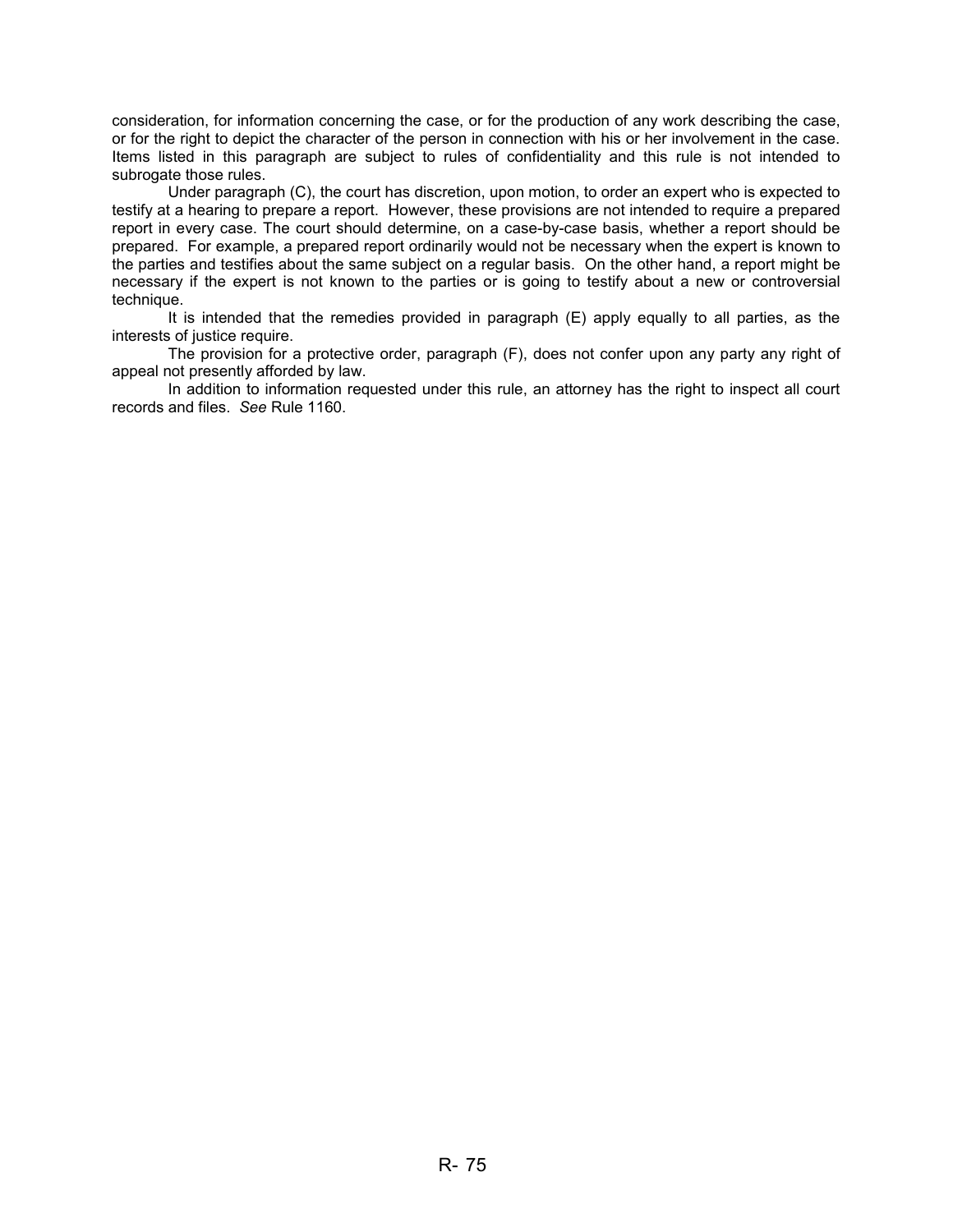# **RULE 1342. PRE-ADJUDICATORY CONFERENCE.**

- A. **Scope of conference.** At any time after the filing of a petition, upon motion, or upon its own motion, the court may order the parties to appear before it for a conference.
- B. **Objections.** The parties shall have the right to record an objection to rulings of the court during the conference.
- C. **Record.** The court shall place on the record the agreements or objections made by the parties and rulings made by the court as to any of the matters considered in the pre-adjudicatory conference. Such order shall control the subsequent proceedings unless modified at the adjudicatory hearing to prevent injustice.

#### **COMMENT**

This rule does not prevent other forms of pre-adjudicatory conferences. A judge may order a pre-adjudicatory conference between parties without the judge's presence at the conference to discuss preliminary matters.

Under paragraph (A), the court may consider: 1) the terms and procedures for preadjudicatory discovery and inspection; 2) the simplification or stipulation of factual issues, including admissibility of evidence; 3) the qualification of exhibits as evidence to avoid unnecessary delay; 4) the number of witnesses who are to give testimony of a cumulative nature; 5) whether expert witnesses will be called; 6) whether the hearing will be scheduled in front of the master or judge; and 7) such other matters as may aid in the disposition of the proceeding.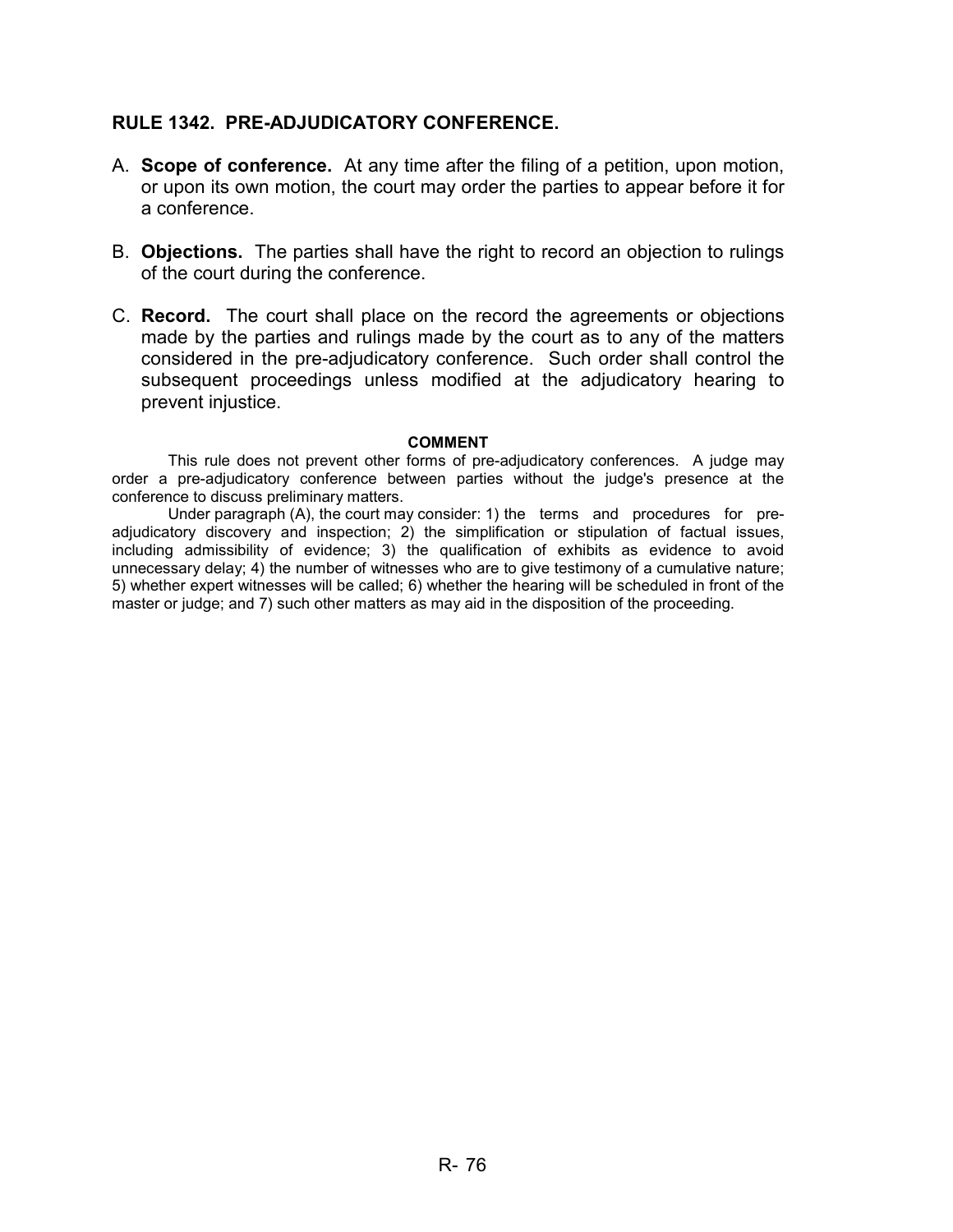# **PART D(1) MOTION PROCEDURES**

1344. Motions and Answers

## 1345. Filing and Service

# **RULE 1344. MOTIONS AND ANSWERS**

- A. **Generally.** All motions and answers shall be made orally on the record or in writing. An answer to a motion is not required unless ordered by the court or otherwise provided in these rules. Failure to answer shall not constitute an admission of the well-pleaded facts alleged in the motion.
- B. **Filings by attorneys.** If a party is represented by an attorney, the attorney shall make or file all motions and answers.
- C. **Requirements for motions.** All motions shall comply with the following requirements:
	- 1) The person making the motion shall sign a written motion. The signature shall constitute a certification that the motion is made in good faith. An oral motion shall be made on the record and the oral motion shall constitute a certification that the motion is made in good faith.
	- 2) The motion shall state with particularity the grounds for the motion, the facts that support each ground, and the types of relief or order requested.
	- 3) If the motion sets forth facts that do not already appear of record in the case, a verification shall be included or an oral statement shall be given that the facts set forth in the motion are true and correct to the movant's personal knowledge, information, or belief.
	- 4) If the motion is written, a certificate of service as required by Rule 1345(C) shall be included.
- D. **Requirements for answers.** All answers, including those that are required either by court order or otherwise required by these rules, shall comply with the following requirements:
	- 1) The person making the answer shall sign the answer or shall reply to the motion on the record. The signature or oral answer on the record shall constitute a certification that the answer is being made in good faith.
	- 2) The answer shall meet the allegations of the motion and shall specify the type of relief, order, or other action sought.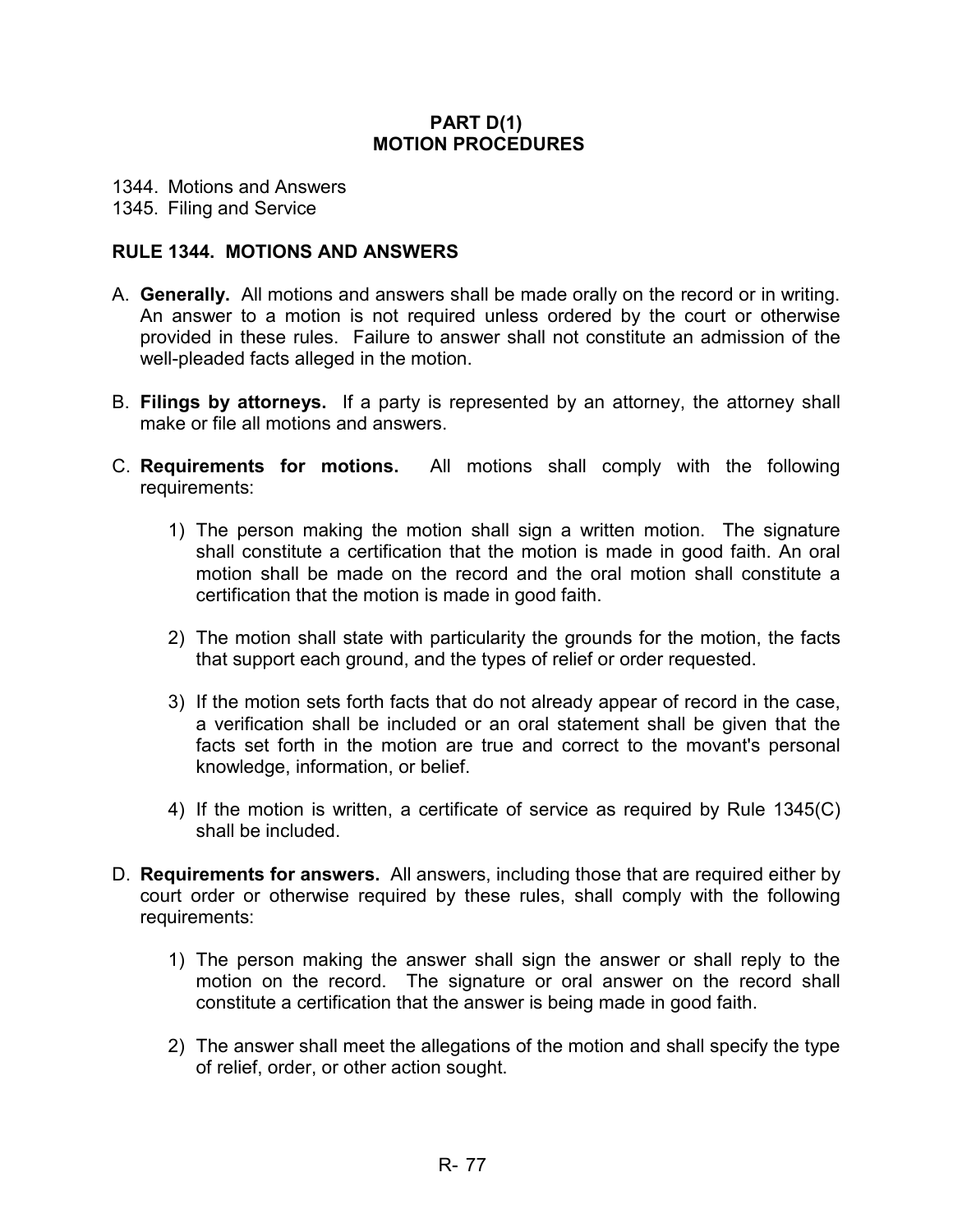- 3) If the answer sets forth facts that do not already appear of record in the case, a verification shall be included or an oral answer shall include a statement that the facts set forth in the answer are true and correct to the respondent's personal knowledge, information, or belief.
- 4) If the answer is written, a certificate of service as required by Rule 1345(C) shall be included.
- E. **Alternative relief.** Any motion may request such alternative relief as may be appropriate.

#### **COMMENT**

Under paragraph (A), oral motions and answers are permitted because of the emphasis on prompt disposition in juvenile court. Answers to written motions may be made orally if the answer complies with the requirements of this rule.

Under paragraphs (C)(4) and (D)(4), a certificate of service is required for all written motions and answers. *See* Rule 1345(B) for service of documents and Rule 1345(C) for certificates of service.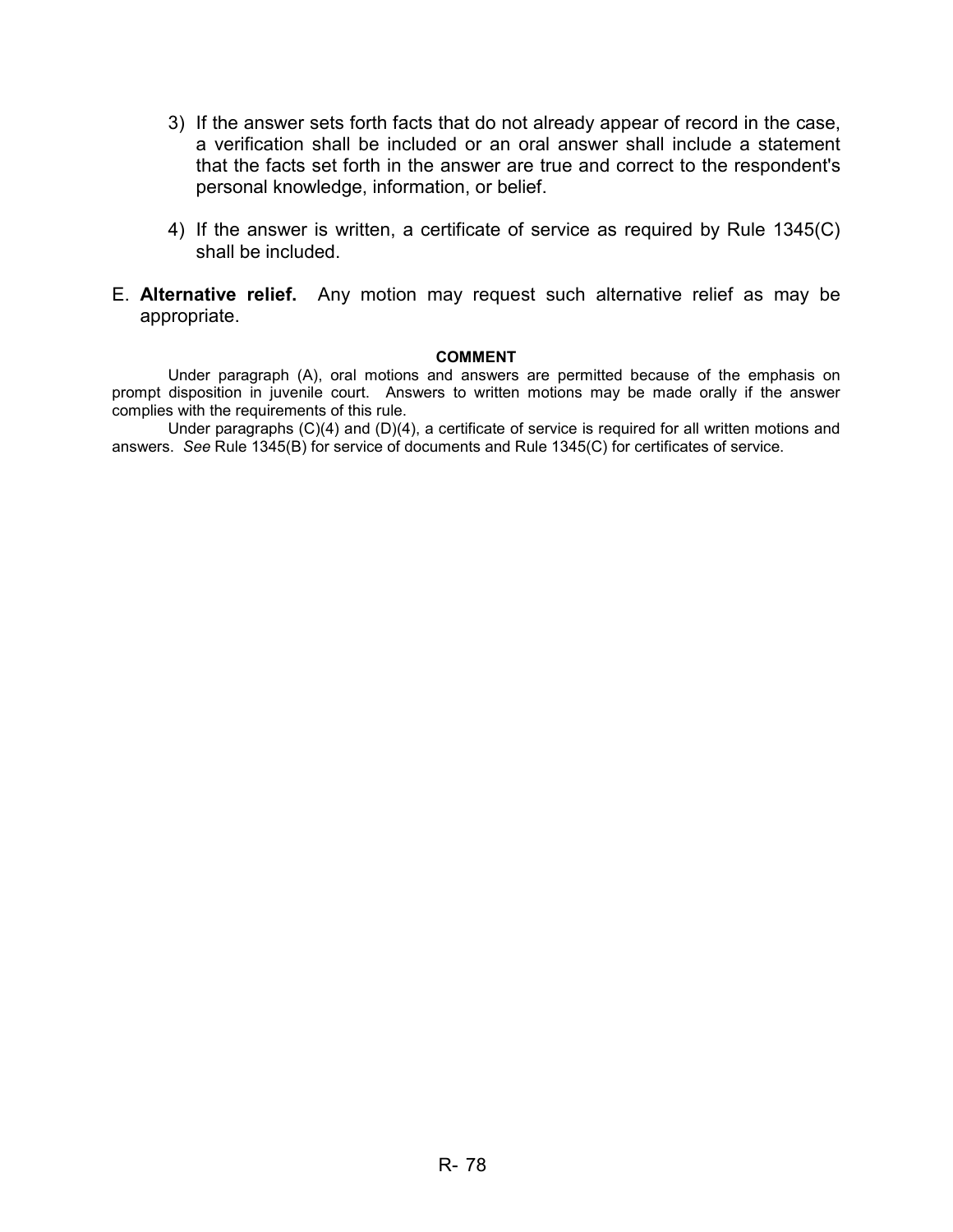# **RULE 1345. FILING AND SERVICE**

# A. **Filings.**

- 1) **Generally.** Except as otherwise provided in these rules, all written motions, and any notice or document for which filing is required, shall be filed with the clerk of courts.
- 2) **Clerk of courts' duties.** Except as provided in paragraph (A)(3), the clerk of courts shall docket a written motion, notice, or document when it is received and record the time of filing in the docket. The clerk of courts promptly shall transmit a copy of these papers to such person as may be designated by the court.
- 3) **Filings by represented parties.** In any case in which a party is represented by an attorney, if the party submits for filing a written motion, notice, or document that has not been signed by the party's attorney, the clerk of courts shall not file the motion, notice, or document in the child's court file or make a docket entry, but shall forward it promptly to the party's attorney.
- 4) **Method of filing**. Filing may be accomplished by:
	- a) personal delivery to the clerk of courts; or
	- b) mail addressed to the clerk of courts, provided, however, that filing by mail shall be timely only when actually received by the clerk within the time fixed for filing**.**

# B. **Service.**

- 1) **Generally.** The party filing the document shall serve the other party concurrently with the filing.
- 2) **Method of service to parties.** Service on the parties shall be by:
	- a) personal delivery of a copy to a party's attorney, or, if unrepresented, the party; or
	- b) mailing a copy to a party's attorney or leaving a copy for the attorney at the attorney's office; or
	- c) in those judicial districts that maintain in the courthouse assigned boxes for counsel to receive service, leaving a copy for the attorney in the attorney's box; or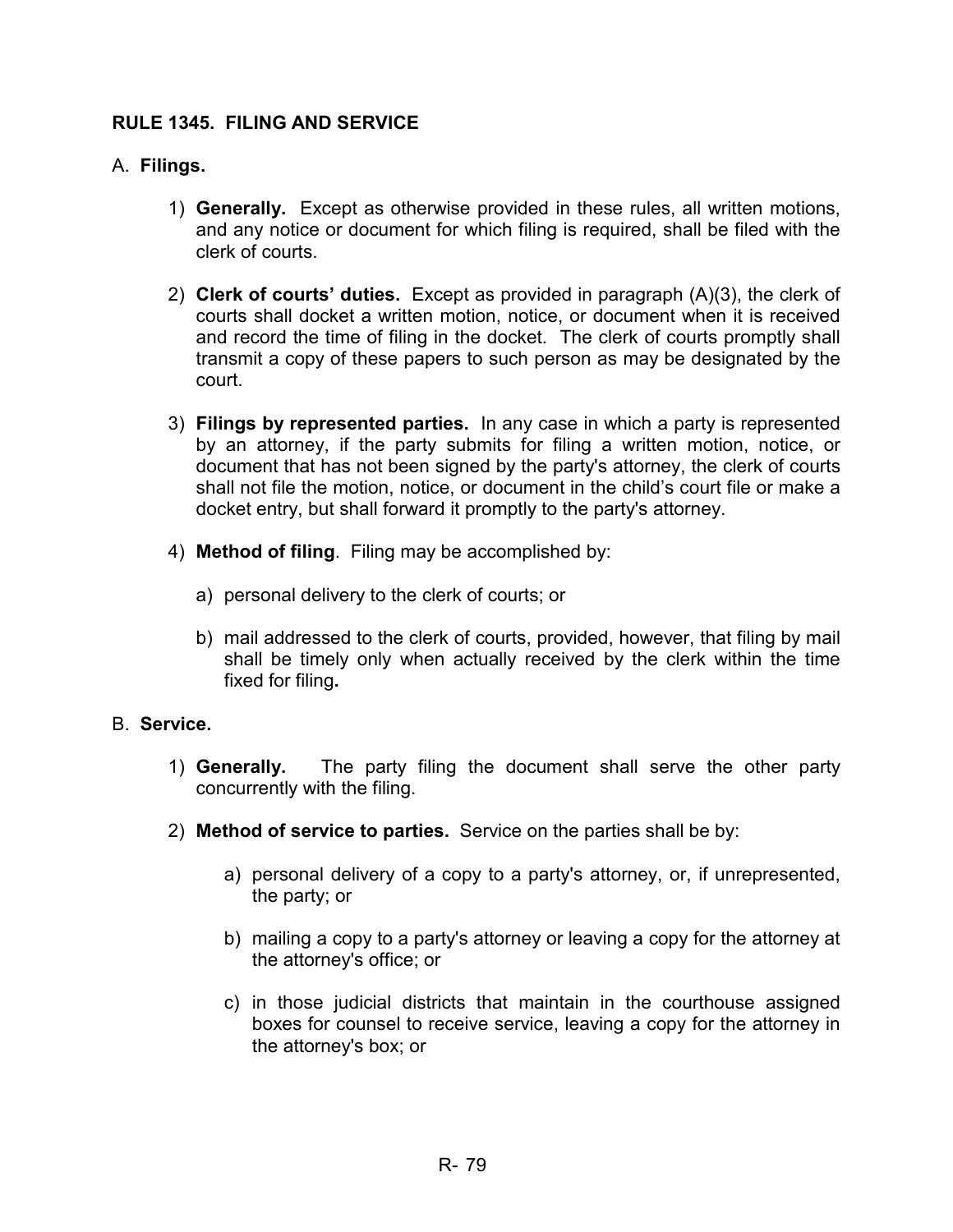- d) sending a copy to an unrepresented party by first class mail addressed to the party's place of residence.
- C. **Proof of service.** All documents that are filed and served pursuant to this rule shall include a certificate of service.

#### **COMMENT**

*See* Rule 1166 for maintaining records in the clerk of courts.

Under paragraph (A)(2), the court is to designate a court official to process motions and other matters for appropriate scheduling and disposition.

Under paragraph (B)(1), the party filing a document is required to serve the other party.

This rule does not affect court orders, which are to be served upon each party's attorney and the guardian, if unrepresented, by the clerk of courts as provided in Rule 1167.

For service of petitions, see Rule 1331.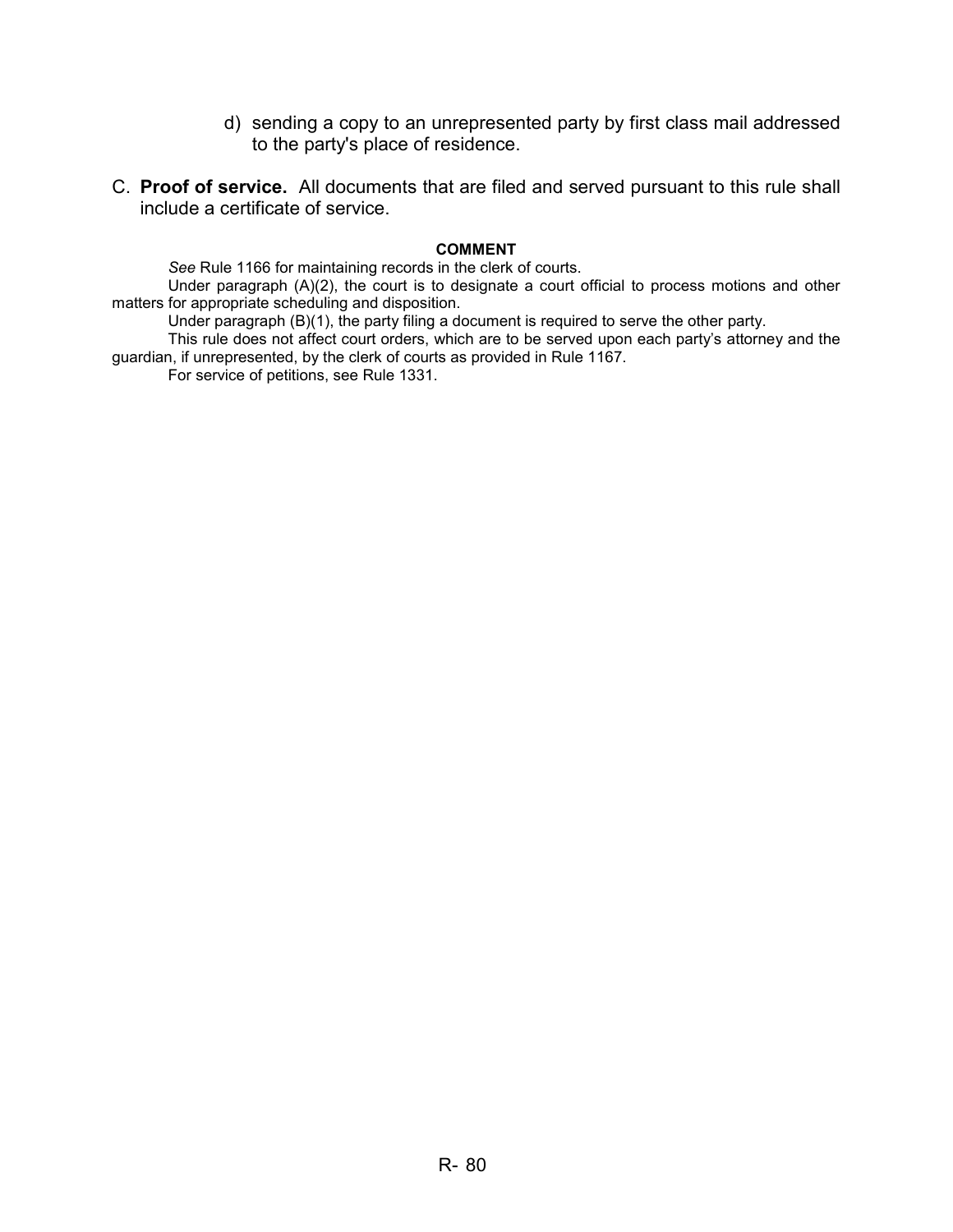## **PART D(2) ADJUDICATORY SUMMONS AND NOTICE PROCEDURES**

- 1360. Adjudicatory Summons
- 1361. Adjudicatory Notice
- 1363. Service of Summons
- 1364. Failure to Appear on the Summons

## **RULE 1360. ADJUDICATORY SUMMONS**

- A. **Summons.** The court shall issue a summons compelling all parties to appear for the adjudicatory hearing.
- B. **Order appearance.** The court may order the person having the physical custody or control of the child to bring the child to the hearing.
- C. **Requirements.** The summons shall:
	- 1) be in writing;
	- 2) set forth the date, time, and place of the adjudicatory hearing;
	- 3) instruct the child and the guardian about their rights to counsel, and if the child's guardian is without financial resources or otherwise unable to employ counsel, the right to assigned counsel;
	- 4) give a warning stating that the failure to appear for the hearing may result in arrest; and
	- 5) include a copy of the petition unless the petition has been previously served.

#### **COMMENT**

Section 6335 of the Juvenile Act provides that the court is to direct the issuance of a summons to the parent, guardian, or other custodian, a guardian *ad litem,* and any other persons as appear to the court to be proper and necessary parties to the proceedings. It also provides for ordering the person having the physical custody or control of the child to bring the child to the proceeding. 42 Pa.C.S. § 6335. Pursuant to Rule 1361, all parents and non-custodial guardians are to receive notice of the hearing. Under paragraph (A), the custodial guardian is to receive a summons.

Other persons may be subpoenaed to appear for the hearing. *See* 42 Pa.C.S. § 6333.

Section 6335(a) of the Juvenile Act requires a copy of the petition to accompany the summons. 42 Pa.C.S. § 6335(a). Under paragraph (C)(5), a petition is to be included with the summons and served pursuant to Rule 1363 unless the petition has already been served pursuant to Rule 1331.

*See* Rule 1128 for presence at proceedings*. See* Rule 1124 for the general summons and notice procedures.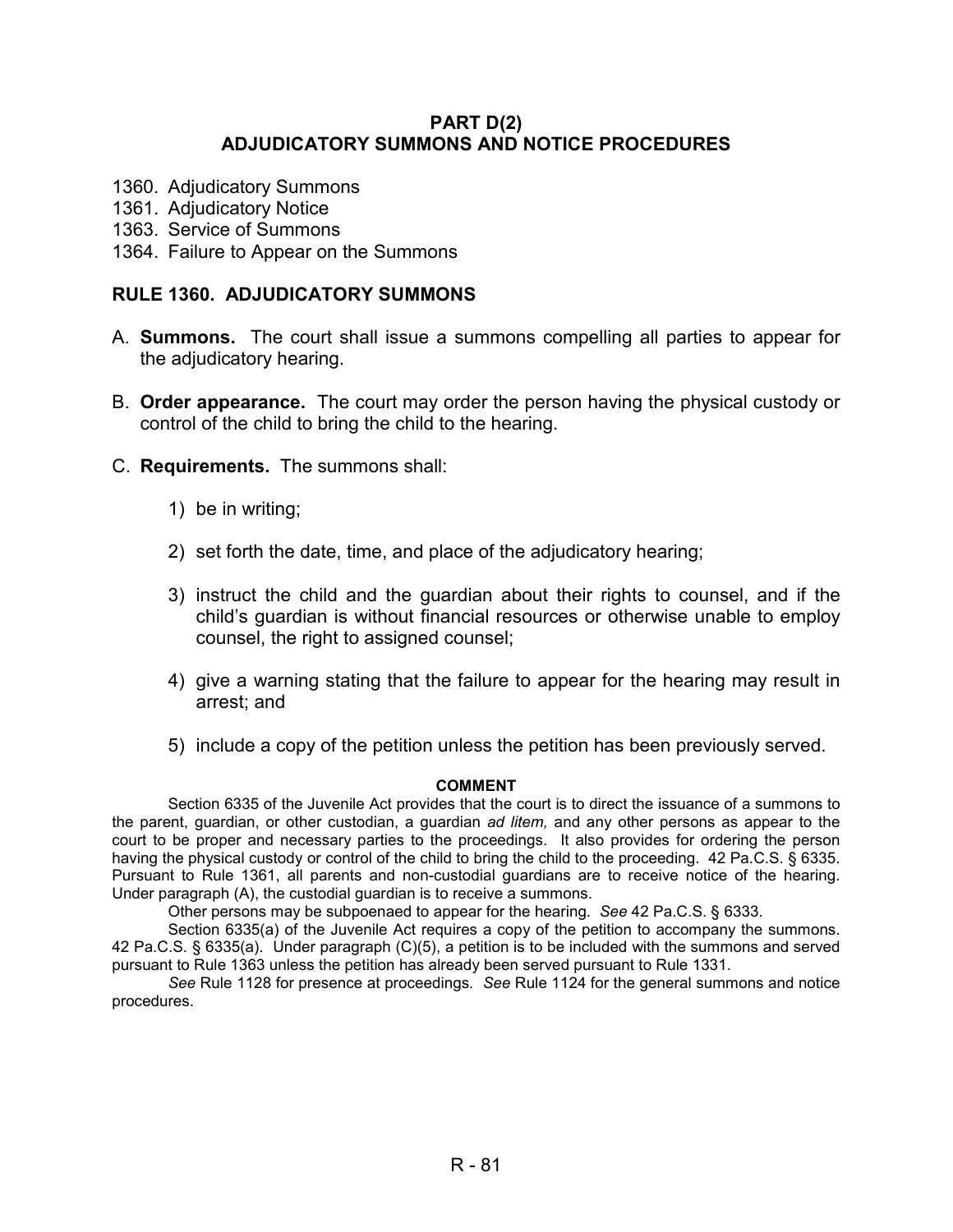# **RULE 1361. ADJUDICATORY NOTICE**

The court shall give notice of the adjudicatory hearing to:

- 1) the attorney for the county agency;
- 2) the child's attorney;
- 3) the guardian's attorney;
- 4) the parents, child's foster parent, preadoptive parent, relative providing care for the child, and non-custodial guardians of the child that are not parties to the proceedings; and
- 5) the county agency.

### **COMMENT**

All parties are to receive a summons pursuant to Rule 1360.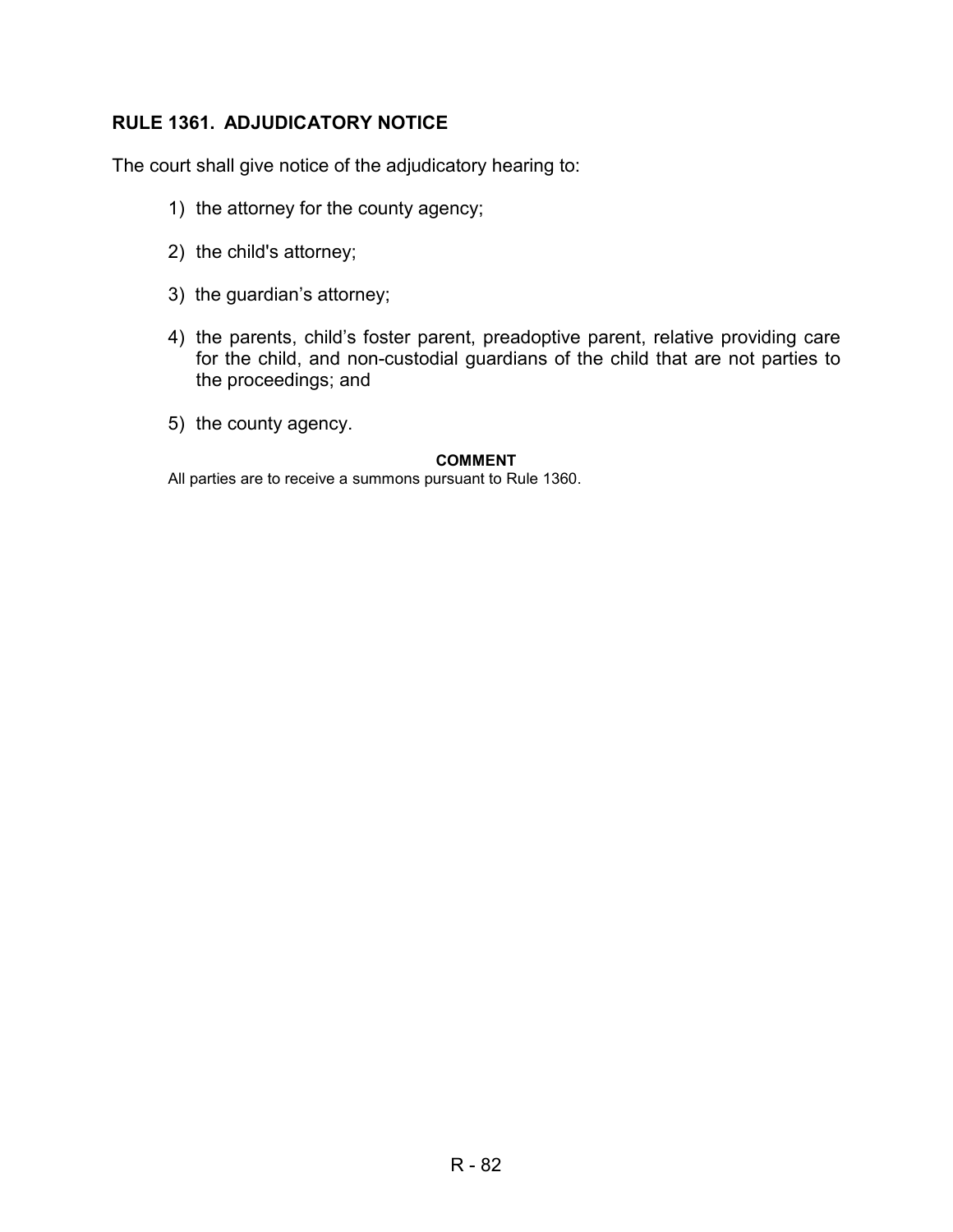# **RULE 1363. SERVICE OF SUMMONS**

- A. **Method of Service.** The summons shall be served:
	- 1) in-person; or
	- 2) by certified mail, return receipt and first-class mail.

# B. **Time of Service.**

- 1) **Child in custody.** If the child is in protective custody, the summons shall be served no less than seven days prior to the adjudicatory hearing.
- 2) **Child not in custody.** If the child is not in protective custody, the summons shall be served no less than fourteen days prior to the adjudicatory hearing.
- C. **Proof of service.** Proof of service shall be filed prior to the adjudicatory hearing.
- D. **Efforts Made to Serve.** In the absence of an affidavit of service under paragraph (C), the serving party shall advise the court of what efforts were made to notify a person. The court may proceed to a hearing upon a showing of reasonable efforts to locate and notify all persons pursuant to Rule 1360.

# **COMMENT**

Pursuant to Rule 1360, all parties are to be served a summons. Pursuant to Rule 1361, the attorneys, the parents, child's foster parent, preadoptive parent, relative providing care for the child, and non-custodial guardians of the child that are not parties to the proceedings are to receive notice.

A copy of the petition is to be included with the summons unless the petition has already been served pursuant to Rule 1331. *See* Rule 1360 (C)(5).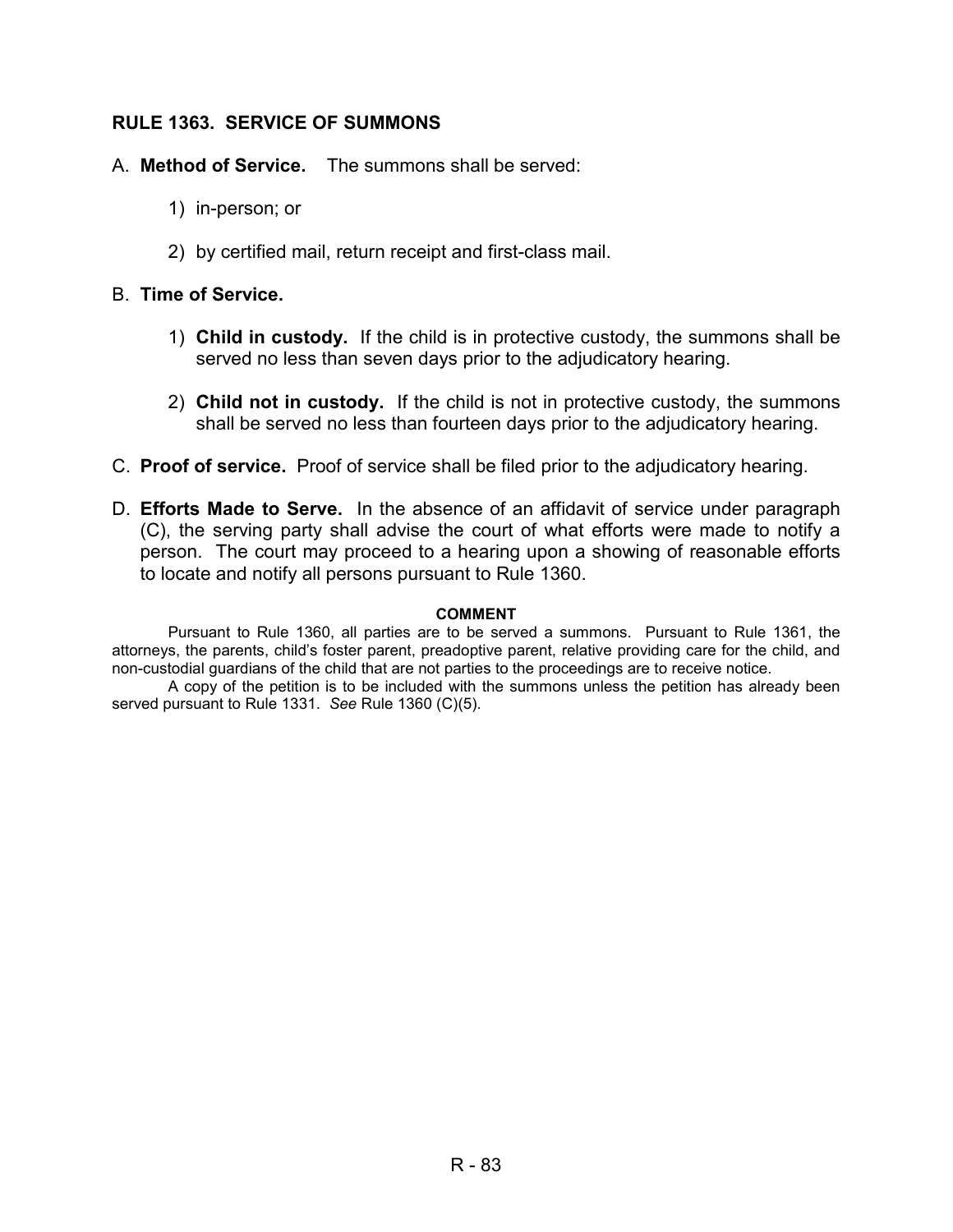# **RULE 1364. FAILURE TO APPEAR ON THE SUMMONS**

If any summoned person fails to appear for the adjudicatory hearing and the court finds that sufficient notice was given, the court may issue a bench warrant.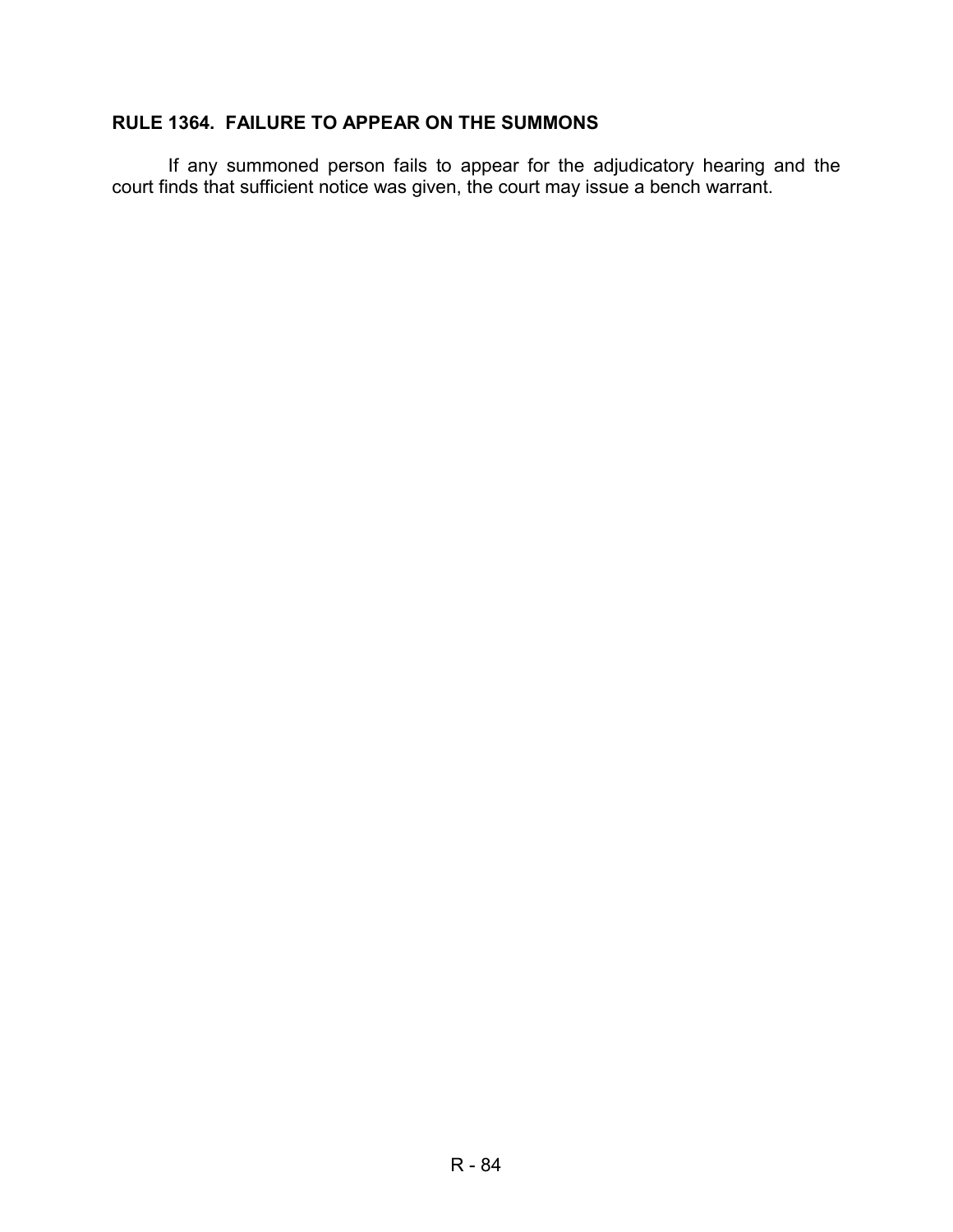# **PART E**

# **PRESERVATION OF TESTIMONY AND EVIDENCE**

- 1380. Preservation of Testimony After Commencement of Proceedings
- 1381. Preservation of Testimony by Video Recording

# **RULE 1380. PRESERVATION OF TESTIMONY AFTER COMMENCEMENT OF PROCEEDINGS**

# A. **By Court Order**.

- 1) At any time after the commencement of proceedings, upon motion of any party, and after notice and hearing, the court may order the taking and preserving of the testimony of any witness who may be unavailable for the adjudicatory hearing or for any other proceeding, or when due to exceptional circumstances, it is in the interests of justice that the witness' testimony be preserved;
- 2) The court shall state on the record the grounds on which the order is based;
- 3) The court's order shall specify the time and place for the taking of the testimony, the manner in which the testimony shall be recorded and preserved, and the procedures for custody of the recorded testimony;
- 4) The testimony shall be taken in the presence of the court, all parties and their attorneys, unless otherwise ordered; and
- 5) The court shall rule on the admissibility of the preserved testimony if it is offered into evidence at the adjudicatory hearing or other judicial proceeding.

# B. **By agreement of the parties**.

- 1) At any time after the commencement of proceedings, the testimony of any witness may be taken and preserved upon the express written agreement of all parties;
- 2) The agreement shall specify the time and place for taking the testimony, the manner in which the testimony shall be recorded and preserved, and the procedures for custody of the recorded testimony;
- 3) The testimony shall be taken in the presence of all parties and their attorneys unless they otherwise agree;
- 4) The agreement shall be filed with the clerk of courts pursuant to Rule 1345(A); and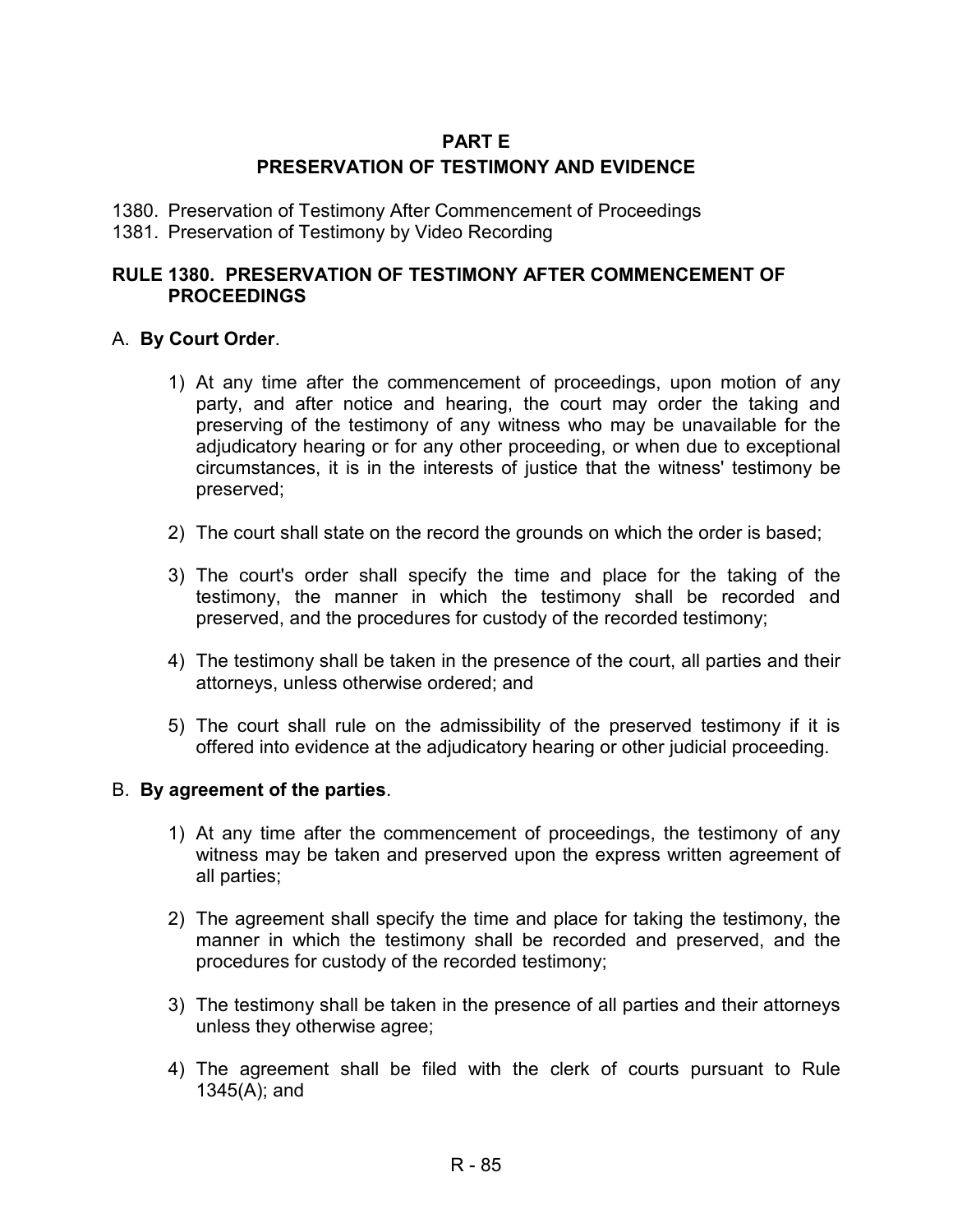5) The court shall rule on the admissibility of the preserved testimony if it is offered into evidence at the adjudicatory hearing or other judicial proceeding.

#### **COMMENT**

This rule is intended to provide the means by which testimony may be preserved for use at a current or subsequent stage in the proceedings, which includes the taking of a deposition during the adjudicatory hearing to be used at a later stage of the adjudicatory hearing.

When testimony is to be preserved by video recording, see also Rule 1381.

This rule does not address the admissibility of the preserved testimony. The court is to decide all questions of admissibility. *See* the Pennsylvania Rules of Evidence.

"May be unavailable," as used in paragraph  $(A)(1)$ , is intended to include situations in which the court has reason to believe that the witness will be unable to be present or to testify at the adjudicatory hearing or other proceedings, such as when the witness is dying, or will be out of the jurisdiction and therefore cannot be effectively served with a subpoena, or may become incompetent to testify for any legally sufficient reason.

Under paragraph (A)(4), the court should preside over the taking of testimony. The court, however, may order that testimony be taken and preserved without the court's presence when exigent circumstances exist or the location of the witness renders the court's presence impracticable. Furthermore, nothing in this rule is intended to preclude the parties, their attorneys, and the court from agreeing on the record that the court need not be present. Paragraph (B)(3) permits the parties and their attorneys to determine among themselves whether the court should be present during the taking of testimony. That determination should be made a part of the written agreement required by paragraph (B)(1).

Nothing in this rule is intended to preclude the parties from waiving their presence during the taking of testimony.

The means by which the testimony is recorded and preserved are within the discretion of the court under paragraph (A) and the parties under paragraph (B), and may include the use of electronic or photographic techniques such as videotape or digital video diskette. There are, however, additional procedural requirements for preservation of testimony by video recording mandated by Rule 1381.

The party on whose motion testimony is taken should normally have custody of and be responsible for safeguarding the preserved testimony. That party should also promptly provide a copy of the preserved testimony to the other parties. Additionally, this rule is not intended to conflict with the requirements of the Pennsylvania Rules of Judicial Administration. For reporting and transcripts by court-employed reporters, see the Pa.R.J.A. Nos. 5000.1 – 5000.13.

When testimony is taken under this rule, the proceeding should afford the parties full opportunity to examine and cross-examine the witness. Counsel should not reserve objections at the time of the adjudicatory hearing.

For the definition of "court," see Rule 1120.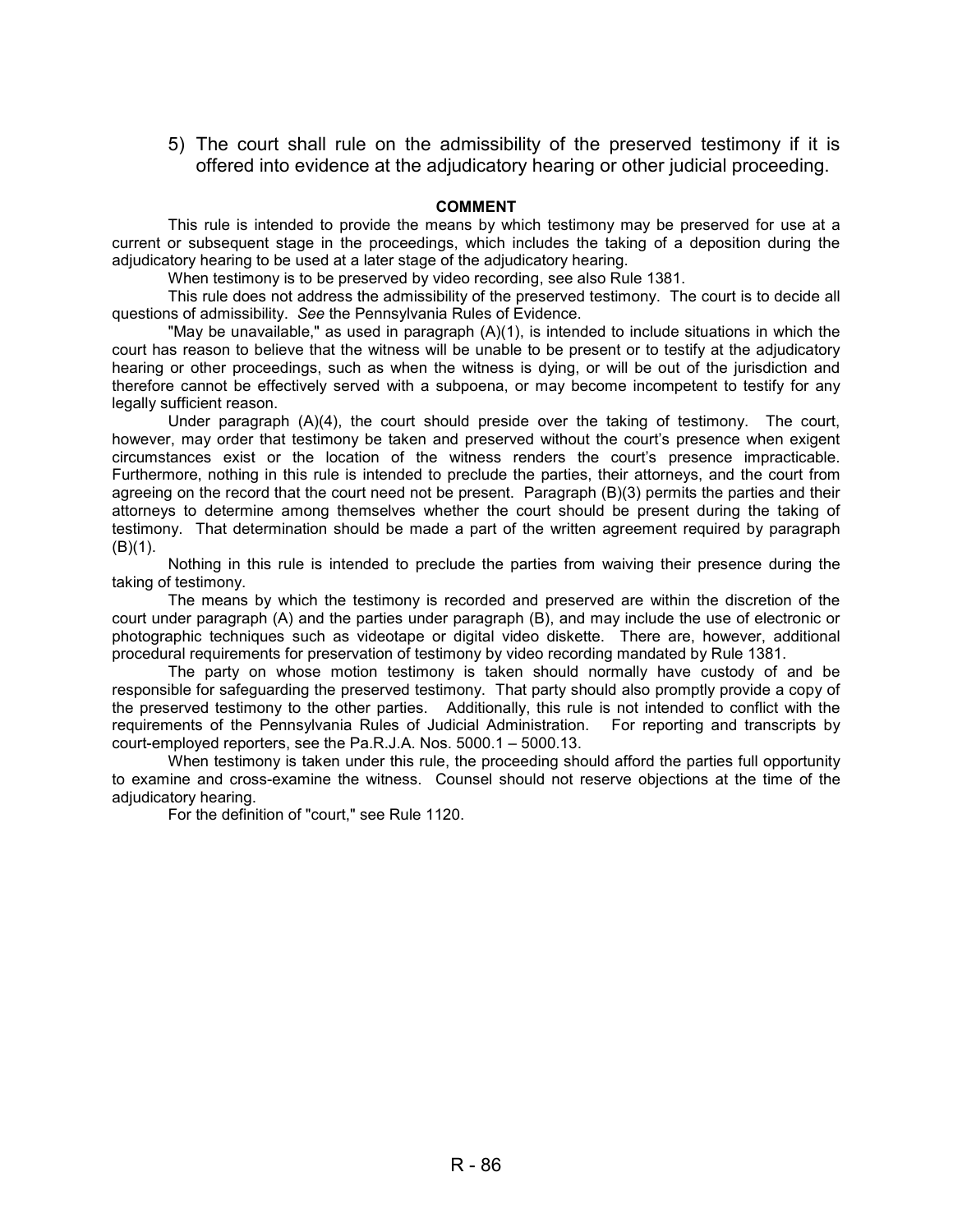# **RULE 1381. PRESERVATION OF TESTIMONY BY VIDEO RECORDING**

- A. When the testimony of a witness is taken and preserved pursuant to Rule 1380 by means of video recording, the testimony shall be recorded simultaneously by a stenographer.
- B. The following technical requirements shall be made part of the court order required by Rule 1380(A) or the written agreement provided in Rule 1380(B):
	- 1) The video recording shall begin with a statement on camera that includes:
		- a) the operator's name and business address;
		- b) the name and address of the operator's employer;
		- c) the date, time, and place of the video recording;
		- d) the caption of the case;
		- e) the name of the witness;
		- f) the party on whose behalf the witness is testifying; and
		- g) the nature of the judicial proceedings for which the testimony is intended;
	- 2) The court and the persons shall identify themselves on camera;
	- 3) The witness shall be sworn on camera;
	- 4) If the length of the testimony requires the use of more than one video recording, the end of each video recording and the beginning of each succeeding video recording shall be announced on camera;
	- 5) At the conclusion of the witness' testimony, a statement shall be made on camera that the testimony is concluded. A statement shall also be made concerning the custody of the video recording(s);
	- 6) Statements concerning stipulations, exhibits, or other pertinent matters may be made at any time on camera;
	- 7) The video recording shall be timed by a digital clock on camera that continually shows the hour, minute, and second of the testimony;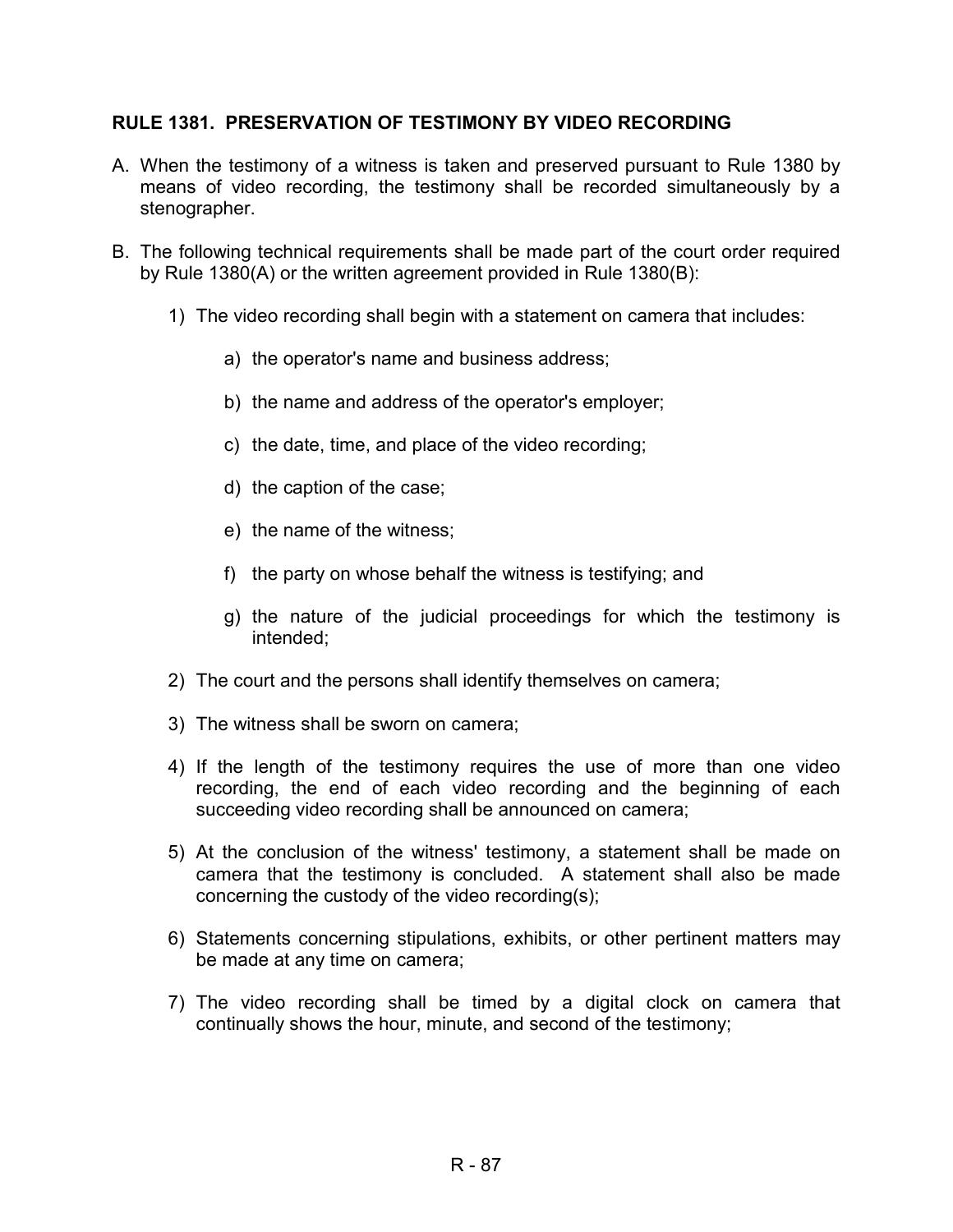- 8) All objections and the reasons for them shall be made on the record. When the court presides over the video recording of testimony, the court's rulings on objections shall also be made on the record;
- 9) When the court does not preside over the video recording of testimony, the video recording operator shall keep a log of each objection, referenced to the time each objection is made. All rulings on objections shall be made before the video recording is shown at any judicial proceeding; and

10) The original video recording shall not be altered.

#### **COMMENT**

 This rule provides the basic technical requirements for taking and preserving testimony by video recording under Rule 1380. The list of requirements is not intended to be exhaustive. Rather, it is recommended that all recording by video be carefully planned and executed, and that in addition to complying with the basic requirements, each court order or written agreement for the video recording of testimony be tailored to the nature of the case and the needs of the persons.

Generally, the camera should focus on the witness to the extent practicable.

Under paragraph (B)(9), the court may rule on objections by either reviewing pertinent sections of the video recording, aided by the video operator's log, or by reviewing the stenographic transcript required by paragraph (A).

Any editing procedure ordered by the court or agreed upon by the persons may be used as long as it comports with current technology and does not alter the original video recording. Paragraph (B)(10) is intended to insure preservation of the original video, thereby providing for those situations in which a dispute arises over editing procedures.

This rule authorizes the use of video recording devices only for the preservation of testimony under Rule 1380. It is not intended to affect other rules governing recording devices.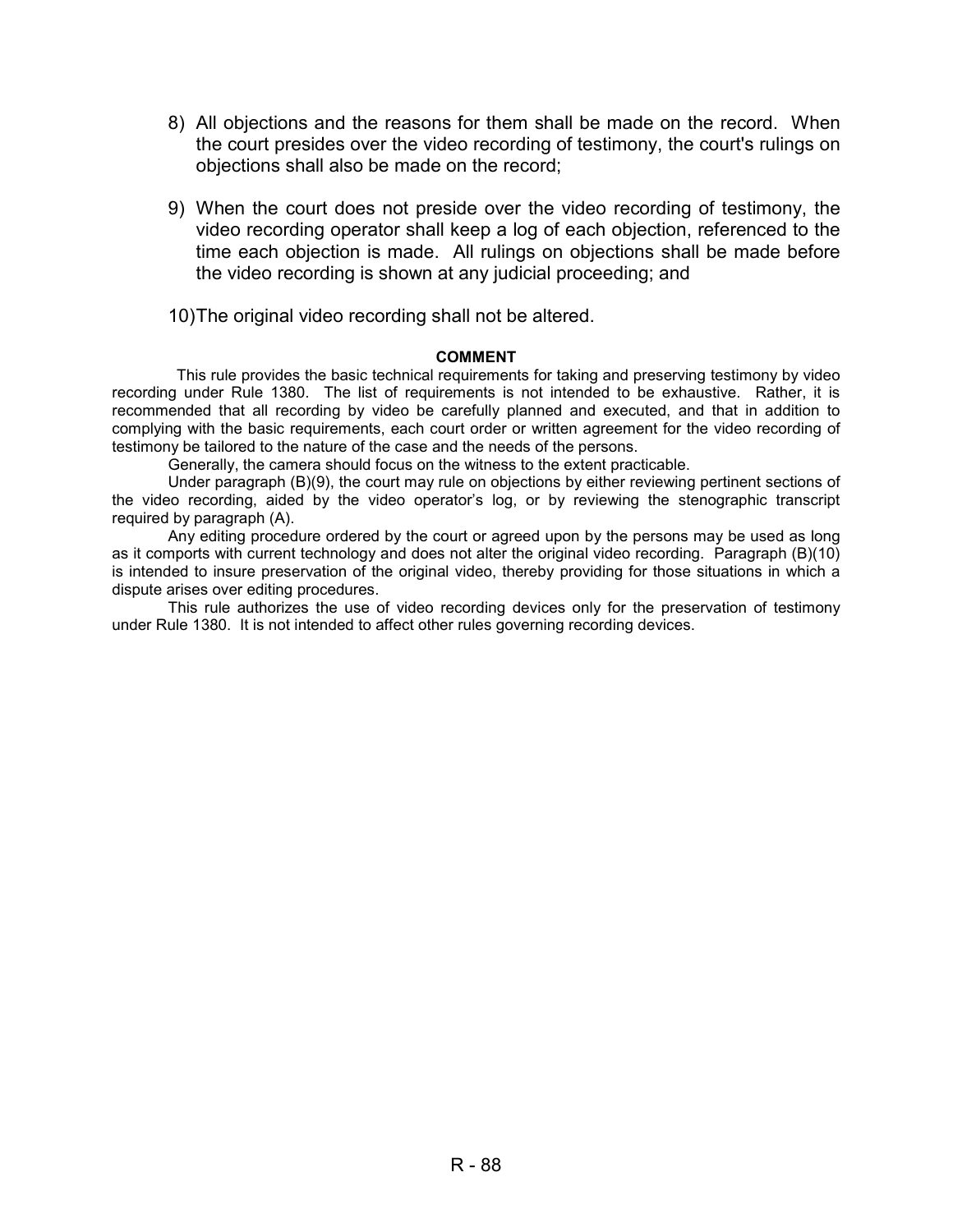# **CHAPTER 14 ADJUDICATORY HEARING**

- 1401. Introduction to Chapter Fourteen
- 1404. Prompt Adjudicatory Hearing
- 1405. Stipulations
- 1406. Adjudicatory Hearing
- 1408. Findings on Petition
- 1409. Adjudication of Dependency & Court Order

## **RULE 1401. INTRODUCTION TO CHAPTER FOURTEEN**

Under these rules and the Juvenile Act, 42 Pa.C.S. § 6301 *et seq.,* a determination for each case requires separate and distinct findings. First, the court is to hold an adjudicatory hearing, governed by Rule 1406 or accept stipulations, governed by Rule 1405. Second, after hearing the evidence or accepting the stipulations, the court is to make specific findings on the petition as to each allegation pursuant to Rule 1408, stating with particularity the allegations proven by clear and convincing evidence. Third, after entering its findings, the court is to determine if the child is dependent, pursuant to Rule 1409. If aggravated circumstances are alleged, the court is to determine if aggravated circumstances exist, pursuant to Rule 1705. After the court has made these findings and if the court finds that the child is dependent, the court is to hold a dispositional hearing as provided for in Rule 1512 and is to enter a dispositional order under Rule 1515.Nothing in these rules precludes the court from making these determinations at the same proceeding as long as the requirements of each rule are followed.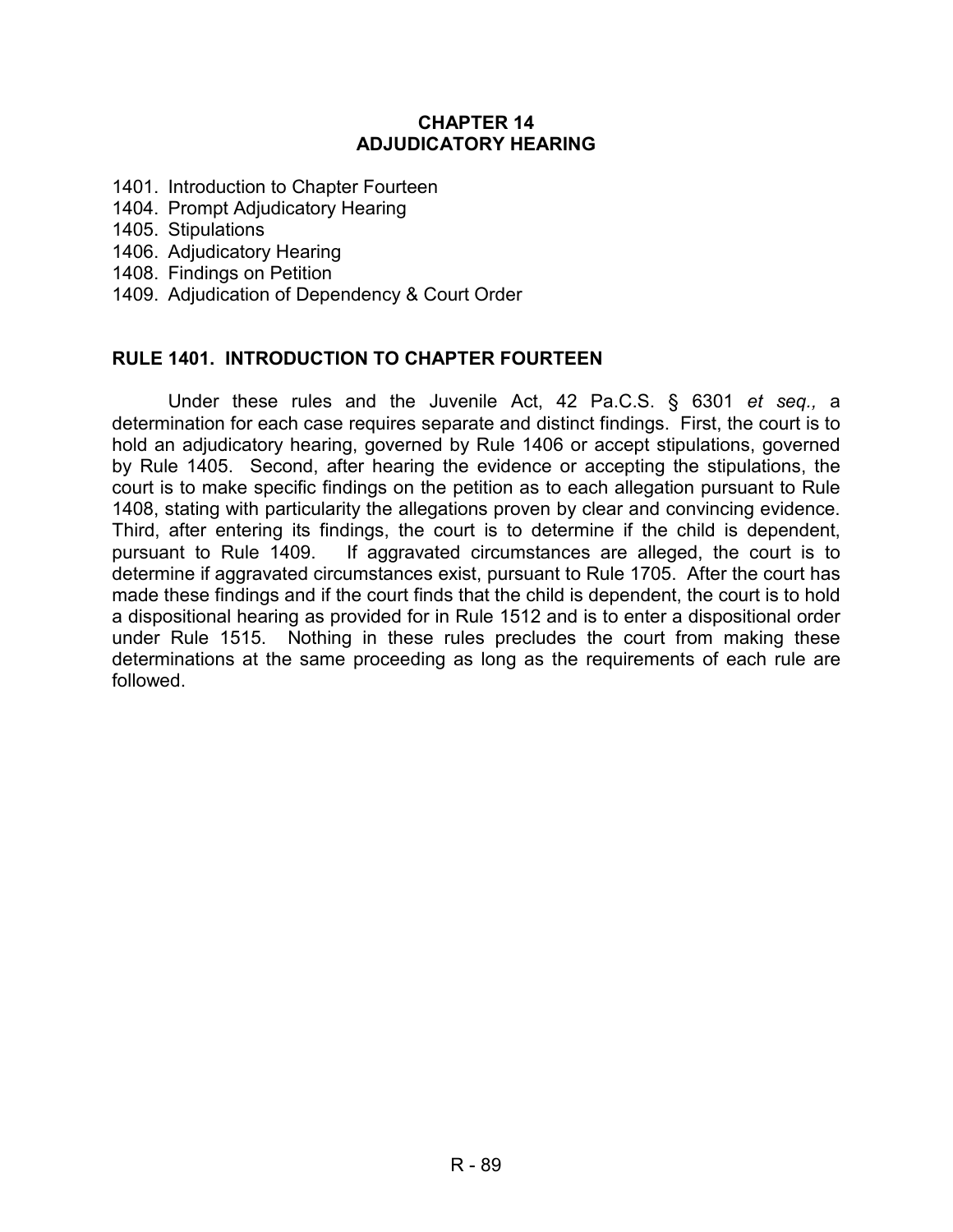# **RULE 1404. PROMPT ADJUDICATORY HEARING**

- A. **Child in custody.** If a child has been removed from the home, an adjudicatory hearing shall be held within ten days of the filing of the petition.
- B. **Child not in custody.** If a child has not been removed from the home, the adjudicatory hearing shall be held as soon as practical but within forty-five days of the filing of the petition.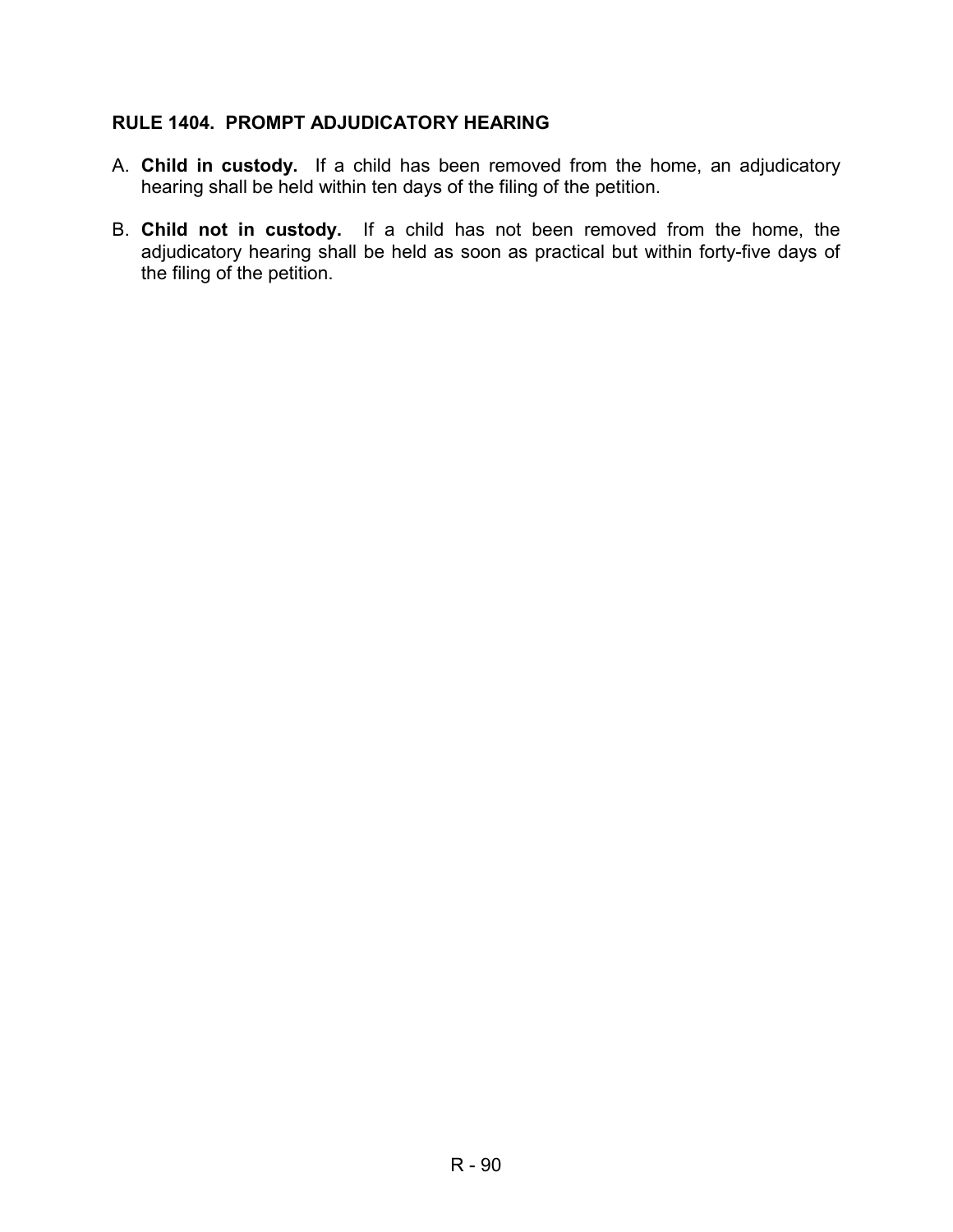# **RULE 1405. STIPULATIONS**

- A. **Agreements.** At any time after the filing of a petition, any party may present stipulations or agreements by all parties to the court in writing or orally on the record to any or all of the following:
	- 1) Findings of fact to be deemed admitted by the parties;
	- 2) A statement of the parties' agreement for placement;
	- 3) A statement of the parties' agreement for visitation;
	- 4) Timeframe within which the stipulation shall be in effect;
	- 5) Timeframe within which court shall review compliance; or
	- 6) Any other stipulation or agreement found to be appropriate by the court.
- B. **Court action.** The court shall decide whether to accept the stipulations.
	- 1) **Court accepts stipulations.** 
		- a) **Stipulation to all allegations.** If the court accepts the stipulations to all the allegations, the court shall:
			- i) take additional testimony as necessary to make an independent determination of dependency; and
			- ii) enter its findings pursuant to Rule 1408 and an adjudication of dependency pursuant to Rule 1409.
		- b) **Stipulations to some allegations or agreements for disposition.** If the parties agree to some allegations or placement, visitation, or other disposition resolutions, the court shall hold an adjudicatory hearing as to the remaining contested allegations in the petition pursuant to Rule 1406, followed by its finding on the petition pursuant to Rule 1408 and an adjudication of dependency pursuant to Rule 1409.
	- 2) **Court rejects stipulations.** If the court rejects the stipulations, the court shall proceed with an adjudicatory hearing pursuant to Rule 1406, followed by its findings on the petition pursuant to Rule 1408 and an adjudication of dependency pursuant to Rule 1409.

#### **COMMENT**

 If all parties do not agree to all the allegations in the petition, the court is to hold an adjudicatory hearing as to the remaining allegations pursuant to Rule 1406.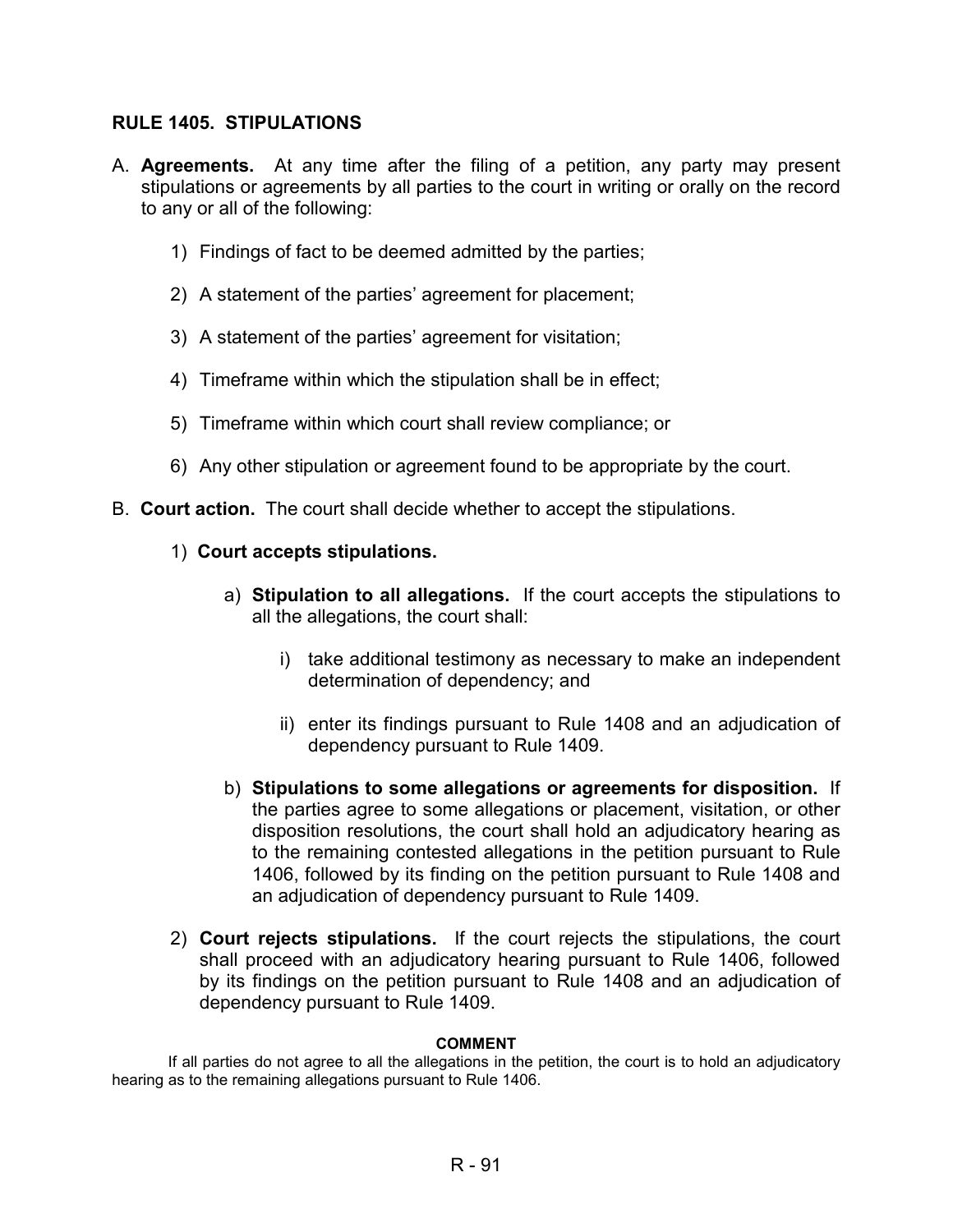Under paragraph (B)(2), the court may reject the stipulations and proceed to an adjudication of dependency pursuant to Rule 1406.

 The court is to make an independent determination that a child is dependent. Before accepting the stipulation the judge is to be satisfied that the facts are credible and solidly based and not the product of speculation as to what the child may do in the future. *In re Mark T.*, 442 A.2d 1179 (Pa. Super. Ct. 1982). Furthermore, to be accepted by the court, such stipulation is to be joined by all the parties. If accepted by the court, the stipulation has evidentiary value and may be considered alone or in conjunction with other evidence. The judge is to consider all of the evidence presented as well as the relevant law to arrive at a reasoned decision regarding dependency. *In re Michael Y.*, 530 A.2d 115, 119 (Pa. Super. Ct. 1987). *See In re A.S.*, 594 A.2d 714 (Pa. Super. Ct. 1991) and 42 Pa.C.S. § 6341.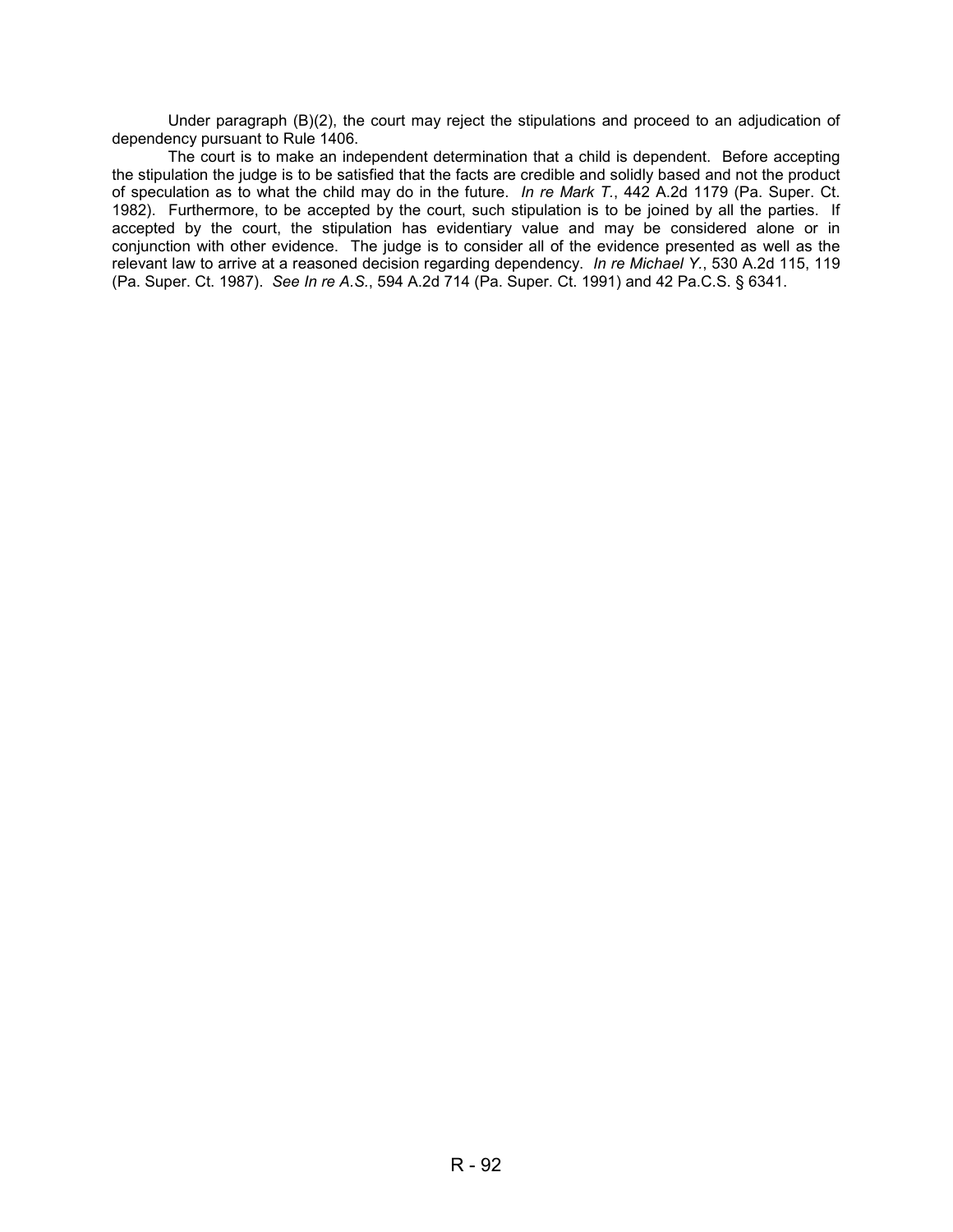# **RULE 1406. ADJUDICATORY HEARING**

- A. **Manner of hearing.** The court shall conduct the adjudicatory hearing in an informal but orderly manner. Prior to commencing the proceedings, the court shall ascertain:
	- 1) whether notice requirements pursuant to Rule 1360 have been met; and
	- 2) whether unrepresented parties have been informed of the right to counsel pursuant to 42 Pa.C.S. § 6337.
- B. **Recording.** The adjudicatory hearing shall be recorded. The recording shall be transcribed:
	- 1) pursuant to a court order; or
	- 2) when there is an appeal.
- C. **Evidence.** Each party shall be given the opportunity to:
	- 1) introduce evidence;
	- 2) present testimony; and
	- 3) to cross-examine any witness.

#### D. *Ex parte* **Communication.**

- 1) Except as provided by these rules, no person shall communicate with the court in any way.
- 2) If the court receives any *ex parte* communication, the court shall inform all parties of the communication and its content.

# **COMMENT**

 Due process requires that the litigants receive notice of the issues before the court and an opportunity to present their case in relation to those issues. *In re M.B.*, 514 A.2d 599 (Pa. Super. Ct. 1986) *aff'd* 538 A.2d 495 (Pa. 1988).

 A full record of the hearing is to be kept. *In re J.H.,* 788 A.2d 1006 (Pa. Super. Ct. 2001). *See*  also 42 Pa.C.S. § 6336.

 Under paragraph (B), notes of testimony should be provided to counsel for a party upon good cause shown. The court may place conditions of release on the notes of testimony. Under paragraph (B)(2), when an appeal is taken, the record is to be transcribed pursuant to Pa.R.A.P. 1922. *See*  Pa.R.A.P. 1911 for request of transcript.

Under paragraph (C), the court is to receive evidence from all interested parties and from objective, disinterested witnesses. The judges' findings should be supported by a full discussion of the evidence. *See In Re Clouse*, 368 A.2d 780 (Pa. Super. Ct. 1976).

For application of the Rules of Evidence, see Pa.R.E. 101.

Under paragraph (D), no *ex parte* communications regarding the facts and merits of the case with the court are to occur. Attorneys and judges understand the impropriety of *ex parte* communications but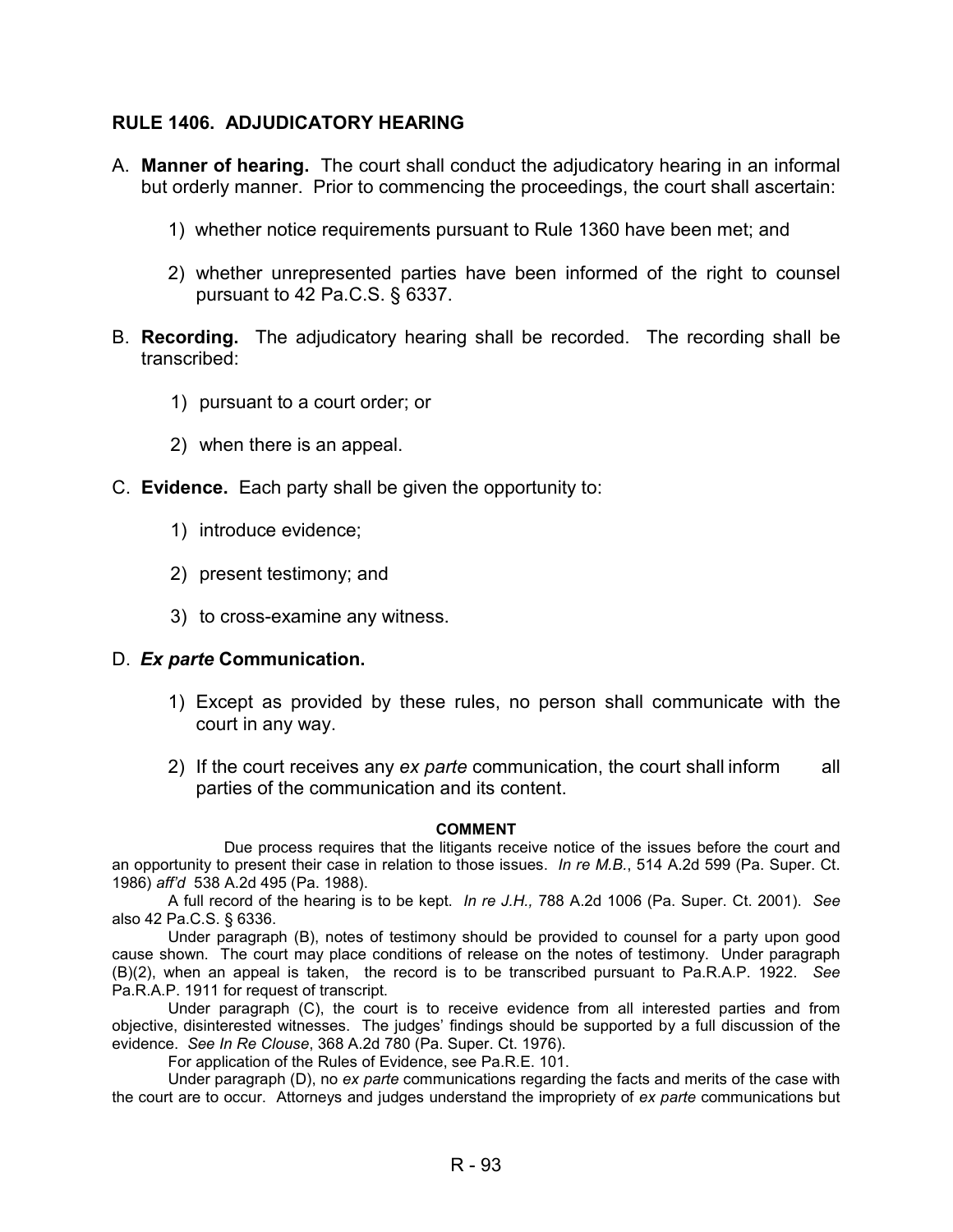many participants are not attorneys or judges. This rule ensures that all parties have received the same information that is being presented to the court so that it may be challenged or supplemented. Normal methods of practice and procedure such as motions, scheduling, communications with court personnel, are not considered *ex parte* communications. *See* Pa.R.P.C. Rules 3.5. 3.3(d), and 8.3(a) and the Code of Judicial Conduct, Canons 1, 2, and 3.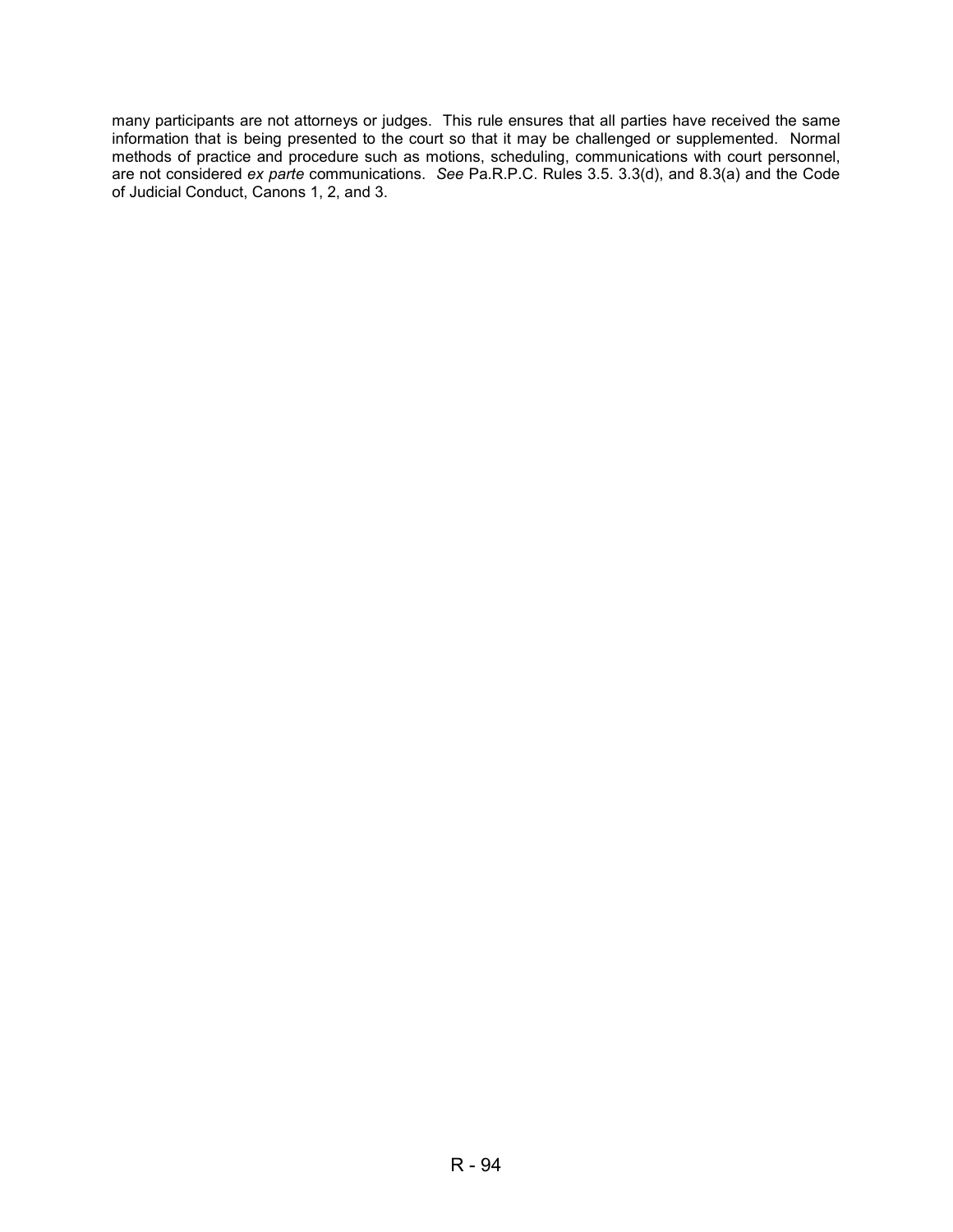# **RULE 1408. FINDINGS ON PETITION**

- A. **Specific findings.** After hearing the evidence on the petition or accepting stipulated facts by the parties but no later than seven days, the court shall enter a finding by specifying which, if any, allegations in the petition were proved by clear and convincing evidence and that the child is without proper parental care and control.
- B. **Clear and Convincing Evidence.** If the court finds allegations in the petition to be supported by clear and convincing evidence and the child is without proper parental care and control, the court shall make and file its findings and proceed to the adjudication of dependency pursuant to Rule 1409.
- C. **No Clear and Convincing Evidence.** If the court does not find allegations in the petition to be supported by clear and convincing evidence or the child to be without proper parental care and control, the court shall:
	- 1) dismiss the petition;
	- 2) order the child to be discharged from custody and any restrictions ordered in the proceedings;
	- 3) enter an order identifying individual(s) who will have the legal and physical custody until such order is modified by further order of the court.

#### **COMMENT**

 Before the court can find a child to be dependent, there must be clear and convincing evidence in support of the petition and the child is without proper parental care and control. The burden of proof is on the petitioner. The court's inquiry is to be comprehensive and its findings are to be supported by specific findings of fact and a full discussion of the evidence. *In re LaRue*, 366 A.2d 1271 (Pa. Super. Ct. 1976). *See also In re Frank W.D., Jr.*, 462 A.2d 708 (Pa. Super. Ct. 1983) *In re Clouse*, 368 A.2d 780 (Pa. Super. Ct. 1976). The evidence must support that the child is without proper parental care and control. *In the Matter of DeSavage*, 360 A.2d 237 (Pa. Super. Ct. 1976). The court is not free to apply the best interest of the child standard but the requirements of the Juvenile Act, 42 Pa.C.S. § 6341(c), clear and convincing evidence that the child is dependent is the proper standard. *In re Haynes*, 473 A.2d 1365 (Pa. Super. Ct. 1983). A child, whose non-custodial parent is ready, willing, and able to provide adequate care for the child, cannot be found dependent. *In re M.L.*, 757 A.2d 849 (Pa. 2000). A trial court has the authority to transfer custody or modify custody to the child's non-custodial parent without a finding of dependency if sufficient evidence of dependency would have existed but for the availability of the noncustodial parent. *In re Justin S.*, 543 A.2d 1192 (Pa. Super. Ct. 1988).

 The court is to specify which allegations in the petition are the bases for the finding of dependency under paragraph (A). The court is to make an adjudication of dependency based upon the allegations in the petition, not on alternative grounds. Due process and fundamental fairness require adequate notice of the allegations to afford a reasonable opportunity to prepare a defense. *In re R.M.*, 790 A.2d 300 (Pa. 2002).

*See also* 42 Pa.C.S. §§ 6341 and 6302.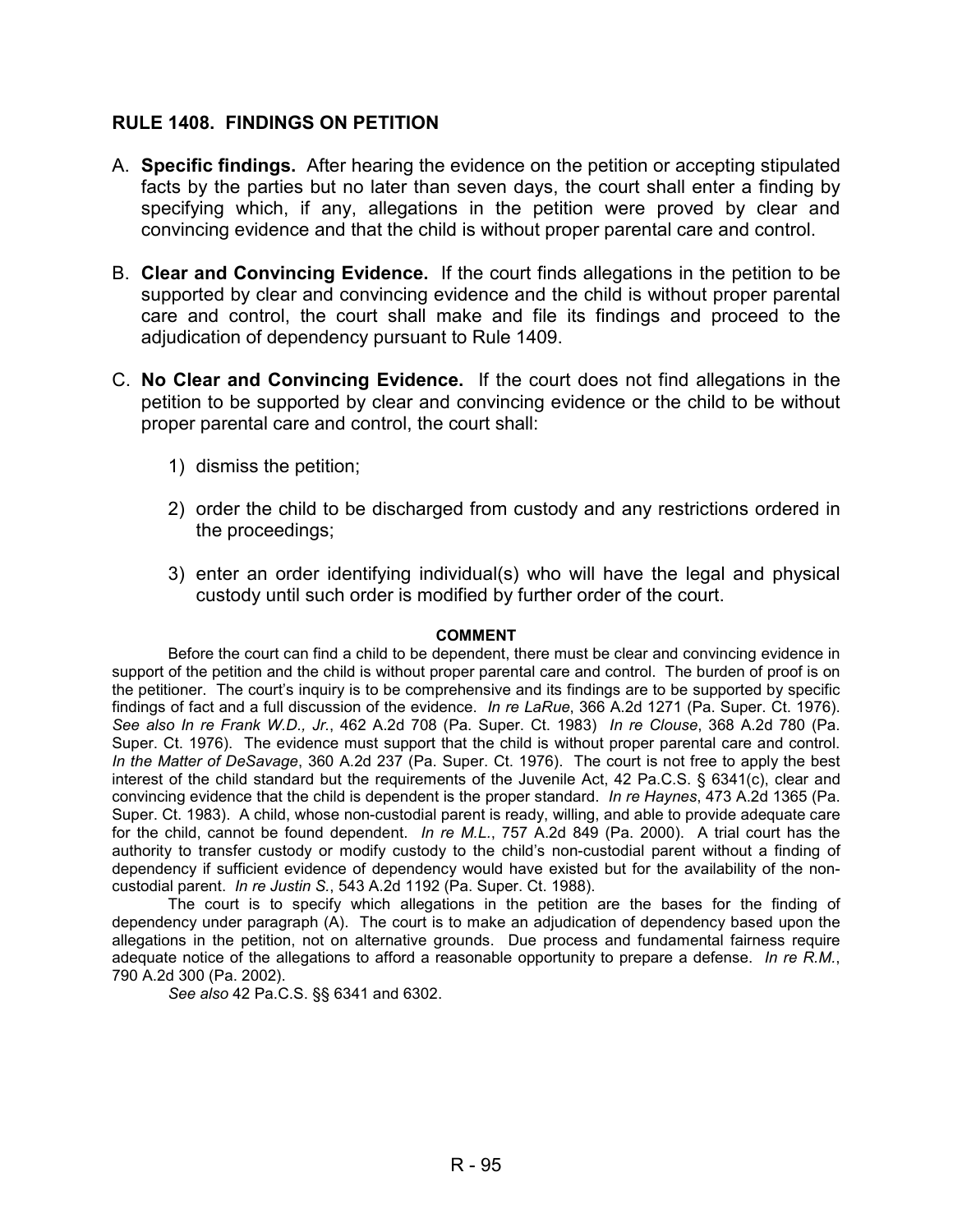# **RULE 1409. ADJUDICATION OF DEPENDENCY & COURT ORDER**

- A. **Adjudicating the child dependent.** Once the court has made its findings under Rule 1408, the court shall enter an order whether the child is dependent.
	- 1) **Dependency.** If the court finds from clear and convincing evidence that the child is dependent, the court shall proceed to a dispositional hearing under Rule 1512.
	- 2) **No dependency.** If the court finds the child not to be dependent or the court finds a parent ready, willing, and able to provide proper parental care and control, the court shall dismiss the petition and order the child to be discharged from custody and any restrictions ordered in the proceedings.

# B. **Timing.**

- 1) **Child in custody.** If a child is removed from the home, the court shall enter an adjudication of dependency within seven days of the adjudicatory hearing and entering its findings pursuant to Rule 1408.
- 2) **Child not in custody.** If a child is not removed from the home and if the court fails to enter an order of dependency, the court shall hold a status hearing every thirty days.
- C. **Court order**. The court shall include the following in its court order:
	- 1) A statement pursuant to paragraph (A):
		- a) as to whether the court finds the child to be dependent from clear and convincing evidence;
		- b) including the specific factual findings that form the bases of the court's decision;
		- c) including any legal determinations made;
		- d) finding the child to be without proper parental care and control; and
	- 2) Any orders directing the removal of a child from the home or change in the current residential status; including:
		- a) orders as to placement; or
		- b) visitation; or
		- c) change in custody; and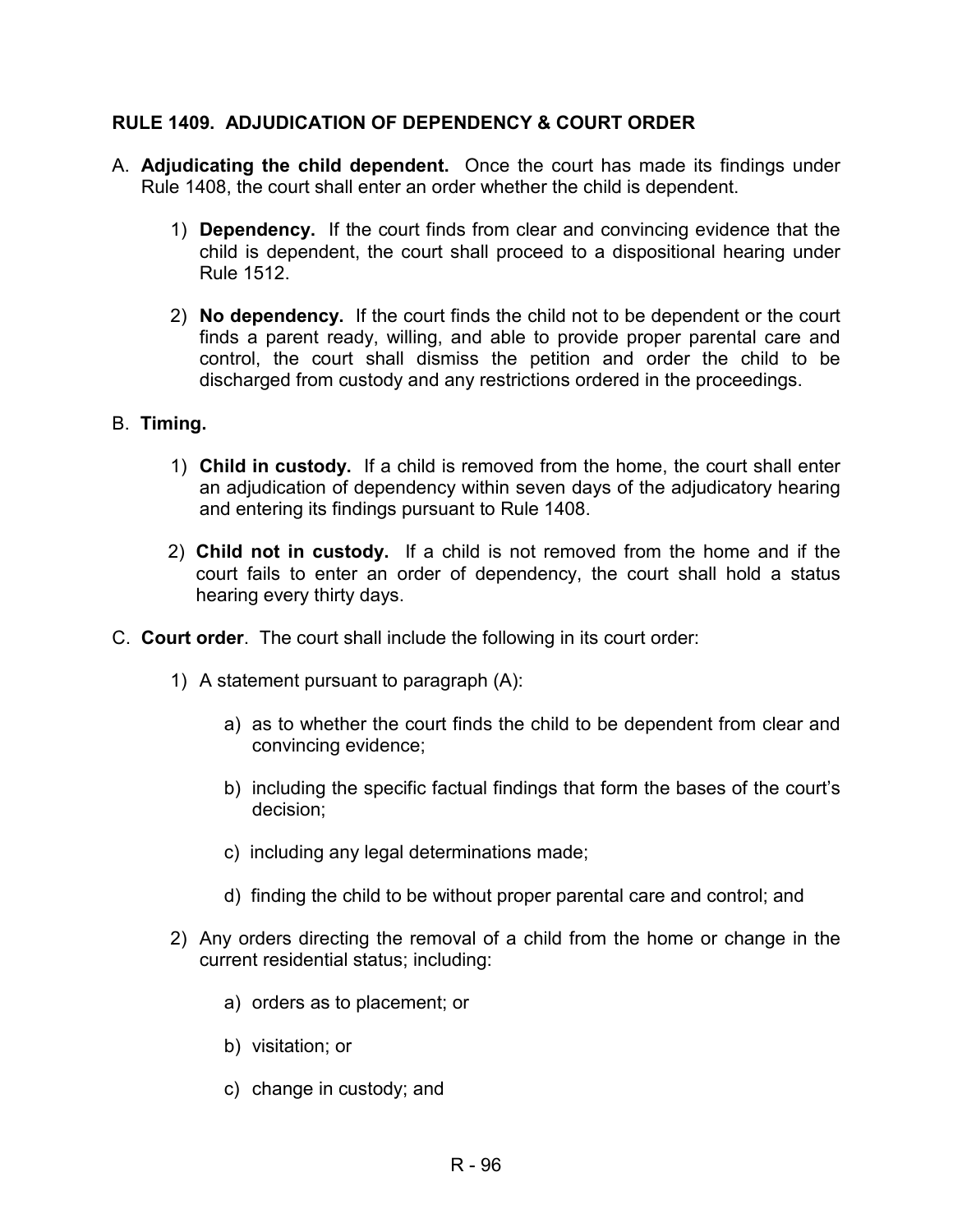3) Any orders as to any aids in disposition that may assist in the preparation of the dispositional hearing.

#### **COMMENT**

 Under paragraph (B), if a child is removed from the home, a finding of dependency is to be made within seven days.

Under paragraph (C)(3), aids in disposition may include, but are not limited to, any services, investigations, evaluations, studies, treatment plans, and any other appropriate reports that may aid the court in making its determination at the dispositional hearing. *See* 42 Pa.C.S. § 6339 for orders of a social study or physical and mental examinations and treatment.

*See also* 42 Pa.C.S. §§ 6341 & 6302.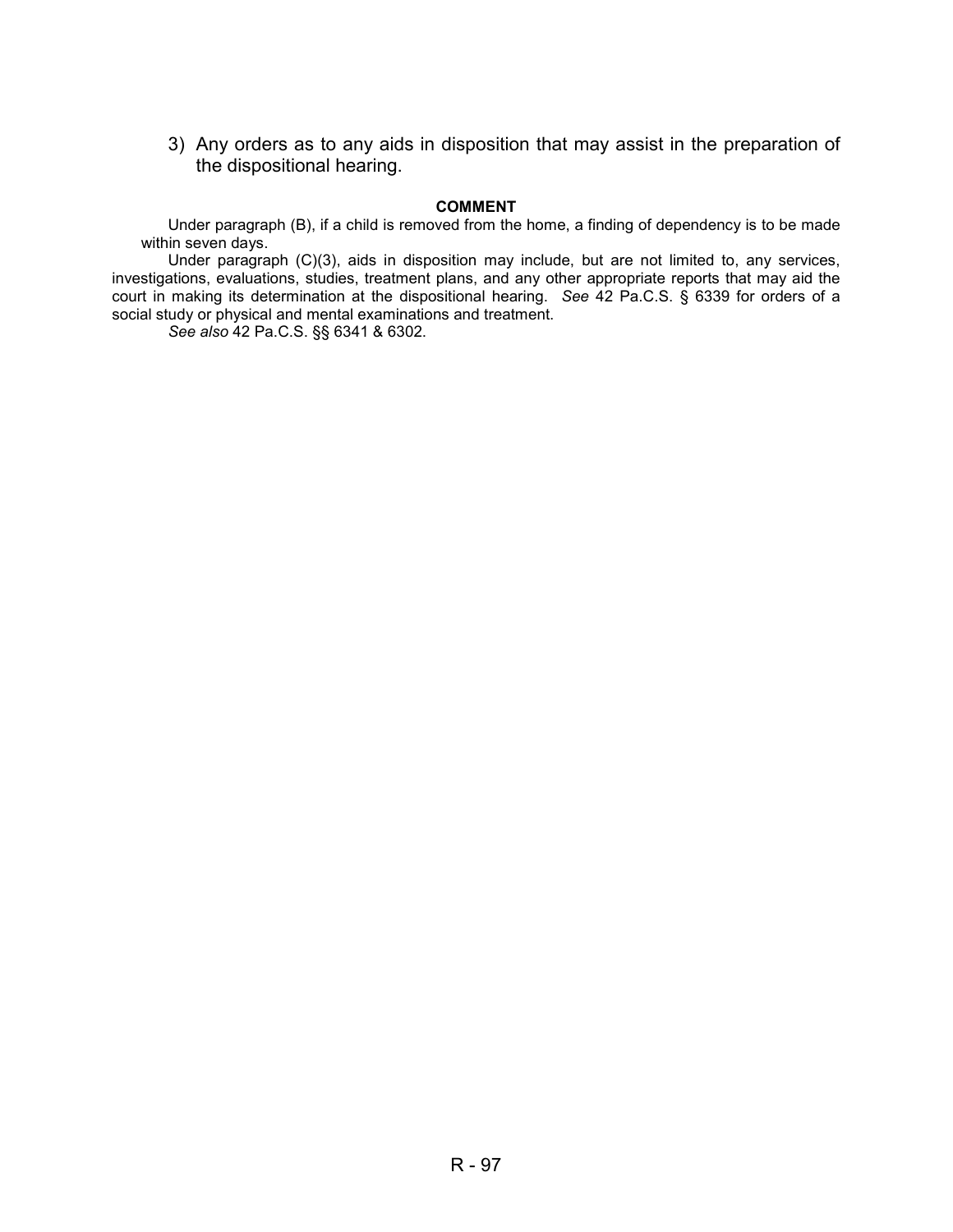## **CHAPTER 15 DISPOSITIONAL HEARING**

# **PART A SUMMONS AND NOTICE OF THE DISPOSITIONAL HEARING**

1500. Summons for the Dispositional Hearing

1501. Dispositional Notice

# **PART B DISPOSITIONAL HEARING AND AIDS**

- 1509. Aids in Disposition
- 1510. Prompt Dispositional Hearing
- 1511. Pre-Dispositional Statement
- 1512. Dispositional Hearing
- 1514. Dispositional Finding Before Removal From Home
- 1515. Dispositional Order
- 1516. Service of Dispositional Order

# **RULE 1500. SUMMONS FOR THE DISPOSITIONAL HEARING**

- A. **Summons.** The court or its designee shall issue a summons compelling the parties to appear for the dispositional hearing.
- B. **Order appearance.** The court may order the person having the physical custody or control of the child to bring the child to the hearing.
- C. **Requirements.** The general summons and notice procedures of Rule 1124 shall be followed.

#### **COMMENT**

Section 6335 of the Juvenile Act provides that the court is to direct the issuance of a summons to the parent, guardian, or other custodian, a guardian *ad litem,* and any other persons as appear to the court to be proper and necessary parties to the proceedings. 42 Pa.C.S. § 6335(a).

Other persons may be subpoenaed to appear for the hearing. *See* 42 Pa.C.S. § 6333.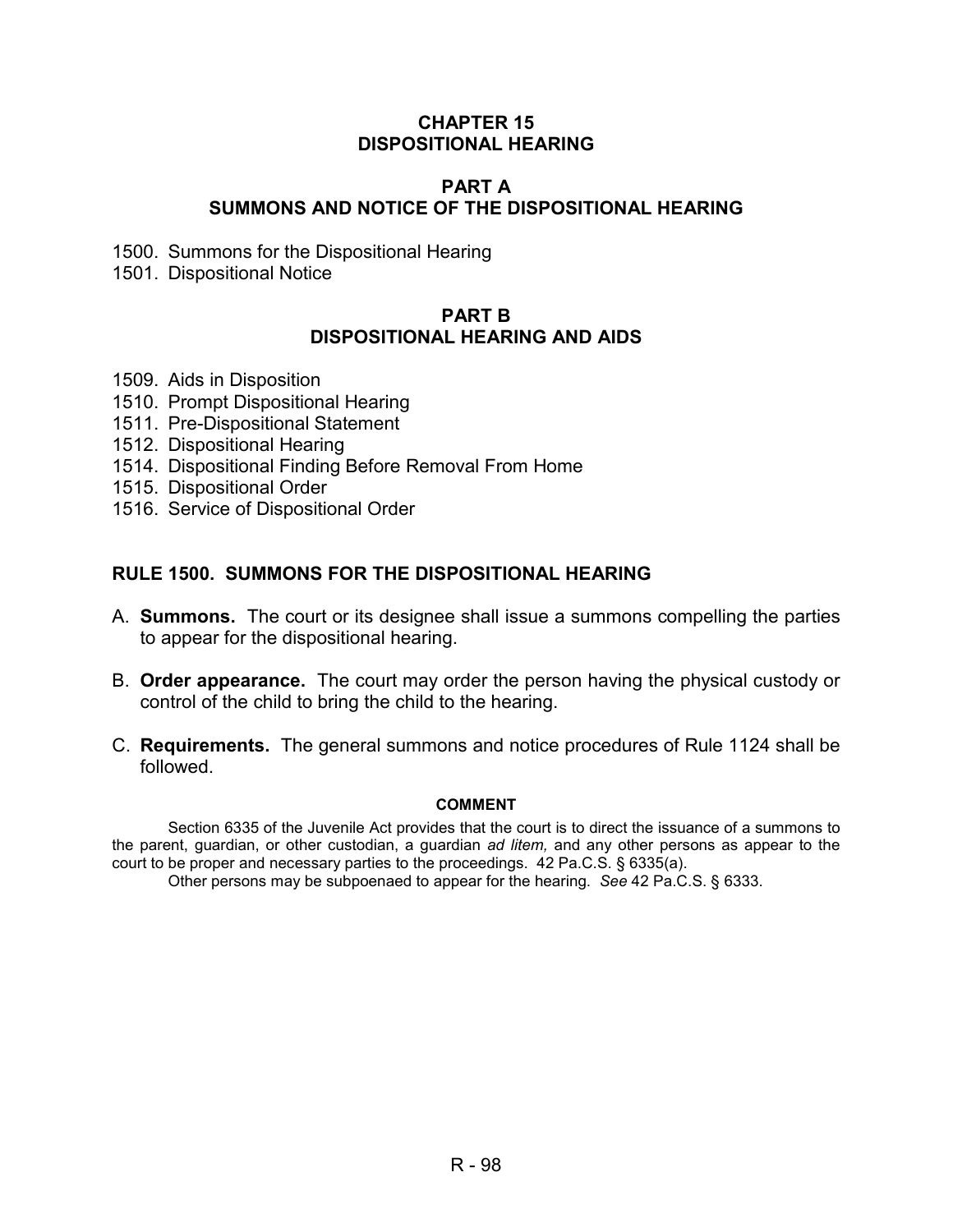# **RULE 1501. DISPOSITIONAL NOTICE**

The court or its designee shall give notice of the dispositional hearing to:

- 1) the attorney for the county agency;
- 2) the child's attorney
- 3) the guardian's attorney;
- 4) the parents, child's foster parent, preadoptive parent, relative providing care for the child, and non-custodial guardians of the child that are not parties to the proceedings; and
- 5) the court appointed special advocate, if assigned.

#### **COMMENT**

All parties, including custodial guardians, are to receive a summons pursuant to Rule 1500.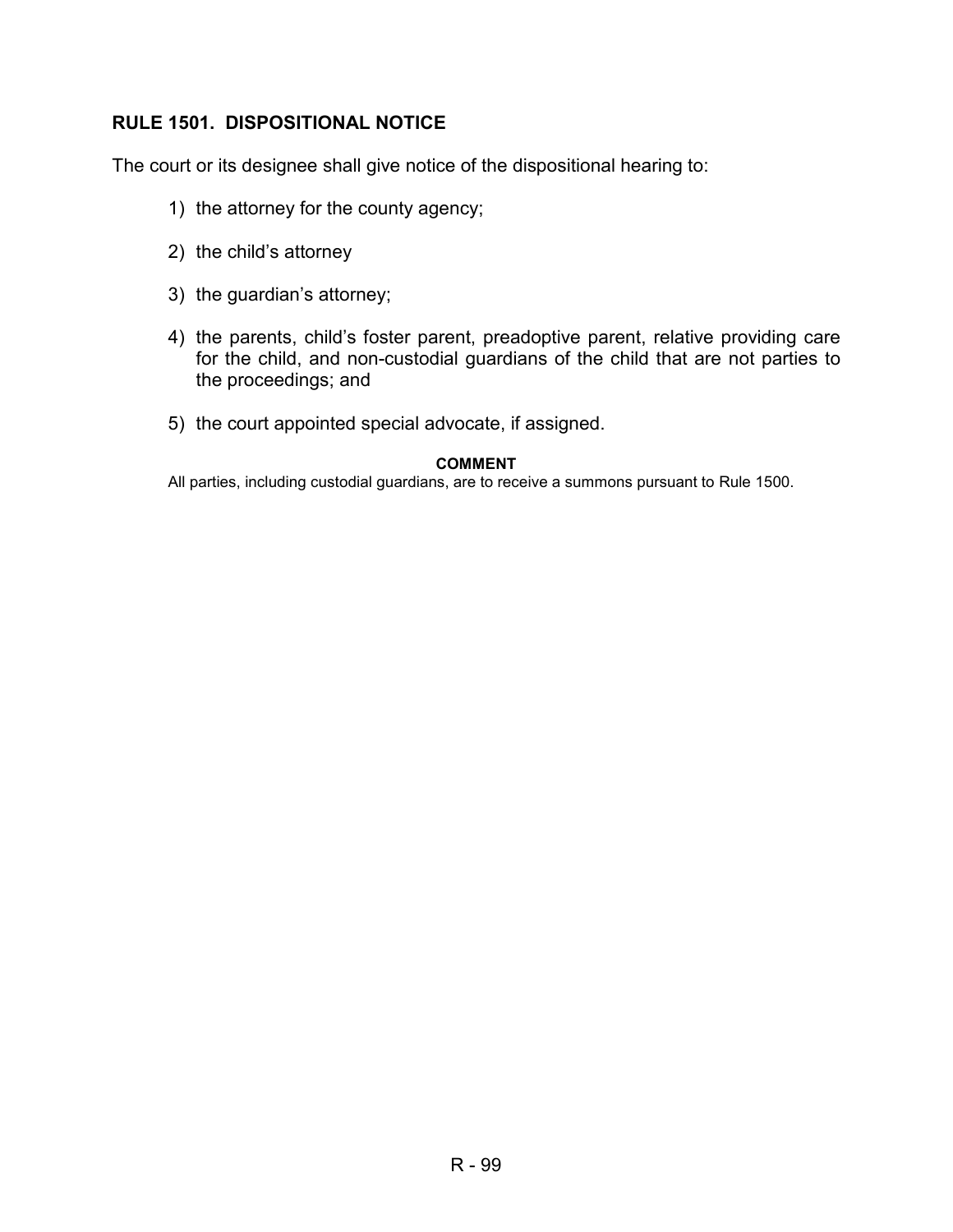# **RULE 1509. AIDS IN DISPOSITION**

- A. **Examinations.** The court may order the child, parent, guardian, or other person being considered as a dispositional placement resource to undergo any examination permitted by law, as it deems appropriate to aid in the decision for disposition.
- B. **Experts.** Experts may be utilized during the dispositional hearing. Discovery pursuant to Rule 1340 shall occur prior to the dispositional hearing.
- C. **Family Service Plan.** If the county agency has completed a family service plan, it shall be given to all parties immediately and submitted to the court upon request.

#### **COMMENT**

Section 6341(e) of the Juvenile Act requires the court to receive reports and other evidence bearing on the disposition. *In re McDonough,* 430 A.2d 308 (Pa. Super. Ct. 1981).

For discovery rules for the dispositional hearing, see Rule 1340 and its *Comments.* 

Because of time constraints, a family service plan may not be prepared prior to the original dispositional hearing. If the family service plan has been prepared, all parties are to receive the plan to prepare for the dispositional hearing. In all cases, the family service plan is to be completed by the county agency within sixty days of accepting a family for service. *See* 55 Pa. Code § 3130.61.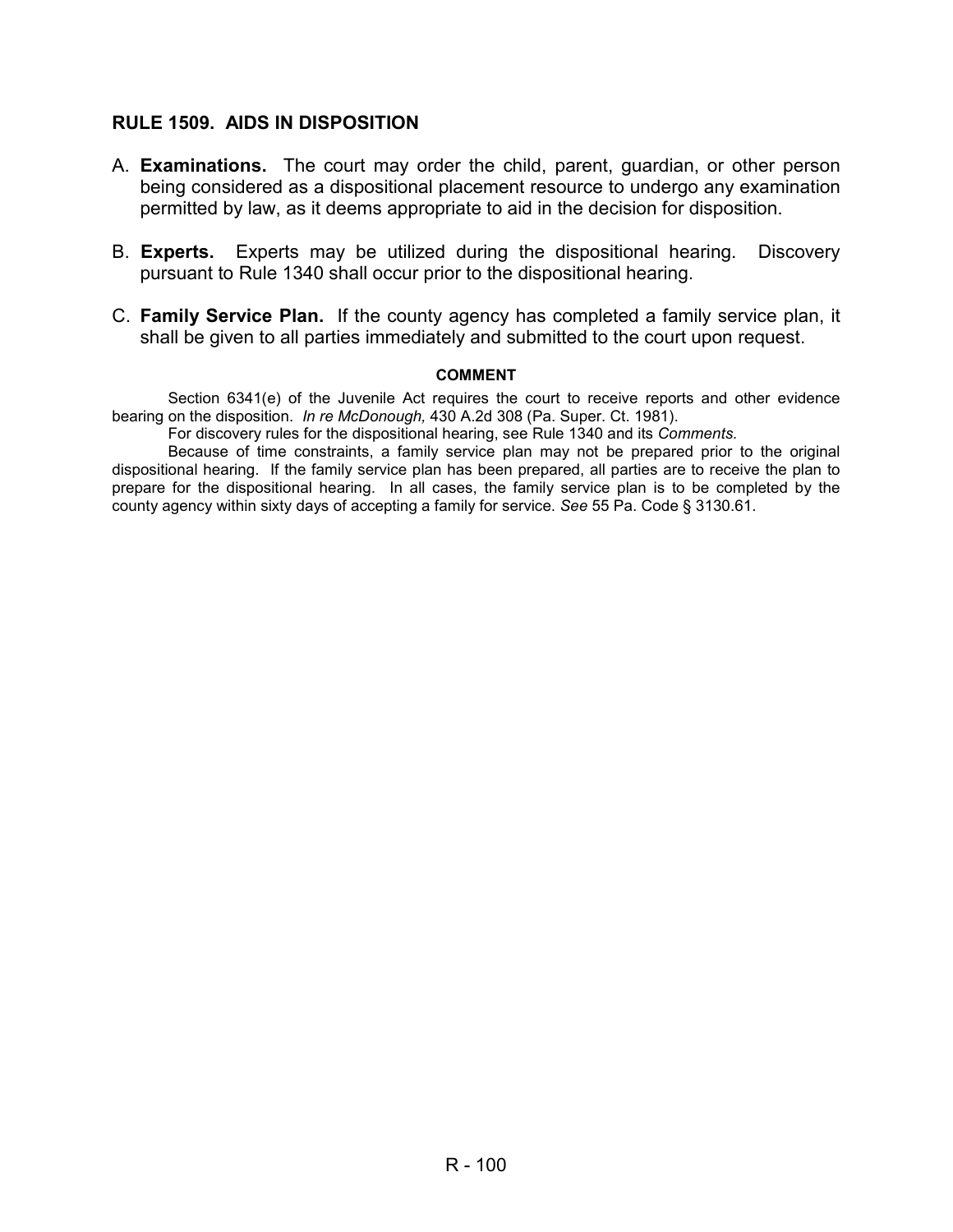# **RULE 1510. PROMPT DISPOSITIONAL HEARING**

If the child has been removed from the home, the dispositional hearing shall be held no later than twenty days after the findings on the petition under Rule 1408.

#### **COMMENT**

For continuances, see 42 Pa.C.S. § 6341(e).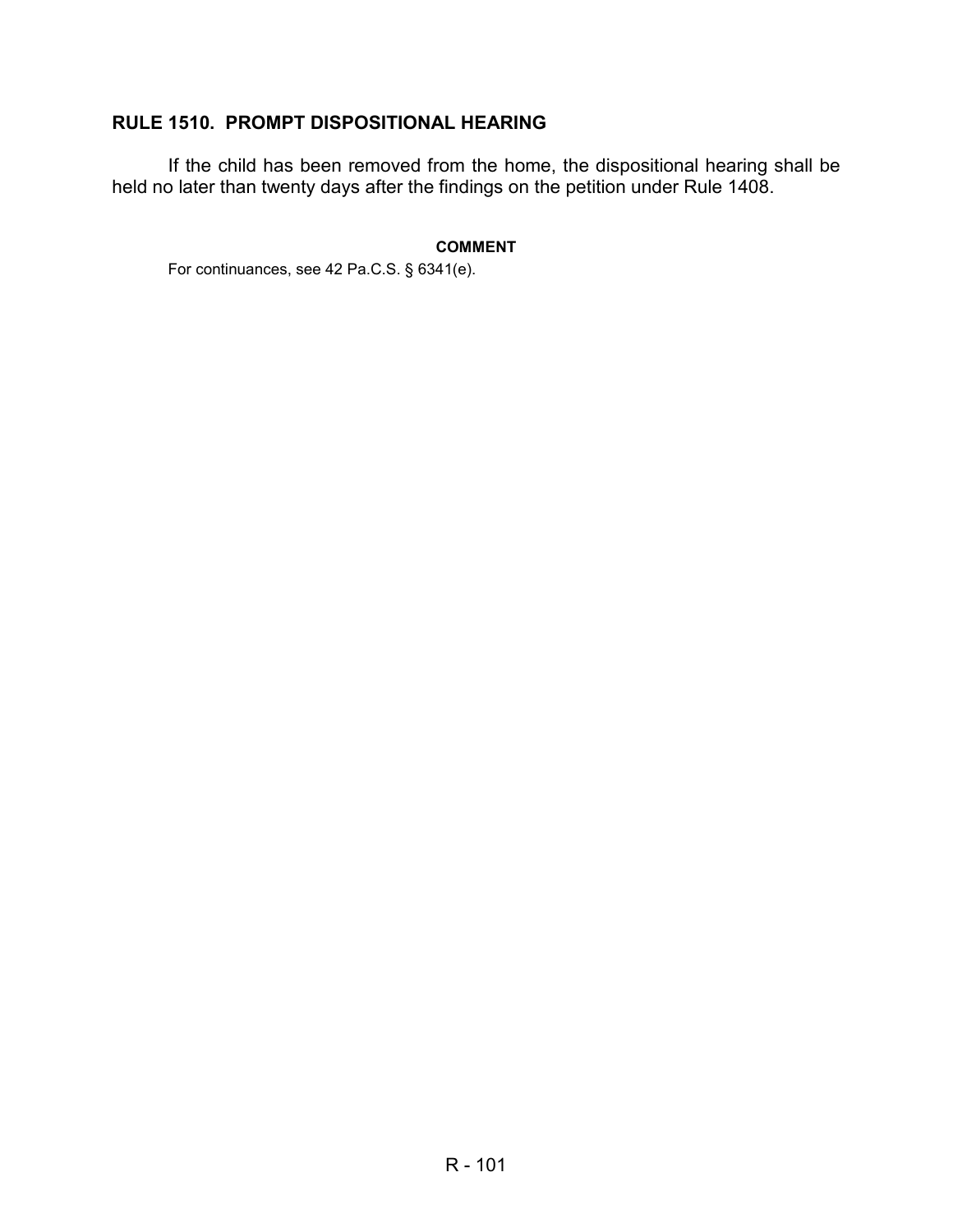# **RULE 1511. PRE-DISPOSITIONAL STATEMENT**

The petitioner shall state its recommended disposition in a pre-dispositional statement. The statement shall be filed with the court at least three days prior to the dispositional hearing.

#### **COMMENT**

This statement may be included in other court documents, such as, the family service plan or an amended petition.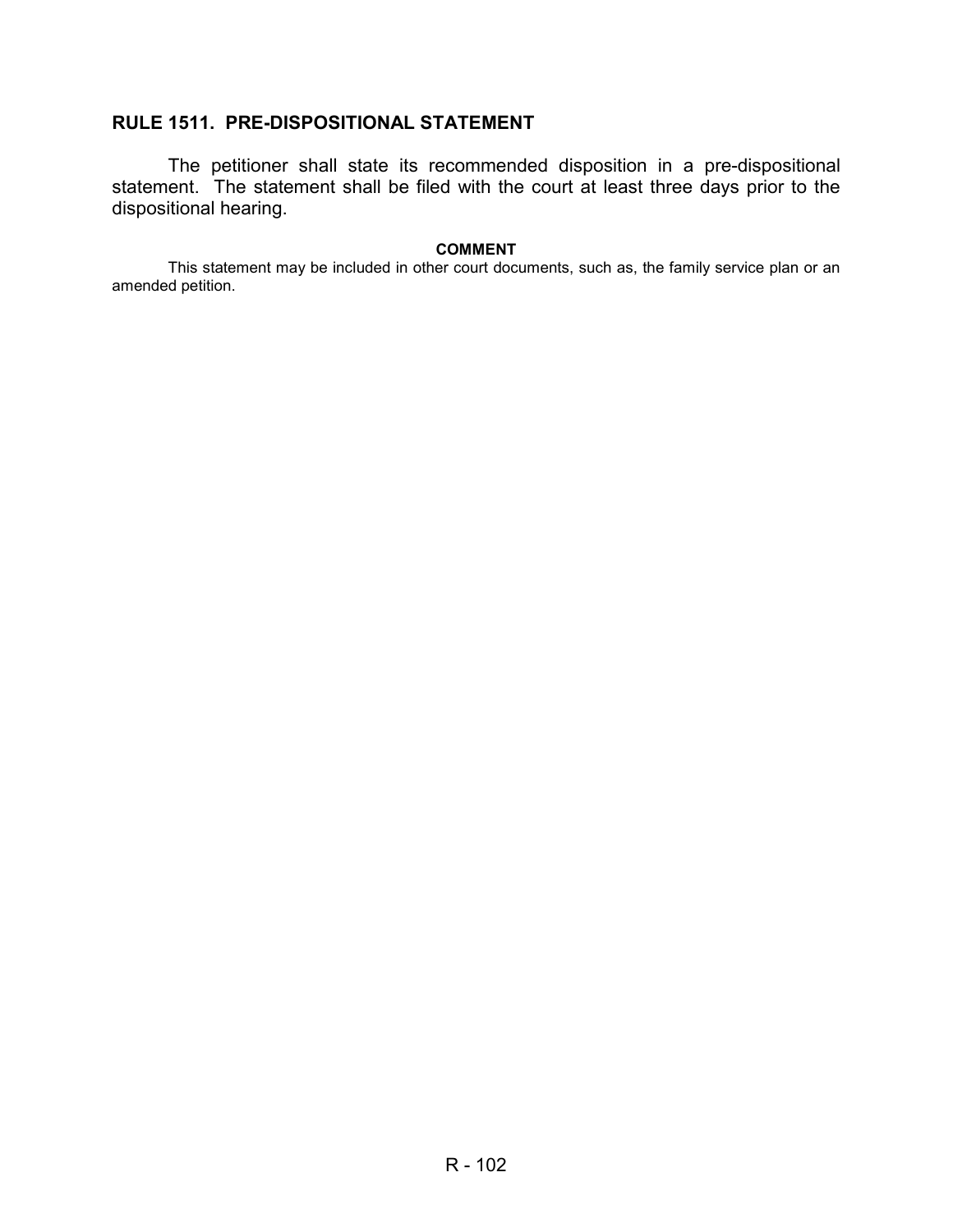# **RULE 1512. DISPOSITIONAL HEARING**

- A. **Manner of hearing.** The court shall conduct the dispositional hearing in an informal but orderly manner.
	- 1) **Evidence.** The court shall receive any oral or written evidence which is helpful in determining disposition, including evidence that was not admissible at the adjudicatory hearing.
	- 2) **Opportunity to be heard.** Before deciding disposition, the court shall give the parent, child's foster parent, preadoptive parent, relative providing care for the child and non-custodial guardians an opportunity to make a statement.
- B. **Recording.** The dispositional hearing shall be recorded. The recording shall be transcribed:
	- 1) pursuant to a court order; or
	- 2) when there is an appeal.

# C. *Ex parte* **Communication.**

- 1) Except as provided by these rules, no person shall communicate with the court in any way.
- 2) If the court receives any *ex parte* communication, the court shall inform all parties of the communication and its content.

### **COMMENT**

To the extent practicable, the judge or master that presided over the adjudicatory hearing for a child should preside over the dispositional hearing for the same child.

Paragraph (A)(2) does not infringe on the right to call witnesses to testify, in addition, to those specified individuals. *See* Rule 1123 for subpoenaing a witness.

For transcription of the record under paragraph (B), see also Rule 1127.

Under paragraph (C), no *ex parte* communications with the court are to occur. Attorneys and judges understand the impropriety of *ex parte* communications but many participants are not attorneys or judges. This rule ensures that all parties have received the same information that is being presented to the court so that it may be challenged or supplemented. Normal methods of practice and procedure such as motions, scheduling, communications with court personnel, are not considered *ex parte* communications.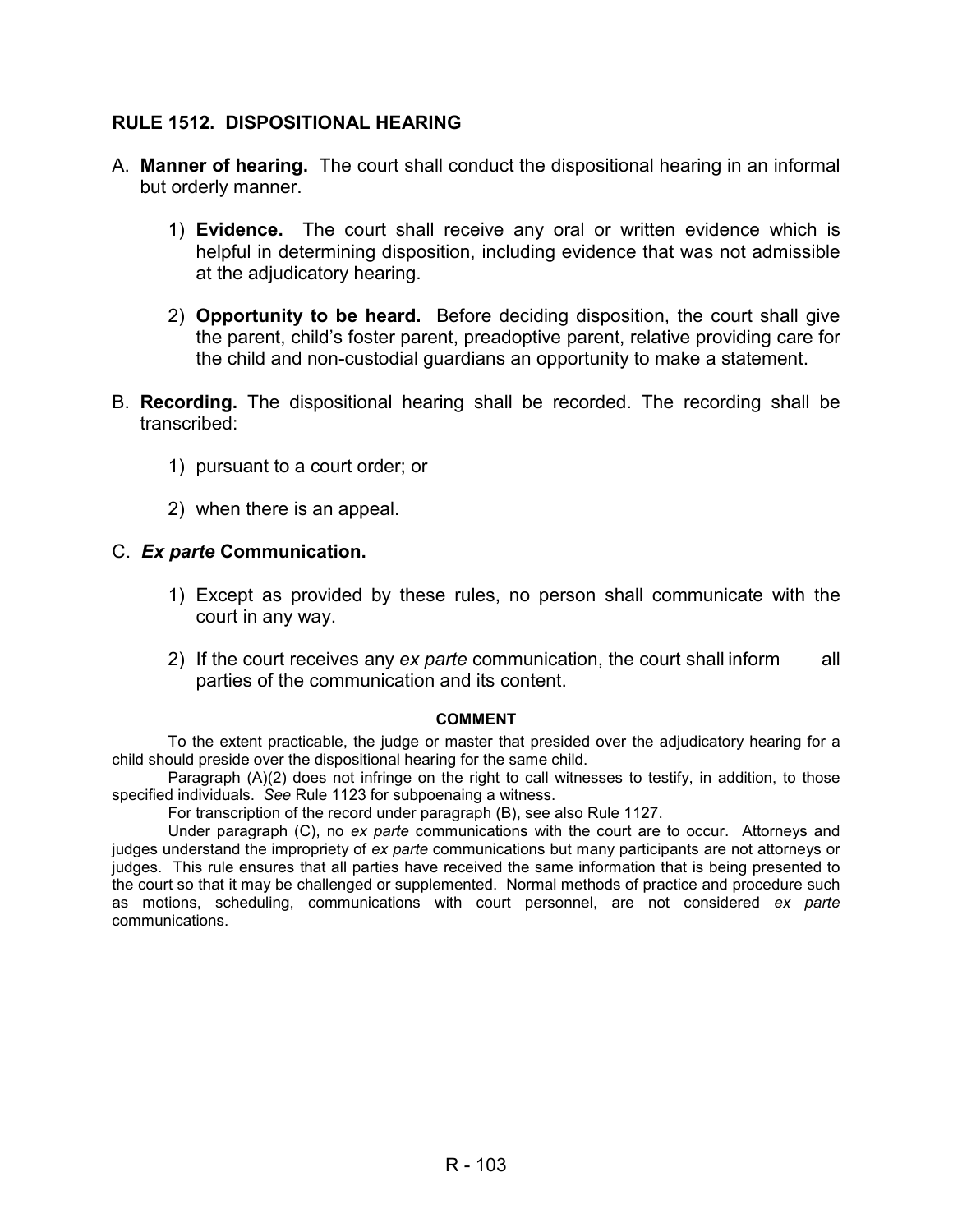# **RULE 1514. DISPOSITIONAL FINDING BEFORE REMOVAL FROM HOME**

- A. **Required findings.** Prior to entering a dispositional order removing a child from the home, the court shall enter into the record the following findings:
	- 1) Continuation of the child in the home would be contrary to the welfare, safety, or health of the child; and
	- 2) One of the following:
		- a) Reasonable efforts were made prior to the placement of the child to prevent or eliminate the need for removal of the child from the home, if the child has remained in the home pending such disposition; or
		- b) If preventive services were not offered due to the necessity for emergency placement, whether such lack of services was reasonable under the circumstances; or
		- c) If the court previously determined that reasonable efforts were not made to prevent the initial removal of the child from the home, whether reasonable efforts are under way to make it possible for the child to return home.
- B. **Aggravated circumstances.** If the court has previously found aggravated circumstances to exist, a finding under paragraphs (A)(2)(a) through (c) is not necessary.

**COMMENT** 

*See* 42 Pa.C.S. § 6351(b).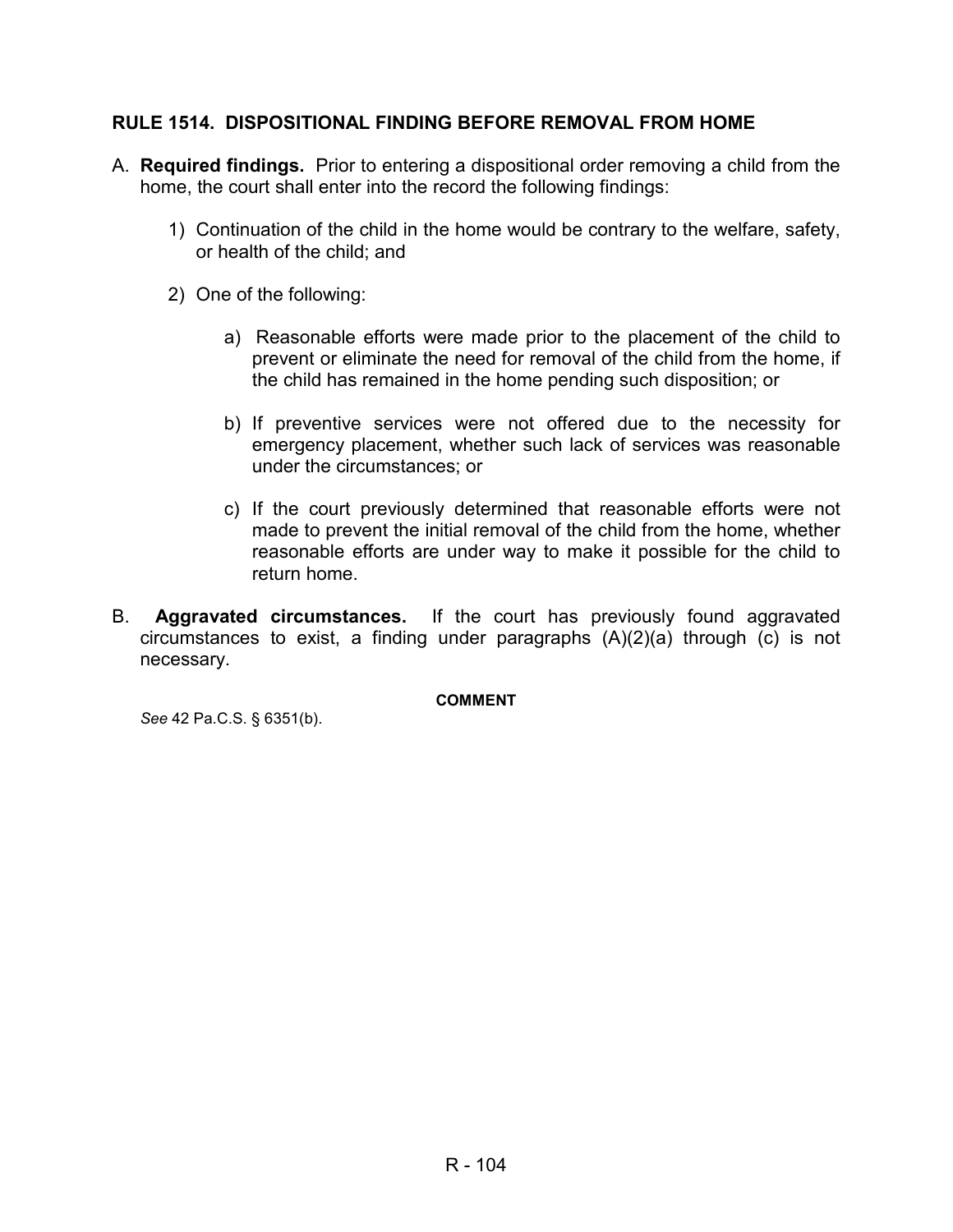# **RULE 1515. DISPOSITIONAL ORDER**

- A. **Generally.** When the court enters a disposition, the court shall issue a written order, which provides that the disposition is best suited to the safety, protection, and physical, mental, and moral welfare of the child. The order shall include:
	- 1) the terms, conditions, and limitations of the disposition;
	- 2) the name of any person, agency, licensed organization, or institution that is to provide care, shelter, and supervision of the child;
	- 3) any findings pursuant to Rule 1514 if a child is being removed from the home;
	- 4) any ordered evaluations, tests, counseling, or treatments;
	- 5) any ordered family service plan if not already prepared;
	- 6) any visitations, including any limitations;
	- 7) the date of the order; and
	- 8) the signature and printed name of the judge entering the order.
- B. **Transfer of legal custody.** If the court decides to transfer legal custody of the child to a person or agency found to be qualified to provide care, shelter, and supervision of the child, the dispositional order shall include:
	- 1) the name and address of such person or agency, unless the court determines disclosure is inappropriate;
	- 2) the limitations of the order; and
	- 3) any visitation rights.
- C. **Orders concerning guardian.** The court shall include any conditions, limitations, restrictions, and obligations in its dispositional order imposed upon the guardian.

#### **COMMENT**

#### *See* 42 Pa.C.S. §§ 6310, 6351.

Dispositional orders should comport in substantial form and content to the Juvenile Court Judges' Commission model orders to receive funding under the federal Adoption and Safe Families Act (ASFA) of 1997 (P.L. 105-89). The model forms are also in compliance with Title IV-B and Title IV-E of the Social Security Act. For model orders, see http://www.jcjc.state.pa.us or http://www.dpw.state.pa.us or request a copy on diskette directly from the Juvenile Court Judges' Commission, Room 401, Finance Building, Harrisburg, PA 17120.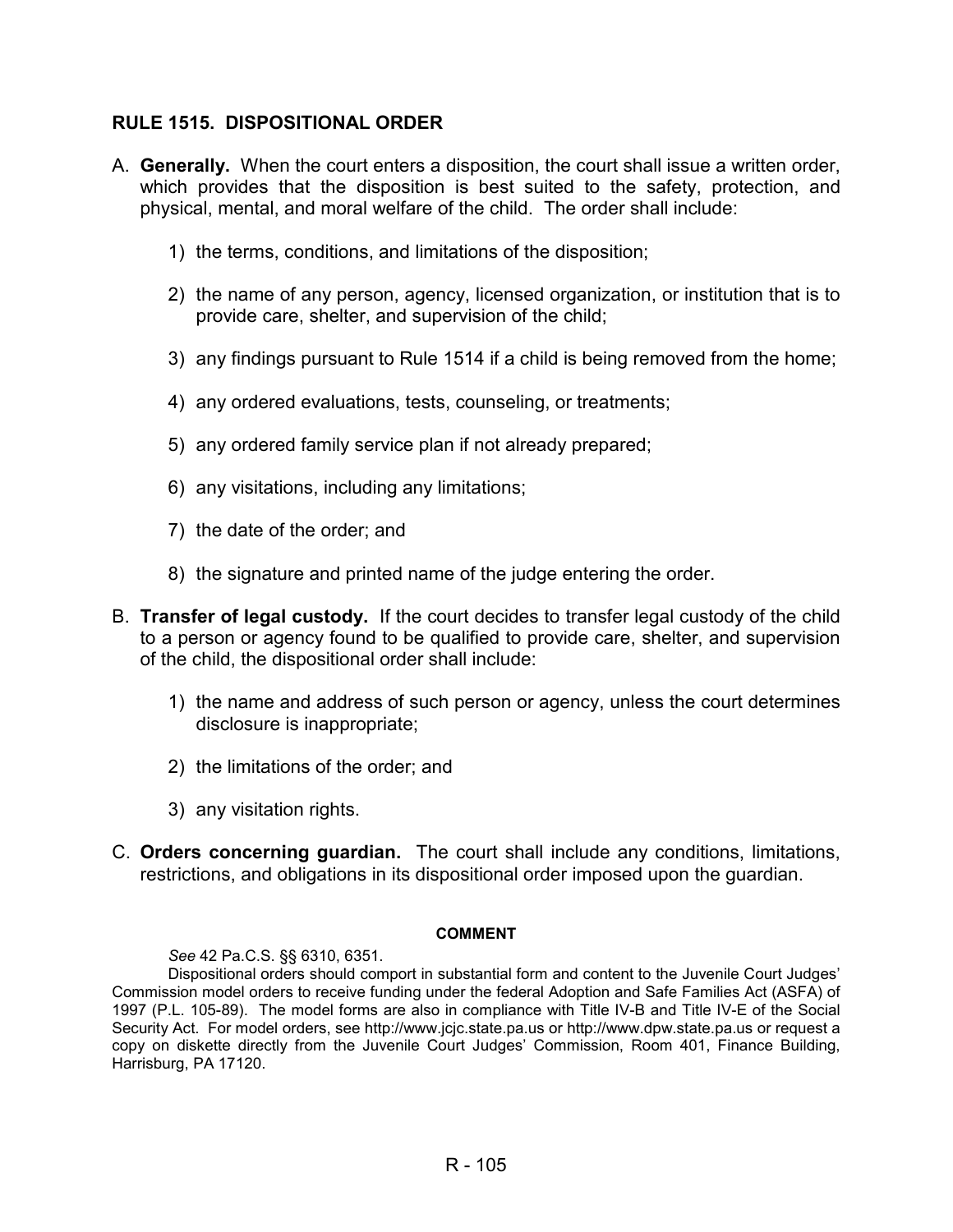# **RULE 1516. SERVICE OF THE DISPOSITIONAL ORDER**

Upon entry of the disposition, the court shall issue a dispositional order and the order shall be served promptly upon all parties, their attorneys, and any other person as directed by the court.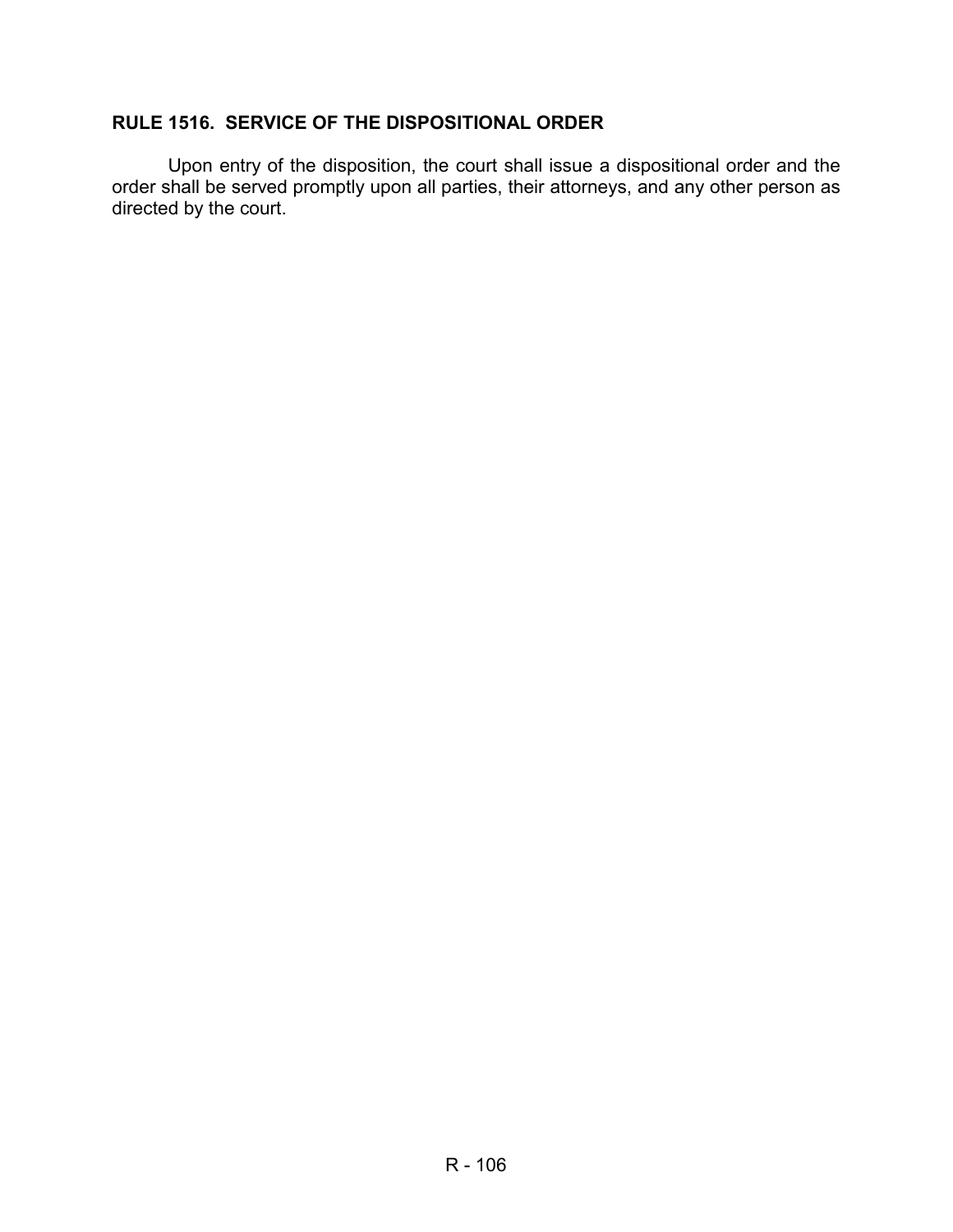## **CHAPTER 16 POST-DISPOSITIONAL PROCEDURES**

## **PART A SUMMONS AND NOTICE**

- 1600. Summons for the Permanency Hearing
- 1601. Permanency Hearing Notice

## **PART B PERMANENCY HEARING**

- 1607. Regular Scheduling of Permanency Hearing
- 1608. Permanency Hearing
- 1609. Court Order of Permanency Hearing Determinations
- 1613. Termination of Court Supervision
- 1616. Post-Dispositional Procedures; Appeals [RESERVED]

# **RULE 1600. SUMMONS FOR THE PERMANENCY HEARING**

- A. **Summons.** The court or its designee shall issue a summons compelling the parties to appear for the permanency hearing at least fifteen days prior to the hearing.
- B. **Order appearance.** The court may order the person having the physical custody or control of the child to bring the child to the hearing.
- C. **Requirements.** The general summons and notice procedures of Rule 1124 shall be followed.

#### **COMMENT**

Section 6335 of the Juvenile Act provides that the court is to direct the issuance of a summons to the parent, guardian, or other custodian, a guardian *ad litem,* and any other persons as appear to the court to be proper and necessary parties to the proceedings. 42 Pa.C.S. § 6335(a).

Other persons may be subpoenaed to appear for the hearing. *See* 42 Pa.C.S. § 6333.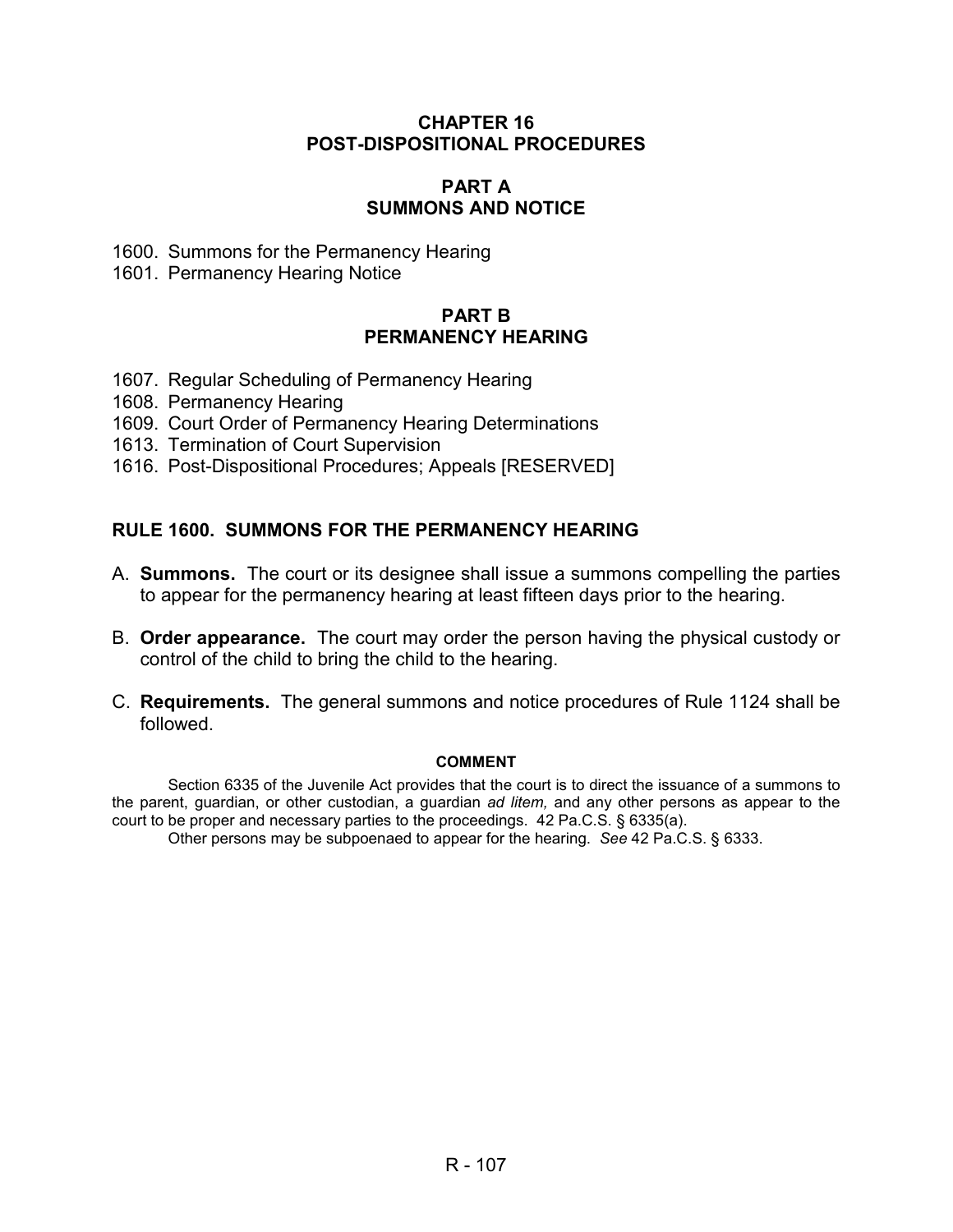# **RULE 1601. PERMANENCY HEARING NOTICE**

The court or its designee shall give notice of the permanency hearing at least fifteen days prior to the hearing to:

- 1) the attorney for the county agency;
- 2) the child's attorney
- 3) the guardian's attorney;
- 4) the parents, child's foster parent, preadoptive parent, relative providing care for the child, and non-custodial guardians of the child that are not parties to the proceedings; and
- 5) the court appointed special advocate, if assigned.

#### **COMMENT**

All parties, including custodial guardians, are to receive a summons pursuant to Rule 1600.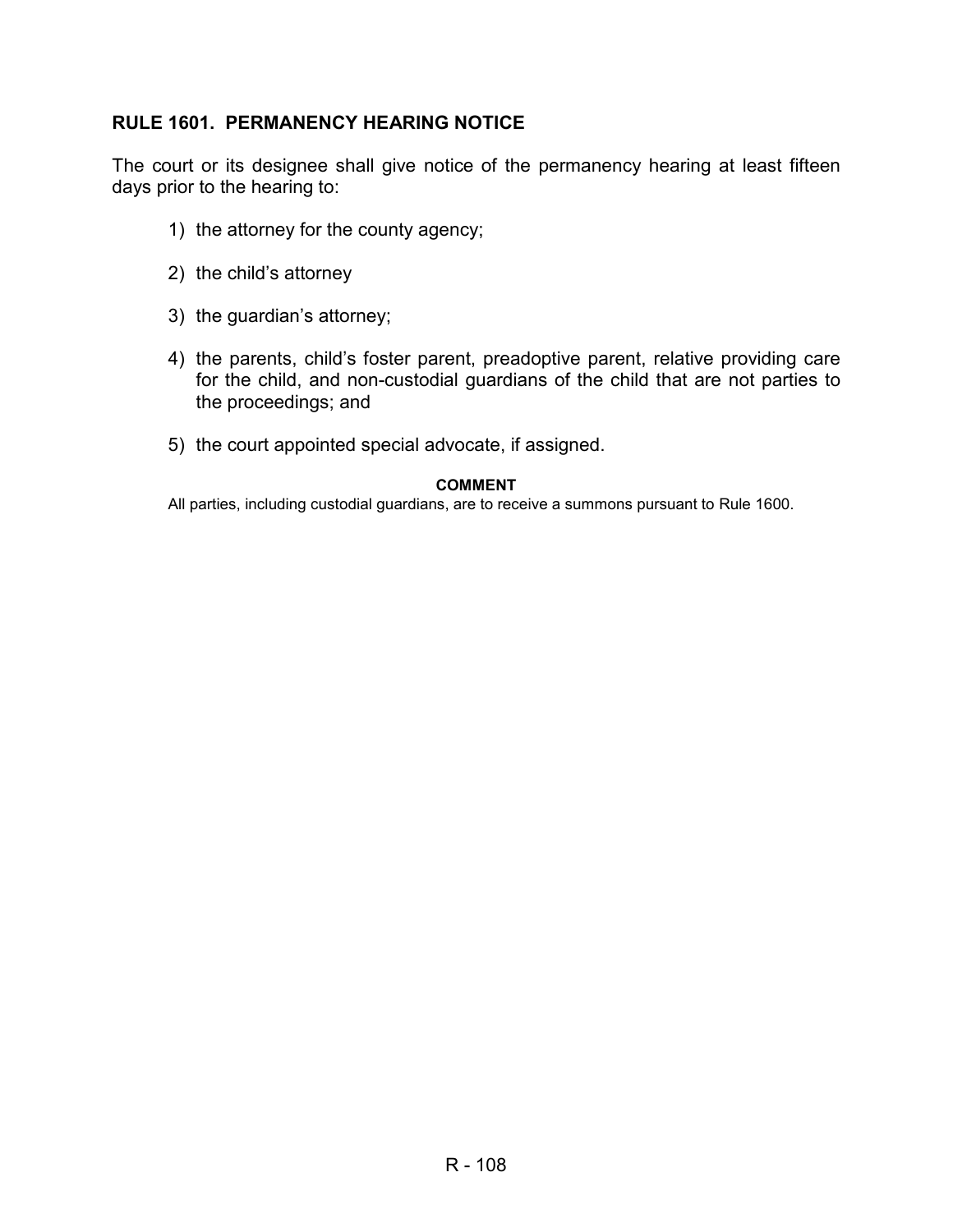### **RULE 1607. REGULAR SCHEDULING OF PERMANENCY HEARINGS**

- A. **Thirty days.** The court shall conduct permanency hearings within thirty days of:
	- 1) an adjudication of dependency at which the court determined that aggravated circumstances exist and that reasonable efforts to prevent or eliminate the need to remove the child from the child's guardian or to preserve and reunify the family need not be made or continue to be made;
	- 2) a permanency hearing at which the court determined that aggravated circumstances exist and that reasonable efforts to prevent or eliminate the need to remove the child from the child's guardian or to preserve and reunify the family need not be made or continue to be made and the permanency plan for the child is incomplete or inconsistent with the court's determination;
	- 3) an allegation that aggravated circumstances exist regarding a child who has been adjudicated dependent; or
	- 4) a petition alleging that the hearing is necessary to protect the safety or physical, mental, or moral welfare of a dependent child.
- B. **Six months.** The court shall conduct a permanency hearing within six months of:
	- 1) the date of the child's removal from the child's guardian for placement pursuant to 42 Pa. C.S. §§ 6324 or 6332, or pursuant to a transfer of legal custody or other disposition pursuant to Rule 1515; or
	- 2) each previous permanency hearing until the child is returned to the child's guardian or removed from the jurisdiction of the court pursuant to Rule1613.

#### **COMMENT**

*See* 42 Pa.C.S. § 6351(e)(3).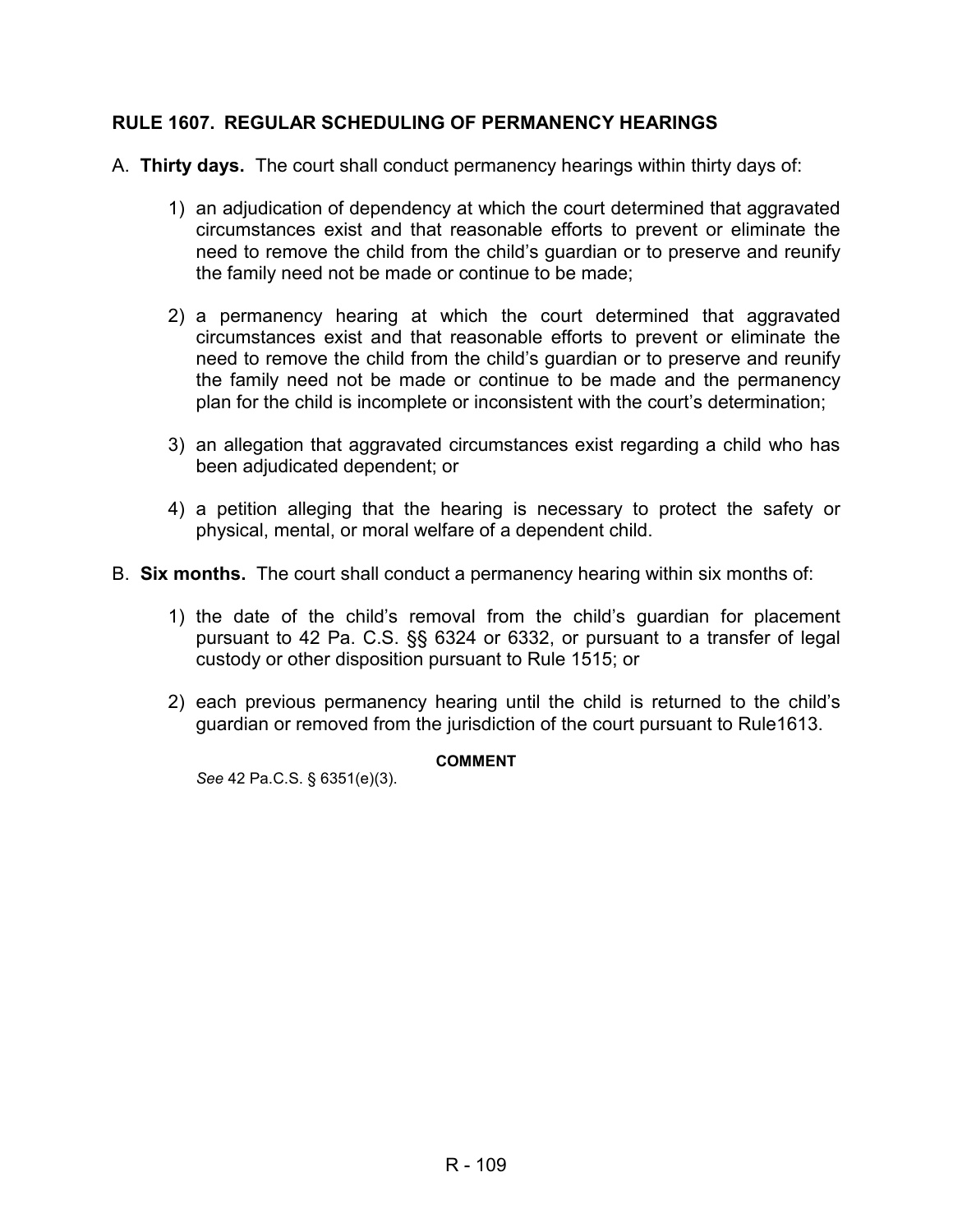#### **RULE 1608. PERMANENCY HEARING**

- A. **Purpose of hearing.** For every case, the court shall conduct a permanency hearing for purposes of determining or reviewing:
	- 1) the permanency plan of the child;
	- 2) the date by which the goal of permanency for the child might be achieved; and
	- 3) whether placement continues to be best suited to the safety, protection, and physical, mental, and moral welfare of the child.
- B. **Court's findings.** At the permanency hearing, the court shall making findings consistent with 42 Pa.C.S. § 6351(f).
- C. **Recording.** The dispositional review hearing shall be recorded. The recording shall be transcribed:
	- 1) pursuant to a court order; or
	- 2) when there is an appeal.
- D. **Evidence.** Any evidence helpful in determining the appropriate course of action, including evidence that was not admissible at the adjudicatory hearing, shall be presented to the court.
- E. **Family Service Plan.** The county agency shall review the family service plan at least every six months. If the family service plan is modified, the county agency shall provide all parties and when requested, the court, with the modified family service plan at least fifteen days prior to the permanency hearing.

#### **COMMENT**

*See* 42 Pa.C.S. § 6351.

 Permanency planning is a concept whereby children are not relegated to the limbo of spending their childhood in foster homes, but instead, dedicated effort is made by the court and the county agency to rehabilitate and unite the family in a reasonable time, and failing in this, to free the child for adoption. *In re M.B.*, 674 A.2d 702 (Pa. Super. Ct. 1996) *quoting In re Quick*, 559 A.2d 42 (Pa. Super. Ct. 1989).

To the extent practicable, the judge or master that presided over the adjudicatory and original dispositional hearing for a child should preside over the permanency hearing for the same child.

Under paragraph (B), the court is to make a finding consistent with 42 Pa.C.S. § 6351(f), in that the court is to determine all of the following: 1) the continuing necessity for and appropriateness of the placement; 2) the appropriateness, feasibility, and extent of compliance with the permanency plan developed for the child; 3) the extent of progress made toward alleviating the circumstances which necessitated the original placement; 4) the appropriateness and feasibility of the current placement goal for the child; 5) the likely date by which the placement goal for the child might be achieved; 6) whether reasonable efforts were made to finalize the permanency plan in effect; 7) whether the child is safe; 8) if the child has been placed outside the Commonwealth, whether the placement continues to be best suited to the safety, protection, and physical, mental, and moral welfare of the child; 9) the services needed to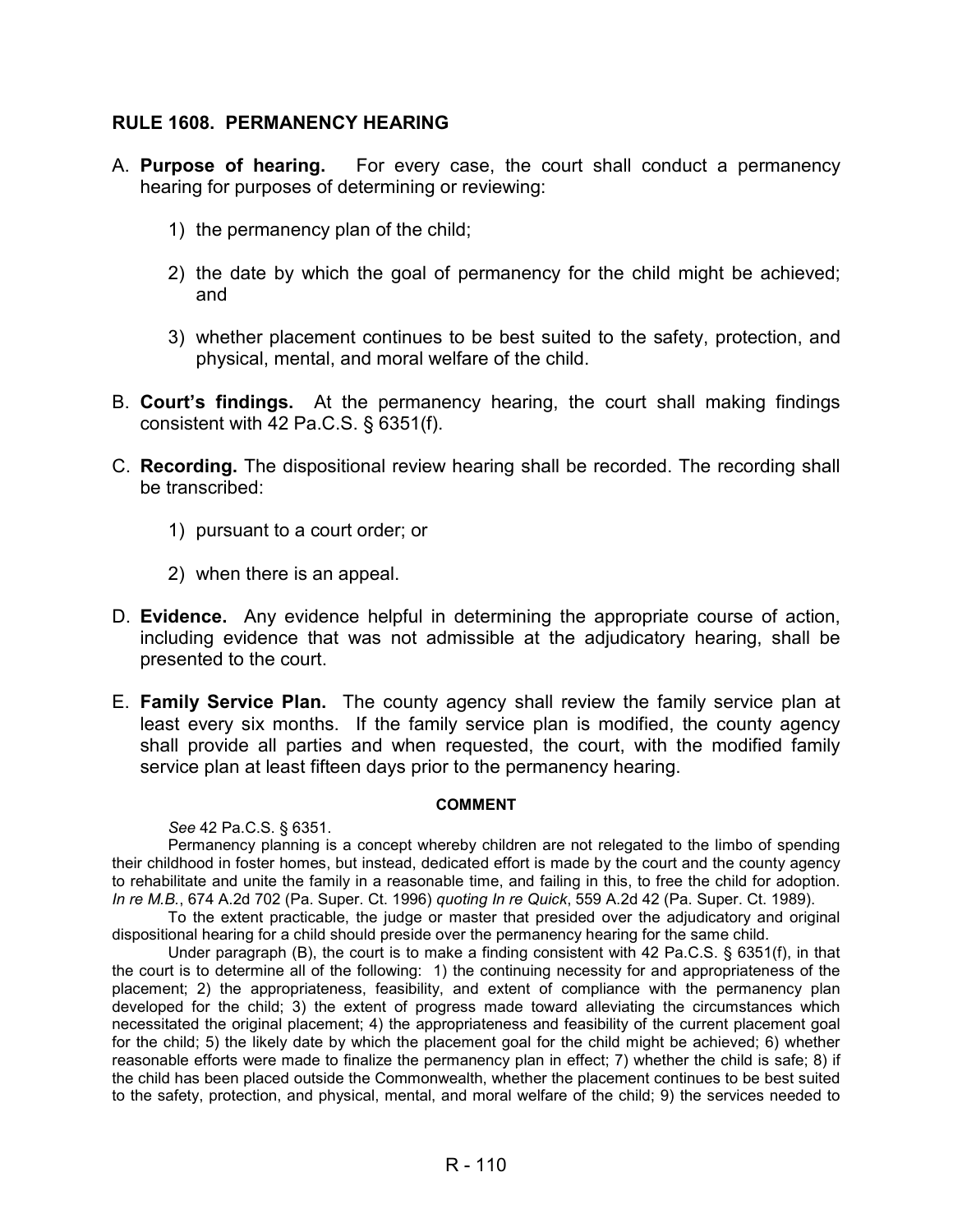assist a child who is sixteen years of age or older to make the transition to independent living; and 10) if the child has been in placement for at least fifteen of the last twenty-two months or the court has determined that aggravated circumstances exist and that reasonable efforts to prevent or eliminate the need to remove the child from the child's guardian or to preserve and reunify the family need not be made or continue to be made, whether the county agency has filed or sought to join a petition to terminate parental rights and to identify, recruit, process, and approve a qualified family to adopt the child unless: a) the child is being cared for by a relative best suited to the physical, mental, and moral welfare of the child; b) the county agency has documented a compelling reason for determining that filing a petition to terminate parental rights would not serve the needs and welfare of the child; or c) the child's family has not been provided with necessary services to achieve the safe return to the child's guardian within the time frames set forth in the permanency plan.

For family service plan requirements, see 55 PA CODE §§ 3130.61 & 3130.63.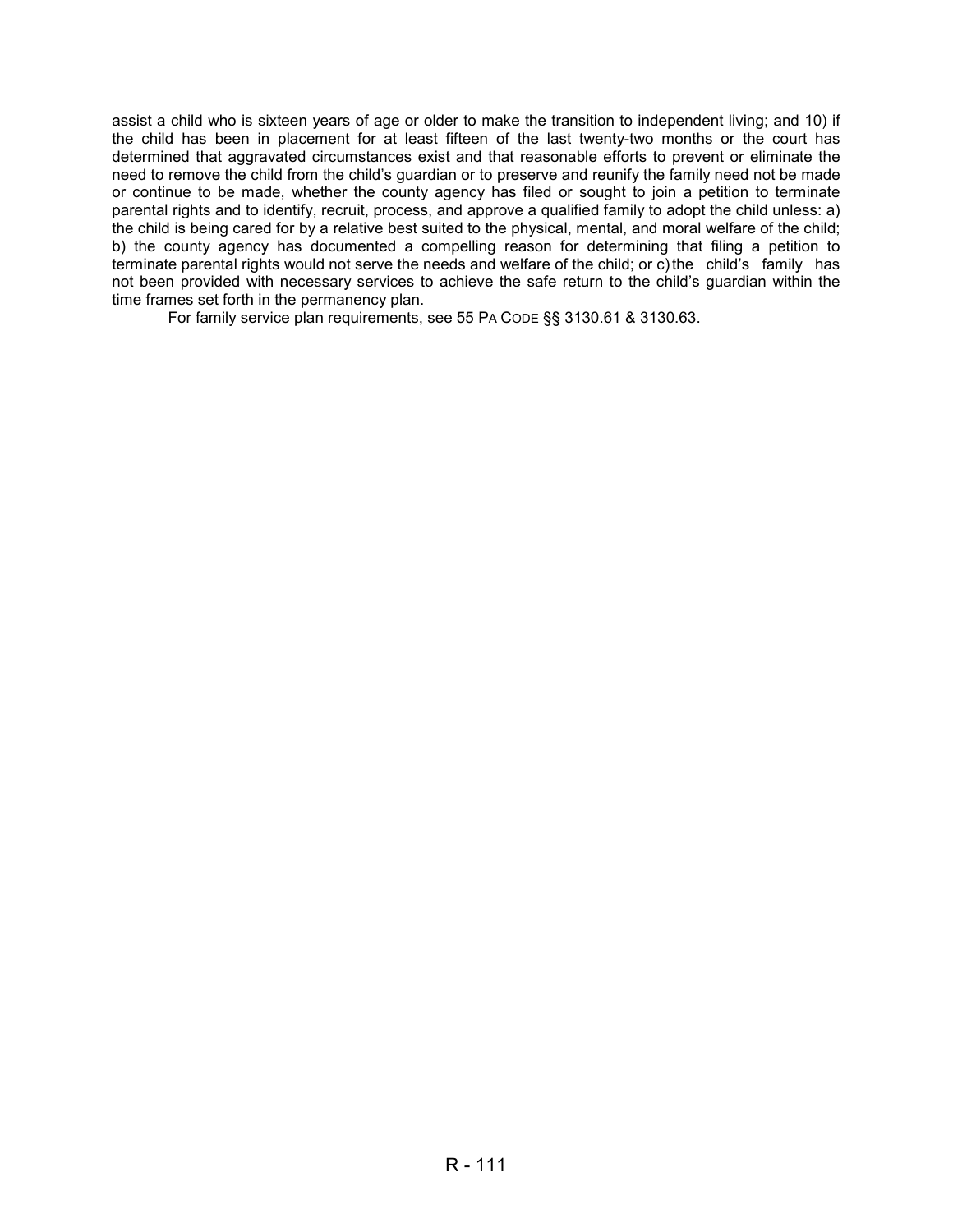#### **RULE 1609. COURT ORDER OF PERMANENCY HEARING DETERMINATIONS**

- A. **Findings.** After every permanency hearing, the court shall issue a written order, which provides whether the return of the child is best suited to the safety, protection, and physical, mental, and moral welfare of the child.
- B. **Determination made.** The court's order shall reflect a determination made consistent with 42 Pa.C.S. § 6351(f.1).
- C. **Transfer of legal custody.** If the court decides to transfer permanent legal custody of the child to a person found to be qualified to provide care, shelter, and supervision of the child, the permanency order shall include:
	- 1) the name and address of such person unless disclosure is prohibited by court order;
	- 2) the limitations of the order; and
	- 3) any temporary visitation rights of parents.
- D. **Orders concerning guardian.** The court shall include any conditions, limitations, restrictions, and obligations in its permanency order imposed upon the guardian.

#### **COMMENT**

 Under paragraph (B), the court's order is to reflect whether: 1) If the court finds that return of the child is best suited to the safety, protection, and physical, mental, and moral welfare of the child, the court shall specify: a) the conditions of the return of the child; and b) the projected date of the return of the child; or 2) If the court finds that the return of the child is not best suited to the safety, protection, and physical, mental, and moral welfare of the child, the court shall determine if and when the child will be placed: a) for adoption and the county agency will file for termination of parental rights pursuant to Pa.O.C.R.; b) with a legal custodian; c) with a fit and willing relative; or d) in another living arrangement intended to be permanent in nature which is approved by the court and where the county agency has documented a compelling reason explaining why options under (a) through (c) are not feasible.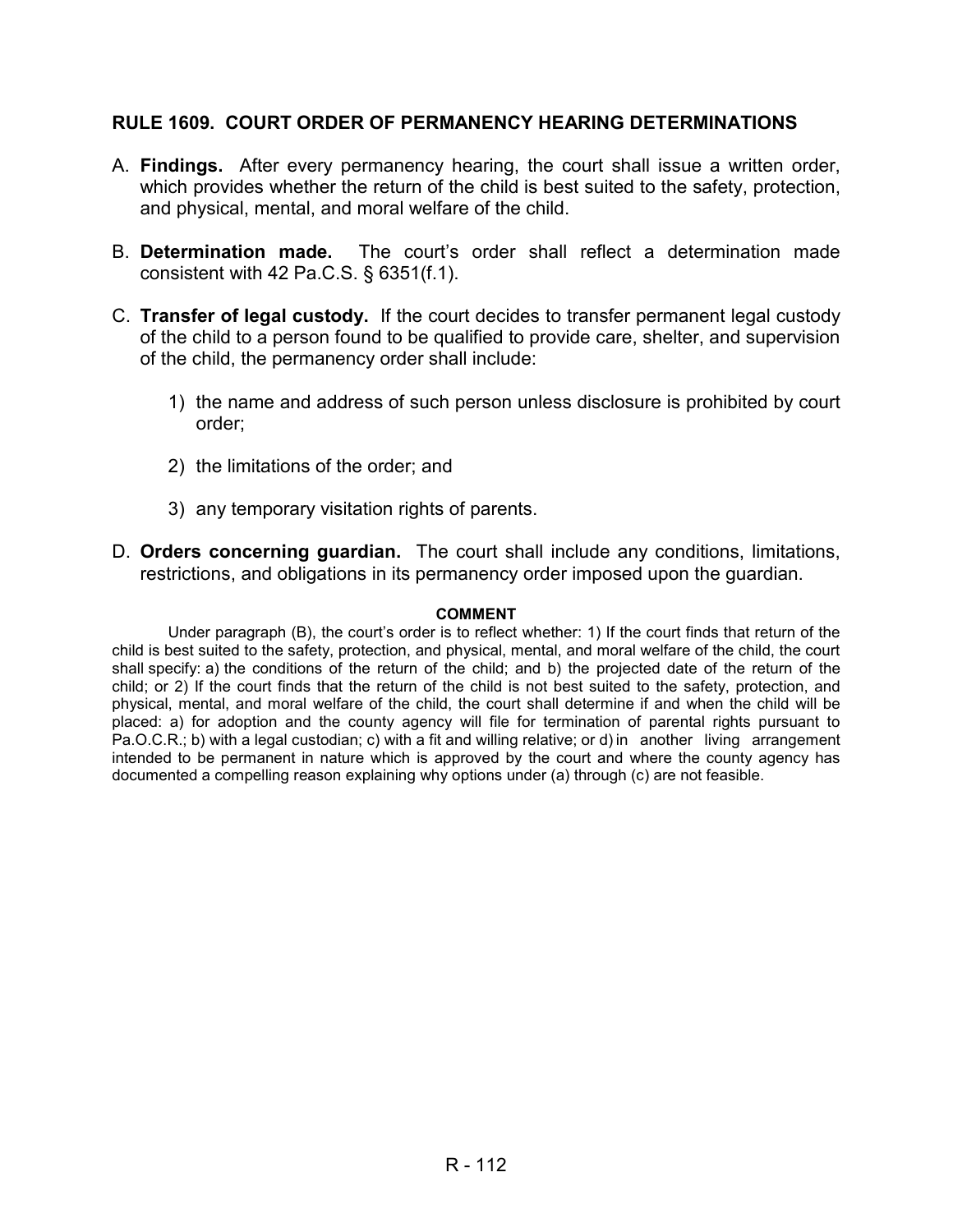### **RULE 1613. TERMINATION OF COURT SUPERVISION**

- A. **Concluding Supervision.** Any party, or the court on its own motion, may move for the termination of supervision when court-ordered services from the county agency are no longer needed and:
	- 1) a) the family has completed the terms of the family service plan; and
		- b) the child is returned to the guardian;
	- 2) a ready, willing, and able parent has come forward;
	- 3) the child has been adopted;
	- 4) the court has transferred jurisdiction to another court;
	- 5) the child is eighteen years old; or
	- 6) the court has found other reasons for termination of court supervision.
- B. **Ready, willing, and able parent.** When services from the county agency are no longer necessary because the court has determined that the child is not dependent pursuant to paragraph (A)(2) because a non-custodial parent has been found by the court to be able and available, the court shall enter an order awarding custody to that parent and the court order shall have the effect and docketed as a decision entered pursuant to Pa.R.C.P.
- C. **Objection.** Any party may object to a motion under paragraphs (A) and request a hearing.
- D. **Hearing.** If objections have been made under paragraph (C), the court shall hold a hearing and give each party an opportunity to be heard before the court enters its final order.
- E. **Cessation of services.** When all of the above listed requirements have been met, the court may discharge the child from its supervision and close the case.

#### **COMMENT**

For procedures on motions, see Rule 1344. For procedures on the dispositional order, see Rule 1515. *See also*, 42 Pa.C.S. § 6351.

Pursuant to 42 Pa.C.S. § 6351(a)(2.1), a court may transfer permanent legal custody to a person found by the court to be qualified to receive and care for the child. 42 Pa.C.S. § 6351(a)(2.1). *See also Justin S.*, 543 A.2d 1192 (Pa. Super. Ct. 1988).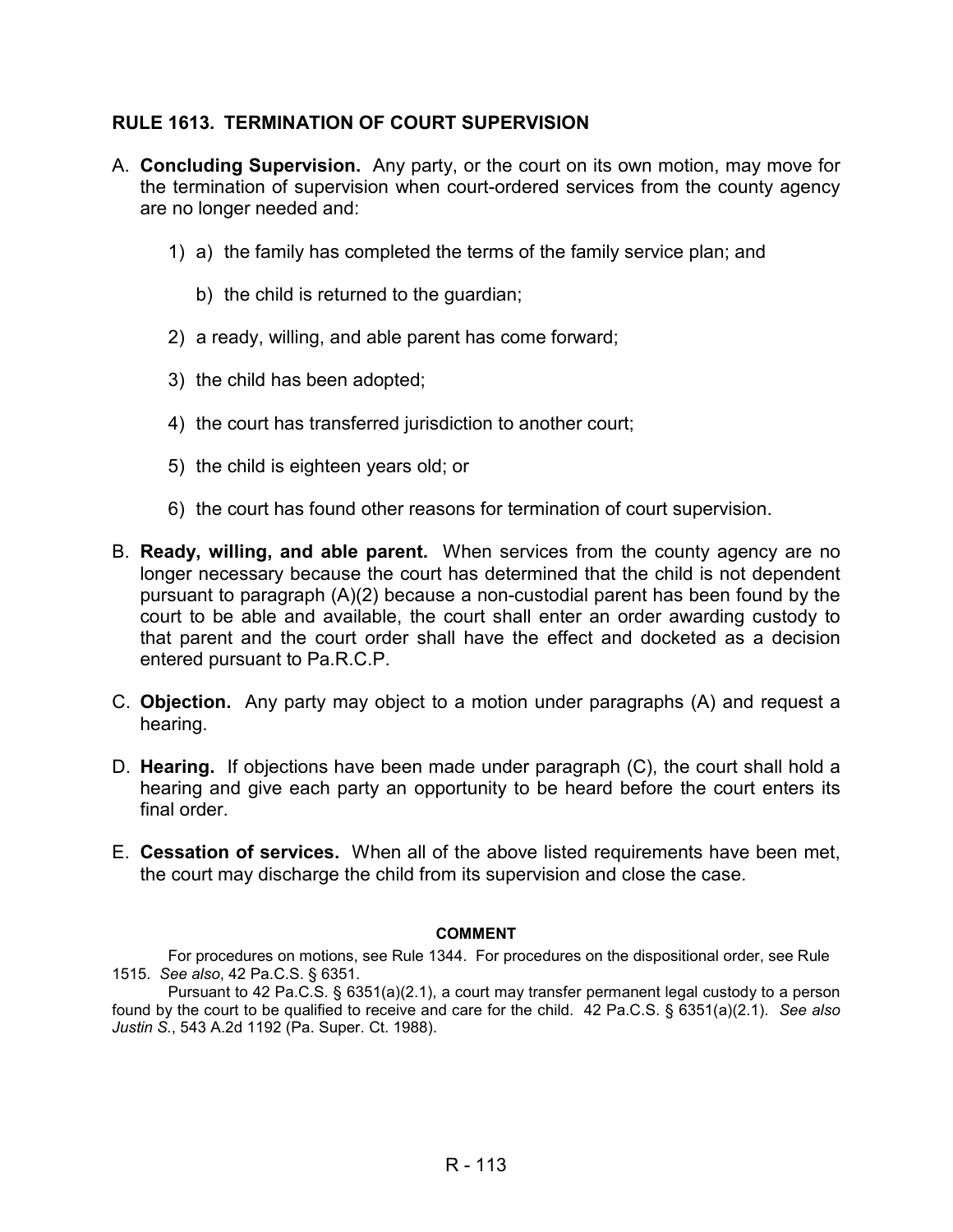# **RULE 1616. POST-DISPOSITIONAL PROCEDURES; APPEALS [RESERVED]**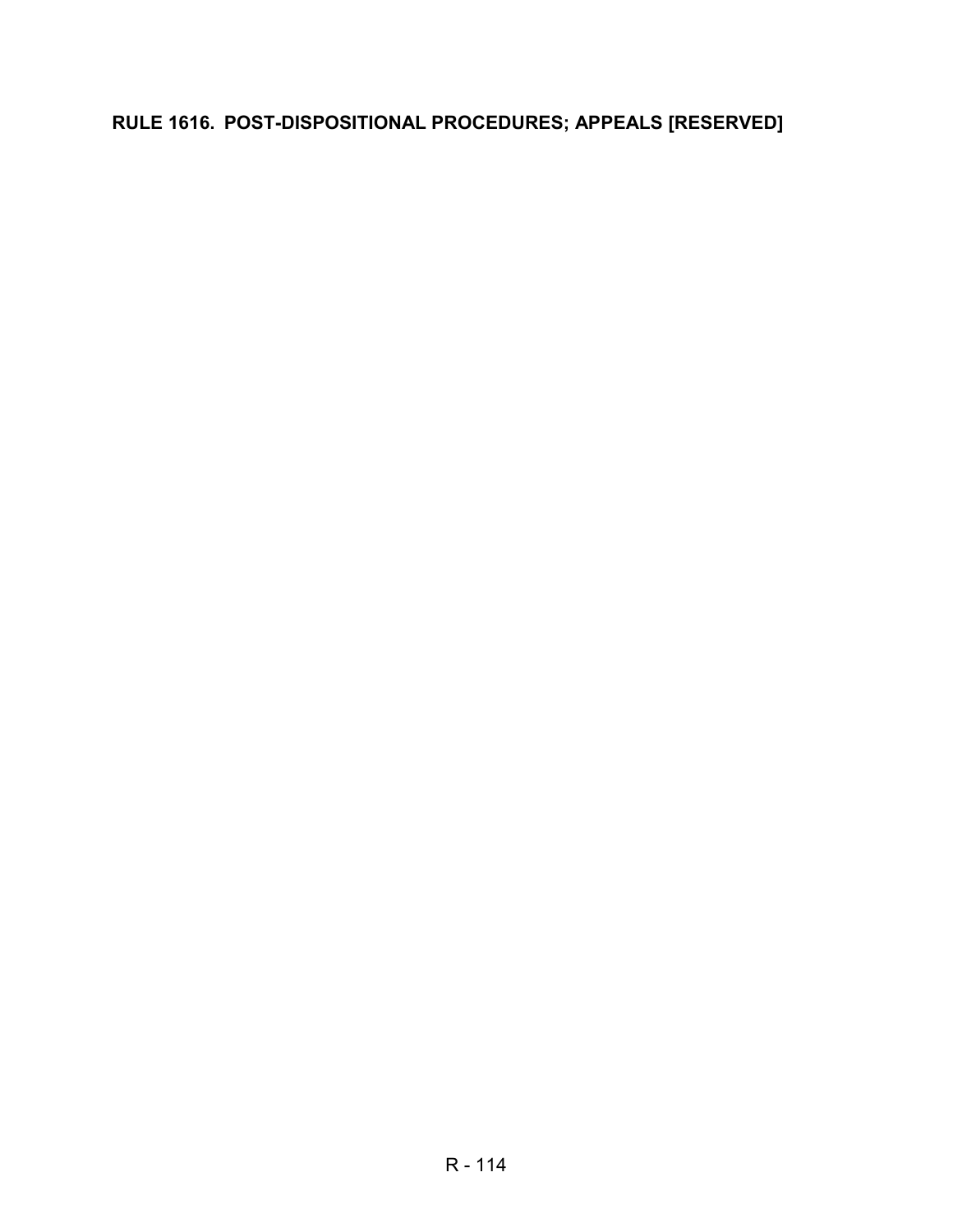### **CHAPTER 17 AGGRAVATED CIRCUMSTANCES**

- 1701. Motion for Finding of Aggravated Circumstances
- 1702. Filing of Motion for Finding of Aggravated Circumstances
- 1705. Adjudication of Aggravated Circumstances

### **RULE 1701. MOTION FOR FINDING OF AGGRAVATED CIRCUMSTANCES**

- A. **Dependency Petitions.** A motion for finding of aggravated circumstances may be included in a dependency petition pursuant to Rule 1330.
- B. **Motion for Aggravated Circumstances.** If it is determined that aggravated circumstances exist after the filing of the petition, a request for a finding of aggravated circumstances shall be made by motion pursuant to Rule 1344. The motion shall be written.

#### **COMMENT**

*See* 42 Pa.C.S. §§ 6302, 6334(b).

Under paragraph (B), all motions for a finding of aggravated circumstances are to be written. Oral motions under Rule 1344 do not apply to motions for finding of aggravated circumstances.

The aggravated circumstances, as defined by 42 Pa.C.S. § 6302, are to be specifically identified in the motion for finding of aggravated circumstances.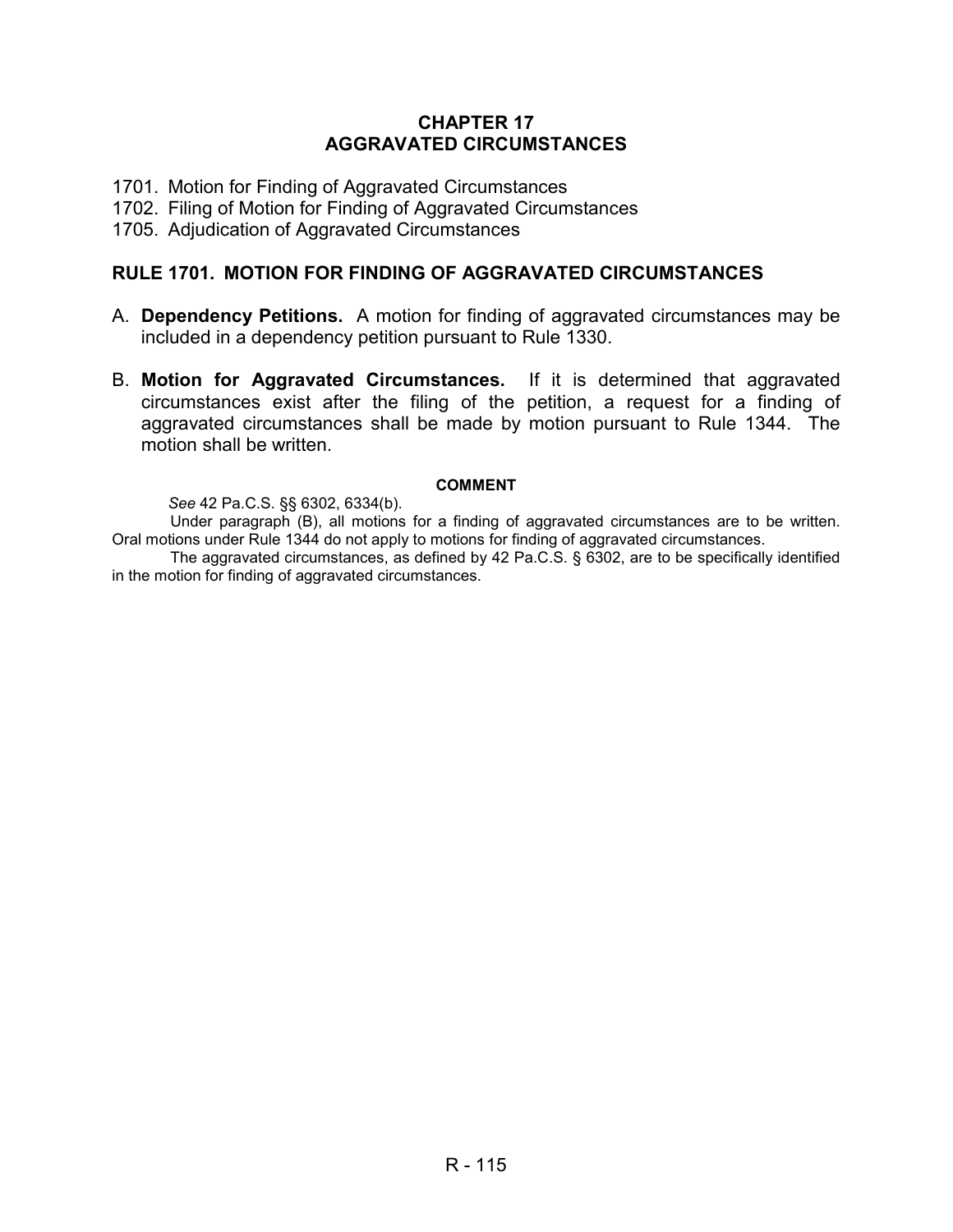### **RULE 1702. FILING OF MOTION FOR FINDING OF AGGRAVATED CIRCUMSTANCES**

A motion for finding of aggravated circumstances shall be filed with the clerk of courts by the county agency as soon as possible but no later than twenty-one days from the determination by the county agency that aggravated circumstances exist.

### **COMMENT**

*See* 42 Pa.C.S. § 6334(b).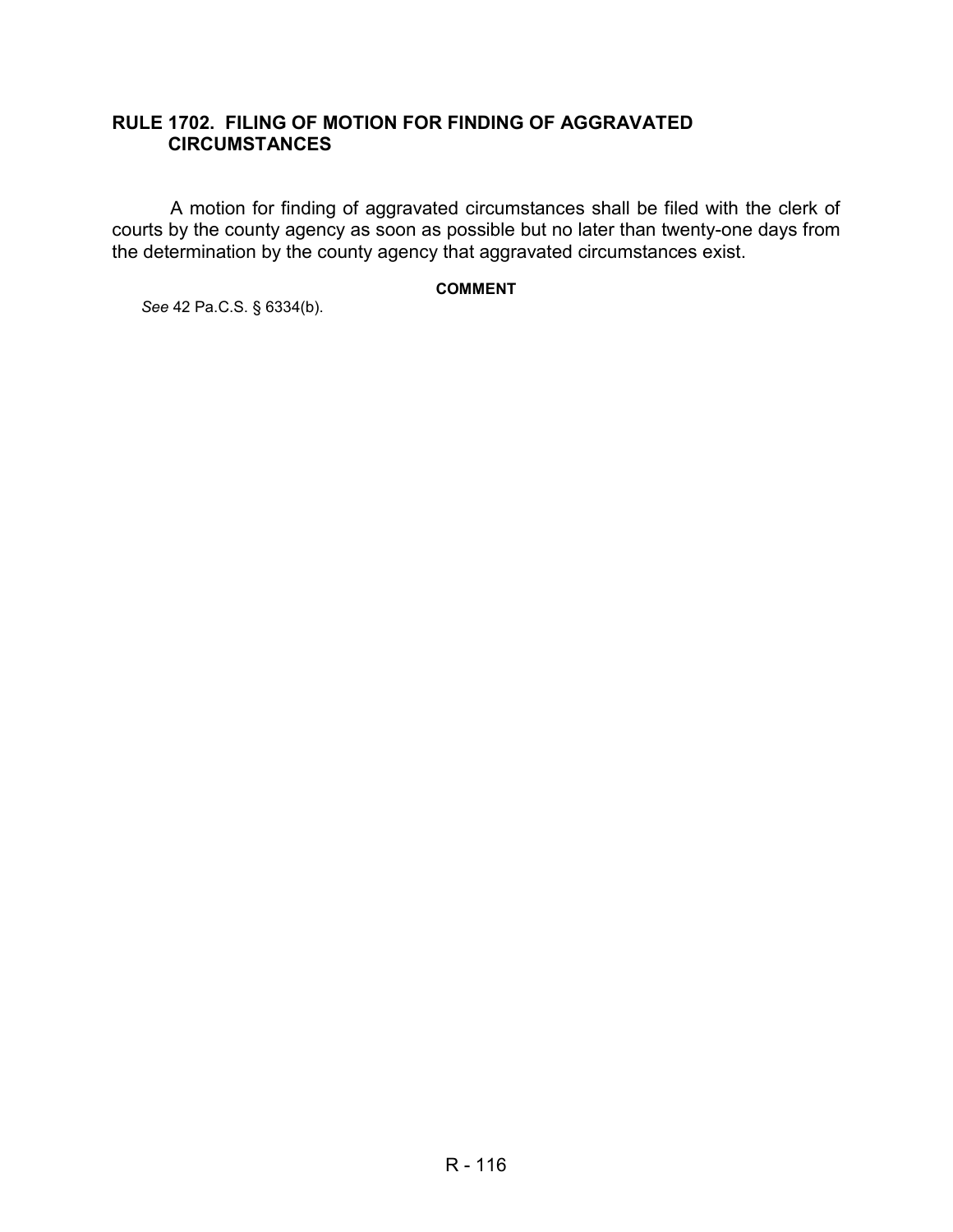### **RULE 1705. ADJUDICATION OF AGGRAVATED CIRCUMSTANCES**

- A. **Finding after adjudication of dependency.** After a finding of dependency pursuant to Rule 1409, the court shall determine if aggravated circumstances exist.
- B. **Reasonable efforts.** If the court finds aggravated circumstances exist, the court shall determine whether reasonable efforts to prevent or eliminate the need for removing the child from the home or to preserve and reunify the family shall be made or continue to be made and the court shall proceed to a dispositional hearing under Rule 1512.
- C. **Court order.** If the court finds that reasonable efforts pursuant to paragraph (B) were made, the court shall include a statement in its order to that effect.

#### **COMMENT**

 Under paragraph (A), the court is to find a child dependent before determining if aggravated circumstances exist. *See* 42 Pa.C.S. § 6341(c.1). The petition may be amended to include aggravated circumstances pursuant to Rule 1330(C).

A statement as to whether reasonable efforts were made under paragraph (B) are to be included in the court order under Rule 1409(C).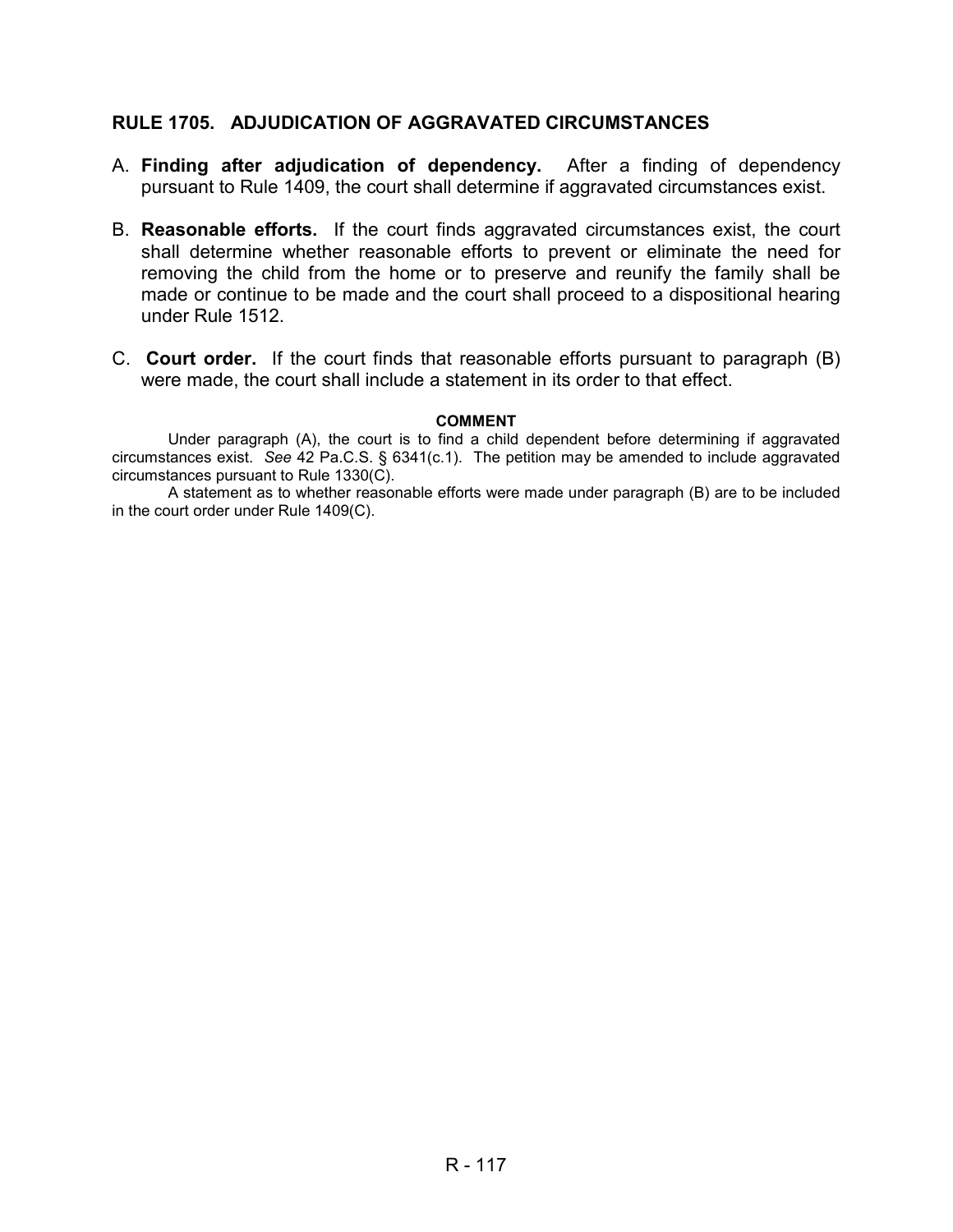#### **CHAPTER 18 SUSPENSIONS**

### **1800. SUSPENSIONS OF ACTS OF ASSEMBLY**

This rule provides for the suspension of the following Acts of Assembly that apply to dependency proceedings only:

- 1) The Act of July 9, 1976, P.L. 586, No. 142, § 2, 42 Pa.C.S. § 6335(c), which provides for the issuance of arrest warrants if the child may abscond or may not attend or be brought to a hearing, is suspended only insofar as the Act is inconsistent with Rule 1124, which requires a summoned person to fail to appear and the court to find that sufficient notice was given.
- 2) The Act of July 9, 1976, P.L. 586, No. 142, § 2, 42 Pa.C.S. § 6336(c), which provides that if a proceeding is not recorded, full minutes shall be kept by the court, is suspended only insofar as the Act is inconsistent with Rules 1127(A) & 1242(B)(2), which requires all proceedings to be recorded, except for shelter care hearings.
- 3) The Act of July 9, 1976, P.L. 586, No. 142, § 2, 42 Pa.C.S. § 6311(b)(9), which provide that there is not a conflict of interest for the guardian *ad litem* in communicating the child's wishes and the recommendation relating to the appropriateness and safety of the child's placement and services necessary to address the child's needs and safety, is suspended only insofar as the Act is inconsistent with Rule 1151, which allows for appointment of separate legal counsel and a guardian *ad litem* when the guardian *ad litem* determines there is a conflict of interest between the child's legal interest and best interest.
- 4) The Act of July 9, 1976, P.L. 586, No. 142, § 2, 42 Pa.C.S. § 6337, which provides that counsel must be provided unless the guardian is present and waives counsel for the child, is suspended only insofar as the Act is inconsistent with Rule 1152, which does not allow a guardian to waive the child's right to counsel and a child may not waive the right to a guardian *ad litem*.
- 5) The Act of July 9, 1976, P.L. 586, No. 142, § 2, 42 Pa.C.S. § 6305(b), which provides that the court may direct hearings in any case or classes of cases be conducted by the master, is suspended only insofar as the Act is inconsistent with Rule 1187, which allows masters to hear only specific classes of cases.
- 6) The Act of July 9, 1976, P.L. 586, No. 142, § 2, 42 Pa.C.S. § 6324, which authorizes law enforcement officers to take a child into custody, is suspended only insofar as the Act is inconsistent with Rule 1202, which provides for police officers taking a child into custody.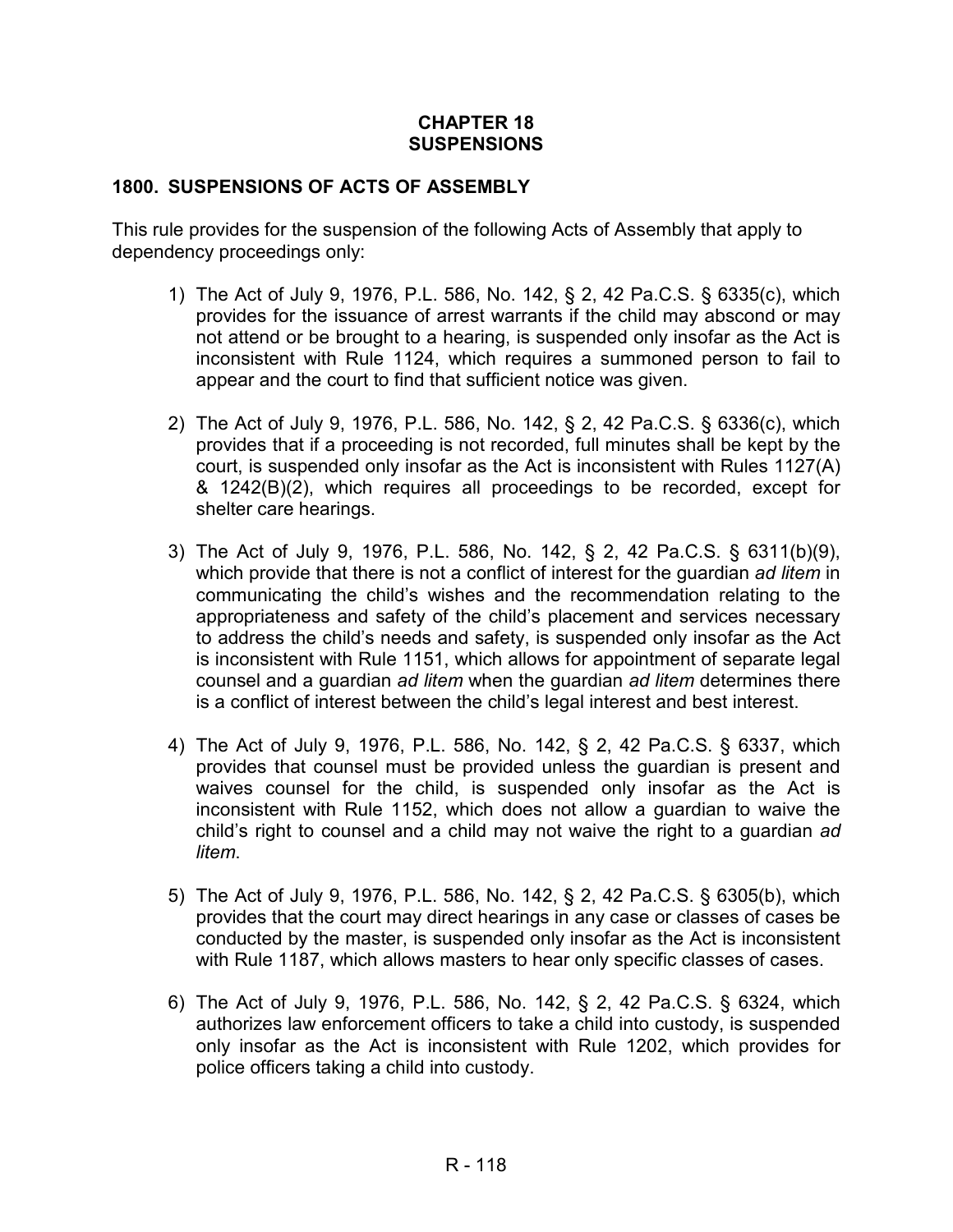- 7) The Act of July 9, 1976, P.L. 586, No. 142, § 2, 42 Pa.C.S. § 6331, which provides for the filing of a petition with the court within twenty four hours or the next business day of the admission of the child to shelter care, is suspended only insofar as the Act is inconsistent with the filing of a petition within twenty-four hours or the next business day from the shelter care hearing if the child is in protective custody under Rules 1242 and 1330(A).
- 8) The Act of July 9, 1976, P.L. 586, No. 142, § 2, 42 Pa.C.S. § 6334, which provides that any person may bring a petition, is suspended only insofar as the Act is inconsistent with Rules 1320, 1321, and 1330, which provide that the county agency may file a petition and any other person shall file an application to file a petition.
- 9) The Act of December 19, 1990, P.L. 1240, No. 206, § 2, 23 Pa.C.S. § 6339, which provides for the confidentiality of reports made pursuant to the Child Protective Services Law, 23 Pa.C.S. § 6301 *et seq.*, is suspended only insofar as the Law is inconsistent with Rule 1340(B)(1)(e), which provides for the disclosure of such reports if the reports are going to be used as evidence in a hearing to prove dependency of a child.

#### **COMMENT**

The authority for suspension of Acts of Assembly is granted to the Supreme Court by Article V § 10(c) of the Pennsylvania Constitution. *See also* Rule 1102.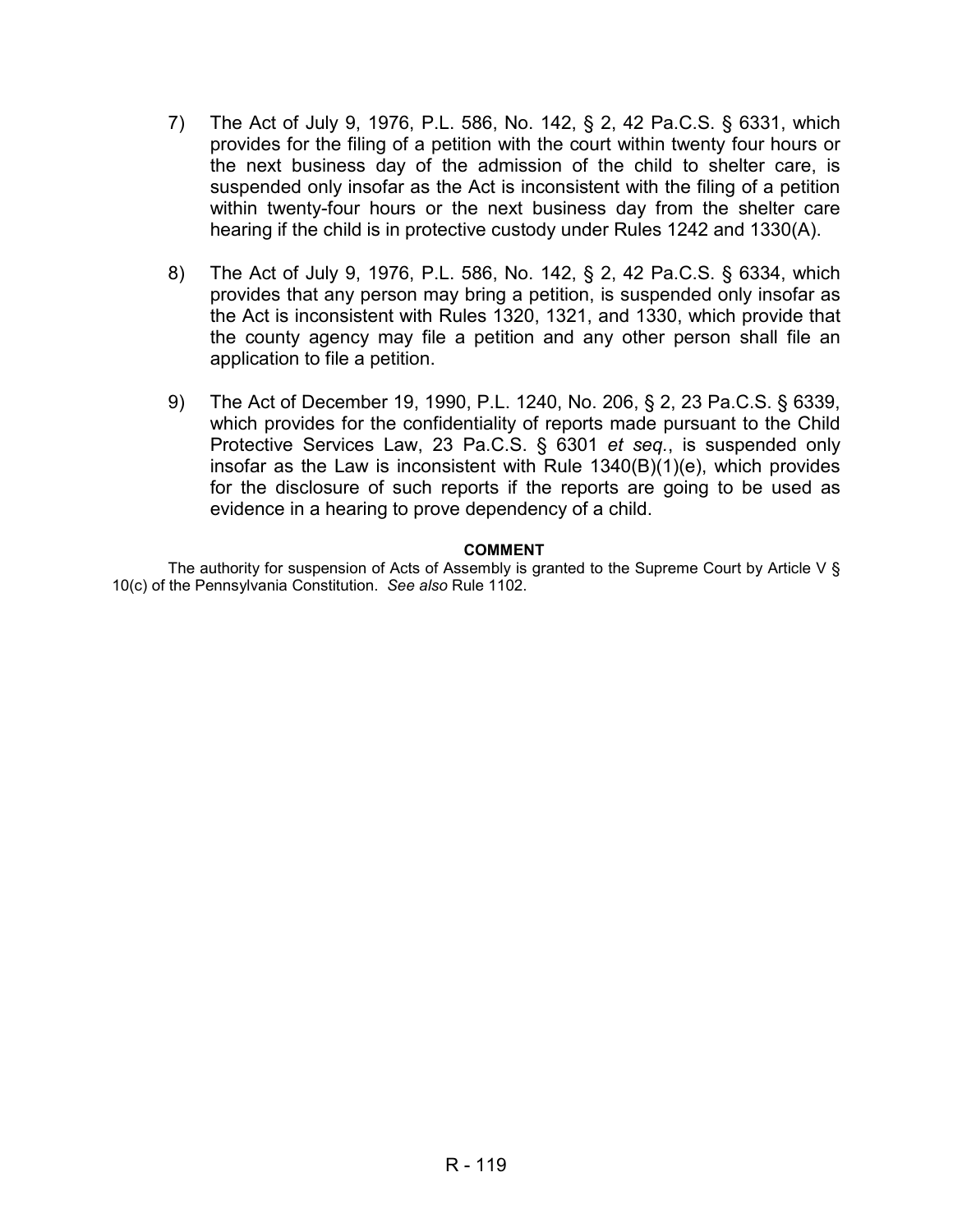#### **COMMITTEE'S RECOMMENDATION**

The Juvenile Court Procedural Rules Committee (hereinafter "Committee") is recommending to the Supreme Court that the following rules of Juvenile Court Procedure, dealing with the dependency jurisdiction of the juvenile court, be adopted and promulgated.

In preparing this recommendation, the Committee surveyed local practices across this Commonwealth by speaking with county agency directors, supervisors, and caseworkers, attorneys for the county agencies, local police departments, and parent advocate attorneys in every judicial district. The Committee also examined case law, the Juvenile Act, 42 Pa.C.S. § 6301 *et seq*., the Child Protective Services Law, 23 Pa.C.S. § 6301 *et seq.*, the Pennsylvania Rules of Juvenile Court Procedure delinquency matters, case law, and many other sources*.* 

After examining these sources and local practices, the Committee debated and discussed every issue with great detail and thought. As a result of our discussions, the Committee has established a set of procedural rules that: 1) simplifies practice and procedure, 2) provides uniformity, and 3) reflects current practices of the majority of the judicial districts. These uniform rules will enable the statewide practice of law and create fairness in administration and efficiency in the management of dependency cases.

The Committee has also incorporated several provisions of the Juvenile Act that cover procedural areas to unify the procedural process in one area, the Rules of Juvenile Court Procedure. This will simplify procedure in each courtroom across this Commonwealth.

### **HISTORY OF THE COMMITTEE**

The amendments to the Juvenile Act, 42 Pa.C.S § 6301, *et seq*., passed during the 1995 Special Session on Crime and subsequent legislation changed the purpose of the juvenile court. There was an imperative need for the creation and ongoing review of statewide rules of delinquency procedure to establish uniformity throughout the Commonwealth.

In response to these statutory changes and specifically the resulting need for procedural rules, the Supreme Court initiated the Juvenile Court Procedural Rules Project (hereinafter "Project") in 1998 to undertake a close analysis of national standards, statutory and case law, and local practice for delinquents.

On the basis of the work completed by the Project and the need to begin the detailed and specialized work of drafting the necessary procedural rules in the juvenile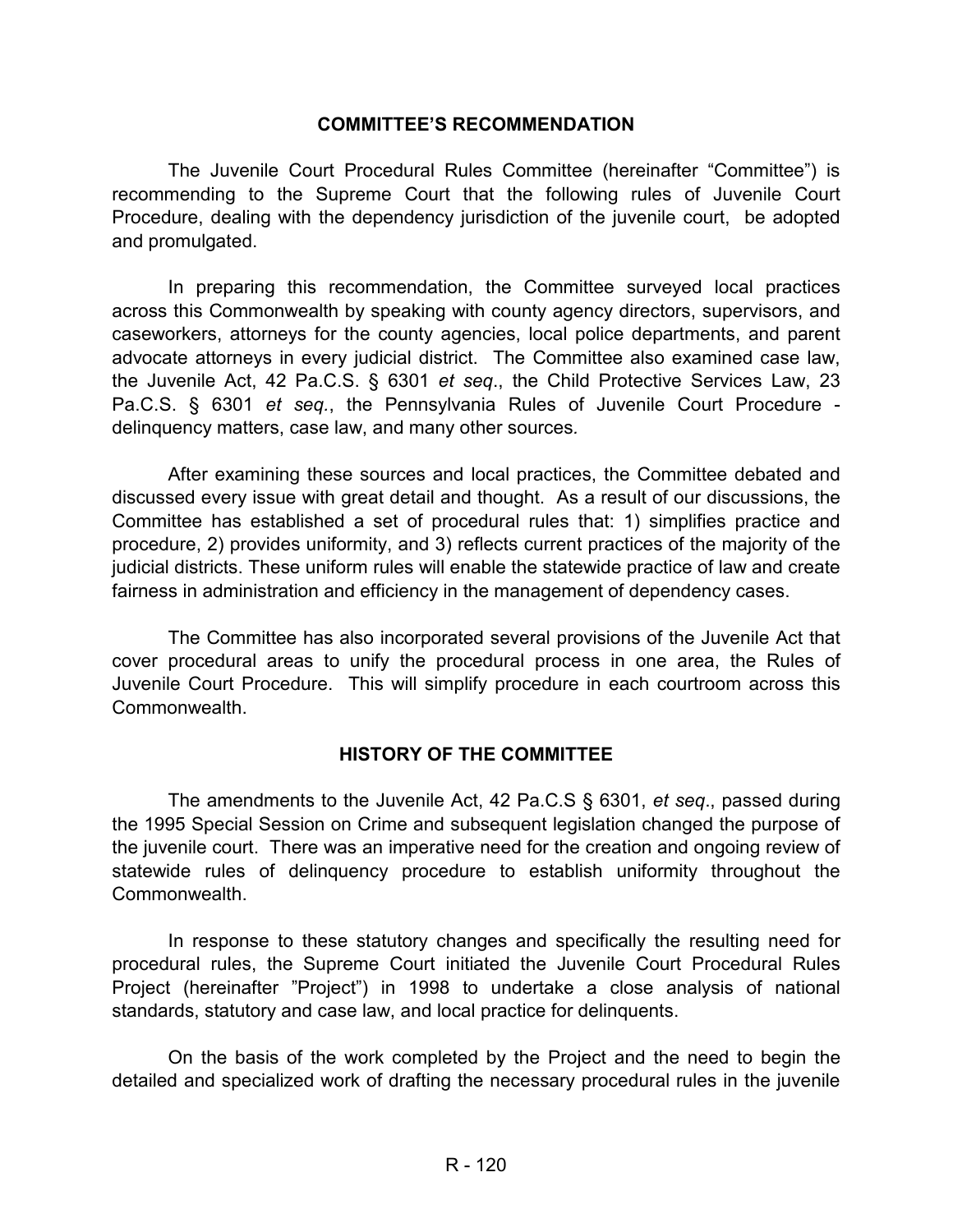court for delinquency matters, the Supreme Court of Pennsylvania established the Juvenile Court Procedural Rules Committee on January 22, 2001.

In March of 2003, the Committee published its Rules on delinquency matters for public comment. The Committee then met in June of 2003 to consider and discuss the public comments received. The Committee then made some modifications to the Rules based on public comments and committee discussion. Then in September of 2003, the Committee sent a final recommendation to the Court on delinquency matters. After making some modifications at the Court's direction, the Court adopted the Rules of Juvenile Court Procedure on April 1, 2005. The Rules are effective October 1, 2005, with the exception of the masters' rules, which are effective April 1, 2006.

In October of 2003, the Committee met with several leaders in the dependency field to begin discussions on Rules for dependency matters of the juvenile court. After this initial meeting, it was determined that procedural rules in the juvenile court for dependency matters were imperative. The Committee began surveying judicial districts on all aspects of the dependency court. The Committee has held many meetings over the past two years and thoroughly discussed the local practices, statutory and case law, the Rules of Juvenile Court Procedures - delinquency matters, and other sources. The Committee has drafted rules of procedure for dependency matters and is now publishing the recommended dependency rules for your comment.

# **THE RULES GENERALLY**

The Committee has presented the rules in an order that tracks the dependency system from beginning to end. The Committee used its delinquency rules as a starting point in tracking the dependency system. Chapter Eleven sets forth the general provisions and the provisions related to the business of the courts that apply throughout the juvenile court process. Chapter Twelve deals with the commencement of proceedings, orders for protective custody, and the procedures after a child is taken into protective custody, including the shelter care hearing. Chapter Thirteen provides for the procedures on venue & transfer, the filing of a petition, discovery, motions, summons and notice, and preservation of testimony and evidence. Chapter Fourteen sets forth the adjudicatory hearing procedures. Chapter Fifteen provides for the procedures for the dispositional hearing. Chapter Sixteen provides for the post-dispositional procedures, including permanency hearings. Chapter Seventeen provides for aggravated circumstances procedures. Finally, Chapter Eighteen, provides for suspensions of Acts of Assembly.

The new rules also will create uniformity in terminology, which will additionally facilitate the statewide practice of law. For example, we have used the term "emergency custody application" to describe the document that is completed by a person asking the court to review the case and to place a child into protective custody.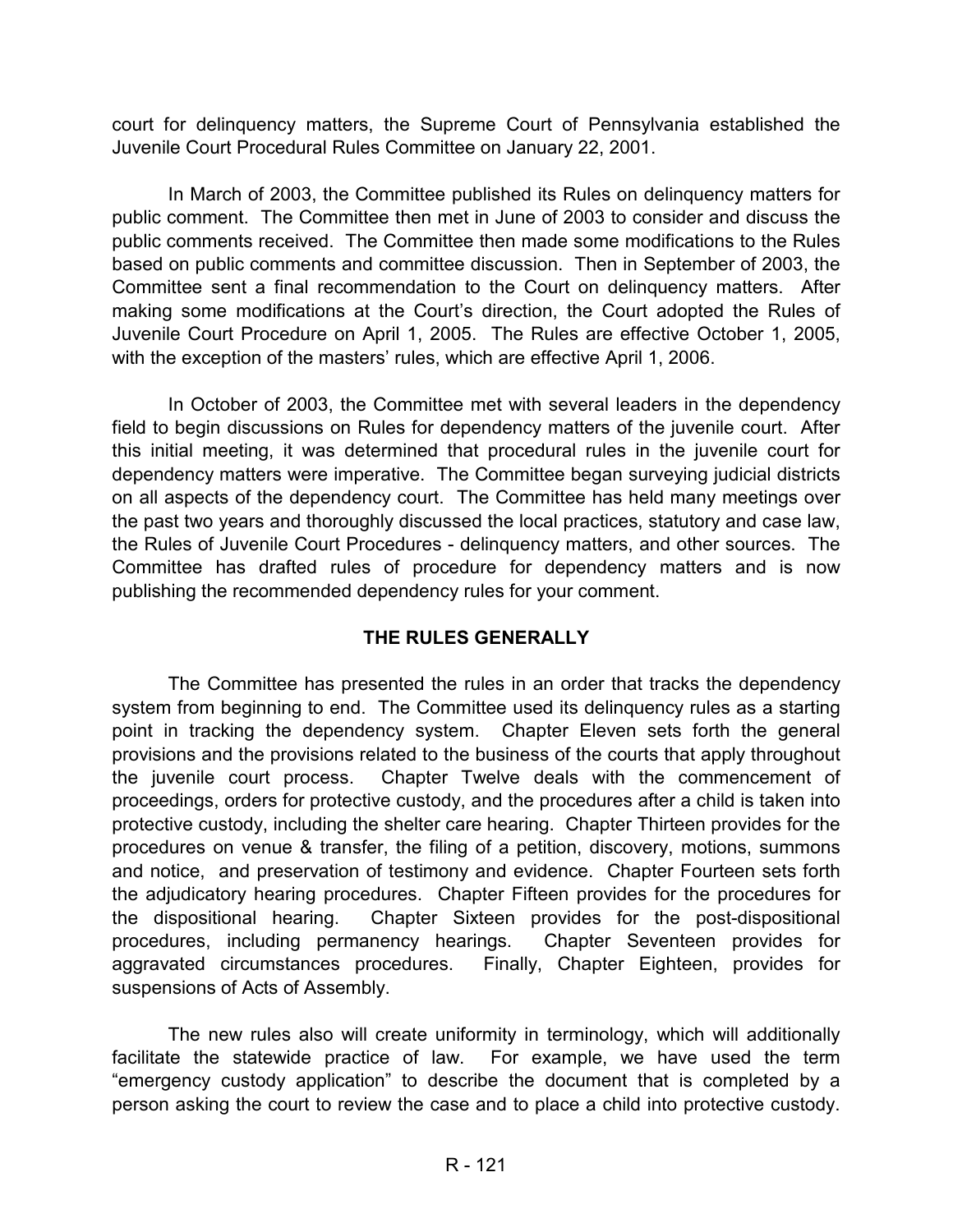Throughout the rules, the term "application" will be used to describe a document that is submitted to court prior to any formal court action. Once proceedings have been commenced, a motion is the appropriate course of action for further requests.

The Committee begins the dependency rules in Chapter Eleven. Chapters One through Ten pertain to delinquency matters. In many instances, the dependency rule corresponds to a delinquency rule by adding a 1000 to the delinquency rule. For example, Rule 1100 corresponds to Rule 100, and Rule 1401 corresponds to Rule 401, with respect to the same subject matter.

The Committee used the corresponding delinquency rule as a beginning point for discussion when applicable. In many instances, the rules are similar in text.

# **CHAPTER ELEVEN**

The general provisions are Rules 1100 – 1102. Business of courts is covered in Part A, Rules 1120 – 1135. Part B(1) addresses examination and treatment of a child in Rule 1145. Part B(2) addresses counsel, Rules 1150 – 1158. Records are covered in Part C, Rules 1160 – 1167. Part D addresses masters in Rules 1185 - 1192.

### **GENERAL PROVISIONS**

# **RULE 1100 - SCOPE OF RULES**

Rules in Chapters Eleven through Twenty (Rules 1100 - 2099) govern dependency matters.

### **RULE 1101 - PURPOSE AND CONSTRUCTION**

 The Committee wanted to emphasize that the rules are to secure uniformity and simplicity in procedure, fairness in administration, just determination and to be construed to effectuate the purposes of the Juvenile Act.

### **RULE 1102 - CITING THE JUVENILE COURT PROCEDURAL RULES**

 The citation, Pa.R.J.C.P. was the citation chosen by the Committee for delinquency matters. Dependency matters will have the same citation but as stated in the scope of rules, dependency matters are covered in Chapters Eleven through Twenty; whereas, delinquency matters are in Chapters One through Ten.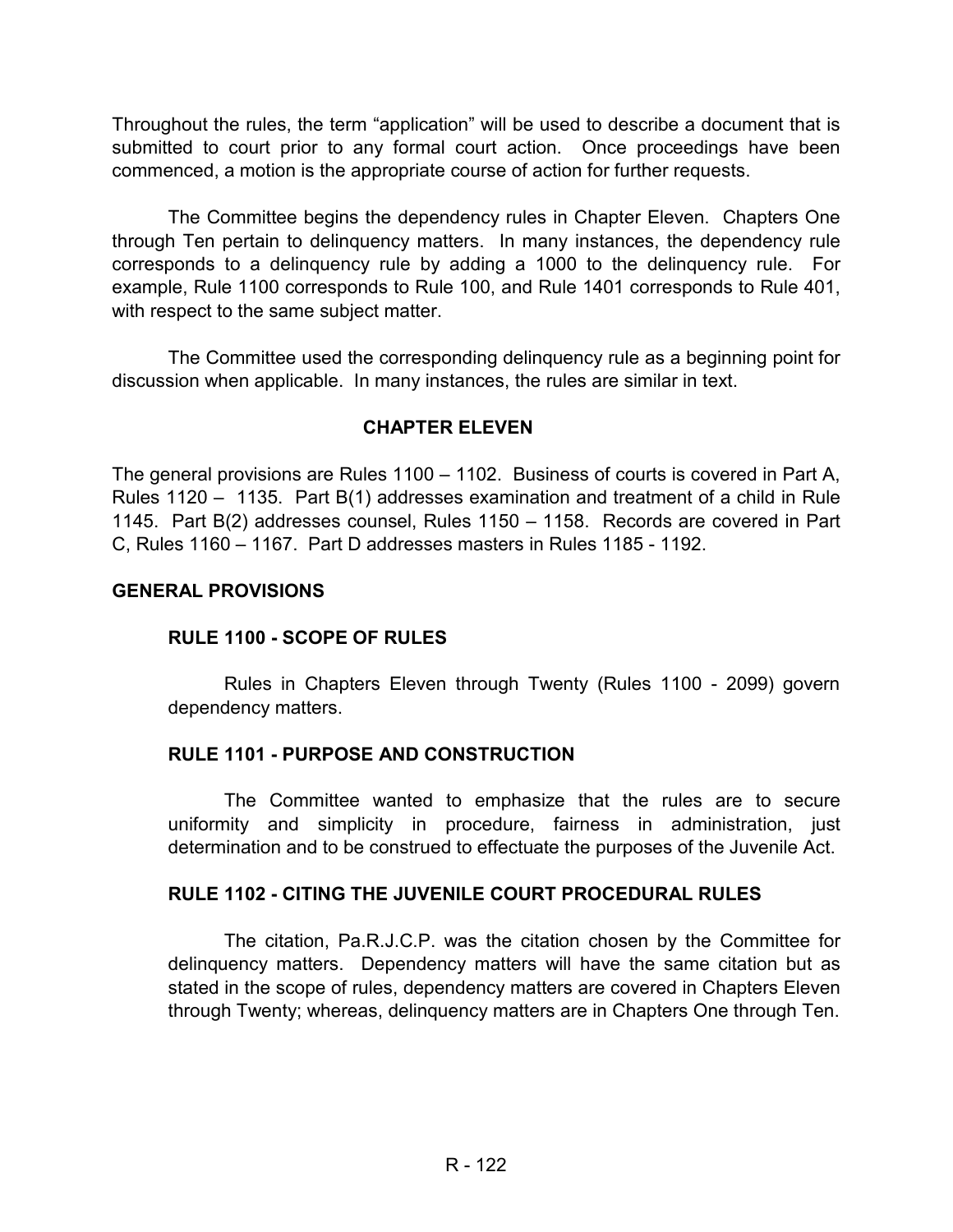### **PART A – BUSINESS OF COURTS**

#### **RULE 1120 - DEFINITIONS**

This rule clarifies terminology used throughout the Rules of Juvenile Court Procedure.

#### **RULE 1121 – LOCAL RULES**

This rule is very similar in text to the Pa.R.J.C.P. - Delinquency Matters, Rule 121, Pa.R.Crim.P. 105 and the Pa.R.C.P. 239. The Committee decided to follow the same procedures as these other rules to help the practitioner.

To enable the Supreme Court and the Committee to regulate and monitor local rules and to ensure the local rules are in compliance with the Pennsylvania Rules of Juvenile Court Procedure, and to ensure that local practices do not inhibit the statewide practice of law, this rule requires all local rules be vacated at the time these rules become effective. This does not mean all local rules have to be redrafted in their entirety. After reviewing their local rules for consistency and conformity with the new statewide rules, each judicial district may only need to repromulgate their rules after rekeying the rule numbers.

### **RULE 1122 – CONTINUANCES**

The Committee felt that a general rule on continuances was necessary. The court must look at all the circumstances when determining if a continuance is appropriate.

The Committee also discussed what happens with a summons when a case is continued, and concluded the summons does not have to be reissued if the party is notified of the date, place, and time of the rescheduled hearing. This will save time and expense for each judicial district.

#### **RULE 1123 - SUBPOENAS**

The Committee wanted to ensure that subpoenas were uniform throughout the Commonwealth. This rule addresses the minimal contents of a subpoena, service, duration, and the allowance of bench warrants.

 A subpoena must remain in force until the end of the proceedings; therefore, there only needs to be one subpoena for a three-day hearing. The person is considered subpoenaed until the proceedings have concluded.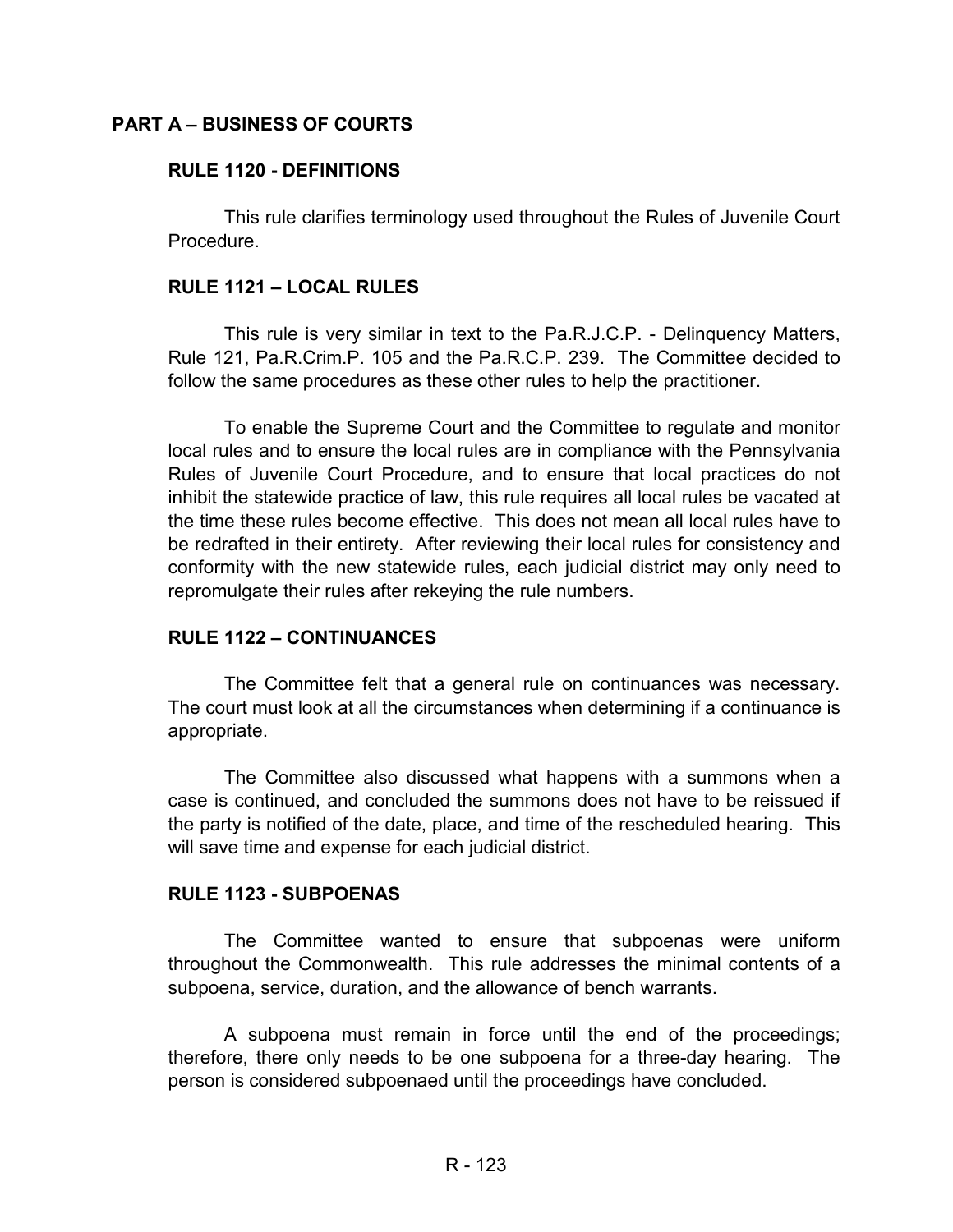See Rule 1124 for clarification of what individuals are to receive subpoenas.

#### **RULE 1124 - SUMMONS AND NOTICE**

The Committee wanted to ensure that summons and notice were uniform throughout the Commonwealth. This rule addresses the requirements of the summons, method of service, and the allowance of bench warrants.

Summonses are issued to bring parties to the proceedings. Notices go to all other persons who need to be present, such as, attorneys, caseworkers, foster parents and other interested individuals. Subpoenas governed by Rule 1124 are issued to bring all witnesses and individuals who will be testifying.

### **RULE 1126 - DEFECTS IN FORM, CONTENT, OR PROCEDURE**

The Committee wanted to ensure that cases were not being dismissed because of a typographical error or non-prejudicial error.

# **RULE 1127 - RECORDING AND TRANSCRIBING JUVENILE COURT PROCEEDINGS**

 The Committee debated which hearings should be recorded. After extensive discussions, the Committee strongly believed that all hearings, except shelter care hearings, should be recorded for proper review, including appellate review.

 Some form of record or transcript is necessary to permit meaningful consideration of claims of error and effective appellate review. *See, e.g.,*  Pa.R.A.P. 1922, 1923, 1924: *Commonwealth v. Fields,* 387 A.2d 83 (Pa. 1978); *Commonwealth v. Shields*, 383 A.2d 844 (Pa. 1978).

### **RULE 1128 – PRESENCE AT PROCEEDINGS**

All parties are to be present at any proceeding; however, the court may proceed in the absence of a party if good cause is shown or the court has excluded a party for good cause. If a party is absent or excluded, counsel must be present. In no case may the court proceed without the child's attorney.

There are several instances when the court has good cause to proceed without a party. For example, if the child is one year old and could not offer any testimony or assist his or her attorney, or when a party has received notice and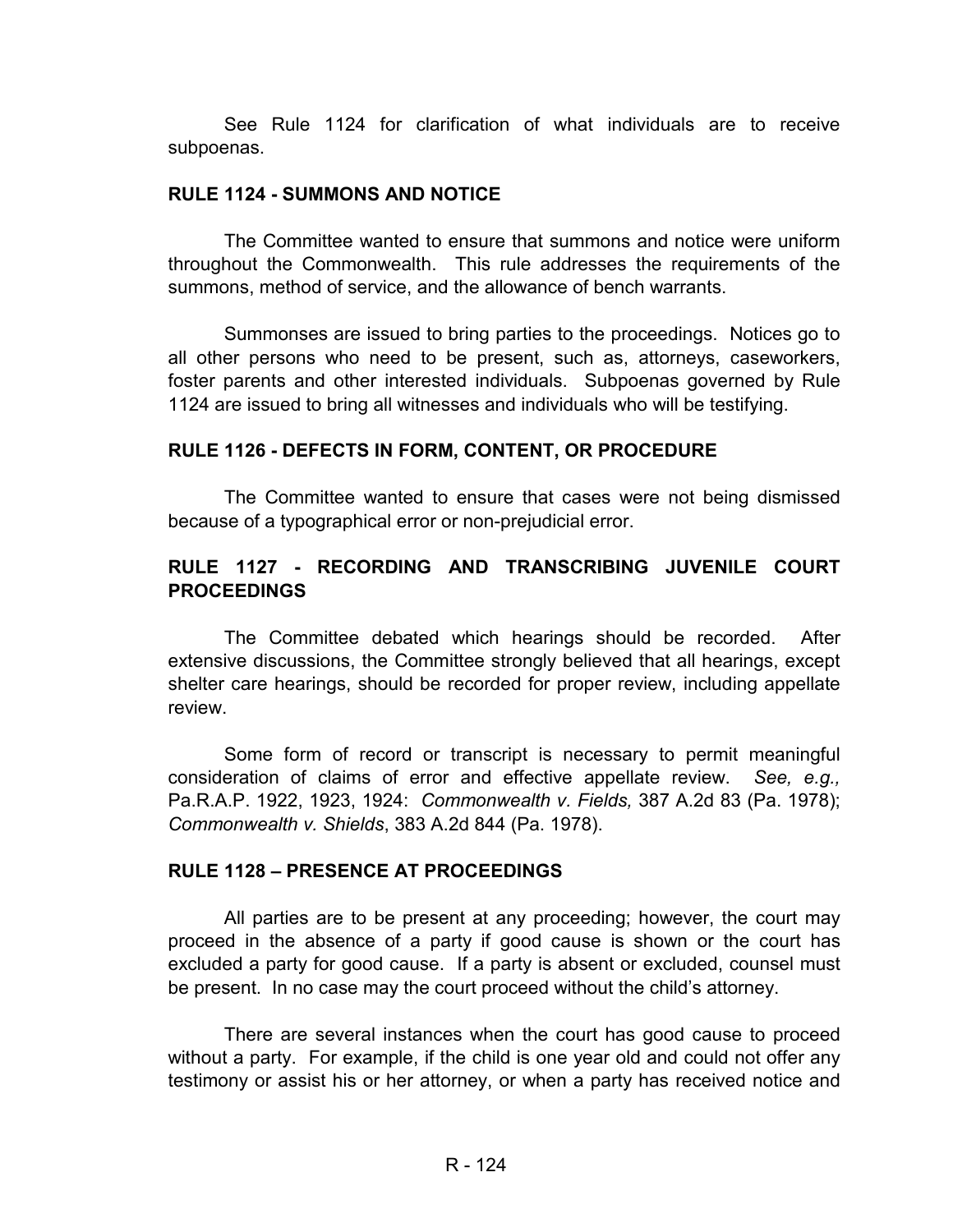willfully fails to attend, and many other reasons deemed appropriate by the court for good cause.

# **RULE 1130 - PUBLIC DISCUSSION BY COURT PERSONNEL OF PENDING MATTERS**

The Committee felt it was important to include prohibitions on divulgence of information concerning a child on matters that are closed proceedings, held in chambers, or otherwise outside of the presence of the public.

### **RULE 1133 – MOTION TO INTERVENE**

This rule provides an avenue for non-parties to move the court for intervention. A person must show a substantial, direct, and immediate interest in the case.

A motion may be denied if the interest of the movant is already adequately represented, the motion for intervention was unduly delayed, or the intervention will unduly delay or prejudice the adjudication of dependency or the rights of the parties.

# **PART B(1) – EXAMINATION AND TREATMENT OF CHILD**

# **RULE 1145 - APPLICATION OR MOTION FOR EXAMINATION AND TREATMENT OF A CHILD**

This rule provides a mechanism for asking the court for examination and treatment of a child. Paragraph (A) is meant to address emergency situations when a dependency petition has not been filed yet. Paragraph (B) provides for a motion for examination and treatment after the filing of a dependency petition. When filing the motion, all parties must be served and be apprised of the request. For motion procedures, see Rule 1344.

The legal custodian of the child, including the county agency, has statutory authority to treat a child for routine medical care and no motions are necessary. *See* 42 Pa.C.S. § 6357. For non-routine treatment, the county agency must comply with the provisions of 55 PA CODE §§ 3130.91 and 3680.52.

### **PART B(2) - COUNSEL**

### **RULE 1150 – ATTORNEY – APPEARANCES AND WITHDRAWALS**

The Committee discussed at length the issue of duration of counsel's representation. The Committee decided to follow its recommendation in the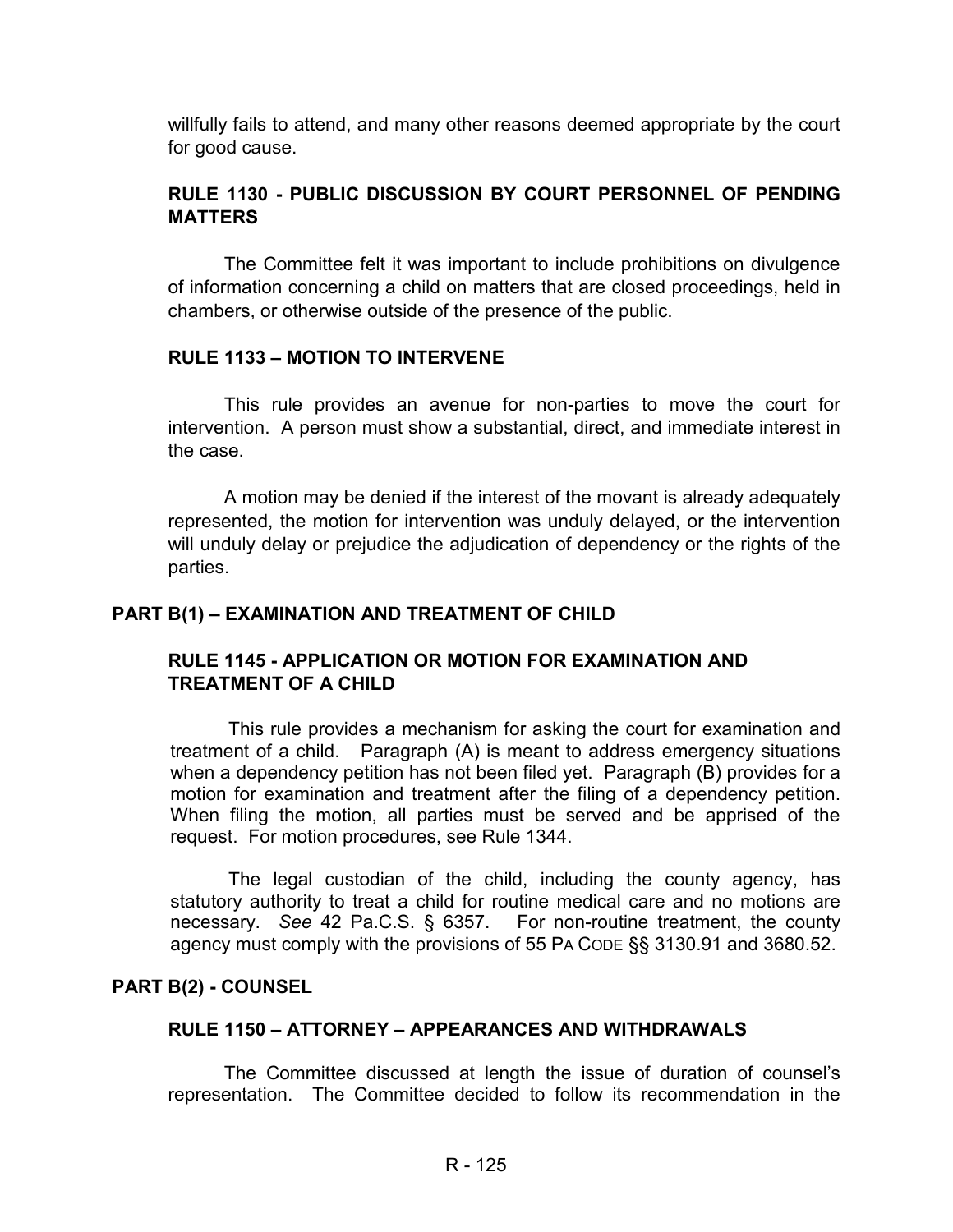delinquency rules (Rule 150) in that counsel must stay in the case until the closing of the case, including direct appeals and permanency reviews. The Committee noted that it was important that the child have one attorney, whenever possible, through the process of the dependency system for stability and security.

If counsel has good cause for withdrawing from the case, this rule allows withdrawals in those cases. The court should look at all the circumstances when allowing withdrawal, especially if a party will be prejudiced or the proceedings will be delayed.

### **RULE 1151 – ASSIGNMENT OF COUNSEL**

This rule provides when a child must receive a guardian *ad litem* and when a child must receive legal counsel. In some instances, a child may need both a guardian *ad litem* and legal counsel when there is a conflict of interest. Section 6311(b)(9) was suspended to the extent that the attorney decides if there is a conflict of interest after evaluating his or her interpretation of the Rules of Professional Conduct with each case and its circumstances. The attorney may petition the court for another attorney. The attorney is subject to the Rules of Professional Conduct and discipline by the Disciplinary Board of the Supreme Court of Pennsylvania; so it is crucial that the attorney evaluate each case separately.

### **RULE 1152 – WAIVER OF COUNSEL**

The Committee agreed, as in the delinquency rules, that a child may waive legal counsel. The waiver must be knowingly, intelligently, and voluntarily made and the court must be assured that the child understands the benefits of counsel. If the court finds that the child has made an intelligent and voluntary choice, the court may appoint stand-by counsel to assist the child. It is understood that some children are too young to make this decision but the court is in the best position to consider all the factors of each case.

The Committee has also decided to recommend that a child may not waive the right to a guardian *ad litem.* The Committee felt in all these cases that there was a need for someone to represent the child's best interest.

### **PART C – RECORDS**

# **PART (C)(1) - ACCESS TO JUVENILE COURT RECORDS**

# **RULE 1160 - INSPECTION OF JUVENILE FILE/RECORDS**

The provisions of this rule are taken from the Juvenile Act. Because this is a procedural area, the Committee believed it was necessary to include this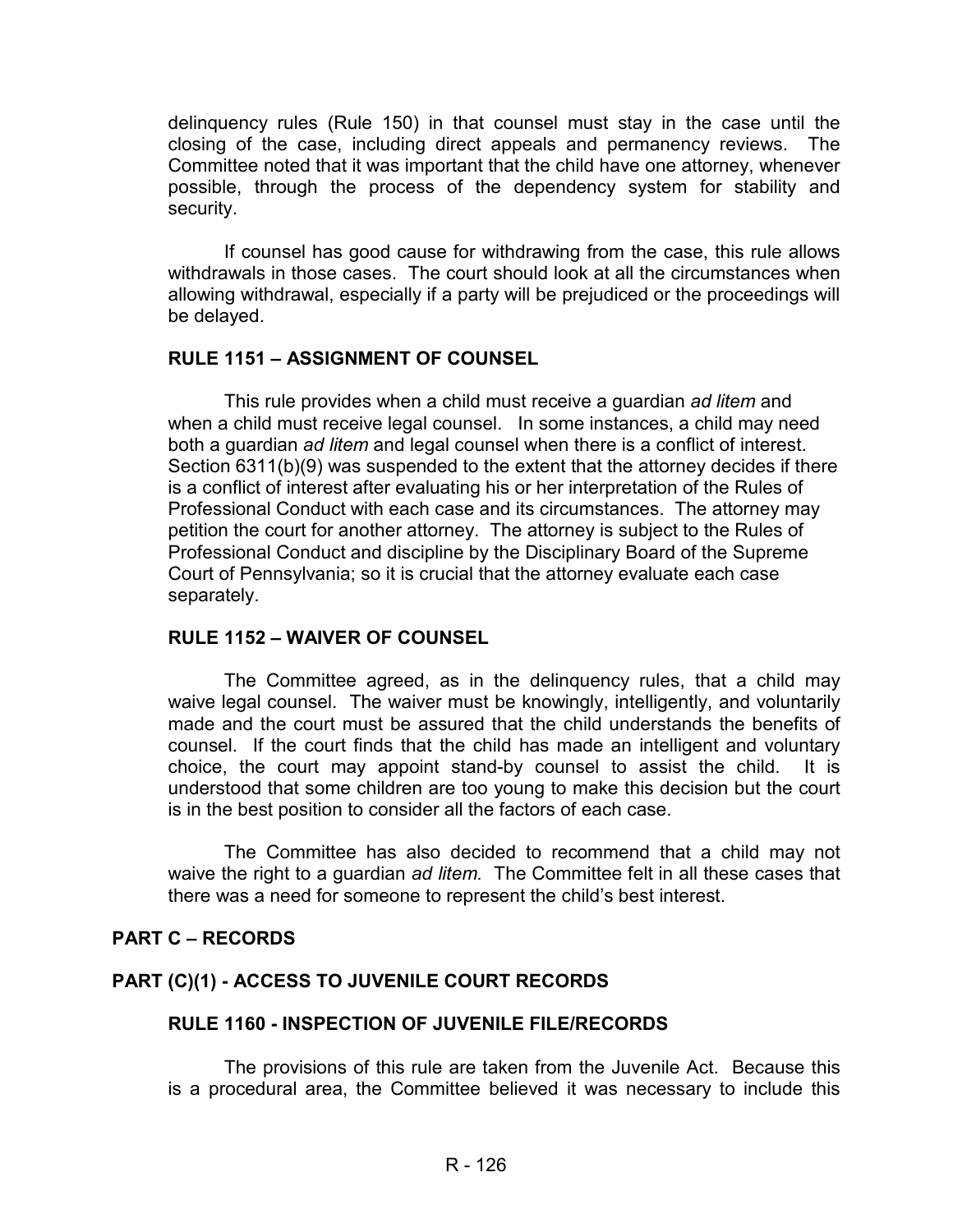provision in the rules. Certain sections of the Juvenile Act were not incorporated into the dependency rules because they deal strictly with delinquent juveniles.

### **PART (C)(2) - MAINTAINING RECORDS**

#### **RULE 1165 - DESIGN OF FORMS**

This rule provides for the designing and publishing of forms that may be helpful in implementing these rules.

### **RULE 1166 - MAINTAINING RECORDS IN THE CLERK OF COURTS**

In our surveys, the Committee found problems in record maintenance by the clerk of courts. This rule establishes how entries are to be made, the content of docket entries, and the custody of record. This will enable a proper record for appellate review.

 It was also noted in the surveys that the county agency acts as the clerk of courts in some counties. Rule 1120 allows the agency or other designated person to act and perform the duties of the clerk of courts if this is an established local practice.

### **RULE 1167 – FILINGS AND SERVICE OF COURT ORDERS AND NOTICES**

This rule provides for the filings and service of court orders and notices. The Committee tried to anticipate the advances in technology by providing, as methods of service, service by facsimile transmission or other electronic means, if requested.

#### **PART D – MASTERS**

### **RULE 1185 – APPOINTMENT TO CASES**

The Committee expressed concern about allowing masters to practice in the same judicial district where they preside, noting the practice creates a conflict of interest; therefore, this was made a prohibited practice. This prohibition is consistent with what we learned from our surveys; in the majority of the judicial districts, masters are not practicing in juvenile courts.

#### **RULE 1187 – AUTHORITY OF MASTER**

A major issue for the Committee concerned whether masters should be limited in the types of cases they should hear. After several discussions, the Committee tentatively felt that masters should hear the less serious cases. The Committee thought that a judge should always hear termination of parental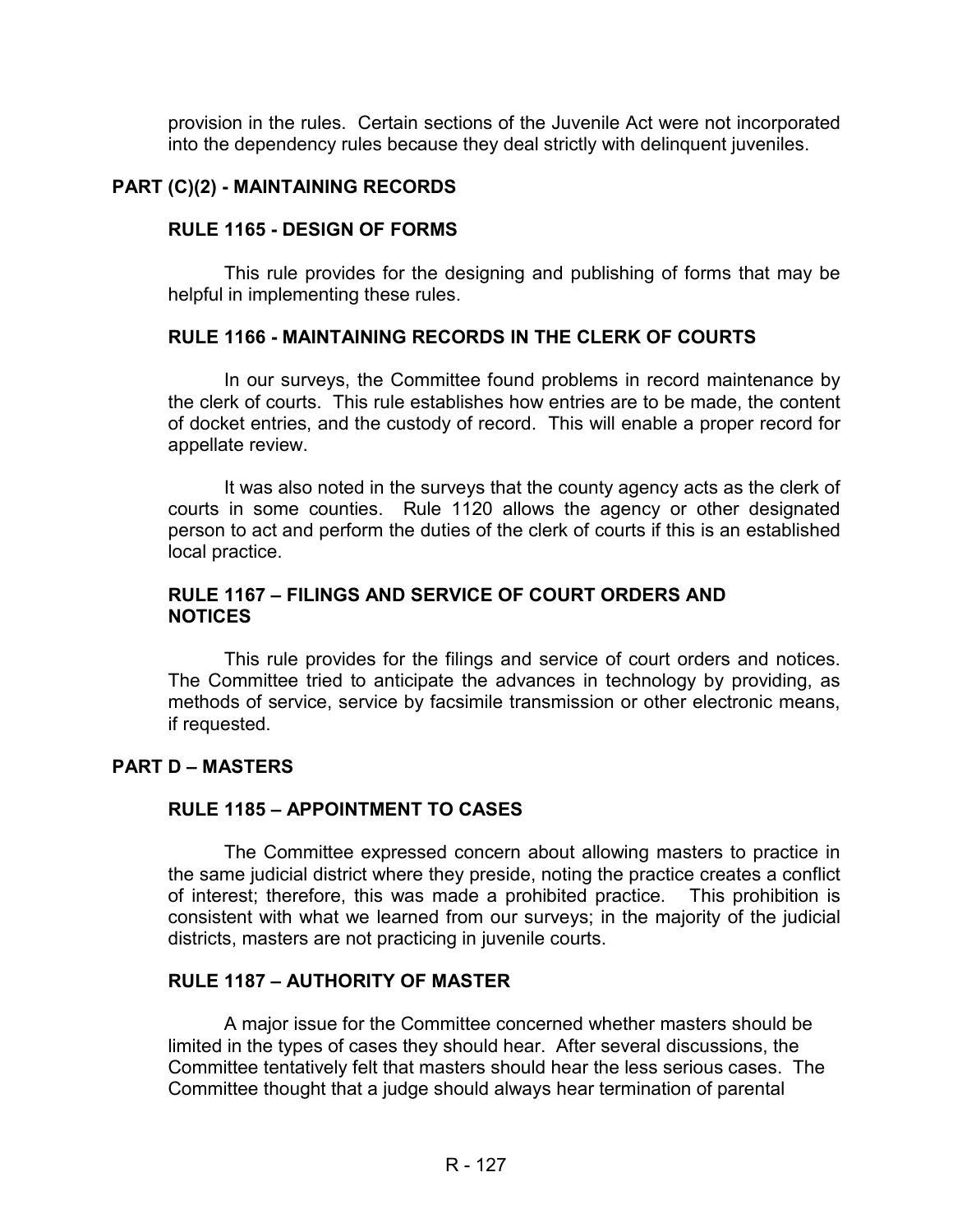rights, adoptions, adjudicatory hearings where aggravated circumstances are alleged, dispositional hearing where removal of the home is contested, and permanency or dispositional review hearings where a goal change is contested by any party. It is understood that in most instances, termination of parental rights and adoptions are heard in Orphans' Court; however, under 42 Pa.C.S. § 6351(g), a judge may switch hats and serve as the judge to decide those issues. The Committee wanted to ensure that the judge did not assign these important decisions to a master.

This rule also provides that at every hearing before the master, the parties should be informed of the right to a hearing before the judge. This provision is taken from the Juvenile Act.

The Committee wanted to stress the importance of dependency cases and their serious consequences, quite often, removal of child from his or her parent for some specified time, or termination of parental rights. Because of the seriousness of these cases, the Committee is tentatively recommending that judges should be hearing the evidence and making the difficult decisions. The Committee is very desirous to hear comments from all individuals on the proper scope of the master's authority.

### **RULE 1190 - STIPULATIONS BEFORE MASTER**

 This rule allows masters to hear any stipulation in any classes of cases that they are permitted to hear under Rule 1187.

### **RULE 1191 – MASTER'S FINDINGS AND RECOMMENDATION TO THE JUDGE**

This rule requires the master to submit a recommendation to the juvenile court judge within one business day, which reflects the local practices across the Commonwealth. Masters' decisions are subject to approval of the judge. The one-day requirement will expedite judicial action to resolve a matter as soon as possible.

The *Comment* to this rule provides that the court may promulgate a form for the master to utilize. The form may take the form of a court order.

# **RULE 1192 - CHALLENGE TO MASTER'S RECOMMENDATION**

 A master's recommendation is subject to the approval of the judge. Parties may object to the recommendation and ask for a rehearing under the Juvenile Act. This rule sets forth the procedures on how to challenge a recommendation.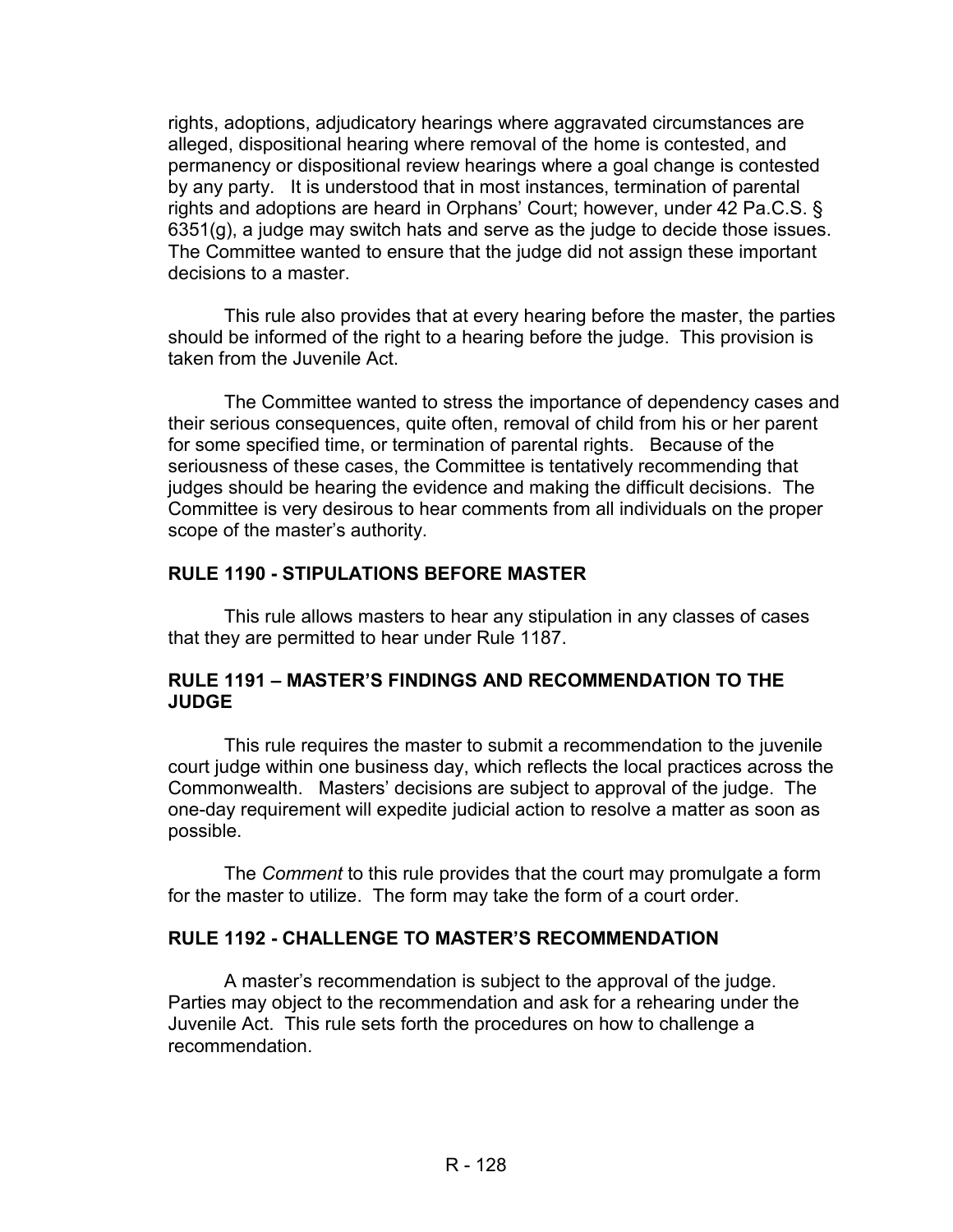The master's decision is subject to approval of the judge. When the judge in rejecting the master's recommendation, modifies a factual determination, a rehearing must be conducted. The judge may reject the master's findings and enter a new finding or disposition without a rehearing if there is no modification of factual determinations. *See In re Perry*, 459 A.2d 789 (Pa. Super. Ct. 1983).

#### **CHAPTER TWELVE**

Part A, Rule 1200 - 1202 provides for commencement of proceedings, procedures for protective medical custody, and protective custody by police and the county agency. Part B, Rule 1210 provides for the court order for protective custody. Part C provides for the shelter care application and hearing in Rules 1240 – 1243.

#### **PART A – COMMENCING PROCEEDINGS**

#### **RULE 1200 – COMMENCING PROCEEDINGS**

This rule provides the methods of commencing proceedings in a dependency case. In addition to the filing of a dependency petition, proceedings are commenced if a child is taken into protective custody, unless the child is promptly returned home, and an emergency custody application is submitted. The Committee chose the emergency custody application procedure to ensure notice is given to the proper parties, a petition is filed, a child receives the necessary support from the county agency, and several other procedures occur.

#### **RULE 1201 - PROCEDURES FOR PROTECTIVE MEDICAL CUSTODY**

This rule ensures that a child is not held in protective custody by a hospital or other medical institution for more than twenty-four hours. The county agency must be notified to obtain a court order for the child to be held for longer than twenty-four hours.

#### **RULE 1202 - PROCEDURES FOR PROTECTIVE CUSTODY BY POLICE AND COUNTY AGENCY**

This rule provides for whether a court order is necessary when a child is taken into protective custody. If a child is taken into custody without a court order, a court order must be obtained within twenty-four hours. Additionally, the guardian must be notified of such custody, the reasons for the custody, and the whereabouts of the child, unless the court has prohibited disclosure of the child's whereabouts for the protection and safety of the child.

#### **PART B – EMERGENCY CUSTODY**

### **RULE 1210 - ORDER FOR PROTECTIVE CUSTODY**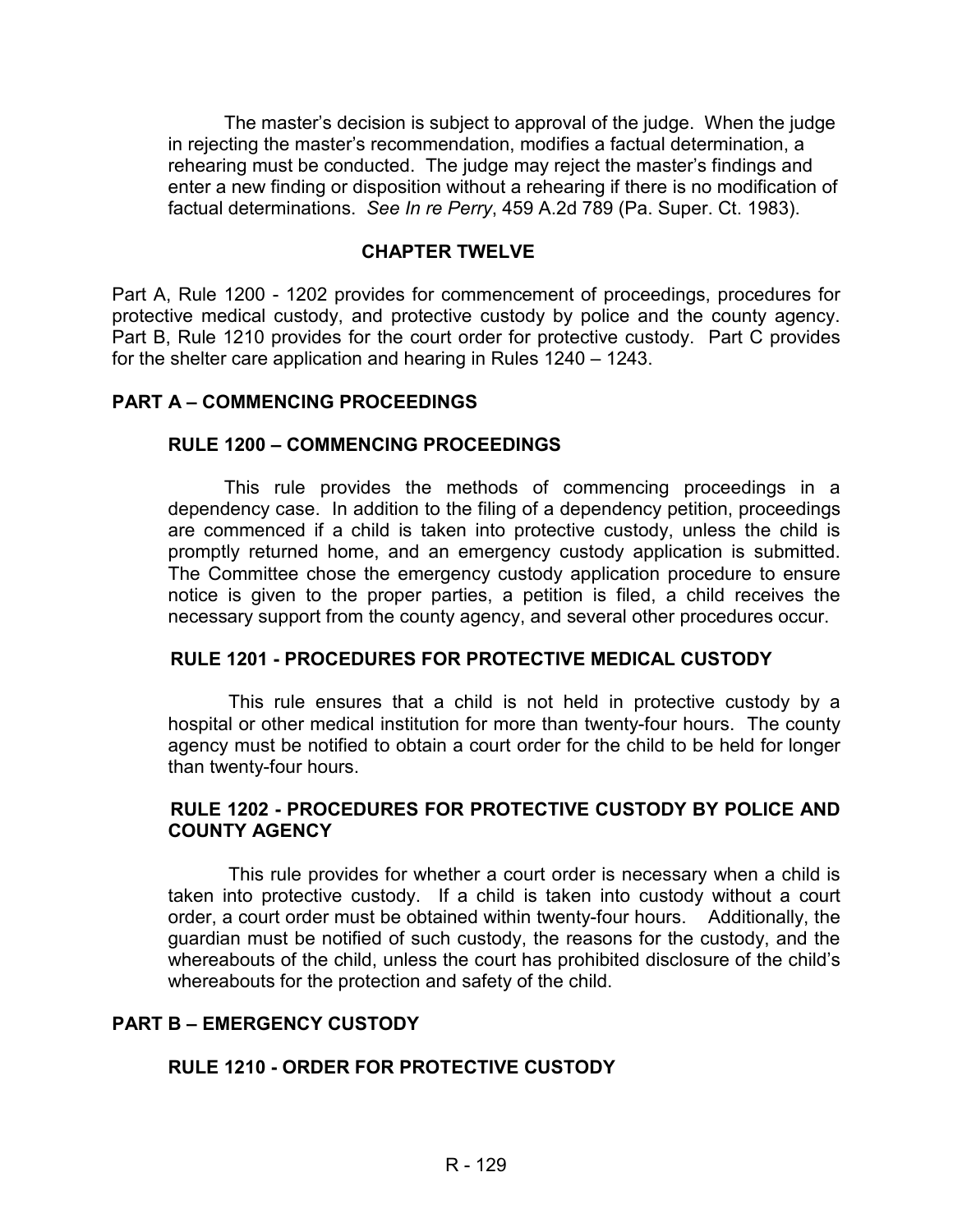This rule provides for oral applications for protective custody; however, the request must be reduced to writing within twenty-four hours. This allows for requests and orders after normal business hours that may be reduced to writing by the next day within twenty-four hours.

### **PART C – EMERGENCY CUSTODY HEARING**

### **RULE 1240 – SHELTER CARE APPLICATION**

A shelter care application must be filed within twenty-four hours of taking a child into protective custody. A dependency petition may be filed in lieu of the shelter care application.

### **RULE 1241 - NOTICE OF SHELTER CARE HEARING**

 Notice of the shelter care hearing, including date, time, place, and purpose, is provided for by this rule.

### **RULE 1242 – GENERAL CONDUCT OF SHELTER CARE HEARING**

This rule provides for the requirements at the shelter care hearing, including informing parties of their rights, the manner of the hearing, the findings of the court, the prompt hearing requirement, and the contents of the court order.

### **RULE 1243 – SHELTER CARE REHEARINGS**

The Juvenile Act provides for rehearings if a guardian was not notified of the hearing. The Committee has built into this rule the requirement that a guardian submit an affidavit alleging he or she was not notified of the hearing and would like the opportunity to be heard. This requirement is designed to limit the number of rehearings by the court but allow the guardian to be heard if requested. There may be instances in which the guardian agrees with the decision of the hearing although the guardian was not present, and no rehearing is necessary.

# **CHAPTER THIRTEEN**

Chapter Thirteen addresses the pre-adjudicatory procedures. Part A encompasses venue and inter-county transfer in Rules 1300 – 1302. Part B addresses an application for a private petition and a preliminary hearing in Rules 1320 – 1321. The filing of a petition and pertinent procedures surrounding the petition are included in Part C, Rules 1330 – 1336. For procedures following the filing of a petition, see Part D, Rules 1340 – 1364, including discovery, motions, service, summons, and notice. Part E, Rules 1380 – 1381 includes provisions on preservation of testimony and evidence.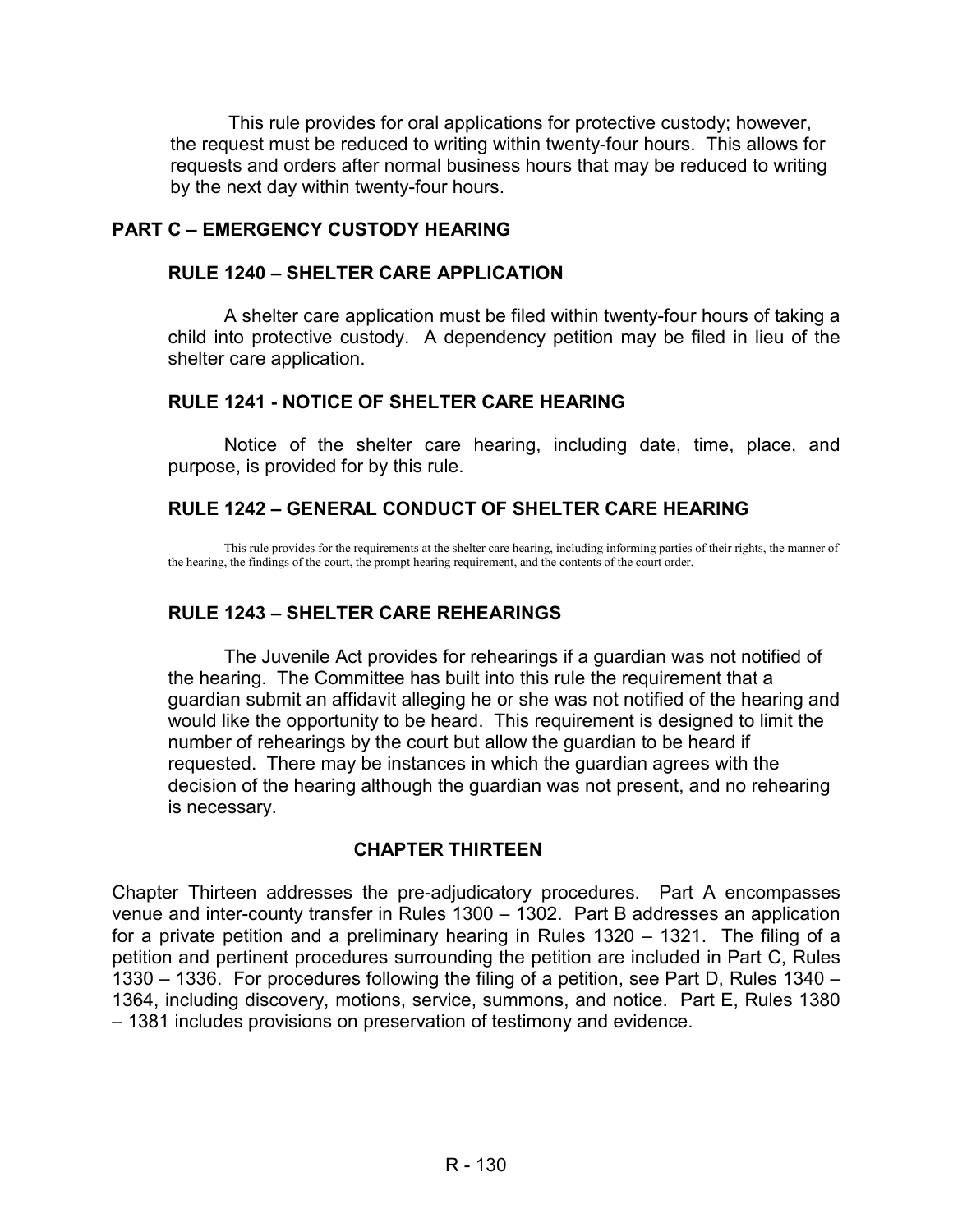#### **PART A – VENUE**

#### **RULE 1300 - VENUE**

A proceeding may be commenced in the county in which the child is present or the child's county of residence. The Committee thought of several scenarios when a transfer to another county may be beneficial so added a procedure that allows a motion for change of venue for convenience of the parties and witnesses.

#### **RULE 1302 - INTER-COUNTY TRANSFER**

Several counties transfer cases before, during, and at the conclusion of the case. This rule provides for transmission of the juvenile court file, including all pertinent information, to the court accepting the case or disposition.

#### **PART B – APPLICATION FOR PRIVATE PETITION**

#### **RULE 1320 - APPLICATION TO FILE A PRIVATE PETITION**

Any person, other than the county agency, must present an application to file a private petition to the court. In addition to the petition requirements, the person must explain the relationship to the child and to other parties. Preliminary objections may be made by any party.

#### **RULE 1321 - PRELIMINARY HEARING ON APPLICATION FOR PRIVATE PETITION**

 This rule requires the court to conduct a preliminary hearing within fourteen days of the presentation of an application for a private petition. If the court finds that there are sufficient facts to support a dependency petition, and the court determines that the applicant is a proper party to the proceeding, the court is to authorize the filing of a dependency petition pursuant to Rule 1330.

### **PART C – PETITION**

#### **RULE 1330 – PETITION: FILING, CONTENTS, FUNCTION, AGGRAVATED CIRUCMSTANCES**

Section 6334 of the Juvenile Act was suspended to the extent that any person, other than the county agency, must first file an application pursuant to Rule 1320 to file a petition. This allows the court to screen those cases in which dependency is not the motivation for the filing, the private person is not the proper person to bring the petition, or there is insufficient evidence to proceed with the case.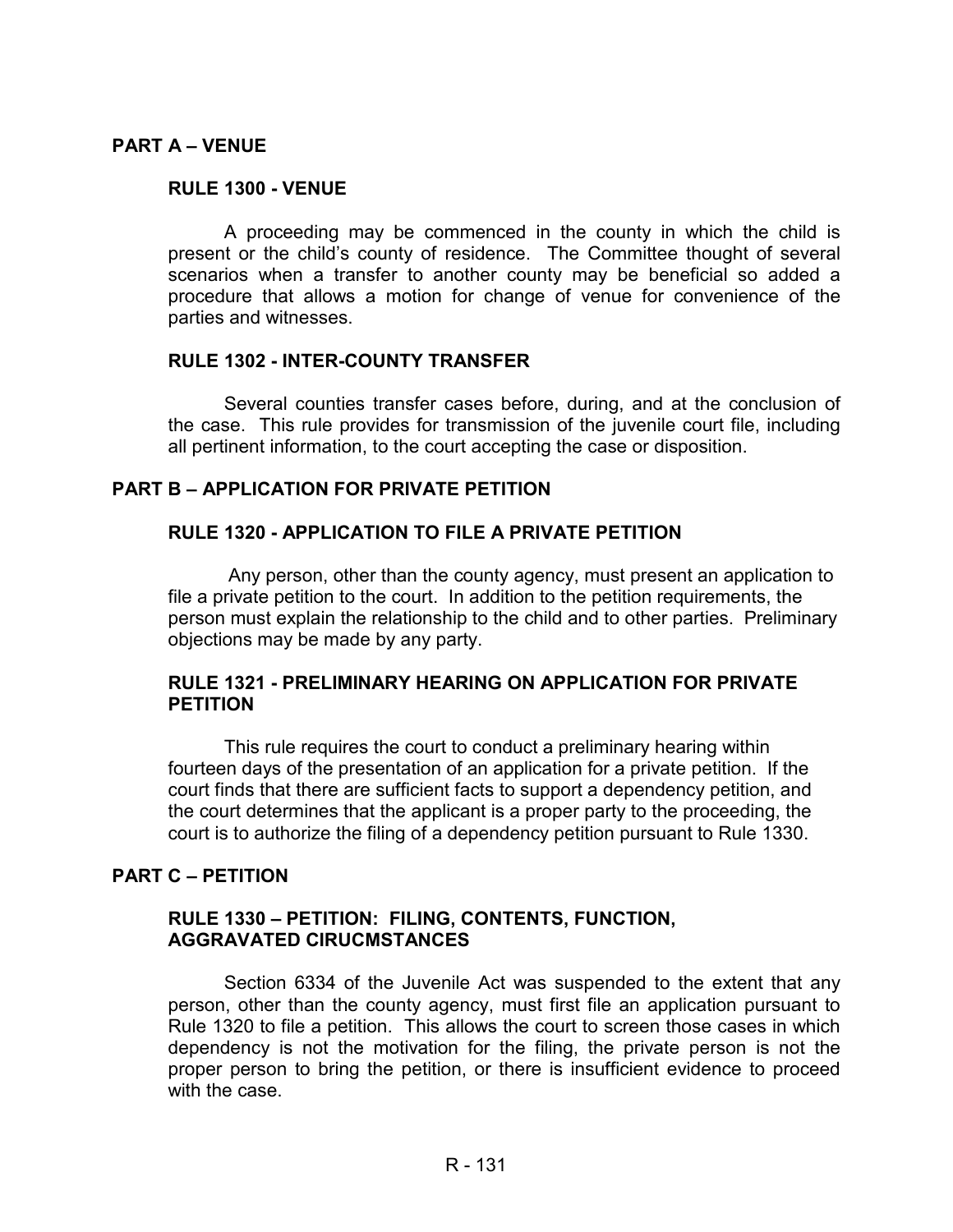### **RULE 1331 - SERVICE OF PETITION**

The requirements for service of the petition are set forth in this rule.

### **RULE 1333 - SEPARATE PETITIONS AND MOTION TO CONSOLIDATE HEARING**

This rules provides that separate petitions must be filed for every child. If there are siblings, a reference must be made in each petition, and adjudicatory hearings for siblings may be consolidated into one hearing when beneficial to the court.

#### **RULE 1334 - AMENDMENT OF PETITION**

 This rule allows for amendments of the petition when there is a defect. It is in the court's discretion, if an amendment is for different sets of events or allegations. It also allows the court to continue the case because of an amendment.

#### **RULE 1335 - WITHDRAWAL OF PETITION**

 All withdrawals of petitions by the county agency must be filed with the clerk of courts.

### **RULE 1336 - RE-FILING OF THE PETITION AFTER WITHDRAWAL OR DISMISSAL**

 This rule provides for re-filings of petitions and motions for dismissal of the petition.

#### **PART D – PROCEDURES FOLLOWING FILING OF PETITION**

#### **RULE 1340 –DISCOVERY AND INSPECTION**

This rule emphasizes that the discovery process should be informal. Each party should disclose the necessary information, when requested, to the other parties without the need of filing a formal motion. Only when there is a general dispute as to discovery, should a motion to compel discovery be made. The uncontested matters should be disclosed informally even when a motion to compel has been filed.

The Committee had extensive debates over which items were to be mandatory or discretionary. The Committee concluded that a party should have all the necessary information to obtain a fair hearing and to create the best presentation of all the evidence to the court so the court could decide the issue of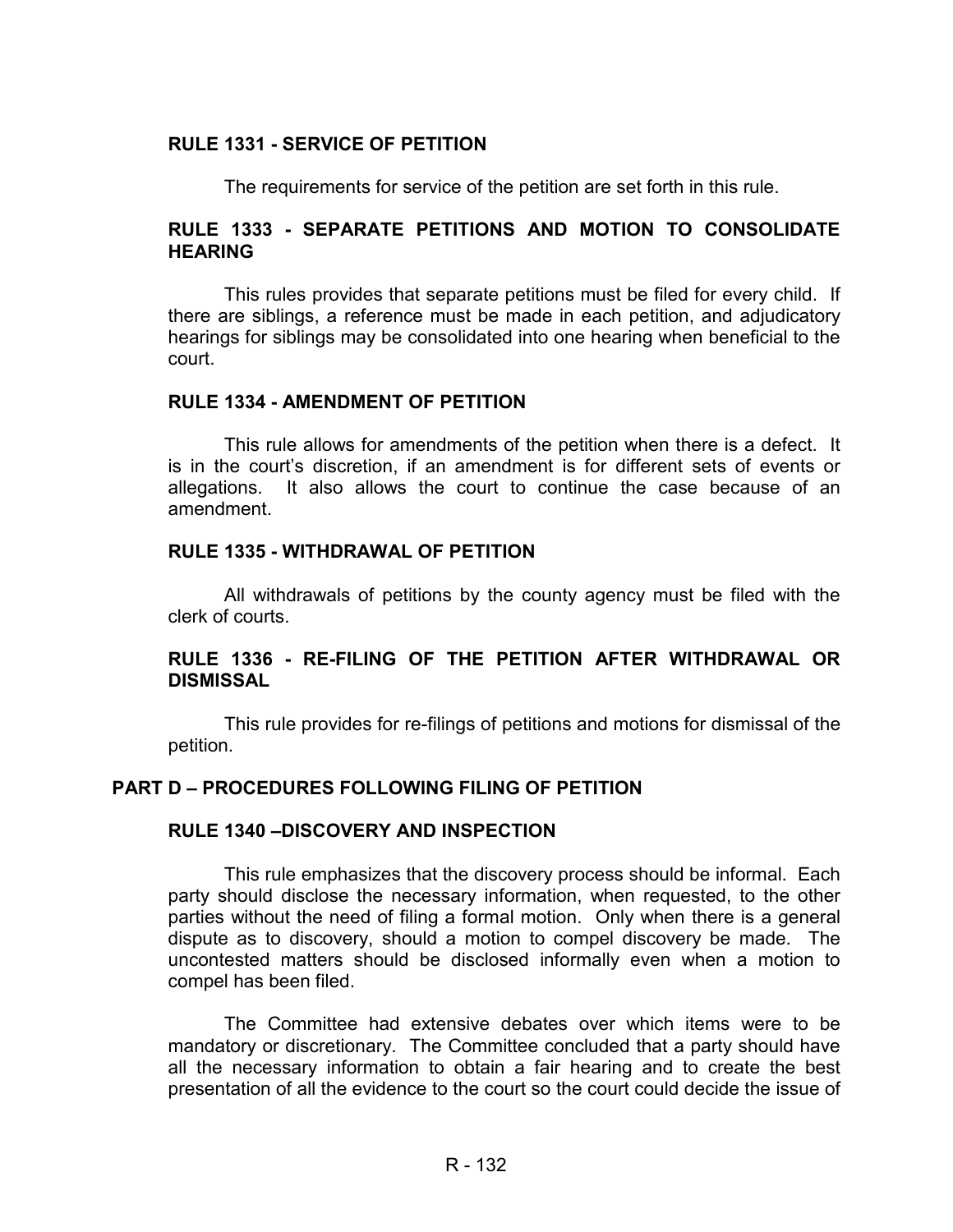dependency. Taking a child from a parent is one of the most invasive roles of the court and the court must carefully consider all the evidence.

This rule provides for discovery from the county agency and reciprocal discovery from other parties. All parties are to provide witness lists, witness statements, tangible objects or evidence that a party intends to use at a hearing, expert witness information and opinion to be offered at a hearing, or any other evidence a party intends to use at the hearing. In addition, if the county agency is going to use the following during a hearing, the county agency has a further obligation to provide: scientific reports or test, police reports, records of prior county agency involvement, records of current or prior reports involving the CPSL, and physical or mental examinations if any physical or mental condition of a party is in controversy.

Rule 1800 suspends § 6339 of the Child Protective Services Law only to the extent that if the reports are going to be introduced as evidence at a hearing, they must be disclosed.

It is important to note that in the Committee's surveys, the Committee found that approximately one-third of the judicial districts do not separate their files as to dependency cases or cases under the Child Protective Services Law. It may be important for discovery purposes that these files be maintained separately but the Committee decided to leave this decision to the judicial district.

### **RULE 1341 - PRE-ADJUDICATORY CONFERENCE**

This rule allows the court to order pre-adjudicatory conferences.

#### **RULES 1344 – MOTIONS AND ANSWERS**

This rule provides for motions and answers to be made either orally or in writing. Because of the time constraints in juvenile court, several motions may be oral. However, if time allows, written motions are preferable.

#### **RULE 1345 - FILING AND SERVICE**

This rule provides for a uniform procedure on filing and serving.

#### **PART D(2) - ADJUDICATORY SUMMONS AND NOTICE**

#### **RULE 1360 - ADJUDICATORY SUMMONS**

 This rule provides for the requirements of a summons for the adjudicatory hearing and that all parties are to receive a summons.

#### **RULE 1361 - ADJUDICATORY NOTICE**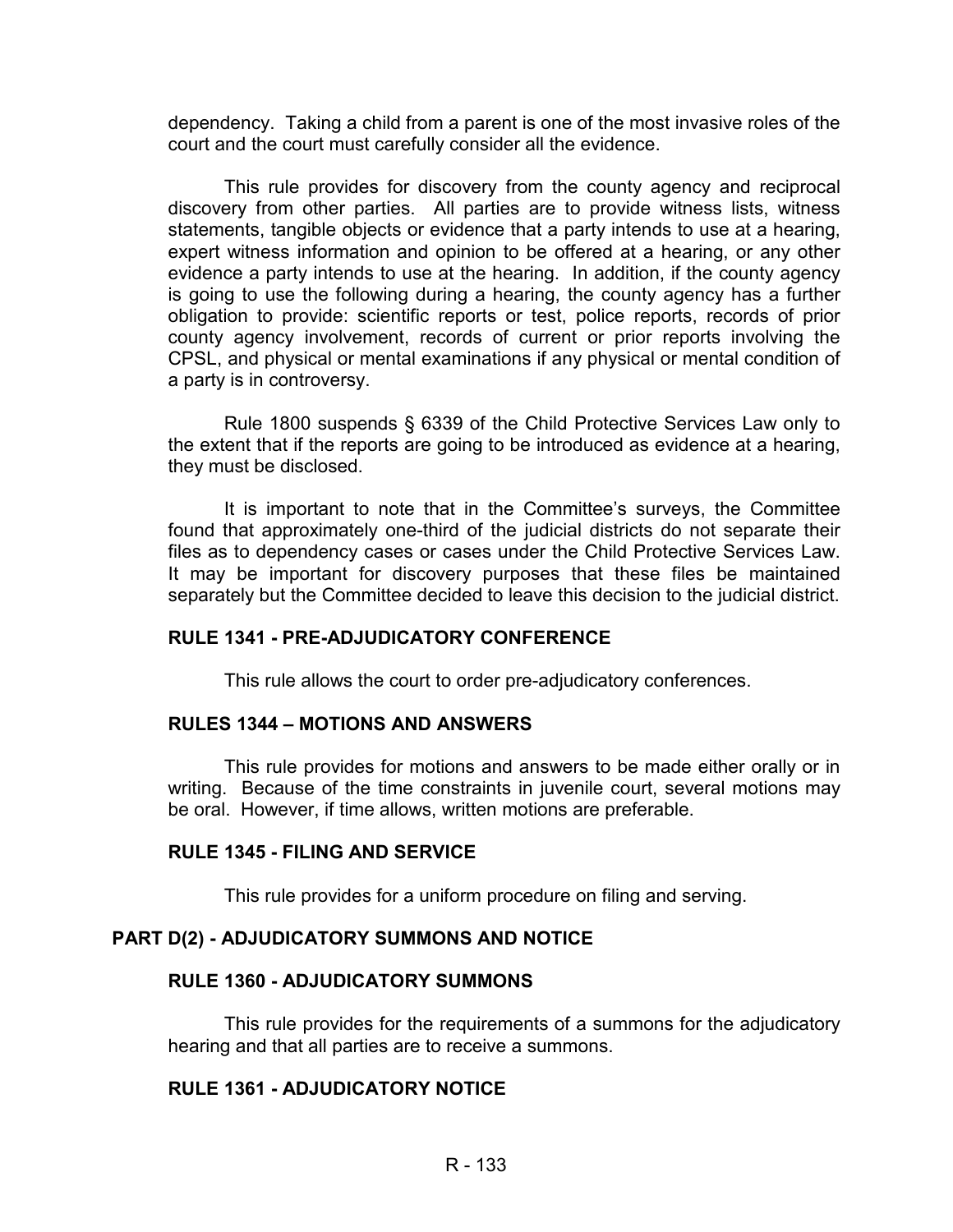This rule provides for the persons who are to receive notice of the adjudicatory hearing.

#### **RULE 1363 - SERVICE OF SUMMONS**

This rule provides the method, time, and proof of service for the summons.

### **RULE 1364 - FAILURE TO APPEAR ON THE SUMMONS**

 This rule provides for bench warrants when a summoned person fails to appear for the hearing.

#### **PART E – PRESERVATION OF TESTIMONY AND EVIDENCE**

#### **RULE 1380 – PRESERVATION OF TESTIMONY AFTER COMMENCEMENT OF PROCEEDINGS**

 This rule provides for the preserving of testimony by court order or agreement between the parties.

#### **RULE 1381 - PRESERVATION OF TESTIMONY BY VIDEO RECORDING**

 This rule provides for further requirements of preserving of testimony if the testimony is taken by video recording.

#### **CHAPTER FOURTEEN**

Chapter Fourteen addresses the procedures related to the adjudicatory hearing.

#### **RULE 1401 - INTRODUCTION TO CHAPTER FOURTEEN**

This is an explanatory rule that describes how cases are to proceed. The Committee wanted to ensure these procedures were followed and that proceedings could be combined so this explanatory clause was made into a rule that could be referenced in a court proceeding.

#### **RULE 1404 – PROMPT ADJUDICATORY HEARING**

The Committee discussed whether there should be a time limitation for having a hearing for children who have not been removed from their homes. The Committee believes an outstanding dependency petition is highly important and should be resolved as soon as practical but no later than forty-five days after the filing of a petition.

#### **RULE 1405 - STIPULATIONS**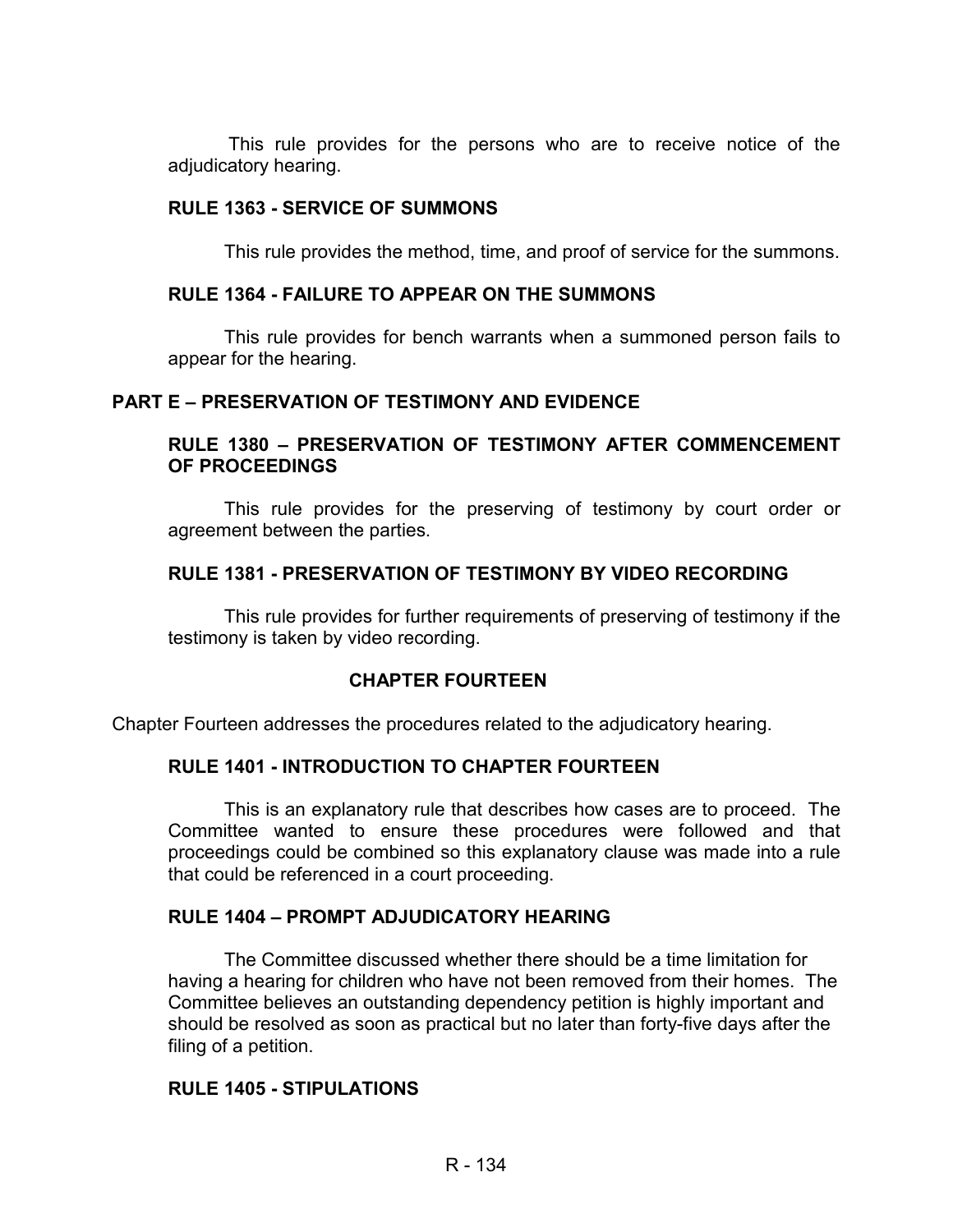This rule governs any agreements by the parties. The court must accept or reject the stipulations before proceeding with the case.

#### **RULE 1406 – ADJUDICATORY HEARING**

 This rule governs the manner of the adjudicatory hearing, its recordings, evidence, and *ex parte* communications.

#### **RULE 1408 - FINDINGS ON PETITION**

Although in most cases the court will make its findings on the petition at the conclusion of the adjudicatory hearing, this rule provides that if the judge takes the matter under advisement, the court's decision must be made within seven days. The Committee was concerned with delays in cases when the court did not immediately make its findings on the petition. This restriction will alleviate this concern.

 The burden of proof for finding of dependency is that the court finds the allegations in the petition to be supported by clear and convincing evidence.

When entering its findings on the record, the court may transfer custody to the child's non-custodial parent without a finding of dependency if sufficient evidence of dependency would have existed but for the availability of the noncustodial parent. *See In re Justin S.*, 543 A.2d 1192 (Pa. Super. Ct. 1988).

#### **RULE 1409 - ADJUDICATION OF DEPENDENCY AND COURT ORDER**

 The adjudication of dependency is usually made at either the adjudicatory or the dispositional hearing. The Committee wanted to ensure that the court makes a specific finding. Rule 1401 specifies that this finding may be made at the same time as other hearings.

This rule also provides for the contents of the court's order.

### **CHAPTER FIFTEEN**

This chapter provides for the procedures of the dispositional proceedings in juvenile court, including the final order of the court. Part A provides for summons and notice in Rule 1500. Rules 1520 – 1526 are covered in Part B addressing the dispositional hearing and aids in the disposition.

### **PART A - SUMMONS AND NOTICE OF THE DISPOSITIONAL HEARING**

### **RULE 1500 - SUMMONS FOR THE DISPOSITIONAL HEARING**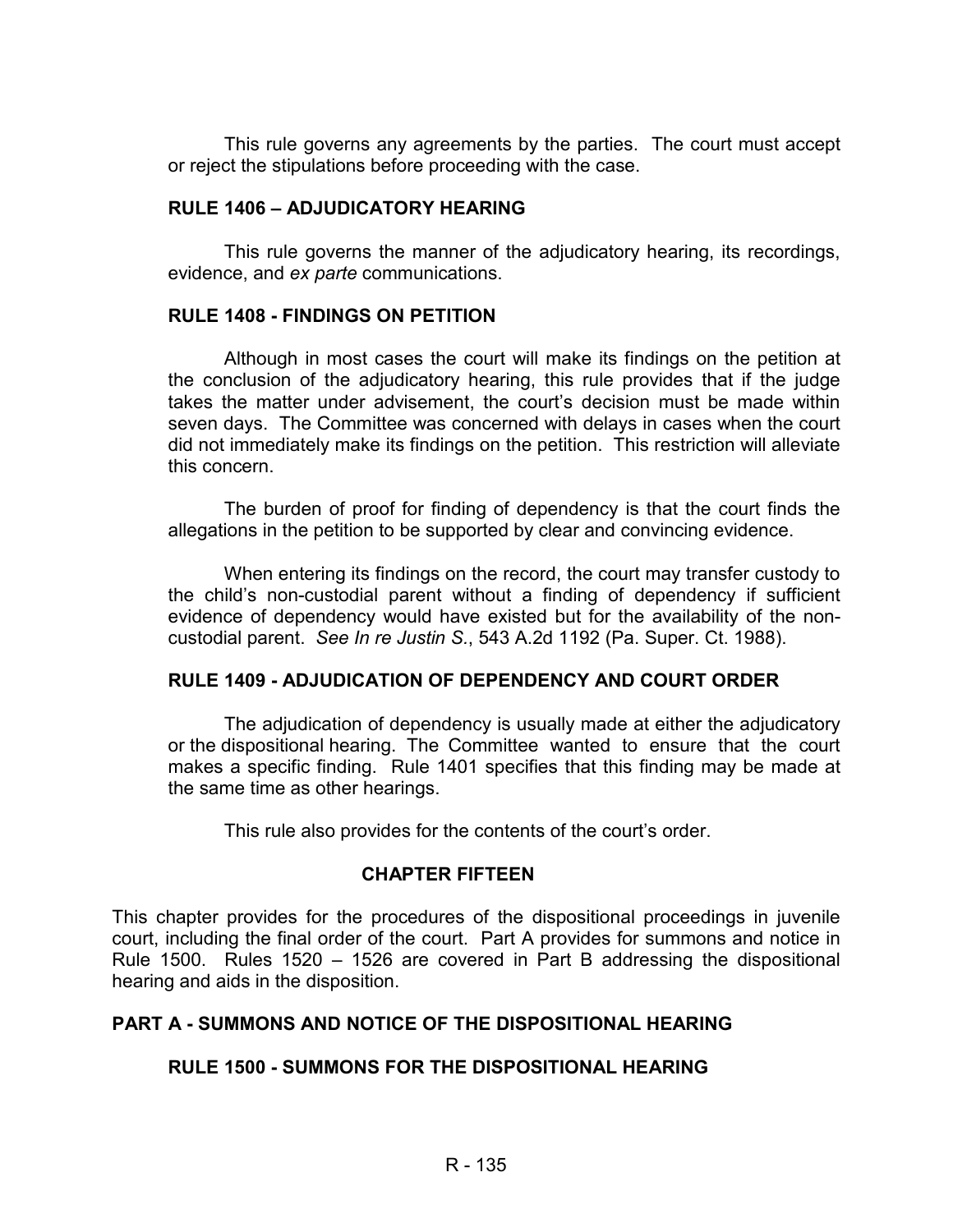This rule provides for the summons procedures for the dispositional hearing.

#### **RULE 1501 - DISPOSITIONAL NOTICE**

This rule provides for persons who are to receive notice of the dispositional hearing.

#### **PART B – DISPOSITIONAL HEARING AND AIDS**

#### **RULE 1520 - PROMPT DISPOSITIONAL HEARING**

 This rule provides that the dispositional hearing should be held no later than twenty days from the findings on the petition when the child has been removed from the home. When the child has not been removed from the home, there are many factors that the court must take into consideration but those hearings have no specific time requirement.

#### **RULE 1521 – AIDS IN DISPOSITION**

The court may utilize examinations and experts at the dispositional hearing. This rule allows the court to authorize such examinations and order discovery on the expert's testimony. In addition, if a family service plan has been completed, the parties are to receive a copy.

### **RULE 1522 - PRE-DISPOSITIONAL STATEMENT**

This rule provides that the petitioner must file a pre-dispositional statement with the court stating its recommendation. If a family service plan has been completed, the county agency may submit its recommendation in the family service plan.

#### **RULE 1523 – DISPOSITIONAL HEARING**

The "one judge - one family" philosophy that has swept our country was discussed by the Committee. The Committee agreed that this is the best-case scenario for all juvenile courts; however, on the practical side of this issue, we felt that this may not be feasible in all the judicial districts. In view of this, this rule's *Comment* points out that, if and when practicable, the same judge and master should hear all cases involving the same child or family.

This rule also provides for the procedures for the manner of the hearing, recording, and *ex parte* communication.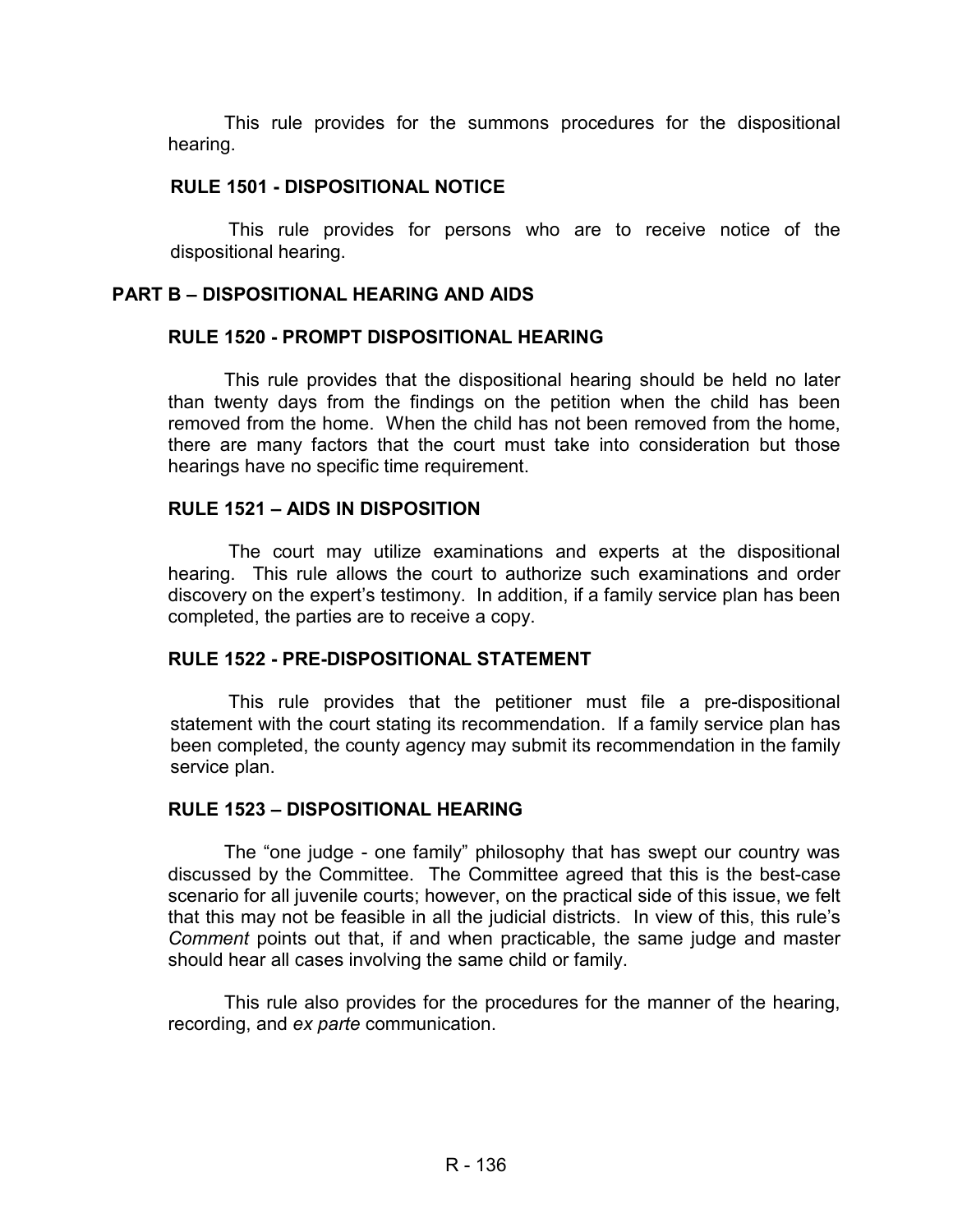#### **RULE 1524 - DISPOSITIONAL FINDING BEFORE REMOVAL FROM HOME**

This rule lays out the requirements of 42 Pa.C.S. § 6351(b).

#### **RULE 1525 – DISPOSITIONAL ORDER**

This rule provides the minimal requirements of the dispositional order. It may be necessary to include additional information in the order depending on the type of case or if the court is to receive funding.

Additionally, the court may transfer legal custody of the child. *See Comment* to Rule 1408 for transferring of custody without an adjudication of dependency.

#### **RULE 1526 - SERVICE OF THE DISPOSITIONAL ORDER**

 This rule provides those persons who are to receive a copy of the dispositional order.

#### **CHAPTER SIXTEEN**

This chapter provides for the post-dispositional procedures. Part A, Rules 1600 and 1601 provide for the dispositional summons and notice. Part B provides for permanency hearing, rights and duties of temporary custodians, and termination of court supervision.

#### **PART A - SUMMONS AND NOTICE**

### **RULE 1600 - SUMMONS FOR THE PERMANENCY HEARING**

 This rule provides that all parties are to receive a summons of the permanency hearings.

#### **RULE 1601 - PERMANENCY HEARING NOTICE**

This rule provides for which persons are to receive notice of the permanency hearing.

#### **PART B – PERMANENCY HEARING**

### **RULE 1621 - REGULAR SCHEDULING OF PERMANENCY HEARING**

This rule sets forth the requirements of 42 Pa.C.S.  $\S$  6351(e)(3), which requires permanency hearings in thirty days or six months, depending on the case.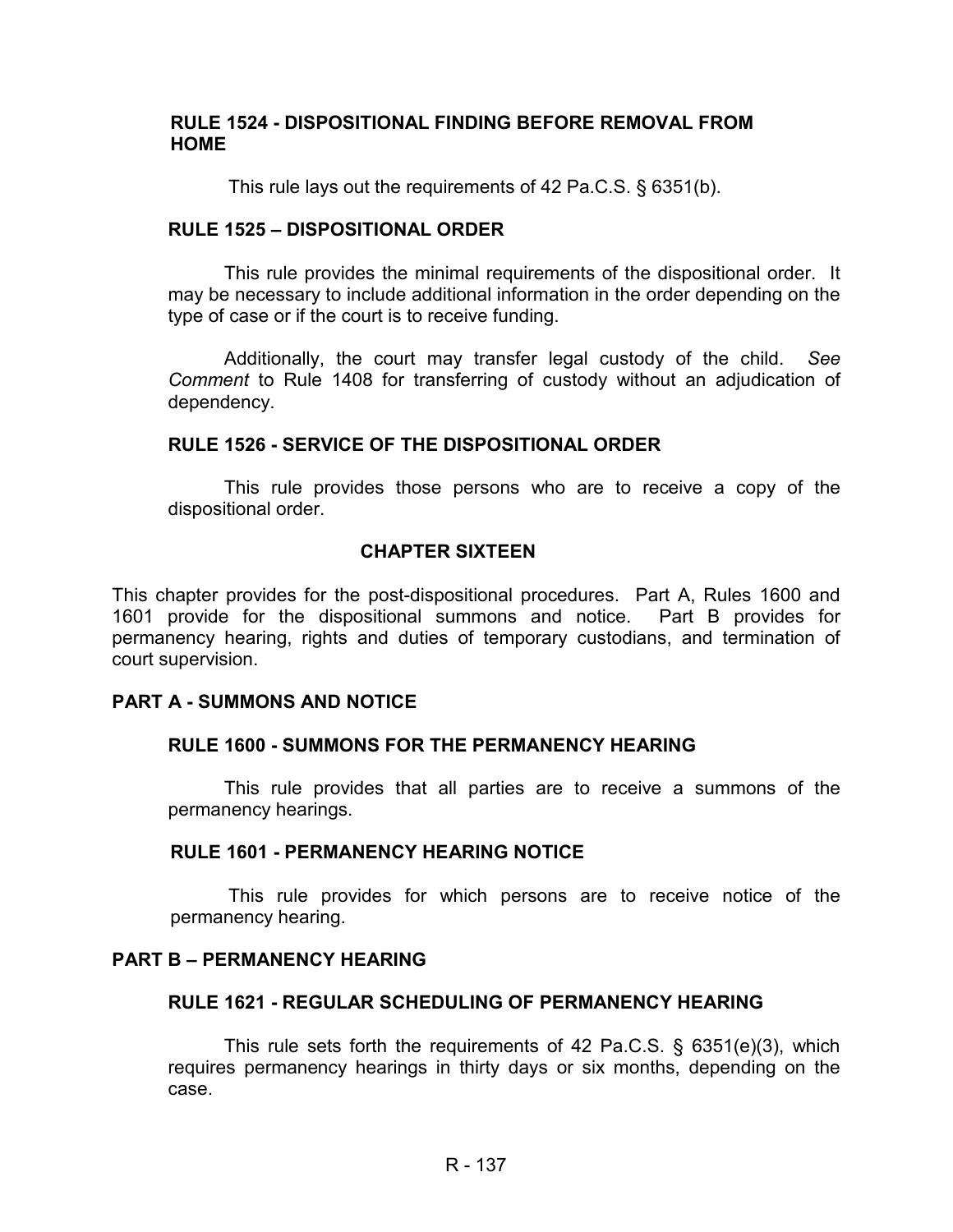### **RULE 1622 – PERMANENCY HEARING**

This rule provides for the purpose of the permanency hearing, the court's finding, recording, evidence, and the family service plan. Specific regulations concerning the family service plan can be found at 55 PA CODE §§ 3130.61 & 3130.63.

#### **RULE 1624 - COURT ORDER OF PERMANENCY HEARING DETERMINATIONS**

This rule provides for the finding and determination that the court must make following a permanency hearing.

#### **RULE 1627 – TERMINATION OF COURT SUPERVISION**

 This rule provides for the requirements of termination of the court's supervision. If a party has an objection to the termination of supervision, the court must schedule and conduct a hearing. The court must give each party an opportunity to be heard.

### **CHAPTER SEVENTEEN**

This chapter provides for aggravated circumstances in Rules 1701 - 1705.

### **RULE 1701 - MOTION FOR FINDING OF AGGRAVATED CIRCUMSTANCES**

A motion for finding of aggravated circumstances may be included in the petition. If a petition has already been filed, a motion for a finding of aggravated circumstances must be filed. The motion procedures of Rule 1344 must be followed.

### **RULE 1702 - FILING OF MOTION FOR FINDING OF AGGRAVATED CIRCUMSTANCES**

A county agency has twenty one days from the day the county agency determined aggravated circumstances exist to file a motion.

### **RULE 1705 - ADJUDICATION OF AGGRAVATED CIRCUMSTANCES**

Before the court is able to find aggravated circumstances, the court must enter a finding of dependency pursuant to Rule 1409. If the court does find aggravated circumstances to exist, the court must determine if reasonable efforts to prevent or eliminate the need for removing the child from the home or to preserve the family shall be made or continue to be made.